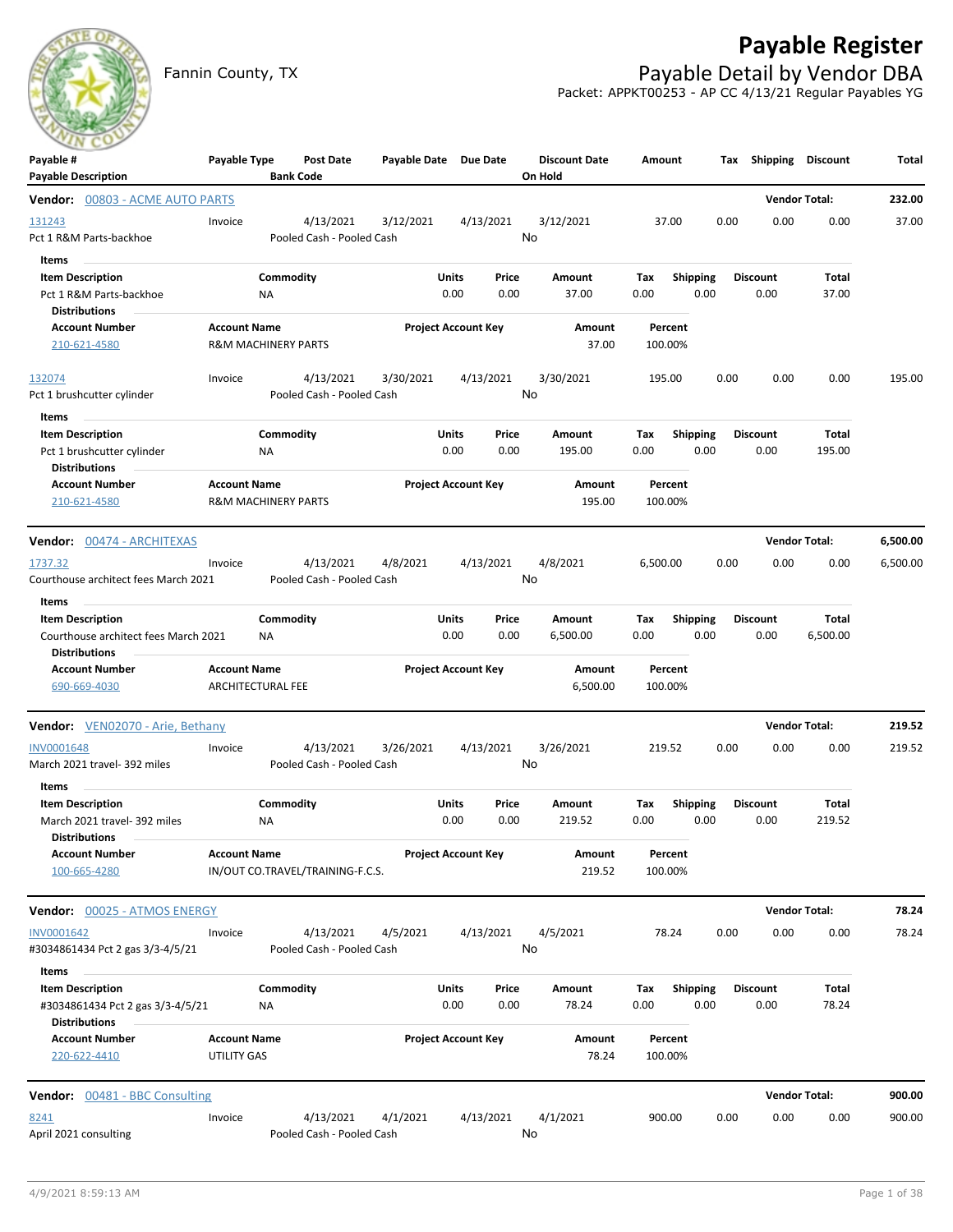| <b>Payable Register</b>                                                                     |                      |                                        |           |                            |               |                                 |             |                         |      |                         | Packet: APPKT00253 - AP CC 4/13/21 Regular Payables YG |        |
|---------------------------------------------------------------------------------------------|----------------------|----------------------------------------|-----------|----------------------------|---------------|---------------------------------|-------------|-------------------------|------|-------------------------|--------------------------------------------------------|--------|
| Payable #<br><b>Payable Description</b>                                                     | <b>Payable Type</b>  | <b>Post Date</b><br><b>Bank Code</b>   |           | Payable Date Due Date      |               | <b>Discount Date</b><br>On Hold | Amount      |                         |      | Tax Shipping Discount   |                                                        | Total  |
| Items                                                                                       |                      |                                        |           |                            |               |                                 |             |                         |      |                         |                                                        |        |
| <b>Item Description</b><br>April 2021 consulting                                            |                      | Commodity<br>ΝA                        |           | Units<br>0.00              | Price<br>0.00 | Amount<br>900.00                | Tax<br>0.00 | <b>Shipping</b><br>0.00 |      | <b>Discount</b><br>0.00 | Total<br>900.00                                        |        |
| <b>Distributions</b>                                                                        |                      |                                        |           |                            |               |                                 |             |                         |      |                         |                                                        |        |
| <b>Account Number</b><br>100-503-1070                                                       | <b>Account Name</b>  | SALARY PART-TIME TECHNICIAN            |           | <b>Project Account Key</b> |               | Amount<br>900.00                |             | Percent<br>100.00%      |      |                         |                                                        |        |
| Vendor: 00804 - BI-LO WHOLESALE, INC                                                        |                      |                                        |           |                            |               |                                 |             |                         |      | <b>Vendor Total:</b>    |                                                        | 665.45 |
| 5717531<br>#12564 Pct 1 shop towel/cleaner/starting fluid Pooled Cash - Pooled Cash         | Invoice              | 4/13/2021                              | 3/12/2021 | 4/13/2021                  | No            | 3/12/2021                       |             | 569.45                  | 0.00 | 0.00                    | 0.00                                                   | 569.45 |
| Items                                                                                       |                      |                                        |           |                            |               |                                 |             |                         |      |                         |                                                        |        |
| <b>Item Description</b><br>#12564 Pct 1 shop towel/cleaner/starting f NA                    |                      | Commodity                              |           | Units<br>0.00              | Price<br>0.00 | Amount<br>569.45                | Tax<br>0.00 | <b>Shipping</b><br>0.00 |      | <b>Discount</b><br>0.00 | Total<br>569.45                                        |        |
| <b>Distributions</b><br><b>Account Number</b>                                               | <b>Account Name</b>  |                                        |           | <b>Project Account Key</b> |               |                                 |             |                         |      |                         |                                                        |        |
| 210-621-4580                                                                                |                      | <b>R&amp;M MACHINERY PARTS</b>         |           |                            |               | Amount<br>509.50                |             | Percent<br>89.47%       |      |                         |                                                        |        |
| 210-621-3400                                                                                | <b>SHOP SUPPLIES</b> |                                        |           |                            |               | 59.95                           |             | 10.53%                  |      |                         |                                                        |        |
| 5718595<br>#11419 Pct 2 Hyd fluid/o-rings                                                   | Invoice              | 4/13/2021<br>Pooled Cash - Pooled Cash | 3/15/2021 | 4/13/2021                  | No            | 3/15/2021                       |             | 96.00                   | 0.00 | 0.00                    | 0.00                                                   | 96.00  |
| Items                                                                                       |                      |                                        |           |                            |               |                                 |             |                         |      |                         |                                                        |        |
| <b>Item Description</b><br>#11419 Pct 2 Hyd fluid/o-rings                                   |                      | Commodity<br>ΝA                        |           | Units<br>0.00              | Price<br>0.00 | <b>Amount</b><br>96.00          | Tax<br>0.00 | <b>Shipping</b><br>0.00 |      | <b>Discount</b><br>0.00 | Total<br>96.00                                         |        |
| <b>Distributions</b><br><b>Account Number</b>                                               | <b>Account Name</b>  |                                        |           | <b>Project Account Key</b> |               | Amount                          |             | Percent                 |      |                         |                                                        |        |
| 220-622-4580                                                                                |                      | <b>R&amp;M MACHINERY PARTS</b>         |           |                            |               | 96.00                           |             | 100.00%                 |      |                         |                                                        |        |
| <b>Vendor:</b> 00017 - BOIS D'ARC MUD                                                       |                      |                                        |           |                            |               |                                 |             |                         |      | <b>Vendor Total:</b>    |                                                        | 118.70 |
| <b>INV0001665</b><br>Pct 3 water 2/27-3/25/21                                               | Invoice              | 4/13/2021<br>Pooled Cash - Pooled Cash | 3/30/2021 | 4/13/2021                  | No            | 3/30/2021                       |             | 118.70                  | 0.00 | 0.00                    | 0.00                                                   | 118.70 |
| Items                                                                                       |                      |                                        |           |                            |               |                                 |             |                         |      |                         |                                                        |        |
| <b>Item Description</b><br>Pct 3 water 2/27-3/25/21<br><b>Distributions</b>                 |                      | Commodity<br>ΝA                        |           | Units<br>0.00              | Price<br>0.00 | Amount<br>118.70                | Tax<br>0.00 | <b>Shipping</b><br>0.00 |      | <b>Discount</b><br>0.00 | Total<br>118.70                                        |        |
| <b>Account Number</b>                                                                       | <b>Account Name</b>  |                                        |           | <b>Project Account Key</b> |               | Amount                          |             | Percent                 |      |                         |                                                        |        |
| 230-623-4420                                                                                | UTILITY WATER        |                                        |           |                            |               | 118.70                          |             | 100.00%                 |      |                         |                                                        |        |
| Vendor: 00800 - Bonham Quick Lube                                                           |                      |                                        |           |                            |               |                                 |             |                         |      | <b>Vendor Total:</b>    |                                                        | 200.00 |
| 103751<br>Sheriff 2018 Ford Unit 4599 oil change                                            | Invoice              | 4/13/2021<br>Pooled Cash - Pooled Cash | 3/25/2021 | 4/13/2021                  | No            | 3/25/2021                       |             | 47.00                   | 0.00 | 0.00                    | 0.00                                                   | 47.00  |
| Items                                                                                       |                      |                                        |           |                            |               |                                 |             |                         |      |                         |                                                        |        |
| <b>Item Description</b><br>Sheriff 2018 Ford Unit 4599 oil change<br><b>Distributions</b>   |                      | Commodity<br>NA                        |           | Units<br>0.00              | Price<br>0.00 | Amount<br>47.00                 | Тах<br>0.00 | <b>Shipping</b><br>0.00 |      | <b>Discount</b><br>0.00 | Total<br>47.00                                         |        |
| <b>Account Number</b>                                                                       | <b>Account Name</b>  |                                        |           | <b>Project Account Key</b> |               | Amount                          |             | Percent                 |      |                         |                                                        |        |
| 100-560-4540                                                                                | R & M AUTOMOBILES    |                                        |           |                            |               | 47.00                           |             | 100.00%                 |      |                         |                                                        |        |
| 103922                                                                                      | Invoice              | 4/13/2021                              | 3/29/2021 | 4/13/2021                  |               | 3/29/2021                       |             | 7.00                    | 0.00 | 0.00                    | 0.00                                                   | 7.00   |
| Enviro Devel 2013 Ford #7763 inspection                                                     |                      | Pooled Cash - Pooled Cash              |           |                            | No            |                                 |             |                         |      |                         |                                                        |        |
| Items                                                                                       |                      |                                        |           |                            |               |                                 |             |                         |      |                         |                                                        |        |
| <b>Item Description</b><br>Enviro Devel 2013 Ford # 7763 inspection<br><b>Distributions</b> |                      | Commodity<br>ΝA                        |           | Units<br>0.00              | Price<br>0.00 | Amount<br>7.00                  | Tax<br>0.00 | <b>Shipping</b><br>0.00 |      | <b>Discount</b><br>0.00 | Total<br>7.00                                          |        |
| <b>Account Number</b>                                                                       | <b>Account Name</b>  |                                        |           | <b>Project Account Key</b> |               | Amount                          |             | Percent                 |      |                         |                                                        |        |
| 100-590-4540                                                                                | R&M AUTO             |                                        |           |                            |               | 7.00                            |             | 100.00%                 |      |                         |                                                        |        |
| 104341                                                                                      | Invoice              | 4/13/2021                              | 4/5/2021  | 4/13/2021                  |               | 4/5/2021                        |             | 52.00                   | 0.00 | 0.00                    | 0.00                                                   | 52.00  |
| Sheriff 2018 Ram Unit 1034 4 tires                                                          |                      | Pooled Cash - Pooled Cash              |           |                            | No            |                                 |             |                         |      |                         |                                                        |        |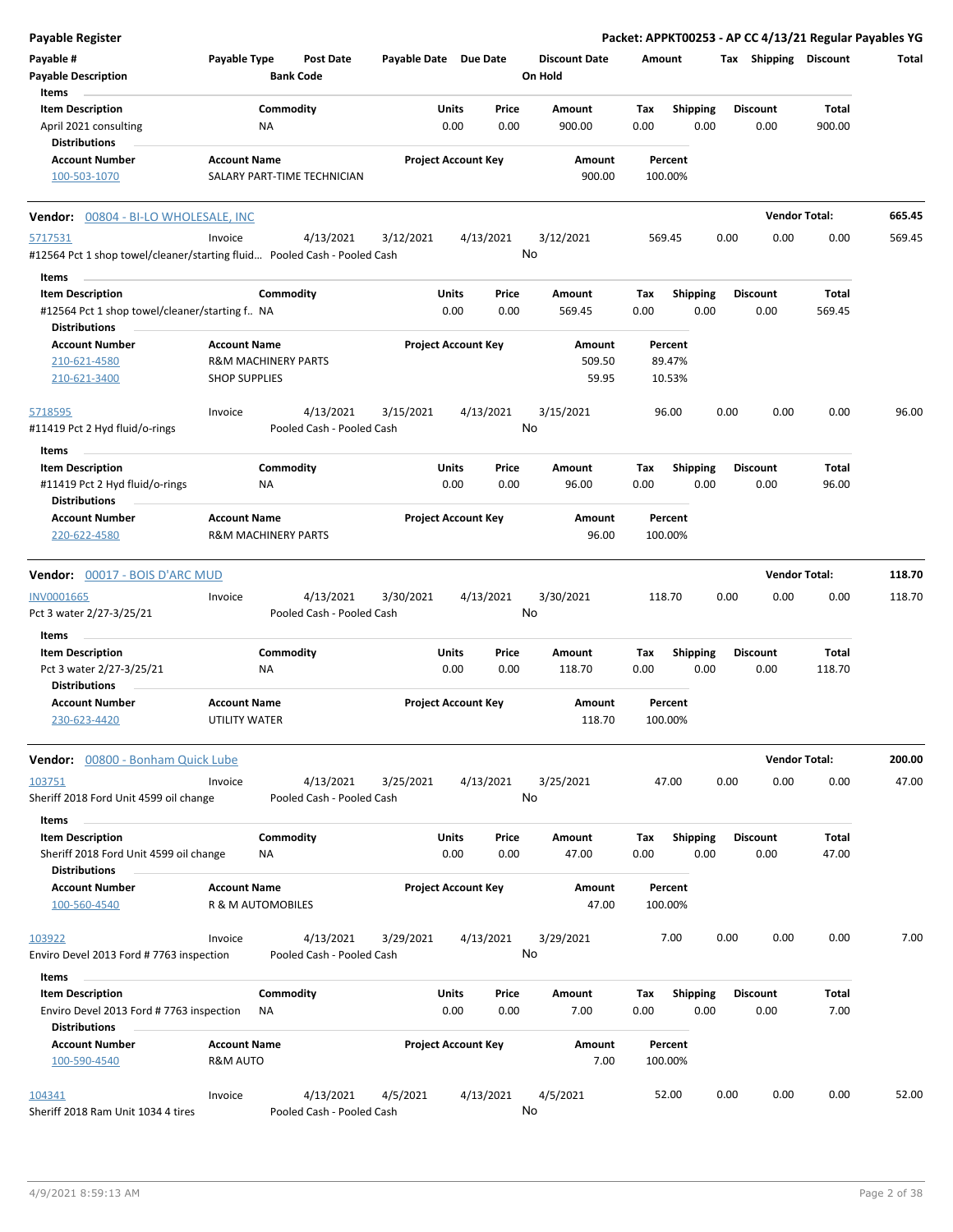| <b>Payable Register</b>                                                                     |                                                |                                        |                       |                            |               |                                 |             |                         |      |                         | Packet: APPKT00253 - AP CC 4/13/21 Regular Payables YG |          |
|---------------------------------------------------------------------------------------------|------------------------------------------------|----------------------------------------|-----------------------|----------------------------|---------------|---------------------------------|-------------|-------------------------|------|-------------------------|--------------------------------------------------------|----------|
| Payable #<br><b>Payable Description</b>                                                     | Payable Type                                   | Post Date<br><b>Bank Code</b>          | Payable Date Due Date |                            |               | <b>Discount Date</b><br>On Hold | Amount      |                         |      |                         | Tax Shipping Discount                                  | Total    |
| Items                                                                                       |                                                |                                        |                       |                            |               |                                 |             |                         |      |                         |                                                        |          |
| <b>Item Description</b><br>Sheriff 2018 Ram Unit 1034 4 tires<br><b>Distributions</b>       | <b>NA</b>                                      | Commodity                              |                       | Units<br>0.00              | Price<br>0.00 | Amount<br>52.00                 | Tax<br>0.00 | Shipping<br>0.00        |      | <b>Discount</b><br>0.00 | Total<br>52.00                                         |          |
| <b>Account Number</b>                                                                       | <b>Account Name</b>                            |                                        |                       | <b>Project Account Key</b> |               | Amount                          |             | Percent                 |      |                         |                                                        |          |
| 100-560-4540                                                                                | R & M AUTOMOBILES                              |                                        |                       |                            |               | 52.00                           |             | 100.00%                 |      |                         |                                                        |          |
| 104343                                                                                      | Invoice                                        | 4/13/2021                              | 4/5/2021              | 4/13/2021                  |               | 4/5/2021                        |             | 47.00                   | 0.00 | 0.00                    | 0.00                                                   | 47.00    |
| Sheriff 2018 Ford Unit 6384 oil change                                                      |                                                | Pooled Cash - Pooled Cash              |                       |                            |               | No                              |             |                         |      |                         |                                                        |          |
| Items                                                                                       |                                                |                                        |                       |                            |               |                                 |             |                         |      |                         |                                                        |          |
| <b>Item Description</b><br>Sheriff 2018 Ford Unit 6384 oil change<br><b>Distributions</b>   | ΝA                                             | Commodity                              |                       | Units<br>0.00              | Price<br>0.00 | Amount<br>47.00                 | Tax<br>0.00 | <b>Shipping</b><br>0.00 |      | <b>Discount</b><br>0.00 | Total<br>47.00                                         |          |
| <b>Account Number</b><br>100-560-4540                                                       | <b>Account Name</b><br>R & M AUTOMOBILES       |                                        |                       | <b>Project Account Key</b> |               | Amount<br>47.00                 |             | Percent<br>100.00%      |      |                         |                                                        |          |
|                                                                                             |                                                |                                        |                       |                            |               |                                 |             |                         |      |                         |                                                        |          |
| 104393<br>Sheriff 2019 Ford Unit 5206 oil change                                            | Invoice                                        | 4/13/2021<br>Pooled Cash - Pooled Cash | 4/6/2021              | 4/13/2021                  |               | 4/6/2021<br>No                  |             | 47.00                   | 0.00 | 0.00                    | 0.00                                                   | 47.00    |
| Items                                                                                       |                                                |                                        |                       |                            |               |                                 |             |                         |      |                         |                                                        |          |
| <b>Item Description</b>                                                                     |                                                | Commodity                              |                       | Units                      | Price         | Amount                          | Tax         | <b>Shipping</b>         |      | <b>Discount</b>         | Total                                                  |          |
| Sheriff 2019 Ford Unit 5206 oil change<br><b>Distributions</b>                              | ΝA                                             |                                        |                       | 0.00                       | 0.00          | 47.00                           | 0.00        | 0.00                    |      | 0.00                    | 47.00                                                  |          |
| <b>Account Number</b>                                                                       | <b>Account Name</b>                            |                                        |                       | <b>Project Account Key</b> |               | Amount                          |             | Percent                 |      |                         |                                                        |          |
| 100-560-4540                                                                                | R & M AUTOMOBILES                              |                                        |                       |                            |               | 47.00                           |             | 100.00%                 |      |                         |                                                        |          |
|                                                                                             |                                                |                                        |                       |                            |               |                                 |             |                         |      | <b>Vendor Total:</b>    |                                                        | 3,758.67 |
| Vendor: 00046 - BONHAM, CITY OF                                                             |                                                |                                        |                       |                            |               |                                 |             |                         |      |                         |                                                        |          |
| INV0001653<br>#204-0041367-001 Courthouse trash 2/9-3/12 Pooled Cash - Pooled Cash          | Invoice                                        | 4/13/2021                              | 3/30/2021             | 4/13/2021                  |               | 3/30/2021<br>No                 |             | 87.56                   | 0.00 | 0.00                    | 0.00                                                   | 87.56    |
|                                                                                             |                                                |                                        |                       |                            |               |                                 |             |                         |      |                         |                                                        |          |
| Items                                                                                       |                                                |                                        |                       |                            |               |                                 |             |                         |      |                         |                                                        |          |
| <b>Item Description</b>                                                                     |                                                | Commodity                              |                       | Units<br>0.00              | Price<br>0.00 | Amount<br>87.56                 | Tax         | <b>Shipping</b>         |      | <b>Discount</b>         | Total<br>87.56                                         |          |
| #204-0041367-001 Courthouse trash 2/9- NA<br><b>Distributions</b>                           |                                                |                                        |                       |                            |               |                                 | 0.00        | 0.00                    |      | 0.00                    |                                                        |          |
| <b>Account Number</b>                                                                       | <b>Account Name</b>                            |                                        |                       | <b>Project Account Key</b> |               | Amount                          |             | Percent                 |      |                         |                                                        |          |
| 100-510-4430                                                                                | <b>TRASH PICK-UP</b>                           |                                        |                       |                            |               | 87.56                           |             | 100.00%                 |      |                         |                                                        |          |
| INV0001654                                                                                  | Invoice                                        | 4/13/2021                              | 3/30/2021             | 4/13/2021                  |               | 3/30/2021                       |             | 57.58                   | 0.00 | 0.00                    | 0.00                                                   | 57.58    |
| #204-0041415-002 Co-Op water/sewer 2/1-3/ Pooled Cash - Pooled Cash                         |                                                |                                        |                       |                            |               | No.                             |             |                         |      |                         |                                                        |          |
| Items                                                                                       |                                                |                                        |                       |                            |               |                                 |             |                         |      |                         |                                                        |          |
| <b>Item Description</b><br>#204-0041415-002 Co-Op water/sewer 2/ NA<br><b>Distributions</b> |                                                | Commodity                              |                       | Units<br>0.00              | Price<br>0.00 | Amount<br>57.58                 | Tax<br>0.00 | <b>Shipping</b><br>0.00 |      | <b>Discount</b><br>0.00 | Total<br>57.58                                         |          |
| <b>Account Number</b>                                                                       | <b>Account Name</b>                            |                                        |                       | <b>Project Account Key</b> |               | Amount                          |             | Percent                 |      |                         |                                                        |          |
| 100-512-4420                                                                                | UTILITIES WATER                                |                                        |                       |                            |               | 57.58                           |             | 100.00%                 |      |                         |                                                        |          |
| <b>INV0001655</b>                                                                           | Invoice                                        | 4/13/2021                              | 3/30/2021             | 4/13/2021                  |               | 3/30/2021                       |             | 84.85                   | 0.00 | 0.00                    | 0.00                                                   | 84.85    |
| #204-0041265-003 108 Sam Rayburn 2/1-3/4/ Pooled Cash - Pooled Cash                         |                                                |                                        |                       |                            |               | No                              |             |                         |      |                         |                                                        |          |
| Items                                                                                       |                                                |                                        |                       |                            |               |                                 |             |                         |      |                         |                                                        |          |
| <b>Item Description</b>                                                                     |                                                | Commodity                              |                       | Units                      | Price         | Amount                          | Tax         | <b>Shipping</b>         |      | <b>Discount</b>         | Total                                                  |          |
| #204-0041265-003 108 Sam Rayburn 2/1- NA                                                    |                                                |                                        |                       | 0.00                       | 0.00          | 84.85                           | 0.00        | 0.00                    |      | 0.00                    | 84.85                                                  |          |
| <b>Distributions</b>                                                                        |                                                |                                        |                       |                            |               |                                 |             |                         |      |                         |                                                        |          |
| <b>Account Number</b>                                                                       | <b>Account Name</b>                            |                                        |                       | <b>Project Account Key</b> |               | Amount                          |             | Percent                 |      |                         |                                                        |          |
| 100-518-4420<br>100-518-4430                                                                | UTILITIES WATER<br><b>TRASH PICKUP SERVICE</b> |                                        |                       |                            |               | 60.71<br>24.14                  |             | 71.55%<br>28.45%        |      |                         |                                                        |          |
|                                                                                             |                                                |                                        |                       |                            |               |                                 |             |                         |      |                         |                                                        |          |
| <b>INV0001656</b><br>#208-0082528-001 Agrilife water/sewer 2/1-3 Pooled Cash - Pooled Cash  | Invoice                                        | 4/13/2021                              | 3/30/2021             | 4/13/2021                  |               | 3/30/2021<br>No                 |             | 57.58                   | 0.00 | 0.00                    | 0.00                                                   | 57.58    |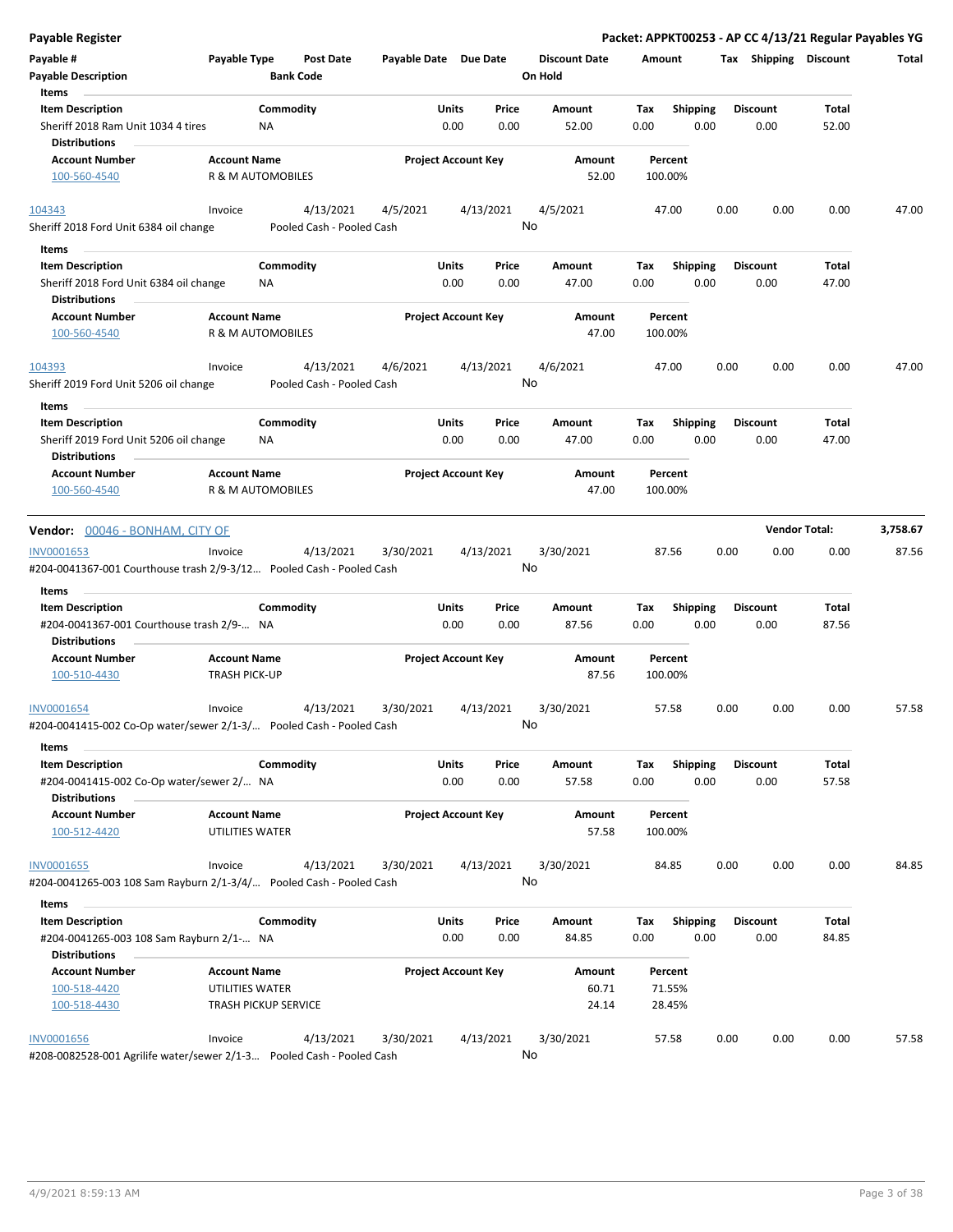| <b>Payable Register</b>                                                                      |                                                      |                       |                            |                                 | Packet: APPKT00253 - AP CC 4/13/21 Regular Payables YG |                         |                |        |
|----------------------------------------------------------------------------------------------|------------------------------------------------------|-----------------------|----------------------------|---------------------------------|--------------------------------------------------------|-------------------------|----------------|--------|
| Payable #<br><b>Payable Description</b>                                                      | Payable Type<br><b>Post Date</b><br><b>Bank Code</b> | Payable Date Due Date |                            | <b>Discount Date</b><br>On Hold | Amount                                                 | Tax Shipping Discount   |                | Total  |
| Items<br><b>Item Description</b>                                                             | Commodity                                            | Units                 | Price                      | Amount                          | <b>Shipping</b><br>Tax                                 | <b>Discount</b>         | Total          |        |
| #208-0082528-001 Agrilife water/sewer 2 NA<br><b>Distributions</b>                           |                                                      |                       | 0.00<br>0.00               | 57.58                           | 0.00<br>0.00                                           | 0.00                    | 57.58          |        |
| <b>Account Number</b>                                                                        | <b>Account Name</b>                                  |                       | <b>Project Account Key</b> | Amount                          | Percent                                                |                         |                |        |
| 100-516-4420                                                                                 | UTILITIES WATER                                      |                       |                            | 57.58                           | 100.00%                                                |                         |                |        |
| <b>INV0001657</b>                                                                            | 4/13/2021<br>Invoice                                 | 3/30/2021             | 4/13/2021                  | 3/30/2021                       | 67.99                                                  | 0.00<br>0.00            | 0.00           | 67.99  |
| #209-0092863-001 800 2nd trash 2/24-3/30/21    Pooled Cash - Pooled Cash                     |                                                      |                       |                            | No                              |                                                        |                         |                |        |
| Items                                                                                        |                                                      |                       |                            |                                 |                                                        |                         |                |        |
| <b>Item Description</b><br>#209-0092863-001 800 2nd trash 2/24-3/ NA<br><b>Distributions</b> | Commodity                                            | Units                 | Price<br>0.00<br>0.00      | Amount<br>67.99                 | Shipping<br>Tax<br>0.00<br>0.00                        | <b>Discount</b><br>0.00 | Total<br>67.99 |        |
| <b>Account Number</b>                                                                        | <b>Account Name</b>                                  |                       | <b>Project Account Key</b> | Amount                          | Percent                                                |                         |                |        |
| 100-518-4430                                                                                 | <b>TRASH PICKUP SERVICE</b>                          |                       |                            | 67.99                           | 100.00%                                                |                         |                |        |
| <b>INV0001658</b><br>#209-0093037-002 200 1st water/sewer/trash  Pooled Cash - Pooled Cash   | 4/13/2021<br>Invoice                                 | 3/30/2021             | 4/13/2021                  | 3/30/2021<br>No                 | 161.50                                                 | 0.00<br>0.00            | 0.00           | 161.50 |
| Items                                                                                        |                                                      |                       |                            |                                 |                                                        |                         |                |        |
| <b>Item Description</b>                                                                      | Commodity                                            | Units                 | Price                      | <b>Amount</b>                   | Tax<br><b>Shipping</b>                                 | <b>Discount</b>         | Total          |        |
| #209-0093037-002 200 1st water/sewer/t NA<br><b>Distributions</b>                            |                                                      |                       | 0.00<br>0.00               | 161.50                          | 0.00<br>0.00                                           | 0.00                    | 161.50         |        |
| <b>Account Number</b>                                                                        | <b>Account Name</b>                                  |                       | <b>Project Account Key</b> | Amount                          | Percent                                                |                         |                |        |
| 100-518-4420                                                                                 | UTILITIES WATER                                      |                       |                            | 137.36                          | 85.05%                                                 |                         |                |        |
| 100-518-4430                                                                                 | <b>TRASH PICKUP SERVICE</b>                          |                       |                            | 24.14                           | 14.95%                                                 |                         |                |        |
| INV0001659<br>#214-0043011-001 Sheriff water/sewer/trash  Pooled Cash - Pooled Cash<br>Items | 4/13/2021<br>Invoice                                 | 3/30/2021             | 4/13/2021                  | 3/30/2021<br>No                 | 256.17                                                 | 0.00<br>0.00            | 0.00           | 256.17 |
| <b>Item Description</b>                                                                      | Commodity                                            | Units                 | Price                      | Amount                          | <b>Shipping</b><br>Tax                                 | <b>Discount</b>         | Total          |        |
| #214-0043011-001 Sheriff water/sewer/tr NA<br><b>Distributions</b>                           |                                                      |                       | 0.00<br>0.00               | 256.17                          | 0.00<br>0.00                                           | 0.00                    | 256.17         |        |
| <b>Account Number</b>                                                                        | <b>Account Name</b>                                  |                       | <b>Project Account Key</b> | Amount                          | Percent                                                |                         |                |        |
| 100-560-4430                                                                                 | SHERIFF TRASH PICKUP                                 |                       |                            | 120.84                          | 47.17%                                                 |                         |                |        |
| 100-560-4420                                                                                 | UTILITIES WATER                                      |                       |                            | 135.33                          | 52.83%                                                 |                         |                |        |
| <b>INV0001660</b><br>#209-0092782-001 Pct 4 water/sewer 2/1-3/4    Pooled Cash - Pooled Cash | 4/13/2021<br>Invoice                                 | 3/30/2021             | 4/13/2021                  | 3/30/2021<br>No                 | 64.81                                                  | 0.00<br>0.00            | 0.00           | 64.81  |
| Items                                                                                        |                                                      |                       |                            |                                 |                                                        |                         |                |        |
| <b>Item Description</b><br>#209-0092782-001 Pct 4 water/sewer 2/1 NA                         | Commodity                                            | Units                 | Price<br>0.00<br>0.00      | Amount<br>64.81                 | Shipping<br>Tax<br>0.00<br>0.00                        | <b>Discount</b><br>0.00 | Total<br>64.81 |        |
| <b>Distributions</b><br><b>Account Number</b><br>240-624-4420                                | <b>Account Name</b><br>UTILITY WATER                 |                       | <b>Project Account Key</b> | Amount<br>64.81                 | Percent<br>100.00%                                     |                         |                |        |
|                                                                                              |                                                      |                       |                            |                                 |                                                        |                         |                |        |
| INV0001661<br>#209-0092738-001 Co Bldg water/sewer 2/1-3 Pooled Cash - Pooled Cash           | 4/13/2021<br>Invoice                                 | 3/30/2021             | 4/13/2021                  | 3/30/2021<br>No                 | 57.58                                                  | 0.00<br>0.00            | 0.00           | 57.58  |
| Items                                                                                        |                                                      |                       |                            |                                 |                                                        |                         |                |        |
| <b>Item Description</b>                                                                      | Commodity                                            | Units                 | Price                      | Amount                          | <b>Shipping</b><br>Tax                                 | <b>Discount</b>         | Total          |        |
| #209-0092738-001 Co Bldg water/sewer 2 NA                                                    |                                                      |                       | 0.00<br>0.00               | 57.58                           | 0.00<br>0.00                                           | 0.00                    | 57.58          |        |
| <b>Distributions</b>                                                                         |                                                      |                       |                            |                                 |                                                        |                         |                |        |
| <b>Account Number</b>                                                                        | <b>Account Name</b>                                  |                       | <b>Project Account Key</b> | Amount                          | Percent                                                |                         |                |        |
| 100-511-4420                                                                                 | UTILITIES WATER                                      |                       |                            | 57.58                           | 100.00%                                                |                         |                |        |
|                                                                                              |                                                      |                       |                            |                                 |                                                        |                         |                |        |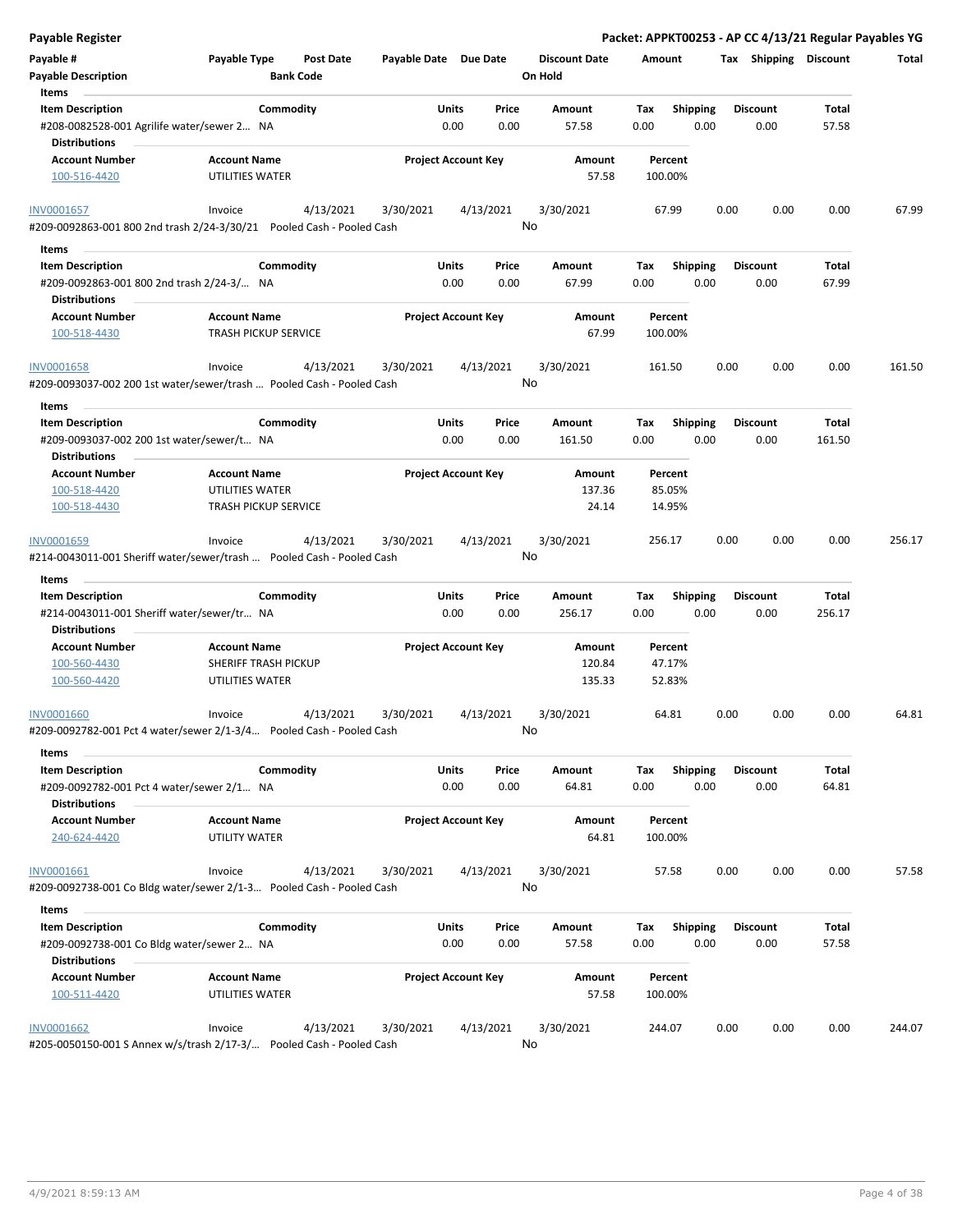Packet: APPKT00253 - AP CC 4/13/21 Regular Payables YG

| Payable #<br><b>Payable Description</b><br>Items                                          | Payable Type                                       | Post Date<br><b>Bank Code</b>          | Payable Date Due Date |                                | <b>Discount Date</b><br>On Hold | Amount             |                         |      |                         | Tax Shipping Discount | <b>Total</b> |
|-------------------------------------------------------------------------------------------|----------------------------------------------------|----------------------------------------|-----------------------|--------------------------------|---------------------------------|--------------------|-------------------------|------|-------------------------|-----------------------|--------------|
| <b>Item Description</b><br>#205-0050150-001 S Annex w/s/trash 2/1 NA                      |                                                    | Commodity                              |                       | Price<br>Units<br>0.00<br>0.00 | Amount<br>244.07                | Tax<br>0.00        | <b>Shipping</b><br>0.00 |      | <b>Discount</b><br>0.00 | Total<br>244.07       |              |
| <b>Distributions</b><br><b>Account Number</b><br>100-513-4430                             | <b>Account Name</b><br><b>TRASH PICKUP SERVICE</b> |                                        |                       | <b>Project Account Key</b>     | Amount<br>87.56                 | Percent<br>35.87%  |                         |      |                         |                       |              |
| 100-513-4420                                                                              | UTILITIES WATER                                    |                                        |                       |                                | 156.51                          | 64.13%             |                         |      |                         |                       |              |
| <b>INV0001663</b><br>#209-0092739-001 TDHS-Co bld w/s/trash 2/9 Pooled Cash - Pooled Cash | Invoice                                            | 4/13/2021                              | 3/30/2021             | 4/13/2021                      | 3/30/2021<br>No                 | 389.73             |                         | 0.00 | 0.00                    | 0.00                  | 389.73       |
| Items                                                                                     |                                                    |                                        |                       |                                |                                 |                    |                         |      |                         |                       |              |
| <b>Item Description</b>                                                                   |                                                    | Commodity                              |                       | <b>Units</b><br>Price          | Amount                          | Tax                | <b>Shipping</b>         |      | <b>Discount</b>         | Total                 |              |
| #209-0092739-001 TDHS-Co bld w/s/trash NA<br><b>Distributions</b>                         |                                                    |                                        |                       | 0.00<br>0.00                   | 389.73                          | 0.00               | 0.00                    |      | 0.00                    | 389.73                |              |
| <b>Account Number</b>                                                                     | <b>Account Name</b>                                |                                        |                       | <b>Project Account Key</b>     | Amount                          | Percent            |                         |      |                         |                       |              |
| 100-640-4430                                                                              | <b>TRASH PICK-UP</b>                               |                                        |                       |                                | 43.78                           | 11.23%             |                         |      |                         |                       |              |
| 100-511-4430                                                                              | TRASH PICK-UP SERVICE                              |                                        |                       |                                | 43.78                           | 11.23%             |                         |      |                         |                       |              |
| 100-640-4420                                                                              | UTILITIES WATER                                    |                                        |                       |                                | 302.17                          | 77.53%             |                         |      |                         |                       |              |
| INV0001685<br>April-June 2021 911 service                                                 | Invoice                                            | 4/13/2021<br>Pooled Cash - Pooled Cash | 4/5/2021              | 4/13/2021                      | 4/5/2021<br>No                  | 2,229.25           |                         | 0.00 | 0.00                    | 0.00                  | 2,229.25     |
| Items                                                                                     |                                                    |                                        |                       |                                |                                 |                    |                         |      |                         |                       |              |
| <b>Item Description</b>                                                                   |                                                    | Commodity                              |                       | Units<br>Price                 | Amount                          | Tax                | <b>Shipping</b>         |      | <b>Discount</b>         | Total                 |              |
| April-June 2021 911 service<br><b>Distributions</b>                                       | NA                                                 |                                        |                       | 0.00<br>0.00                   | 2,229.25                        | 0.00               | 0.00                    |      | 0.00                    | 2,229.25              |              |
| <b>Account Number</b>                                                                     | <b>Account Name</b>                                |                                        |                       | <b>Project Account Key</b>     | Amount                          | Percent            |                         |      |                         |                       |              |
| 100-409-4040                                                                              |                                                    | 911 EMERGENCY SERVICE                  |                       |                                | 2,229.25                        | 100.00%            |                         |      |                         |                       |              |
| <b>Vendor:</b> 00725 - BRANNAN, QUIENCY SMITH                                             |                                                    |                                        |                       |                                |                                 |                    |                         |      |                         | <b>Vendor Total:</b>  | 776.00       |
| INV0001674                                                                                | Invoice                                            | 4/13/2021                              | 3/28/2021             | 4/13/2021                      | 3/28/2021                       | 152.00             |                         | 0.00 | 0.00                    | 0.00                  | 152.00       |
| CR-20-27341 Miller Dst Ct                                                                 |                                                    | Pooled Cash - Pooled Cash              |                       |                                | No                              |                    |                         |      |                         |                       |              |
| Items                                                                                     |                                                    |                                        |                       |                                |                                 |                    |                         |      |                         |                       |              |
| <b>Item Description</b>                                                                   |                                                    | Commodity                              |                       | Units<br>Price                 | Amount                          | Tax                | <b>Shipping</b>         |      | <b>Discount</b>         | Total                 |              |
| CR-20-27341 Miller Dst Ct<br><b>Distributions</b>                                         | <b>NA</b>                                          |                                        |                       | 0.00<br>0.00                   | 152.00                          | 0.00               | 0.00                    |      | 0.00                    | 152.00                |              |
| <b>Account Number</b><br>100-435-4370                                                     | <b>Account Name</b><br><b>ATTORNEY FEES</b>        |                                        |                       | <b>Project Account Key</b>     | Amount<br>152.00                | Percent<br>100.00% |                         |      |                         |                       |              |
| INV0001675                                                                                | Invoice                                            | 4/13/2021                              | 3/28/2021             | 4/13/2021                      | 3/28/2021                       | 224.00             |                         | 0.00 | 0.00                    | 0.00                  | 224.00       |
| CR-18-26589 Williams Dst Ct                                                               |                                                    | Pooled Cash - Pooled Cash              |                       |                                | No                              |                    |                         |      |                         |                       |              |
| Items                                                                                     |                                                    |                                        |                       |                                |                                 |                    |                         |      |                         |                       |              |
| <b>Item Description</b><br>CR-18-26589 Williams Dst Ct                                    | ΝA                                                 | Commodity                              |                       | Units<br>Price<br>0.00<br>0.00 | Amount<br>224.00                | Tax<br>0.00        | <b>Shipping</b><br>0.00 |      | <b>Discount</b><br>0.00 | Total<br>224.00       |              |
| <b>Distributions</b>                                                                      |                                                    |                                        |                       |                                |                                 |                    |                         |      |                         |                       |              |
| <b>Account Number</b><br>100-435-4370                                                     | <b>Account Name</b><br><b>ATTORNEY FEES</b>        |                                        |                       | <b>Project Account Key</b>     | Amount<br>224.00                | Percent<br>100.00% |                         |      |                         |                       |              |
| INV0001676                                                                                | Invoice                                            | 4/13/2021                              | 3/23/2021             | 4/13/2021                      | 3/23/2021                       | 208.00             |                         | 0.00 | 0.00                    | 0.00                  | 208.00       |
| FA-20-45001 MN Dst Ct                                                                     |                                                    | Pooled Cash - Pooled Cash              |                       |                                | No                              |                    |                         |      |                         |                       |              |
| Items                                                                                     |                                                    |                                        |                       |                                |                                 |                    |                         |      |                         |                       |              |
| <b>Item Description</b>                                                                   |                                                    | Commodity                              |                       | Units<br>Price                 | Amount                          | Tax                | <b>Shipping</b>         |      | <b>Discount</b>         | Total                 |              |
| FA-20-45001 MN Dst Ct<br><b>Distributions</b>                                             | ΝA                                                 |                                        |                       | 0.00<br>0.00                   | 208.00                          | 0.00               | 0.00                    |      | 0.00                    | 208.00                |              |
| <b>Account Number</b>                                                                     | <b>Account Name</b>                                |                                        |                       | <b>Project Account Key</b>     | Amount                          | Percent            |                         |      |                         |                       |              |
| 100-435-4360                                                                              |                                                    | ATTORNEY FEES- CPS CASES               |                       |                                | 208.00                          | 100.00%            |                         |      |                         |                       |              |
| INV0001677<br>FA-16-42978 KM/KM Dst Ct                                                    | Invoice                                            | 4/13/2021<br>Pooled Cash - Pooled Cash | 3/23/2021             | 4/13/2021                      | 3/23/2021<br>No                 | 192.00             |                         | 0.00 | 0.00                    | 0.00                  | 192.00       |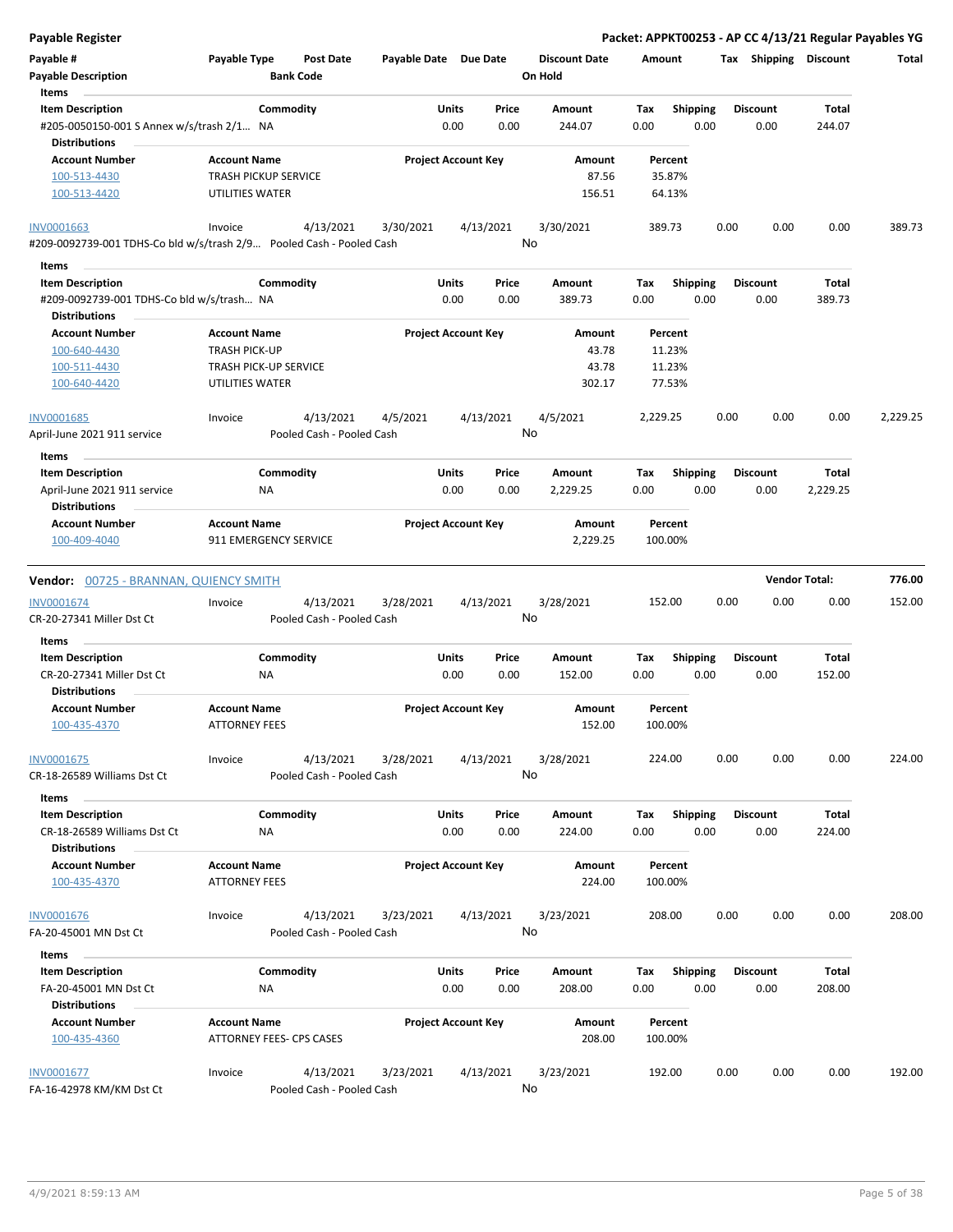| <b>Payable Register</b>                                     |                                              |                                        |                       |                            |               |                                 |             |                         |      |                         | Packet: APPKT00253 - AP CC 4/13/21 Regular Payables YG |          |
|-------------------------------------------------------------|----------------------------------------------|----------------------------------------|-----------------------|----------------------------|---------------|---------------------------------|-------------|-------------------------|------|-------------------------|--------------------------------------------------------|----------|
| Payable #<br><b>Payable Description</b>                     | Payable Type                                 | <b>Post Date</b><br><b>Bank Code</b>   | Payable Date Due Date |                            |               | <b>Discount Date</b><br>On Hold | Amount      |                         |      | Tax Shipping Discount   |                                                        | Total    |
| Items<br><b>Item Description</b>                            |                                              | Commodity                              |                       | <b>Units</b>               | Price         | Amount                          | Tax         | <b>Shipping</b>         |      | <b>Discount</b>         | Total                                                  |          |
| FA-16-42978 KM/KM Dst Ct<br><b>Distributions</b>            |                                              | NA                                     |                       | 0.00                       | 0.00          | 192.00                          | 0.00        | 0.00                    |      | 0.00                    | 192.00                                                 |          |
| <b>Account Number</b><br>100-435-4360                       | <b>Account Name</b>                          | ATTORNEY FEES- CPS CASES               |                       | <b>Project Account Key</b> |               | Amount<br>192.00                |             | Percent<br>100.00%      |      |                         |                                                        |          |
| Vendor: 00449 - BRESE-LEBRON LAW, PLLC                      |                                              |                                        |                       |                            |               |                                 |             |                         |      |                         | <b>Vendor Total:</b>                                   | 2,142.00 |
| 219                                                         | Invoice                                      | 4/13/2021                              | 10/1/2020             |                            | 4/13/2021     | 10/1/2020                       |             | 714.00                  | 0.00 | 0.00                    | 0.00                                                   | 714.00   |
| FA-19-44234 Henderson Dst Ct                                |                                              | Pooled Cash - Pooled Cash              |                       |                            |               | No                              |             |                         |      |                         |                                                        |          |
| Items                                                       |                                              |                                        |                       |                            |               |                                 |             |                         |      |                         |                                                        |          |
| <b>Item Description</b>                                     |                                              | Commodity                              |                       | <b>Units</b>               | Price         | Amount                          | Tax         | <b>Shipping</b>         |      | <b>Discount</b>         | Total                                                  |          |
| FA-19-44234 Henderson Dst Ct<br><b>Distributions</b>        |                                              | <b>NA</b>                              |                       | 0.00                       | 0.00          | 714.00                          | 0.00        | 0.00                    |      | 0.00                    | 714.00                                                 |          |
| <b>Account Number</b><br>100-435-4360                       | <b>Account Name</b>                          | ATTORNEY FEES- CPS CASES               |                       | <b>Project Account Key</b> |               | Amount<br>714.00                |             | Percent<br>100.00%      |      |                         |                                                        |          |
|                                                             |                                              |                                        |                       |                            |               |                                 |             |                         |      |                         |                                                        |          |
| <u>308</u><br>CR-20-27484 Henderson Dst Ct                  | Invoice                                      | 4/13/2021<br>Pooled Cash - Pooled Cash | 3/30/2021             |                            | 4/13/2021     | 3/30/2021<br>No                 |             | 374.00                  | 0.00 | 0.00                    | 0.00                                                   | 374.00   |
| Items                                                       |                                              |                                        |                       |                            |               |                                 |             |                         |      |                         |                                                        |          |
| <b>Item Description</b>                                     |                                              | Commodity                              |                       | Units                      | Price         | Amount                          | Tax         | Shipping                |      | <b>Discount</b>         | Total                                                  |          |
| CR-20-27484 Henderson Dst Ct<br><b>Distributions</b>        |                                              | NA                                     |                       | 0.00                       | 0.00          | 374.00                          | 0.00        | 0.00                    |      | 0.00                    | 374.00                                                 |          |
| <b>Account Number</b>                                       | <b>Account Name</b>                          |                                        |                       | <b>Project Account Key</b> |               | Amount                          |             | Percent                 |      |                         |                                                        |          |
| 100-435-4370                                                | <b>ATTORNEY FEES</b>                         |                                        |                       |                            |               | 374.00                          |             | 100.00%                 |      |                         |                                                        |          |
| 309<br>FA-17-43215 ND Dst Ct                                | Invoice                                      | 4/13/2021<br>Pooled Cash - Pooled Cash | 3/31/2021             |                            | 4/13/2021     | 3/31/2021<br>No                 | 1,054.00    |                         | 0.00 | 0.00                    | 0.00                                                   | 1,054.00 |
| Items                                                       |                                              |                                        |                       |                            |               |                                 |             |                         |      |                         |                                                        |          |
| <b>Item Description</b><br>FA-17-43215 ND Dst Ct            |                                              | Commodity<br>NA                        |                       | <b>Units</b><br>0.00       | Price<br>0.00 | Amount<br>1,054.00              | Tax<br>0.00 | <b>Shipping</b><br>0.00 |      | <b>Discount</b><br>0.00 | Total<br>1,054.00                                      |          |
| <b>Distributions</b>                                        |                                              |                                        |                       |                            |               |                                 |             |                         |      |                         |                                                        |          |
| <b>Account Number</b><br>100-435-4360                       | <b>Account Name</b>                          | ATTORNEY FEES- CPS CASES               |                       | <b>Project Account Key</b> |               | Amount<br>1,054.00              |             | Percent<br>100.00%      |      |                         |                                                        |          |
| Vendor: VEN02314 - Burns, Robbie                            |                                              |                                        |                       |                            |               |                                 |             |                         |      | <b>Vendor Total:</b>    |                                                        | 150.00   |
| INV0001645                                                  | Invoice                                      | 4/13/2021                              | 4/6/2021              |                            | 4/13/2021     | 4/6/2021                        |             | 150.00                  | 0.00 | 0.00                    | 0.00                                                   | 150.00   |
| Lake Fannin Security Deposit refund<br>Items                |                                              | Pooled Cash - Pooled Cash              |                       |                            |               | No                              |             |                         |      |                         |                                                        |          |
| <b>Item Description</b>                                     |                                              | Commodity                              |                       | Units                      | Price         | Amount                          | Tax         | Shipping                |      | <b>Discount</b>         | Total                                                  |          |
| Lake Fannin Security Deposit refund<br><b>Distributions</b> |                                              | NA                                     |                       | 0.00                       | 0.00          | 150.00                          | 0.00        | 0.00                    |      | 0.00                    | 150.00                                                 |          |
| <b>Account Number</b><br>850-520-1860                       | <b>Account Name</b><br><b>DEPOSIT REFUND</b> |                                        |                       | <b>Project Account Key</b> |               | Amount<br>150.00                |             | Percent<br>100.00%      |      |                         |                                                        |          |
| <b>Vendor: 00581 - CINTAS CORPORATION #163</b>              |                                              |                                        |                       |                            |               |                                 |             |                         |      |                         | <b>Vendor Total:</b>                                   | 495.60   |
| 4077498644                                                  | Invoice                                      | 4/13/2021                              | 3/3/2021              |                            | 4/13/2021     | 3/3/2021                        |             | 52.70                   | 0.00 | 0.00                    | 0.00                                                   | 52.70    |
| #13494452 Pct 2 March 2021 uniforms<br>Items                |                                              | Pooled Cash - Pooled Cash              |                       |                            |               | No                              |             |                         |      |                         |                                                        |          |
| <b>Item Description</b>                                     |                                              | Commodity                              |                       | Units                      | Price         | Amount                          | Tax         | <b>Shipping</b>         |      | <b>Discount</b>         | Total                                                  |          |
| #13494452 Pct 2 March 2021 uniforms<br><b>Distributions</b> |                                              | NA                                     |                       | 0.00                       | 0.00          | 52.70                           | 0.00        | 0.00                    |      | 0.00                    | 52.70                                                  |          |
| <b>Account Number</b><br>220-622-3950                       | <b>Account Name</b><br><b>UNIFORMS</b>       |                                        |                       | <b>Project Account Key</b> |               | Amount<br>52.70                 |             | Percent<br>100.00%      |      |                         |                                                        |          |
| 4077504173<br>#13494346 Pct 4 March 2021 uniforms           | Invoice                                      | 4/13/2021<br>Pooled Cash - Pooled Cash | 3/3/2021              |                            | 4/13/2021     | 3/3/2021<br>No                  |             | 40.83                   | 0.00 | 0.00                    | 0.00                                                   | 40.83    |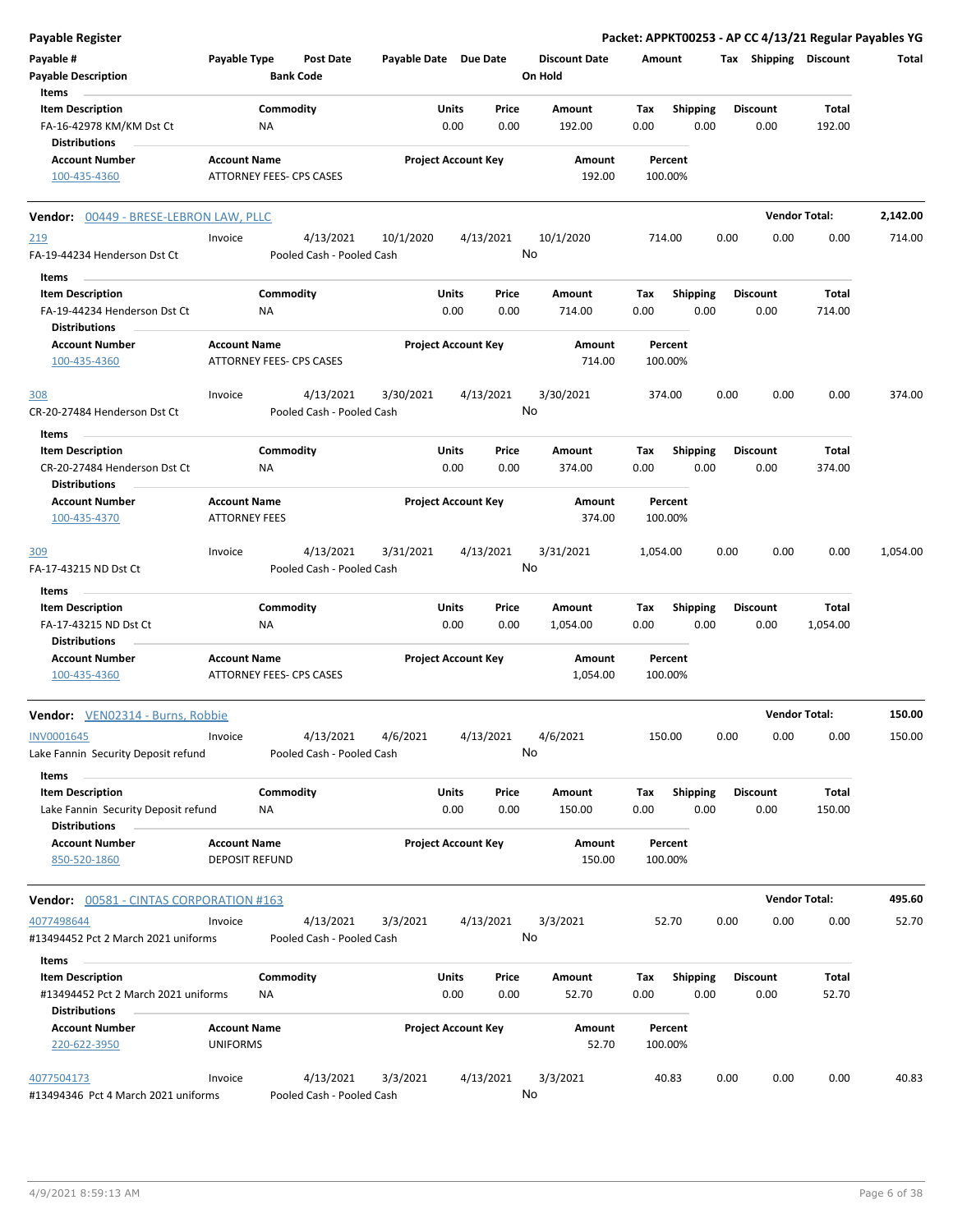| <b>Payable Register</b>                                                                |                                        |                                        |                       |                                       |                                 |                    |                         | Packet: APPKT00253 - AP CC 4/13/21 Regular Payables YG |                |       |
|----------------------------------------------------------------------------------------|----------------------------------------|----------------------------------------|-----------------------|---------------------------------------|---------------------------------|--------------------|-------------------------|--------------------------------------------------------|----------------|-------|
| Payable #<br><b>Payable Description</b>                                                | Payable Type                           | <b>Post Date</b><br><b>Bank Code</b>   | Payable Date Due Date |                                       | <b>Discount Date</b><br>On Hold | Amount             |                         | Tax Shipping Discount                                  |                | Total |
| Items                                                                                  |                                        |                                        |                       |                                       |                                 |                    |                         |                                                        |                |       |
| <b>Item Description</b><br>#13494346 Pct 4 March 2021 uniforms<br><b>Distributions</b> |                                        | Commodity<br><b>NA</b>                 |                       | Price<br>Units<br>0.00<br>0.00        | Amount<br>40.83                 | Tax<br>0.00        | Shipping<br>0.00        | <b>Discount</b><br>0.00                                | Total<br>40.83 |       |
| <b>Account Number</b>                                                                  | <b>Account Name</b>                    |                                        |                       | <b>Project Account Key</b>            | Amount                          | Percent            |                         |                                                        |                |       |
| 240-624-3950                                                                           | <b>UNIFORMS</b>                        |                                        |                       |                                       | 40.83                           | 100.00%            |                         |                                                        |                |       |
| 4078188851                                                                             | Invoice                                | 4/13/2021                              | 3/10/2021             | 4/13/2021                             | 3/10/2021                       | 52.70              |                         | 0.00<br>0.00                                           | 0.00           | 52.70 |
| #13494452 Pct 2 March 2021 uniforms<br>Items                                           |                                        | Pooled Cash - Pooled Cash              |                       |                                       | No                              |                    |                         |                                                        |                |       |
| <b>Item Description</b>                                                                |                                        | Commodity                              |                       | Units<br>Price                        | Amount                          | Tax                | <b>Shipping</b>         | <b>Discount</b>                                        | Total          |       |
| #13494452 Pct 2 March 2021 uniforms<br><b>Distributions</b>                            |                                        | ΝA                                     |                       | 0.00<br>0.00                          | 52.70                           | 0.00               | 0.00                    | 0.00                                                   | 52.70          |       |
| <b>Account Number</b>                                                                  | <b>Account Name</b>                    |                                        |                       | <b>Project Account Key</b>            | Amount                          | Percent            |                         |                                                        |                |       |
| 220-622-3950                                                                           | <b>UNIFORMS</b>                        |                                        |                       |                                       | 52.70                           | 100.00%            |                         |                                                        |                |       |
| 4078190555<br>#13494346 Pct 4 March 2021 uniforms                                      | Invoice                                | 4/13/2021<br>Pooled Cash - Pooled Cash | 3/10/2021             | 4/13/2021                             | 3/10/2021<br>No                 | 42.64              |                         | 0.00<br>0.00                                           | 0.00           | 42.64 |
| Items                                                                                  |                                        |                                        |                       |                                       |                                 |                    |                         |                                                        |                |       |
| <b>Item Description</b><br>#13494346 Pct 4 March 2021 uniforms                         |                                        | Commodity<br>NA                        |                       | <b>Units</b><br>Price<br>0.00<br>0.00 | Amount<br>42.64                 | Tax<br>0.00        | <b>Shipping</b><br>0.00 | <b>Discount</b><br>0.00                                | Total<br>42.64 |       |
| <b>Distributions</b>                                                                   |                                        |                                        |                       | <b>Project Account Key</b>            |                                 |                    |                         |                                                        |                |       |
| <b>Account Number</b><br>240-624-3950                                                  | <b>Account Name</b><br><b>UNIFORMS</b> |                                        |                       |                                       | Amount<br>42.64                 | Percent<br>100.00% |                         |                                                        |                |       |
| 4078789853                                                                             | Invoice                                | 4/13/2021                              | 3/17/2021             | 4/13/2021                             | 3/17/2021                       | 68.96              |                         | 0.00<br>0.00                                           | 0.00           | 68.96 |
| #13494452 Pct 2 March 2021 uniforms                                                    |                                        | Pooled Cash - Pooled Cash              |                       |                                       | No                              |                    |                         |                                                        |                |       |
| Items                                                                                  |                                        |                                        |                       |                                       |                                 |                    |                         |                                                        |                |       |
| <b>Item Description</b>                                                                |                                        | Commodity                              |                       | Units<br>Price                        | Amount                          | Tax                | <b>Shipping</b>         | <b>Discount</b>                                        | Total          |       |
| #13494452 Pct 2 March 2021 uniforms<br><b>Distributions</b>                            |                                        | <b>NA</b>                              |                       | 0.00<br>0.00                          | 68.96                           | 0.00               | 0.00                    | 0.00                                                   | 68.96          |       |
| <b>Account Number</b>                                                                  | <b>Account Name</b>                    |                                        |                       | <b>Project Account Key</b>            | Amount                          | Percent            |                         |                                                        |                |       |
| 220-622-3950                                                                           | <b>UNIFORMS</b>                        |                                        |                       |                                       | 68.96                           | 100.00%            |                         |                                                        |                |       |
| 4078795266                                                                             | Invoice                                | 4/13/2021                              | 3/17/2021             | 4/13/2021                             | 3/17/2021                       | 50.87              |                         | 0.00<br>0.00                                           | 0.00           | 50.87 |
| #13494346 Pct 4 March 2021 uniforms                                                    |                                        | Pooled Cash - Pooled Cash              |                       |                                       | No                              |                    |                         |                                                        |                |       |
| Items                                                                                  |                                        |                                        |                       |                                       |                                 |                    |                         |                                                        |                |       |
| <b>Item Description</b>                                                                |                                        | Commodity                              |                       | Units<br>Price                        | Amount                          | Tax                | Shipping                | <b>Discount</b>                                        | Total          |       |
| #13494346 Pct 4 March 2021 uniforms<br><b>Distributions</b>                            |                                        | <b>NA</b>                              |                       | 0.00<br>0.00                          | 50.87                           | 0.00               | 0.00                    | 0.00                                                   | 50.87          |       |
| <b>Account Number</b><br>240-624-3950                                                  | <b>Account Name</b><br><b>UNIFORMS</b> |                                        |                       | <b>Project Account Key</b>            | Amount<br>50.87                 | Percent<br>100.00% |                         |                                                        |                |       |
|                                                                                        |                                        |                                        |                       |                                       |                                 |                    |                         |                                                        |                |       |
| 4079443481<br>#13494452 Pct 2 March 2021 uniforms                                      | Invoice                                | 4/13/2021<br>Pooled Cash - Pooled Cash | 3/24/2021             | 4/13/2021                             | 3/24/2021<br>No                 | 63.71              |                         | 0.00<br>0.00                                           | 0.00           | 63.71 |
| Items                                                                                  |                                        |                                        |                       |                                       |                                 |                    |                         |                                                        |                |       |
| <b>Item Description</b>                                                                |                                        | Commodity                              |                       | Units<br>Price                        | Amount                          | Тах                | Shipping                | <b>Discount</b>                                        | Total          |       |
| #13494452 Pct 2 March 2021 uniforms<br><b>Distributions</b>                            |                                        | ΝA                                     |                       | 0.00<br>0.00                          | 63.71                           | 0.00               | 0.00                    | 0.00                                                   | 63.71          |       |
| <b>Account Number</b><br>220-622-3950                                                  | <b>Account Name</b><br><b>UNIFORMS</b> |                                        |                       | <b>Project Account Key</b>            | Amount<br>63.71                 | Percent<br>100.00% |                         |                                                        |                |       |
| 4079449585<br>#13494346 Pct 4 March 2021 uniforms                                      | Invoice                                | 4/13/2021<br>Pooled Cash - Pooled Cash | 3/24/2021             | 4/13/2021                             | 3/24/2021<br>No                 | 85.73              |                         | 0.00<br>0.00                                           | 0.00           | 85.73 |
| Items                                                                                  |                                        |                                        |                       |                                       |                                 |                    |                         |                                                        |                |       |
| <b>Item Description</b>                                                                |                                        | Commodity                              |                       | Units<br>Price                        | Amount                          | Tax                | <b>Shipping</b>         | <b>Discount</b>                                        | Total          |       |
| #13494346 Pct 4 March 2021 uniforms<br><b>Distributions</b>                            |                                        | <b>NA</b>                              |                       | 0.00<br>0.00                          | 85.73                           | 0.00               | 0.00                    | 0.00                                                   | 85.73          |       |
| <b>Account Number</b>                                                                  | <b>Account Name</b>                    |                                        |                       | <b>Project Account Key</b>            | Amount                          | Percent            |                         |                                                        |                |       |
| 240-624-3950                                                                           | <b>UNIFORMS</b>                        |                                        |                       |                                       | 85.73                           | 100.00%            |                         |                                                        |                |       |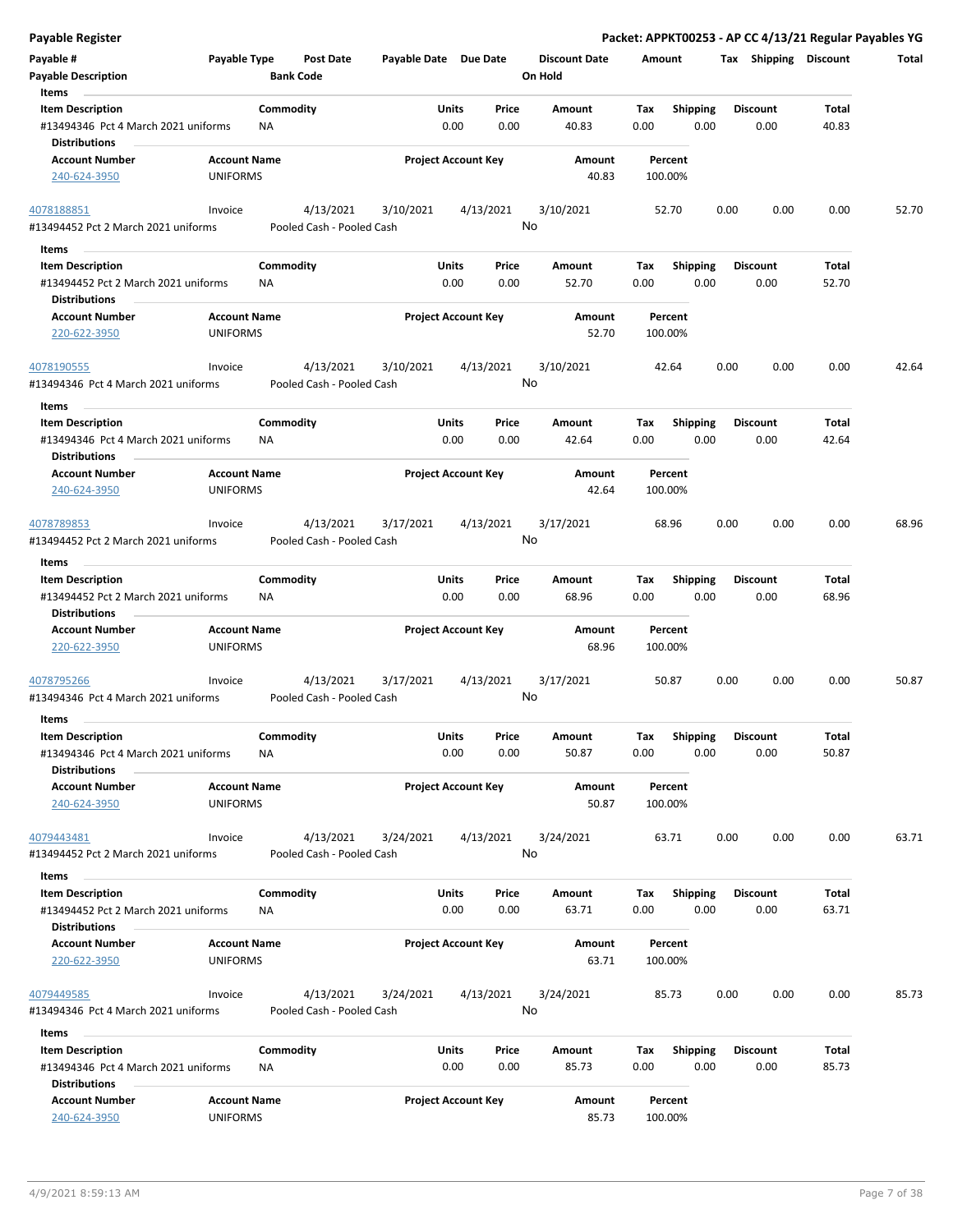| <b>Payable Register</b>                                                                         |                                             |                                |                                        |                      |                            |                                 |                   |                    |                         |      |                         |                      | Packet: APPKT00253 - AP CC 4/13/21 Regular Payables YG |
|-------------------------------------------------------------------------------------------------|---------------------------------------------|--------------------------------|----------------------------------------|----------------------|----------------------------|---------------------------------|-------------------|--------------------|-------------------------|------|-------------------------|----------------------|--------------------------------------------------------|
| Payable #<br><b>Payable Description</b>                                                         | Payable Type                                | Post Date<br><b>Bank Code</b>  |                                        |                      | Payable Date Due Date      | <b>Discount Date</b><br>On Hold |                   | Amount             |                         |      | Tax Shipping Discount   |                      | Total                                                  |
| 4080181932<br>#13494346 Pct 4 March 2021 uniforms                                               | Invoice                                     | 4/13/2021                      | 3/31/2021<br>Pooled Cash - Pooled Cash |                      | 4/13/2021                  | 3/31/2021<br>No                 |                   | 41.32              |                         | 0.00 | 0.00                    | 0.00                 | 41.32                                                  |
| Items<br><b>Item Description</b><br>#13494346 Pct 4 March 2021 uniforms                         |                                             | Commodity<br>ΝA                |                                        | <b>Units</b><br>0.00 | Price<br>0.00              | Amount<br>41.32                 |                   | Tax<br>0.00        | <b>Shipping</b><br>0.00 |      | <b>Discount</b><br>0.00 | Total<br>41.32       |                                                        |
| <b>Distributions</b><br><b>Account Number</b><br>240-624-3950                                   | <b>Account Name</b><br>UNIFORMS             |                                |                                        |                      | <b>Project Account Key</b> | Amount                          | 41.32             | Percent<br>100.00% |                         |      |                         |                      |                                                        |
| 9124887875<br>#13494452 Pct 2 March 2021 uniforms                                               | Credit Memo                                 | 4/13/2021                      | 3/21/2021<br>Pooled Cash - Pooled Cash |                      | 3/21/2021                  | 3/21/2021<br>No                 |                   | $-2.27$            |                         | 0.00 | 0.00                    | 0.00                 | $-2.27$                                                |
| Items<br><b>Item Description</b><br>#13494452 Pct 2 March 2021 uniforms<br><b>Distributions</b> |                                             | Commodity<br><b>NA</b>         |                                        | <b>Units</b><br>0.00 | Price<br>0.00              | Amount<br>$-2.27$               |                   | Tax<br>0.00        | <b>Shipping</b><br>0.00 |      | <b>Discount</b><br>0.00 | Total<br>$-2.27$     |                                                        |
| <b>Account Number</b><br>220-622-3950                                                           | <b>Account Name</b><br><b>UNIFORMS</b>      |                                |                                        |                      | <b>Project Account Key</b> |                                 | Amount<br>$-2.27$ | Percent<br>100.00% |                         |      |                         |                      |                                                        |
| 9124888907<br>#13494346 Pct 4 March 2021 uniforms                                               | Credit Memo                                 | 4/13/2021                      | 3/21/2021<br>Pooled Cash - Pooled Cash |                      | 3/21/2021                  | 3/21/2021<br>No                 |                   | $-1.59$            |                         | 0.00 | 0.00                    | 0.00                 | $-1.59$                                                |
| Items<br><b>Item Description</b><br>#13494346 Pct 4 March 2021 uniforms<br><b>Distributions</b> |                                             | Commodity<br><b>NA</b>         |                                        | Units<br>0.00        | Price<br>0.00              | Amount<br>$-1.59$               |                   | Tax<br>0.00        | <b>Shipping</b><br>0.00 |      | <b>Discount</b><br>0.00 | Total<br>$-1.59$     |                                                        |
| <b>Account Number</b><br>240-624-3950                                                           | <b>Account Name</b><br><b>UNIFORMS</b>      |                                |                                        |                      | <b>Project Account Key</b> | Amount                          | $-1.59$           | Percent<br>100.00% |                         |      |                         |                      |                                                        |
| <b>Vendor:</b> VEN02316 - Classic Chevrolet of Texoma                                           |                                             |                                |                                        |                      |                            |                                 |                   |                    |                         |      |                         | <b>Vendor Total:</b> | 1,613.60                                               |
| 127515C<br>Sheriff 2018 Chev Unit 1941 AC repair                                                | Invoice                                     | 4/13/2021                      | 3/31/2021<br>Pooled Cash - Pooled Cash |                      | 4/13/2021                  | 3/31/2021<br>No                 |                   | 1,613.60           |                         | 0.00 | 0.00                    | 0.00                 | 1,613.60                                               |
| Items<br><b>Item Description</b><br>Sheriff 2018 Chev Unit 1941 AC repair                       |                                             | Commodity<br>ΝA                |                                        | Units<br>0.00        | Price<br>0.00              | Amount<br>1,613.60              |                   | Tax<br>0.00        | <b>Shipping</b><br>0.00 |      | <b>Discount</b><br>0.00 | Total<br>1,613.60    |                                                        |
| <b>Distributions</b><br><b>Account Number</b><br>100-560-4540                                   | <b>Account Name</b>                         | R & M AUTOMOBILES              |                                        |                      | <b>Project Account Key</b> | Amount<br>1,613.60              |                   | Percent<br>100.00% |                         |      |                         |                      |                                                        |
| Vendor: 00052 - CO-OPERATIVE GIN CO.                                                            |                                             |                                |                                        |                      |                            |                                 |                   |                    |                         |      |                         | <b>Vendor Total:</b> | 333.28                                                 |
| 124231<br>#FANN#3 Pct 3 pins/adapter                                                            | Invoice                                     | 4/13/2021                      | 3/4/2021<br>Pooled Cash - Pooled Cash  |                      | 4/13/2021                  | 3/4/2021<br>No                  |                   | 21.80              |                         | 0.00 | 0.00                    | 0.00                 | 21.80                                                  |
| Items<br><b>Item Description</b><br>#FANN#3 Pct 3 pins/adapter<br><b>Distributions</b>          |                                             | Commodity<br>NA                |                                        | <b>Units</b><br>0.00 | Price<br>0.00              | Amount<br>21.80                 |                   | Tax<br>0.00        | <b>Shipping</b><br>0.00 |      | <b>Discount</b><br>0.00 | Total<br>21.80       |                                                        |
| <b>Account Number</b><br>230-623-4580                                                           | <b>Account Name</b>                         | <b>R&amp;M MACHINERY PARTS</b> |                                        |                      | <b>Project Account Key</b> |                                 | Amount<br>21.80   | Percent<br>100.00% |                         |      |                         |                      |                                                        |
| 125109<br>#FANN#3 Pct 3 blaster/engine brite                                                    | Invoice                                     | 4/13/2021                      | 3/16/2021<br>Pooled Cash - Pooled Cash |                      | 4/13/2021                  | 3/16/2021<br>No                 |                   | 63.00              |                         | 0.00 | 0.00                    | 0.00                 | 63.00                                                  |
| Items<br><b>Item Description</b><br>#FANN#3 Pct 3 blaster/engine brite<br><b>Distributions</b>  |                                             | Commodity<br>ΝA                |                                        | Units<br>0.00        | Price<br>0.00              | Amount<br>63.00                 |                   | Tax<br>0.00        | <b>Shipping</b><br>0.00 |      | <b>Discount</b><br>0.00 | Total<br>63.00       |                                                        |
| <b>Account Number</b><br>230-623-3400                                                           | <b>Account Name</b><br><b>SHOP SUPPLIES</b> |                                |                                        |                      | <b>Project Account Key</b> |                                 | Amount<br>63.00   | Percent<br>100.00% |                         |      |                         |                      |                                                        |
| 125274<br>#FANN#3 Pct 3 washer fluid/hardware                                                   | Invoice                                     | 4/13/2021                      | 3/18/2021<br>Pooled Cash - Pooled Cash |                      | 4/13/2021                  | 3/18/2021<br>No                 |                   | 19.65              |                         | 0.00 | 0.00                    | 0.00                 | 19.65                                                  |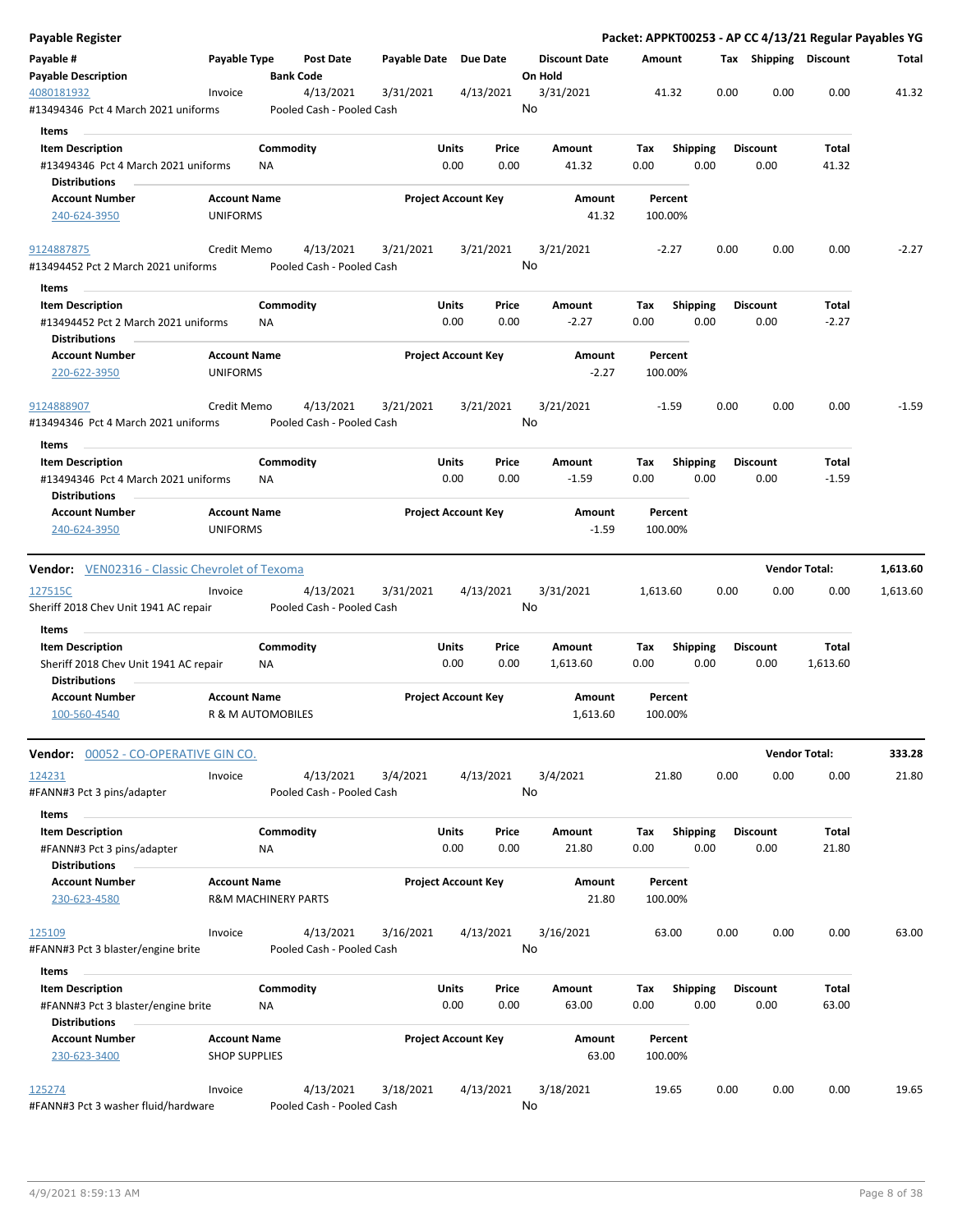| <b>Payable Register</b>                                                             |                                                       |                        |                                        |                       |               |                            |                                 |             |                         |      | Packet: APPKT00253 - AP CC 4/13/21 Regular Payables YG |                       |          |
|-------------------------------------------------------------------------------------|-------------------------------------------------------|------------------------|----------------------------------------|-----------------------|---------------|----------------------------|---------------------------------|-------------|-------------------------|------|--------------------------------------------------------|-----------------------|----------|
| Payable #<br><b>Payable Description</b>                                             | Payable Type                                          | <b>Bank Code</b>       | Post Date                              | Payable Date Due Date |               |                            | <b>Discount Date</b><br>On Hold |             | Amount                  |      | Tax Shipping Discount                                  |                       | Total    |
| Items                                                                               |                                                       |                        |                                        |                       |               |                            |                                 |             |                         |      |                                                        |                       |          |
| <b>Item Description</b><br>#FANN#3 Pct 3 washer fluid/hardware                      |                                                       | Commodity<br><b>NA</b> |                                        |                       | Units<br>0.00 | Price<br>0.00              | Amount<br>19.65                 | Tax<br>0.00 | <b>Shipping</b><br>0.00 |      | <b>Discount</b><br>0.00                                | <b>Total</b><br>19.65 |          |
| <b>Distributions</b>                                                                |                                                       |                        |                                        |                       |               |                            |                                 |             |                         |      |                                                        |                       |          |
| <b>Account Number</b><br>230-623-4580                                               | <b>Account Name</b><br><b>R&amp;M MACHINERY PARTS</b> |                        |                                        |                       |               | <b>Project Account Key</b> | Amount<br>19.65                 |             | Percent<br>100.00%      |      |                                                        |                       |          |
| 125309                                                                              | Invoice                                               |                        | 4/13/2021                              | 3/18/2021             |               | 4/13/2021                  | 3/18/2021                       |             | 14.00                   | 0.00 | 0.00                                                   | 0.00                  | 14.00    |
| #FANN#3 Pct 3 bolts/nuts/screws                                                     |                                                       |                        | Pooled Cash - Pooled Cash              |                       |               |                            | No                              |             |                         |      |                                                        |                       |          |
| Items                                                                               |                                                       |                        |                                        |                       |               |                            |                                 |             |                         |      |                                                        |                       |          |
| <b>Item Description</b><br>#FANN#3 Pct 3 bolts/nuts/screws<br><b>Distributions</b>  |                                                       | Commodity<br><b>NA</b> |                                        |                       | Units<br>0.00 | Price<br>0.00              | Amount<br>14.00                 | Tax<br>0.00 | <b>Shipping</b><br>0.00 |      | <b>Discount</b><br>0.00                                | Total<br>14.00        |          |
| <b>Account Number</b><br>230-623-4580                                               | <b>Account Name</b><br><b>R&amp;M MACHINERY PARTS</b> |                        |                                        |                       |               | <b>Project Account Key</b> | Amount<br>14.00                 |             | Percent<br>100.00%      |      |                                                        |                       |          |
| 125832<br>#FANN#3 Pct 3 80W90 gal                                                   | Invoice                                               |                        | 4/13/2021<br>Pooled Cash - Pooled Cash | 3/25/2021             |               | 4/13/2021                  | 3/25/2021<br>No                 |             | 12.40                   | 0.00 | 0.00                                                   | 0.00                  | 12.40    |
| Items                                                                               |                                                       |                        |                                        |                       |               |                            |                                 |             |                         |      |                                                        |                       |          |
| <b>Item Description</b>                                                             |                                                       | Commodity              |                                        |                       | Units         | Price                      | Amount                          | Tax         | <b>Shipping</b>         |      | <b>Discount</b>                                        | Total                 |          |
| #FANN#3 Pct 3 80W90 gal<br><b>Distributions</b>                                     |                                                       | Goods                  |                                        |                       | 1.00          | 12.40                      | 12.40                           | 0.00        | 0.00                    |      | 0.00                                                   | 12.40                 |          |
| <b>Account Number</b><br>230-623-4570                                               | <b>Account Name</b><br>R&M MACHINERY GAS & OIL        |                        |                                        |                       |               | <b>Project Account Key</b> | Amount<br>12.40                 |             | Percent<br>100.00%      |      |                                                        |                       |          |
| 125851<br>#FANN#3 Pct 3 floor dry                                                   | Invoice                                               |                        | 4/13/2021<br>Pooled Cash - Pooled Cash | 3/25/2021             |               | 4/13/2021                  | 3/25/2021<br>No                 |             | 24.00                   | 0.00 | 0.00                                                   | 0.00                  | 24.00    |
| Items                                                                               |                                                       |                        |                                        |                       |               |                            |                                 |             |                         |      |                                                        |                       |          |
| <b>Item Description</b>                                                             |                                                       | Commodity              |                                        |                       | Units         | Price                      | Amount                          | Tax         | <b>Shipping</b>         |      | <b>Discount</b>                                        | Total                 |          |
| #FANN#3 Pct 3 floor dry<br><b>Distributions</b>                                     |                                                       | Goods                  |                                        |                       | 4.00          | 6.00                       | 24.00                           | 0.00        | 0.00                    |      | 0.00                                                   | 24.00                 |          |
| <b>Account Number</b><br>230-623-3400                                               | <b>Account Name</b><br><b>SHOP SUPPLIES</b>           |                        |                                        |                       |               | <b>Project Account Key</b> | Amount<br>24.00                 |             | Percent<br>100.00%      |      |                                                        |                       |          |
| 125891<br>#FANN#4 - Pct 1 bolt/nuts/screws                                          | Invoice                                               |                        | 4/13/2021<br>Pooled Cash - Pooled Cash | 3/26/2021             |               | 4/13/2021                  | 3/26/2021<br>No                 |             | 2.23                    | 0.00 | 0.00                                                   | 0.00                  | 2.23     |
| Items                                                                               |                                                       |                        |                                        |                       |               |                            |                                 |             |                         |      |                                                        |                       |          |
| <b>Item Description</b><br>#FANN#4 - Pct 1 bolt/nuts/screws                         |                                                       | Commodity<br>NA        |                                        |                       | Units<br>0.00 | Price<br>0.00              | Amount<br>2.23                  | Tax<br>0.00 | <b>Shipping</b><br>0.00 |      | Discount<br>0.00                                       | Total<br>2.23         |          |
| <b>Distributions</b>                                                                |                                                       |                        |                                        |                       |               |                            |                                 |             |                         |      |                                                        |                       |          |
| <b>Account Number</b><br>210-621-4580                                               | <b>Account Name</b><br>R&M MACHINERY PARTS            |                        |                                        |                       |               | <b>Project Account Key</b> | Amount<br>2.23                  |             | Percent<br>100.00%      |      |                                                        |                       |          |
| 126042                                                                              | Invoice                                               |                        | 4/13/2021<br>Pooled Cash - Pooled Cash | 3/29/2021             |               | 4/13/2021                  | 3/29/2021<br>No                 |             | 176.20                  | 0.00 | 0.00                                                   | 0.00                  | 176.20   |
| #FANN#3 Pct 3 battery 4e 12 volt                                                    |                                                       |                        |                                        |                       |               |                            |                                 |             |                         |      |                                                        |                       |          |
| Items                                                                               |                                                       |                        |                                        |                       |               |                            |                                 |             |                         |      |                                                        |                       |          |
| <b>Item Description</b><br>#FANN#3 Pct 3 battery 4e 12 volt<br><b>Distributions</b> |                                                       | Commodity<br>Goods     |                                        |                       | Units<br>1.00 | Price<br>176.20            | Amount<br>176.20                | Tax<br>0.00 | <b>Shipping</b><br>0.00 |      | <b>Discount</b><br>0.00                                | Total<br>176.20       |          |
| <b>Account Number</b><br>230-623-4580                                               | <b>Account Name</b><br>R&M MACHINERY PARTS            |                        |                                        |                       |               | <b>Project Account Key</b> | Amount<br>176.20                |             | Percent<br>100.00%      |      |                                                        |                       |          |
| Vendor: 00163 - COOPER-SORRELLS FUNERAL HOME                                        |                                                       |                        |                                        |                       |               |                            |                                 |             |                         |      |                                                        | <b>Vendor Total:</b>  | 1,081.25 |
| $C21-08$                                                                            | Invoice                                               |                        | 4/13/2021                              | 3/30/2021             |               | 4/13/2021                  | 3/30/2021                       |             | 606.25                  | 0.00 | 0.00                                                   | 0.00                  | 606.25   |
| Clemons removal/pouch/transport                                                     |                                                       |                        | Pooled Cash - Pooled Cash              |                       |               |                            | No                              |             |                         |      |                                                        |                       |          |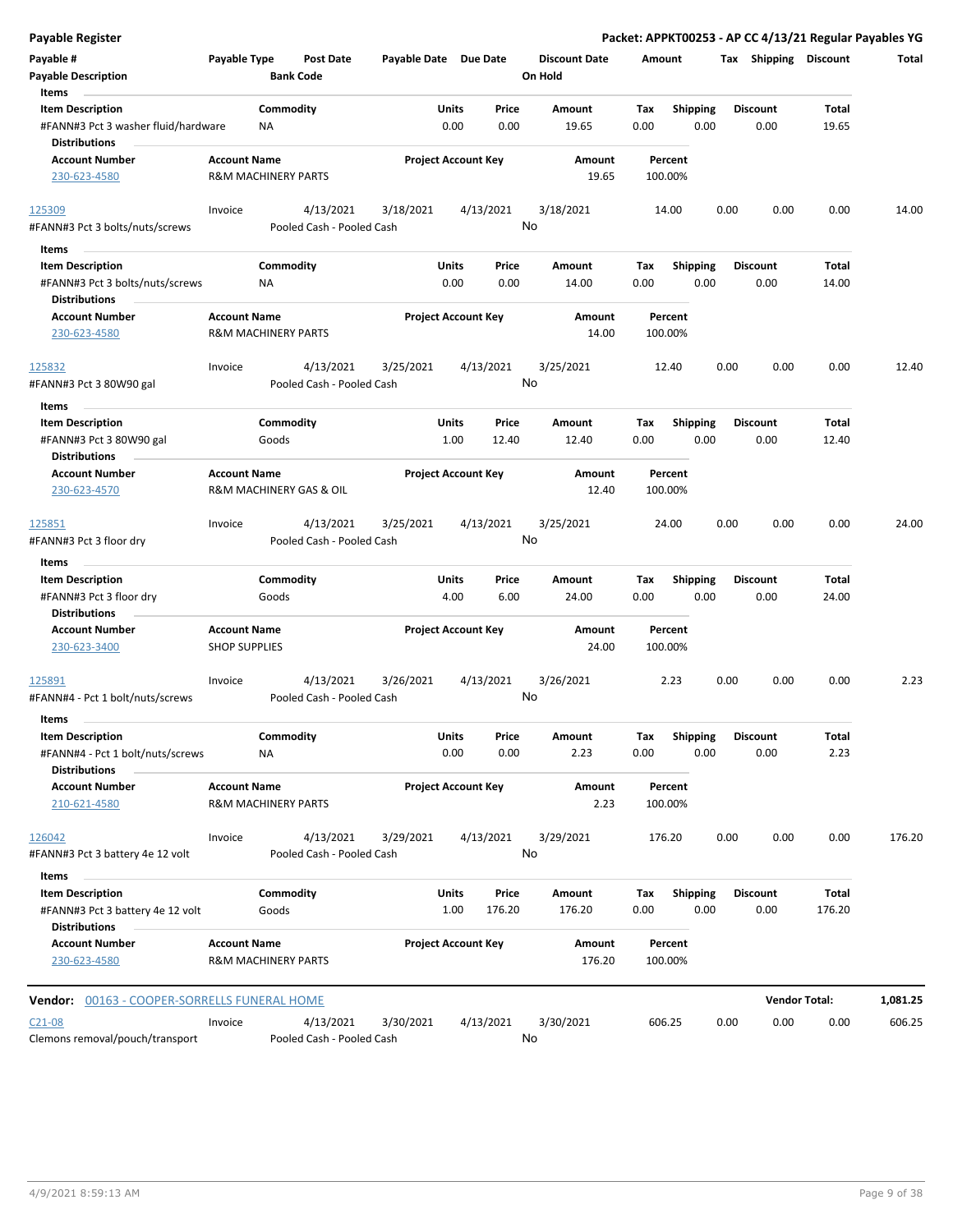| <b>Payable Register</b>                                            |                          |                                        |                       |                            |               |                      |             |                         |      |                         |                      | Packet: APPKT00253 - AP CC 4/13/21 Regular Payables YG |
|--------------------------------------------------------------------|--------------------------|----------------------------------------|-----------------------|----------------------------|---------------|----------------------|-------------|-------------------------|------|-------------------------|----------------------|--------------------------------------------------------|
| Payable #                                                          | Payable Type             | <b>Post Date</b>                       | Payable Date Due Date |                            |               | <b>Discount Date</b> | Amount      |                         |      | Tax Shipping Discount   |                      | Total                                                  |
| <b>Payable Description</b>                                         |                          | <b>Bank Code</b>                       |                       |                            |               | On Hold              |             |                         |      |                         |                      |                                                        |
| Items                                                              |                          |                                        |                       |                            |               |                      |             |                         |      |                         |                      |                                                        |
| <b>Item Description</b>                                            |                          | Commodity                              |                       | Units                      | Price         | Amount               | Tax         | <b>Shipping</b>         |      | <b>Discount</b>         | Total                |                                                        |
| Clemons removal/pouch/transport<br><b>Distributions</b>            | <b>NA</b>                |                                        |                       | 0.00                       | 0.00          | 606.25               | 0.00        | 0.00                    |      | 0.00                    | 606.25               |                                                        |
| <b>Account Number</b>                                              | <b>Account Name</b>      |                                        |                       | <b>Project Account Key</b> |               | Amount               |             | Percent                 |      |                         |                      |                                                        |
| 100-425-4660                                                       | <b>AUTOPSIES</b>         |                                        |                       |                            |               | 606.25               |             | 100.00%                 |      |                         |                      |                                                        |
| $C21-10$                                                           | Invoice                  | 4/13/2021                              | 3/31/2021             |                            | 4/13/2021     | 3/31/2021            |             | 475.00                  | 0.00 | 0.00                    | 0.00                 | 475.00                                                 |
| McCurry removal/pouch                                              |                          | Pooled Cash - Pooled Cash              |                       |                            |               | No                   |             |                         |      |                         |                      |                                                        |
| Items                                                              |                          |                                        |                       |                            |               |                      |             |                         |      |                         |                      |                                                        |
| <b>Item Description</b>                                            |                          | Commodity                              |                       | Units                      | Price         | Amount               | Tax         | <b>Shipping</b>         |      | <b>Discount</b>         | Total                |                                                        |
| McCurry removal/pouch                                              | ΝA                       |                                        |                       | 0.00                       | 0.00          | 475.00               | 0.00        | 0.00                    |      | 0.00                    | 475.00               |                                                        |
| <b>Distributions</b>                                               |                          |                                        |                       |                            |               |                      |             |                         |      |                         |                      |                                                        |
| <b>Account Number</b>                                              | <b>Account Name</b>      |                                        |                       | <b>Project Account Key</b> |               | Amount               |             | Percent                 |      |                         |                      |                                                        |
| 100-425-4660                                                       | <b>AUTOPSIES</b>         |                                        |                       |                            |               | 475.00               |             | 100.00%                 |      |                         |                      |                                                        |
| <b>Vendor:</b> 00727 - CORRECTIONS SOFTWARE SOLUTIONS, LP          |                          |                                        |                       |                            |               |                      |             |                         |      |                         | <b>Vendor Total:</b> | 107.00                                                 |
| 49750                                                              | Invoice                  | 4/13/2021                              | 4/1/2021              |                            | 4/13/2021     | 4/1/2021             |             | 107.00                  | 0.00 | 0.00                    | 0.00                 | 107.00                                                 |
| May 2021 software support                                          |                          | Pooled Cash - Pooled Cash              |                       |                            |               | No                   |             |                         |      |                         |                      |                                                        |
| Items                                                              |                          |                                        |                       |                            |               |                      |             |                         |      |                         |                      |                                                        |
| <b>Item Description</b>                                            |                          | Commodity                              |                       | Units                      | Price         | Amount               | Tax         | <b>Shipping</b>         |      | <b>Discount</b>         | Total                |                                                        |
| May 2021 software support                                          | NA                       |                                        |                       | 0.00                       | 0.00          | 107.00               | 0.00        | 0.00                    |      | 0.00                    | 107.00               |                                                        |
| <b>Distributions</b>                                               |                          |                                        |                       |                            |               |                      |             |                         |      |                         |                      |                                                        |
| <b>Account Number</b>                                              | <b>Account Name</b>      |                                        |                       | <b>Project Account Key</b> |               | Amount               |             | Percent                 |      |                         |                      |                                                        |
| 100-573-4530                                                       | <b>COMPUTER SOFTWARE</b> |                                        |                       |                            |               | 107.00               |             | 100.00%                 |      |                         |                      |                                                        |
| Vendor: 00055 - CROSSROADS HARDWARE                                |                          |                                        |                       |                            |               |                      |             |                         |      |                         | <b>Vendor Total:</b> | 74.43                                                  |
| W08279                                                             | Invoice                  | 4/13/2021                              | 3/8/2021              |                            | 4/13/2021     | 3/8/2021             |             | 42.16                   | 0.00 | 0.00                    | 0.00                 | 42.16                                                  |
| Pct 2 lumber                                                       |                          | Pooled Cash - Pooled Cash              |                       |                            |               | No                   |             |                         |      |                         |                      |                                                        |
| Items                                                              |                          |                                        |                       |                            |               |                      |             |                         |      |                         |                      |                                                        |
| <b>Item Description</b>                                            |                          | Commodity                              |                       | Units                      | Price         | <b>Amount</b>        | Tax         | Shipping                |      | <b>Discount</b>         | Total                |                                                        |
| Pct 2 lumber<br><b>Distributions</b>                               | NA                       |                                        |                       | 0.00                       | 0.00          | 42.16                | 0.00        | 0.00                    |      | 0.00                    | 42.16                |                                                        |
| <b>Account Number</b>                                              | <b>Account Name</b>      |                                        |                       | <b>Project Account Key</b> |               | Amount               |             | Percent                 |      |                         |                      |                                                        |
| 220-622-4500                                                       | <b>R&amp;M BUILDING</b>  |                                        |                       |                            |               | 42.16                |             | 100.00%                 |      |                         |                      |                                                        |
| W08380                                                             | Invoice                  | 4/13/2021                              | 3/9/2021              |                            | 4/13/2021     | 3/9/2021             |             | 5.39                    | 0.00 | 0.00                    | 0.00                 | 5.39                                                   |
| Pct 2 aerosol foam                                                 |                          | Pooled Cash - Pooled Cash              |                       |                            | No            |                      |             |                         |      |                         |                      |                                                        |
| Items                                                              |                          |                                        |                       |                            |               |                      |             |                         |      |                         |                      |                                                        |
| <b>Item Description</b>                                            |                          | Commodity                              |                       | Units                      | Price         | Amount               | Tax         | <b>Shipping</b>         |      | <b>Discount</b>         | Total                |                                                        |
| Pct 2 aerosol foam<br><b>Distributions</b>                         |                          | Goods                                  |                       | 1.00                       | 5.39          | 5.39                 | 0.00        | 0.00                    |      | 0.00                    | 5.39                 |                                                        |
| <b>Account Number</b>                                              | <b>Account Name</b>      |                                        |                       | <b>Project Account Key</b> |               | Amount               |             | Percent                 |      |                         |                      |                                                        |
| 220-622-4500                                                       | R&M BUILDING             |                                        |                       |                            |               | 5.39                 |             | 100.00%                 |      |                         |                      |                                                        |
| W08429                                                             | Invoice                  | 4/13/2021                              | 3/9/2021              |                            | 4/13/2021     | 3/9/2021             |             | 26.88                   | 0.00 | 0.00                    | 0.00                 | 26.88                                                  |
| Pct 2 sheetrock                                                    |                          | Pooled Cash - Pooled Cash              |                       |                            |               | No                   |             |                         |      |                         |                      |                                                        |
| Items                                                              |                          |                                        |                       |                            |               |                      |             |                         |      |                         |                      |                                                        |
| <b>Item Description</b><br>Pct 2 sheetrock<br><b>Distributions</b> | NA                       | Commodity                              |                       | Units<br>0.00              | Price<br>0.00 | Amount<br>26.88      | Tax<br>0.00 | <b>Shipping</b><br>0.00 |      | <b>Discount</b><br>0.00 | Total<br>26.88       |                                                        |
| <b>Account Number</b>                                              | <b>Account Name</b>      |                                        |                       | <b>Project Account Key</b> |               | Amount               |             | Percent                 |      |                         |                      |                                                        |
| 220-622-4500                                                       | R&M BUILDING             |                                        |                       |                            |               | 26.88                |             | 100.00%                 |      |                         |                      |                                                        |
| Vendor: 00200 - DOLESE BROS. CO.                                   |                          |                                        |                       |                            |               |                      |             |                         |      |                         | <b>Vendor Total:</b> | 23,505.41                                              |
|                                                                    |                          |                                        |                       |                            |               |                      |             |                         |      |                         |                      |                                                        |
| AG21020073<br>#FAN582 Pct 2 Rock & Gravel                          | Invoice                  | 4/13/2021<br>Pooled Cash - Pooled Cash | 3/1/2021              |                            | 4/13/2021     | 3/1/2021<br>No       |             | 702.89                  | 0.00 | 0.00                    | 0.00                 | 702.89                                                 |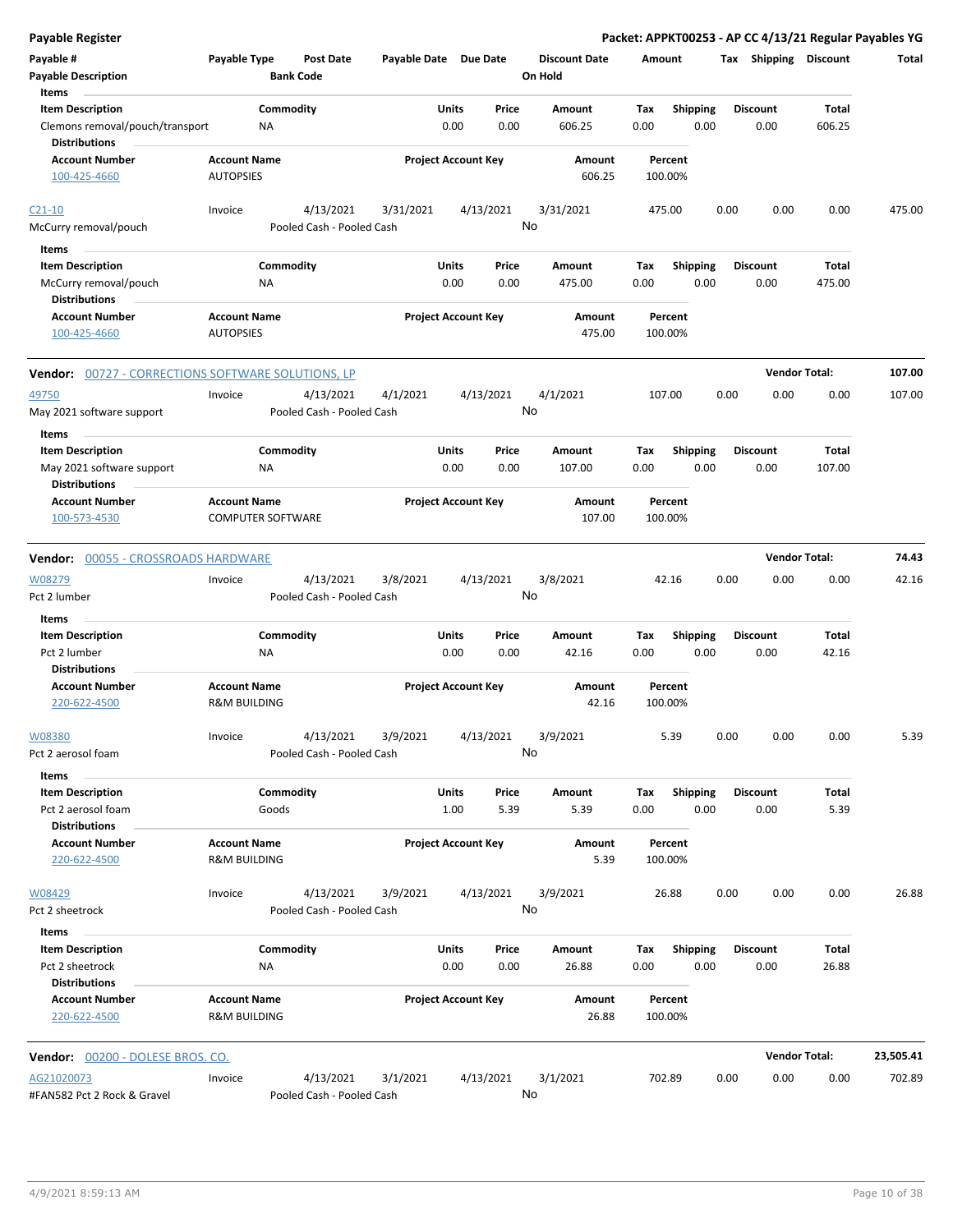| Payable #                                              | Payable Type           | Post Date                 |          | Payable Date Due Date          | <b>Discount Date</b> | Amount      |                         | Tax  | Shipping                | <b>Discount</b> | Total  |
|--------------------------------------------------------|------------------------|---------------------------|----------|--------------------------------|----------------------|-------------|-------------------------|------|-------------------------|-----------------|--------|
| <b>Payable Description</b>                             |                        | <b>Bank Code</b>          |          |                                | On Hold              |             |                         |      |                         |                 |        |
| Items                                                  |                        |                           |          |                                |                      |             |                         |      |                         |                 |        |
| <b>Item Description</b><br>#FAN582 Pct 2 Rock & Gravel | ΝA                     | Commodity                 |          | Price<br>Units<br>0.00<br>0.00 | Amount<br>702.89     | Tax<br>0.00 | <b>Shipping</b><br>0.00 |      | <b>Discount</b><br>0.00 | Total<br>702.89 |        |
| <b>Distributions</b>                                   |                        |                           |          |                                |                      |             |                         |      |                         |                 |        |
| <b>Account Number</b>                                  | <b>Account Name</b>    |                           |          | <b>Project Account Key</b>     | Amount               | Percent     |                         |      |                         |                 |        |
| 220-622-3410                                           | R&B MAT. ROCK & GRAVEL |                           |          |                                | 702.89               | 100.00%     |                         |      |                         |                 |        |
| AG21020074                                             | Invoice                | 4/13/2021                 | 3/1/2021 | 4/13/2021                      | 3/1/2021             | 189.52      |                         | 0.00 | 0.00                    | 0.00            | 189.52 |
| #FAN584 Pct 4 Rock & Gravel                            |                        | Pooled Cash - Pooled Cash |          |                                | No                   |             |                         |      |                         |                 |        |
| Items                                                  |                        |                           |          |                                |                      |             |                         |      |                         |                 |        |
| <b>Item Description</b>                                |                        | Commodity                 |          | Units<br>Price                 | Amount               | Tax         | <b>Shipping</b>         |      | <b>Discount</b>         | Total           |        |
| #FAN584 Pct 4 Rock & Gravel                            | NA                     |                           |          | 0.00<br>0.00                   | 189.52               | 0.00        | 0.00                    |      | 0.00                    | 189.52          |        |
| <b>Distributions</b>                                   |                        |                           |          |                                |                      |             |                         |      |                         |                 |        |
| <b>Account Number</b>                                  | <b>Account Name</b>    |                           |          | <b>Project Account Key</b>     | Amount               | Percent     |                         |      |                         |                 |        |
| 240-624-3410                                           | R&B MAT. ROCK & GRAVEL |                           |          |                                | 189.52               | 100.00%     |                         |      |                         |                 |        |
| AG21020765                                             | Invoice                | 4/13/2021                 | 3/2/2021 | 4/13/2021                      | 3/2/2021             | 189.44      |                         | 0.00 | 0.00                    | 0.00            | 189.44 |
| #FAN582 Pct 2 Rock & Gravel                            |                        | Pooled Cash - Pooled Cash |          |                                | No                   |             |                         |      |                         |                 |        |
| Items                                                  |                        |                           |          |                                |                      |             |                         |      |                         |                 |        |
| <b>Item Description</b>                                |                        | Commodity                 |          | Units<br>Price                 | Amount               | Tax         | <b>Shipping</b>         |      | <b>Discount</b>         | Total           |        |
| #FAN582 Pct 2 Rock & Gravel                            | NA                     |                           |          | 0.00<br>0.00                   | 189.44               | 0.00        | 0.00                    |      | 0.00                    | 189.44          |        |
| <b>Distributions</b>                                   |                        |                           |          |                                |                      |             |                         |      |                         |                 |        |
| <b>Account Number</b>                                  | <b>Account Name</b>    |                           |          | <b>Project Account Key</b>     | Amount               | Percent     |                         |      |                         |                 |        |
| 220-622-3410                                           | R&B MAT. ROCK & GRAVEL |                           |          |                                | 189.44               | 100.00%     |                         |      |                         |                 |        |
| AG21020766                                             | Invoice                | 4/13/2021                 | 3/2/2021 | 4/13/2021                      | 3/2/2021             | 190.96      |                         | 0.00 | 0.00                    | 0.00            | 190.96 |
| #FAN582 Pct 2 Rock & Gravel                            |                        | Pooled Cash - Pooled Cash |          |                                | No                   |             |                         |      |                         |                 |        |
| Items                                                  |                        |                           |          |                                |                      |             |                         |      |                         |                 |        |
| <b>Item Description</b>                                |                        | Commodity                 |          | Units<br>Price                 | Amount               | Tax         | <b>Shipping</b>         |      | <b>Discount</b>         | <b>Total</b>    |        |
| #FAN582 Pct 2 Rock & Gravel                            | ΝA                     |                           |          | 0.00<br>0.00                   | 190.96               | 0.00        | 0.00                    |      | 0.00                    | 190.96          |        |
| <b>Distributions</b>                                   |                        |                           |          |                                |                      |             |                         |      |                         |                 |        |
| <b>Account Number</b>                                  | <b>Account Name</b>    |                           |          | <b>Project Account Key</b>     | Amount               | Percent     |                         |      |                         |                 |        |
| 220-622-3410                                           | R&B MAT. ROCK & GRAVEL |                           |          |                                | 190.96               | 100.00%     |                         |      |                         |                 |        |
|                                                        |                        |                           |          |                                |                      |             |                         |      |                         |                 |        |
| AG21020767                                             | Invoice                | 4/13/2021                 | 3/2/2021 | 4/13/2021                      | 3/2/2021             | 243.05      |                         | 0.00 | 0.00                    | 0.00            | 243.05 |
| #FAN582 Pct 2 Rock & Gravel                            |                        | Pooled Cash - Pooled Cash |          |                                | No                   |             |                         |      |                         |                 |        |
| Items                                                  |                        |                           |          |                                |                      |             |                         |      |                         |                 |        |
| <b>Item Description</b>                                |                        | Commodity                 |          | Units<br>Price                 | Amount               | Tax         | <b>Shipping</b>         |      | <b>Discount</b>         | Total           |        |
| #FAN582 Pct 2 Rock & Gravel                            | ΝA                     |                           |          | 0.00<br>0.00                   | 243.05               | 0.00        | 0.00                    |      | 0.00                    | 243.05          |        |
| <b>Distributions</b>                                   |                        |                           |          |                                |                      |             |                         |      |                         |                 |        |
| <b>Account Number</b>                                  | <b>Account Name</b>    |                           |          | <b>Project Account Key</b>     | Amount               | Percent     |                         |      |                         |                 |        |
| 220-622-3410                                           | R&B MAT. ROCK & GRAVEL |                           |          |                                | 243.05               | 100.00%     |                         |      |                         |                 |        |
| AG21020768                                             | Invoice                | 4/13/2021                 | 3/2/2021 | 4/13/2021                      | 3/2/2021             | 676.71      |                         | 0.00 | 0.00                    | 0.00            | 676.71 |
| #FAN582 Pct 2 Rock & Gravel                            |                        | Pooled Cash - Pooled Cash |          |                                | No                   |             |                         |      |                         |                 |        |
|                                                        |                        |                           |          |                                |                      |             |                         |      |                         |                 |        |
| Items                                                  |                        |                           |          |                                |                      |             |                         |      |                         |                 |        |
| <b>Item Description</b>                                |                        | Commodity                 |          | Units<br>Price                 | Amount               | Tax         | <b>Shipping</b>         |      | <b>Discount</b>         | Total           |        |
| #FAN582 Pct 2 Rock & Gravel                            | ΝA                     |                           |          | 0.00<br>0.00                   | 676.71               | 0.00        | 0.00                    |      | 0.00                    | 676.71          |        |
| <b>Distributions</b>                                   |                        |                           |          |                                |                      |             |                         |      |                         |                 |        |
| <b>Account Number</b>                                  | <b>Account Name</b>    |                           |          | <b>Project Account Key</b>     | Amount               | Percent     |                         |      |                         |                 |        |
| 220-622-3410                                           | R&B MAT. ROCK & GRAVEL |                           |          |                                | 676.71               | 100.00%     |                         |      |                         |                 |        |
| AG21020769                                             | Invoice                | 4/13/2021                 | 3/2/2021 | 4/13/2021                      | 3/2/2021             | 193.60      |                         | 0.00 | 0.00                    | 0.00            | 193.60 |
| #FAN584 Pct 4 Rock & Gravel                            |                        | Pooled Cash - Pooled Cash |          |                                | No                   |             |                         |      |                         |                 |        |
|                                                        |                        |                           |          |                                |                      |             |                         |      |                         |                 |        |
| Items                                                  |                        |                           |          |                                |                      |             |                         |      |                         |                 |        |
| <b>Item Description</b>                                |                        | Commodity                 |          | Units<br>Price                 | Amount               | Tax         | <b>Shipping</b>         |      | <b>Discount</b>         | Total           |        |
| #FAN584 Pct 4 Rock & Gravel                            | NA                     |                           |          | 0.00<br>0.00                   | 193.60               | 0.00        | 0.00                    |      | 0.00                    | 193.60          |        |
| <b>Distributions</b><br><b>Account Number</b>          | <b>Account Name</b>    |                           |          | <b>Project Account Key</b>     | Amount               | Percent     |                         |      |                         |                 |        |
| 240-624-3410                                           | R&B MAT. ROCK & GRAVEL |                           |          |                                | 193.60               | 100.00%     |                         |      |                         |                 |        |
|                                                        |                        |                           |          |                                |                      |             |                         |      |                         |                 |        |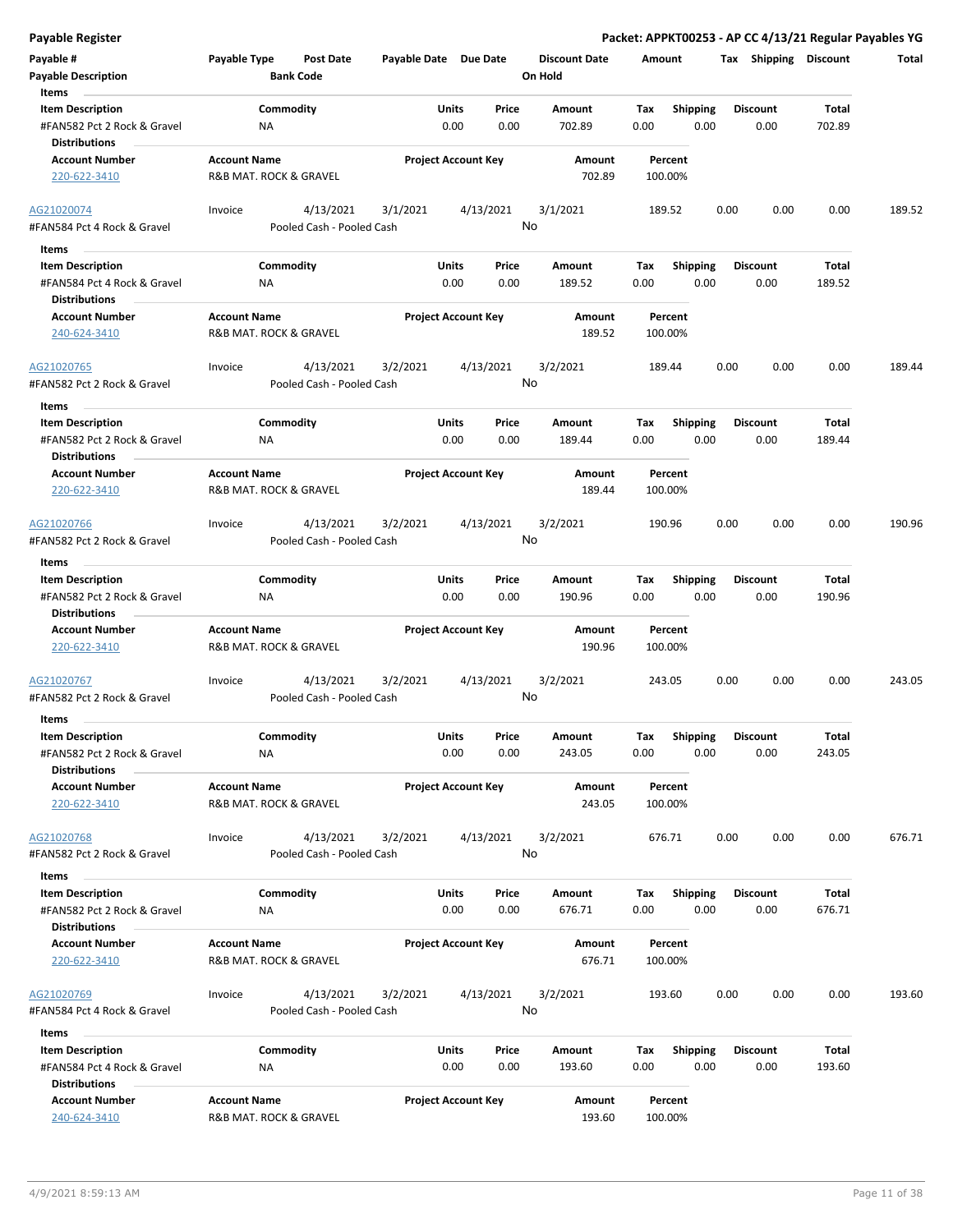| Payable Register                                    |                     |                                        |          |                            |                      |             |                 |      |                       |          | Packet: APPKT00253 - AP CC 4/13/21 Regular Payables YG |
|-----------------------------------------------------|---------------------|----------------------------------------|----------|----------------------------|----------------------|-------------|-----------------|------|-----------------------|----------|--------------------------------------------------------|
| Payable #                                           | Payable Type        | Post Date                              |          | Payable Date Due Date      | <b>Discount Date</b> | Amount      |                 |      | Tax Shipping Discount |          | Total                                                  |
| <b>Payable Description</b>                          |                     | <b>Bank Code</b>                       |          |                            | On Hold              |             |                 |      |                       |          |                                                        |
| AG21021498<br>#FAN582 Pct 2 Rock & Gravel           | Invoice             | 4/13/2021<br>Pooled Cash - Pooled Cash | 3/3/2021 | 4/13/2021                  | 3/3/2021<br>No       | 570.24      |                 | 0.00 | 0.00                  | 0.00     | 570.24                                                 |
| Items                                               |                     |                                        |          |                            |                      |             |                 |      |                       |          |                                                        |
| <b>Item Description</b>                             |                     | Commodity                              |          | Units<br>Price             | Amount               | Tax         | <b>Shipping</b> |      | <b>Discount</b>       | Total    |                                                        |
| #FAN582 Pct 2 Rock & Gravel                         |                     | ΝA                                     |          | 0.00<br>0.00               | 570.24               | 0.00        | 0.00            |      | 0.00                  | 570.24   |                                                        |
| <b>Distributions</b>                                |                     |                                        |          |                            |                      |             |                 |      |                       |          |                                                        |
| <b>Account Number</b>                               | <b>Account Name</b> |                                        |          | <b>Project Account Key</b> | Amount               |             | Percent         |      |                       |          |                                                        |
| 220-622-3410                                        |                     | R&B MAT. ROCK & GRAVEL                 |          |                            | 570.24               |             | 100.00%         |      |                       |          |                                                        |
| AG21021499                                          | Invoice             | 4/13/2021                              | 3/3/2021 | 4/13/2021                  | 3/3/2021             | 699.25      |                 | 0.00 | 0.00                  | 0.00     | 699.25                                                 |
| #FAN582 Pct 2 Rock & Gravel<br>Items                |                     | Pooled Cash - Pooled Cash              |          |                            | No                   |             |                 |      |                       |          |                                                        |
| <b>Item Description</b>                             |                     | Commodity                              |          | Units<br>Price             | Amount               | Tax         | <b>Shipping</b> |      | <b>Discount</b>       | Total    |                                                        |
| #FAN582 Pct 2 Rock & Gravel                         |                     | NA                                     |          | 0.00<br>0.00               | 699.25               | 0.00        | 0.00            |      | 0.00                  | 699.25   |                                                        |
| <b>Distributions</b>                                |                     |                                        |          |                            |                      |             |                 |      |                       |          |                                                        |
| <b>Account Number</b>                               | <b>Account Name</b> |                                        |          | <b>Project Account Key</b> | Amount               |             | Percent         |      |                       |          |                                                        |
| 220-622-3410                                        |                     | R&B MAT. ROCK & GRAVEL                 |          |                            | 699.25               |             | 100.00%         |      |                       |          |                                                        |
| AG21021500                                          | Invoice             | 4/13/2021                              | 3/3/2021 | 4/13/2021                  | 3/3/2021             | 189.68      |                 | 0.00 | 0.00                  | 0.00     | 189.68                                                 |
| #FAN584 Pct 4 Rock & Gravel                         |                     | Pooled Cash - Pooled Cash              |          |                            | No                   |             |                 |      |                       |          |                                                        |
| Items                                               |                     |                                        |          |                            |                      |             |                 |      |                       |          |                                                        |
| <b>Item Description</b>                             |                     | Commodity                              |          | Units<br>Price             | Amount               | Tax         | <b>Shipping</b> |      | <b>Discount</b>       | Total    |                                                        |
| #FAN584 Pct 4 Rock & Gravel                         |                     | ΝA                                     |          | 0.00<br>0.00               | 189.68               | 0.00        | 0.00            |      | 0.00                  | 189.68   |                                                        |
| <b>Distributions</b>                                |                     |                                        |          |                            |                      |             |                 |      |                       |          |                                                        |
| <b>Account Number</b>                               | <b>Account Name</b> |                                        |          | <b>Project Account Key</b> | Amount               |             | Percent         |      |                       |          |                                                        |
| 240-624-3410                                        |                     | R&B MAT. ROCK & GRAVEL                 |          |                            | 189.68               |             | 100.00%         |      |                       |          |                                                        |
| AG21022216                                          | Invoice             | 4/13/2021                              | 3/4/2021 | 4/13/2021                  | 3/4/2021             | 576.64      |                 | 0.00 | 0.00                  | 0.00     | 576.64                                                 |
| #FAN582 Pct 2 Rock & Gravel                         |                     | Pooled Cash - Pooled Cash              |          |                            | No                   |             |                 |      |                       |          |                                                        |
| Items                                               |                     |                                        |          |                            |                      |             |                 |      |                       |          |                                                        |
| <b>Item Description</b>                             |                     | Commodity                              |          | Units<br>Price             | Amount               | Tax         | Shipping        |      | <b>Discount</b>       | Total    |                                                        |
| #FAN582 Pct 2 Rock & Gravel                         |                     | ΝA                                     |          | 0.00<br>0.00               | 576.64               | 0.00        | 0.00            |      | 0.00                  | 576.64   |                                                        |
| <b>Distributions</b>                                |                     |                                        |          |                            |                      |             |                 |      |                       |          |                                                        |
| <b>Account Number</b>                               | <b>Account Name</b> |                                        |          | <b>Project Account Key</b> | Amount               |             | Percent         |      |                       |          |                                                        |
| 220-622-3410                                        |                     | R&B MAT. ROCK & GRAVEL                 |          |                            | 576.64               | 100.00%     |                 |      |                       |          |                                                        |
| AG21022217                                          | Invoice             | 4/13/2021                              | 3/4/2021 | 4/13/2021                  | 3/4/2021             | 692.47      |                 | 0.00 | 0.00                  | 0.00     | 692.47                                                 |
| #FAN582 Pct 2 Rock & Gravel                         |                     | Pooled Cash - Pooled Cash              |          |                            | No                   |             |                 |      |                       |          |                                                        |
| Items<br><b>Item Description</b>                    |                     | Commodity                              |          | Units<br>Price             |                      |             | Shipping        |      | <b>Discount</b>       | Total    |                                                        |
|                                                     |                     | <b>NA</b>                              |          | 0.00<br>0.00               | Amount<br>692.47     | Tax<br>0.00 | 0.00            |      | 0.00                  | 692.47   |                                                        |
| #FAN582 Pct 2 Rock & Gravel<br><b>Distributions</b> |                     |                                        |          |                            |                      |             |                 |      |                       |          |                                                        |
| <b>Account Number</b>                               | <b>Account Name</b> |                                        |          | <b>Project Account Key</b> | Amount               |             | Percent         |      |                       |          |                                                        |
| 220-622-3410                                        |                     | R&B MAT. ROCK & GRAVEL                 |          |                            | 692.47               |             | 100.00%         |      |                       |          |                                                        |
| AG21022913                                          | Invoice             | 4/13/2021                              | 3/5/2021 | 4/13/2021                  | 3/5/2021             | 1,493.25    |                 | 0.00 | 0.00                  | 0.00     | 1,493.25                                               |
| #FAN583 Pct 3 Rock & Gravel                         |                     | Pooled Cash - Pooled Cash              |          |                            | No                   |             |                 |      |                       |          |                                                        |
| Items                                               |                     |                                        |          |                            |                      |             |                 |      |                       |          |                                                        |
| <b>Item Description</b>                             |                     | Commodity                              |          | Units<br>Price             | Amount               | Tax         | <b>Shipping</b> |      | <b>Discount</b>       | Total    |                                                        |
| #FAN583 Pct 3 Rock & Gravel                         |                     | ΝA                                     |          | 0.00<br>0.00               | 1,493.25             | 0.00        | 0.00            |      | 0.00                  | 1,493.25 |                                                        |
| <b>Distributions</b>                                |                     |                                        |          |                            |                      |             |                 |      |                       |          |                                                        |
| <b>Account Number</b>                               | <b>Account Name</b> |                                        |          | <b>Project Account Key</b> | Amount               |             | Percent         |      |                       |          |                                                        |
| 230-623-3410                                        |                     | R&B MAT. ROCK & GRAVEL                 |          |                            | 1,493.25             |             | 100.00%         |      |                       |          |                                                        |
| AG21023661                                          | Invoice             | 4/13/2021                              | 3/8/2021 | 4/13/2021                  | 3/8/2021             |             | 383.36          | 0.00 | 0.00                  | 0.00     | 383.36                                                 |
| #FAN582 Pct 2 Rock & Gravel                         |                     | Pooled Cash - Pooled Cash              |          |                            | No                   |             |                 |      |                       |          |                                                        |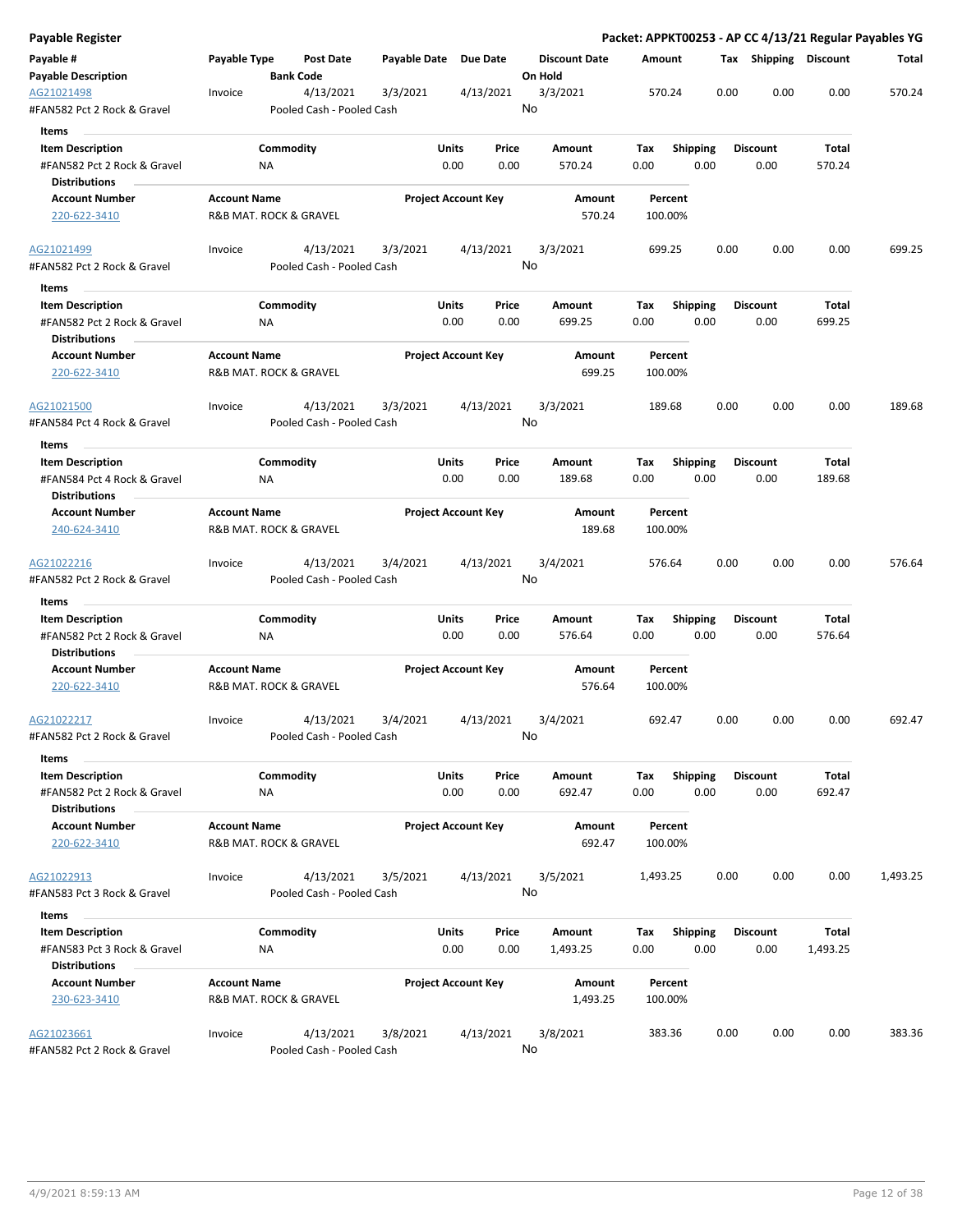| Payable #                                                                      | Payable Type                                  | Post Date                              | Payable Date Due Date |                                       | <b>Discount Date</b> | Amount             |                         |      | Tax Shipping            | <b>Discount</b> | Total    |
|--------------------------------------------------------------------------------|-----------------------------------------------|----------------------------------------|-----------------------|---------------------------------------|----------------------|--------------------|-------------------------|------|-------------------------|-----------------|----------|
| <b>Payable Description</b><br>Items                                            |                                               | <b>Bank Code</b>                       |                       |                                       | On Hold              |                    |                         |      |                         |                 |          |
| <b>Item Description</b>                                                        |                                               | Commodity                              |                       | Units<br>Price                        | Amount               | Tax                | <b>Shipping</b>         |      | <b>Discount</b>         | <b>Total</b>    |          |
| #FAN582 Pct 2 Rock & Gravel<br><b>Distributions</b>                            | ΝA                                            |                                        |                       | 0.00<br>0.00                          | 383.36               | 0.00               | 0.00                    |      | 0.00                    | 383.36          |          |
| <b>Account Number</b>                                                          | <b>Account Name</b>                           |                                        |                       | <b>Project Account Key</b>            | <b>Amount</b>        | Percent            |                         |      |                         |                 |          |
| 220-622-3410                                                                   | R&B MAT. ROCK & GRAVEL                        |                                        |                       |                                       | 383.36               | 100.00%            |                         |      |                         |                 |          |
| AG21023662<br>#FAN582 Pct 2 Rock & Gravel                                      | Invoice                                       | 4/13/2021<br>Pooled Cash - Pooled Cash | 3/8/2021              | 4/13/2021                             | 3/8/2021<br>No       | 685.40             |                         | 0.00 | 0.00                    | 0.00            | 685.40   |
|                                                                                |                                               |                                        |                       |                                       |                      |                    |                         |      |                         |                 |          |
| Items                                                                          |                                               |                                        |                       |                                       |                      |                    |                         |      |                         |                 |          |
| <b>Item Description</b><br>#FAN582 Pct 2 Rock & Gravel                         | ΝA                                            | Commodity                              |                       | Units<br>Price<br>0.00<br>0.00        | Amount<br>685.40     | Tax<br>0.00        | <b>Shipping</b><br>0.00 |      | <b>Discount</b><br>0.00 | Total<br>685.40 |          |
| <b>Distributions</b>                                                           |                                               |                                        |                       |                                       |                      |                    |                         |      |                         |                 |          |
| <b>Account Number</b><br>220-622-3410                                          | <b>Account Name</b><br>R&B MAT. ROCK & GRAVEL |                                        |                       | <b>Project Account Key</b>            | Amount<br>685.40     | Percent<br>100.00% |                         |      |                         |                 |          |
| AG21023663                                                                     | Invoice                                       | 4/13/2021                              | 3/8/2021              | 4/13/2021                             | 3/8/2021             | 994.92             |                         | 0.00 | 0.00                    | 0.00            | 994.92   |
| #FAN583 Pct 3 Rock & Gravel                                                    |                                               | Pooled Cash - Pooled Cash              |                       |                                       | No                   |                    |                         |      |                         |                 |          |
| Items                                                                          |                                               |                                        |                       |                                       |                      |                    |                         |      |                         |                 |          |
| <b>Item Description</b>                                                        |                                               | Commodity                              |                       | Units<br>Price                        | Amount               | Tax                | <b>Shipping</b>         |      | <b>Discount</b>         | Total           |          |
| #FAN583 Pct 3 Rock & Gravel<br><b>Distributions</b>                            | <b>NA</b>                                     |                                        |                       | 0.00<br>0.00                          | 994.92               | 0.00               | 0.00                    |      | 0.00                    | 994.92          |          |
| <b>Account Number</b><br>230-623-3410                                          | <b>Account Name</b><br>R&B MAT. ROCK & GRAVEL |                                        |                       | <b>Project Account Key</b>            | Amount<br>994.92     | Percent<br>100.00% |                         |      |                         |                 |          |
| AG21024382<br>#FAN582 Pct 2 Rock & Gravel                                      | Invoice                                       | 4/13/2021<br>Pooled Cash - Pooled Cash | 3/9/2021              | 4/13/2021                             | 3/9/2021<br>No       | 573.84             |                         | 0.00 | 0.00                    | 0.00            | 573.84   |
| Items                                                                          |                                               |                                        |                       |                                       |                      |                    |                         |      |                         |                 |          |
| <b>Item Description</b>                                                        |                                               | Commodity                              |                       | Units<br>Price                        | Amount               | Tax                | <b>Shipping</b>         |      | <b>Discount</b>         | Total           |          |
| #FAN582 Pct 2 Rock & Gravel<br><b>Distributions</b>                            | ΝA                                            |                                        |                       | 0.00<br>0.00                          | 573.84               | 0.00               | 0.00                    |      | 0.00                    | 573.84          |          |
| <b>Account Number</b>                                                          | <b>Account Name</b>                           |                                        |                       | <b>Project Account Key</b>            | Amount               | Percent            |                         |      |                         |                 |          |
| 220-622-3410                                                                   | R&B MAT. ROCK & GRAVEL                        |                                        |                       |                                       | 573.84               | 100.00%            |                         |      |                         |                 |          |
| AG21024383<br>#FAN582 Pct 2 Rock & Gravel                                      | Invoice                                       | 4/13/2021<br>Pooled Cash - Pooled Cash | 3/9/2021              | 4/13/2021                             | 3/9/2021<br>No       | 706.90             |                         | 0.00 | 0.00                    | 0.00            | 706.90   |
| Items                                                                          |                                               |                                        |                       |                                       |                      |                    |                         |      |                         |                 |          |
| <b>Item Description</b><br>#FAN582 Pct 2 Rock & Gravel<br><b>Distributions</b> | NA                                            | Commodity                              |                       | <b>Units</b><br>Price<br>0.00<br>0.00 | Amount<br>706.90     | Тах<br>0.00        | Shipping<br>0.00        |      | <b>Discount</b><br>0.00 | Total<br>706.90 |          |
| <b>Account Number</b>                                                          | <b>Account Name</b>                           |                                        |                       | <b>Project Account Key</b>            | Amount               | Percent            |                         |      |                         |                 |          |
| 220-622-3410                                                                   | R&B MAT. ROCK & GRAVEL                        |                                        |                       |                                       | 706.90               | 100.00%            |                         |      |                         |                 |          |
| AG21024384                                                                     | Invoice                                       | 4/13/2021                              | 3/9/2021              | 4/13/2021                             | 3/9/2021             | 1,254.30           |                         | 0.00 | 0.00                    | 0.00            | 1,254.30 |
| #FAN583 Pct 3 Rock & Gravel                                                    |                                               | Pooled Cash - Pooled Cash              |                       |                                       | No                   |                    |                         |      |                         |                 |          |
| Items                                                                          |                                               |                                        |                       |                                       |                      |                    |                         |      |                         |                 |          |
| <b>Item Description</b>                                                        |                                               | Commodity                              |                       | Units<br>Price                        | Amount               | Тах                | Shipping                |      | <b>Discount</b>         | <b>Total</b>    |          |
| #FAN583 Pct 3 Rock & Gravel<br><b>Distributions</b>                            | ΝA                                            |                                        |                       | 0.00<br>0.00                          | 1,254.30             | 0.00               | 0.00                    |      | 0.00                    | 1,254.30        |          |
| <b>Account Number</b>                                                          | <b>Account Name</b>                           |                                        |                       | <b>Project Account Key</b>            | Amount               | Percent            |                         |      |                         |                 |          |
| 230-623-3410                                                                   | R&B MAT. ROCK & GRAVEL                        |                                        |                       |                                       | 1,254.30             | 100.00%            |                         |      |                         |                 |          |
| AG21025110                                                                     | Invoice                                       | 4/13/2021                              | 3/10/2021             | 4/13/2021                             | 3/10/2021            | 190.80             |                         | 0.00 | 0.00                    | 0.00            | 190.80   |
| #FAN582 Pct 2 Rock & Gravel                                                    |                                               | Pooled Cash - Pooled Cash              |                       |                                       | No                   |                    |                         |      |                         |                 |          |
| Items                                                                          |                                               |                                        |                       |                                       |                      |                    |                         |      |                         |                 |          |
| <b>Item Description</b><br>#FAN582 Pct 2 Rock & Gravel                         | ΝA                                            | Commodity                              |                       | Units<br>Price<br>0.00<br>0.00        | Amount<br>190.80     | Tax<br>0.00        | <b>Shipping</b><br>0.00 |      | <b>Discount</b><br>0.00 | Total<br>190.80 |          |
| <b>Distributions</b>                                                           |                                               |                                        |                       |                                       |                      |                    |                         |      |                         |                 |          |
| <b>Account Number</b><br>220-622-3410                                          | <b>Account Name</b><br>R&B MAT. ROCK & GRAVEL |                                        |                       | <b>Project Account Key</b>            | Amount<br>190.80     | Percent<br>100.00% |                         |      |                         |                 |          |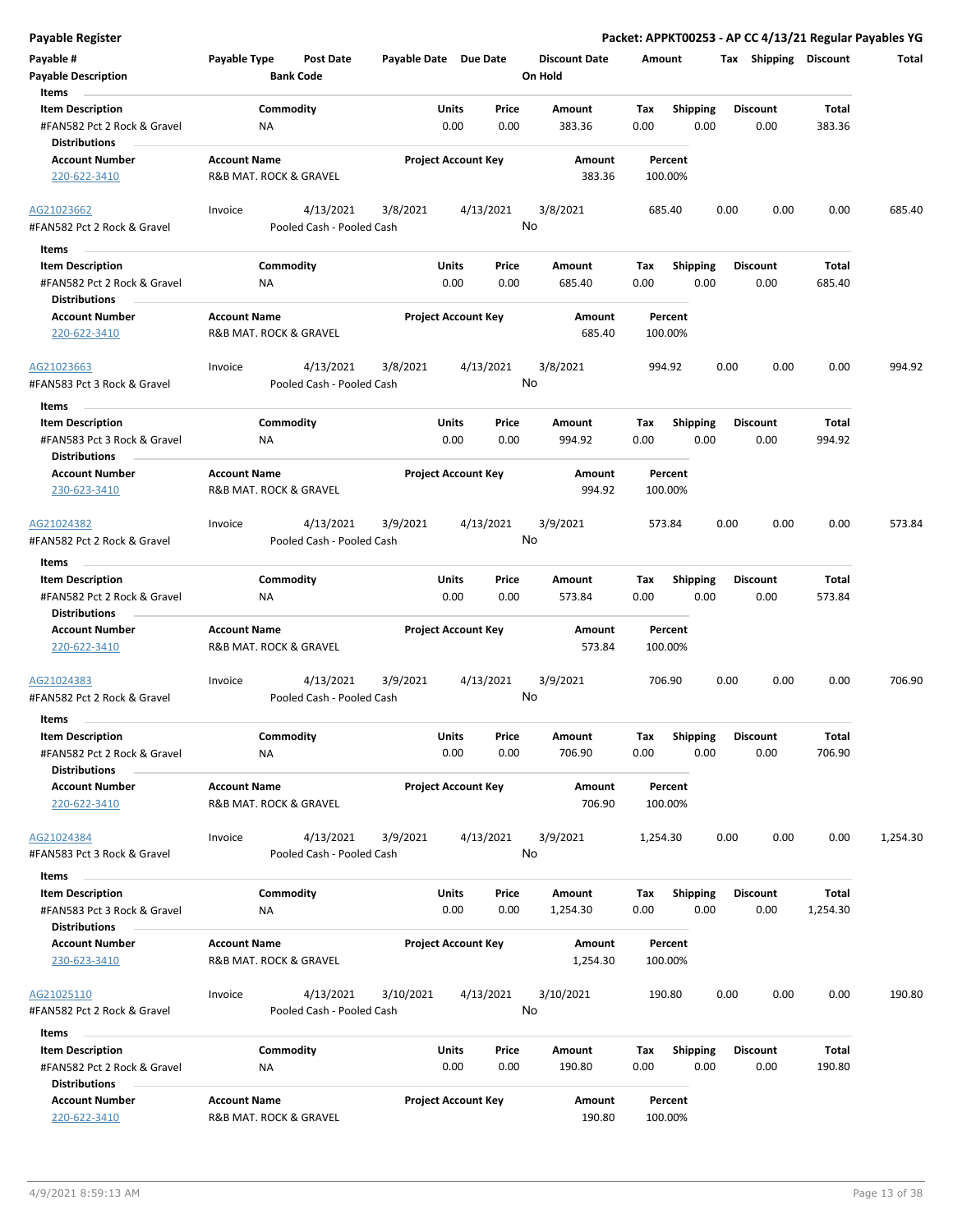| Payable Register                          |                     |                        |                                        |                       |                            |           |                      |        |        |                 |      |      |                       |        | Packet: APPKT00253 - AP CC 4/13/21 Regular Payables YG |
|-------------------------------------------|---------------------|------------------------|----------------------------------------|-----------------------|----------------------------|-----------|----------------------|--------|--------|-----------------|------|------|-----------------------|--------|--------------------------------------------------------|
| Payable #                                 | Payable Type        |                        | Post Date                              | Payable Date Due Date |                            |           | <b>Discount Date</b> |        | Amount |                 |      |      | Tax Shipping Discount |        | Total                                                  |
| <b>Payable Description</b>                |                     | <b>Bank Code</b>       |                                        |                       |                            |           | On Hold              |        |        |                 |      |      |                       |        |                                                        |
| AG21025111<br>#FAN582 Pct 2 Rock & Gravel | Invoice             |                        | 4/13/2021<br>Pooled Cash - Pooled Cash | 3/10/2021             |                            | 4/13/2021 | 3/10/2021<br>No      |        |        | 238.85          |      | 0.00 | 0.00                  | 0.00   | 238.85                                                 |
| Items                                     |                     |                        |                                        |                       |                            |           |                      |        |        |                 |      |      |                       |        |                                                        |
| <b>Item Description</b>                   |                     | Commodity              |                                        |                       | Units                      | Price     | Amount               |        | Tax    | <b>Shipping</b> |      |      | <b>Discount</b>       | Total  |                                                        |
| #FAN582 Pct 2 Rock & Gravel               |                     | ΝA                     |                                        |                       | 0.00                       | 0.00      | 238.85               |        | 0.00   |                 | 0.00 |      | 0.00                  | 238.85 |                                                        |
| <b>Distributions</b>                      |                     |                        |                                        |                       |                            |           |                      |        |        |                 |      |      |                       |        |                                                        |
| <b>Account Number</b>                     | <b>Account Name</b> |                        |                                        |                       | <b>Project Account Key</b> |           |                      | Amount |        | Percent         |      |      |                       |        |                                                        |
| 220-622-3410                              |                     | R&B MAT. ROCK & GRAVEL |                                        |                       |                            |           |                      | 238.85 |        | 100.00%         |      |      |                       |        |                                                        |
| AG21025112                                | Invoice             |                        | 4/13/2021                              | 3/10/2021             |                            | 4/13/2021 | 3/10/2021            |        |        | 190.24          |      | 0.00 | 0.00                  | 0.00   | 190.24                                                 |
| #FAN584 Pct 4 Rock & Gravel<br>Items      |                     |                        | Pooled Cash - Pooled Cash              |                       |                            |           | No                   |        |        |                 |      |      |                       |        |                                                        |
| <b>Item Description</b>                   |                     | Commodity              |                                        |                       | Units                      | Price     | Amount               |        | Tax    | <b>Shipping</b> |      |      | <b>Discount</b>       | Total  |                                                        |
| #FAN584 Pct 4 Rock & Gravel               |                     | NA                     |                                        |                       | 0.00                       | 0.00      | 190.24               |        | 0.00   |                 | 0.00 |      | 0.00                  | 190.24 |                                                        |
| <b>Distributions</b>                      |                     |                        |                                        |                       |                            |           |                      |        |        |                 |      |      |                       |        |                                                        |
| <b>Account Number</b>                     | <b>Account Name</b> |                        |                                        |                       | <b>Project Account Key</b> |           |                      | Amount |        | Percent         |      |      |                       |        |                                                        |
| 240-624-3410                              |                     | R&B MAT. ROCK & GRAVEL |                                        |                       |                            |           |                      | 190.24 |        | 100.00%         |      |      |                       |        |                                                        |
| AG21025830                                | Invoice             |                        | 4/13/2021                              | 3/11/2021             |                            | 4/13/2021 | 3/11/2021            |        |        | 188.96          |      | 0.00 | 0.00                  | 0.00   | 188.96                                                 |
| #FAN582 Pct 2 Rock & Gravel               |                     |                        | Pooled Cash - Pooled Cash              |                       |                            |           | No                   |        |        |                 |      |      |                       |        |                                                        |
| Items                                     |                     |                        |                                        |                       |                            |           |                      |        |        |                 |      |      |                       |        |                                                        |
| <b>Item Description</b>                   |                     | Commodity              |                                        |                       | Units                      | Price     | Amount               |        | Tax    | <b>Shipping</b> |      |      | <b>Discount</b>       | Total  |                                                        |
| #FAN582 Pct 2 Rock & Gravel               |                     | ΝA                     |                                        |                       | 0.00                       | 0.00      | 188.96               |        | 0.00   |                 | 0.00 |      | 0.00                  | 188.96 |                                                        |
| <b>Distributions</b>                      |                     |                        |                                        |                       |                            |           |                      |        |        |                 |      |      |                       |        |                                                        |
| <b>Account Number</b>                     | <b>Account Name</b> |                        |                                        |                       | <b>Project Account Key</b> |           |                      | Amount |        | Percent         |      |      |                       |        |                                                        |
| 220-622-3410                              |                     | R&B MAT. ROCK & GRAVEL |                                        |                       |                            |           |                      | 188.96 |        | 100.00%         |      |      |                       |        |                                                        |
| AG21025831                                | Invoice             |                        | 4/13/2021                              | 3/11/2021             |                            | 4/13/2021 | 3/11/2021            |        |        | 220.80          |      | 0.00 | 0.00                  | 0.00   | 220.80                                                 |
| #FAN582 Pct 2 Rock & Gravel               |                     |                        | Pooled Cash - Pooled Cash              |                       |                            |           | No                   |        |        |                 |      |      |                       |        |                                                        |
| Items                                     |                     |                        |                                        |                       |                            |           |                      |        |        |                 |      |      |                       |        |                                                        |
| <b>Item Description</b>                   |                     | Commodity              |                                        |                       | Units                      | Price     | Amount               |        | Tax    | Shipping        |      |      | <b>Discount</b>       | Total  |                                                        |
| #FAN582 Pct 2 Rock & Gravel               |                     | ΝA                     |                                        |                       | 0.00                       | 0.00      | 220.80               |        | 0.00   |                 | 0.00 |      | 0.00                  | 220.80 |                                                        |
| Distributions                             |                     |                        |                                        |                       |                            |           |                      |        |        |                 |      |      |                       |        |                                                        |
| <b>Account Number</b>                     | <b>Account Name</b> |                        |                                        |                       | <b>Project Account Key</b> |           |                      | Amount |        | Percent         |      |      |                       |        |                                                        |
| 220-622-3410                              |                     | R&B MAT. ROCK & GRAVEL |                                        |                       |                            |           |                      | 220.80 |        | 100.00%         |      |      |                       |        |                                                        |
| AG21026476                                | Invoice             |                        | 4/13/2021                              | 3/12/2021             |                            | 4/13/2021 | 3/12/2021            |        | 219.94 |                 |      | 0.00 | 0.00                  | 0.00   | 219.94                                                 |
| #FAN584 Pct 4 Rock & Gravel<br>Items      |                     |                        | Pooled Cash - Pooled Cash              |                       |                            |           | No                   |        |        |                 |      |      |                       |        |                                                        |
| <b>Item Description</b>                   |                     | Commodity              |                                        |                       | Units                      | Price     | Amount               |        | Tax    | Shipping        |      |      | <b>Discount</b>       | Total  |                                                        |
| #FAN584 Pct 4 Rock & Gravel               |                     | <b>NA</b>              |                                        |                       | 0.00                       | 0.00      | 219.94               |        | 0.00   |                 | 0.00 |      | 0.00                  | 219.94 |                                                        |
| <b>Distributions</b>                      |                     |                        |                                        |                       |                            |           |                      |        |        |                 |      |      |                       |        |                                                        |
| <b>Account Number</b>                     | <b>Account Name</b> |                        |                                        |                       | <b>Project Account Key</b> |           |                      | Amount |        | Percent         |      |      |                       |        |                                                        |
| 240-624-3410                              |                     | R&B MAT. ROCK & GRAVEL |                                        |                       |                            |           |                      | 219.94 |        | 100.00%         |      |      |                       |        |                                                        |
| AG21031059                                | Invoice             |                        | 4/13/2021                              | 3/23/2021             |                            | 4/13/2021 | 3/23/2021            |        |        | 685.12          |      | 0.00 | 0.00                  | 0.00   | 685.12                                                 |
| #FAN582 Pct 2 Rock & Gravel               |                     |                        | Pooled Cash - Pooled Cash              |                       |                            |           | No                   |        |        |                 |      |      |                       |        |                                                        |
| Items                                     |                     |                        |                                        |                       |                            |           |                      |        |        |                 |      |      |                       |        |                                                        |
| <b>Item Description</b>                   |                     | Commodity              |                                        |                       | Units                      | Price     | Amount               |        | Tax    | <b>Shipping</b> |      |      | <b>Discount</b>       | Total  |                                                        |
| #FAN582 Pct 2 Rock & Gravel               |                     | ΝA                     |                                        |                       | 0.00                       | 0.00      | 685.12               |        | 0.00   |                 | 0.00 |      | 0.00                  | 685.12 |                                                        |
| <b>Distributions</b>                      |                     |                        |                                        |                       |                            |           |                      |        |        |                 |      |      |                       |        |                                                        |
| <b>Account Number</b>                     | <b>Account Name</b> |                        |                                        |                       | <b>Project Account Key</b> |           |                      | Amount |        | Percent         |      |      |                       |        |                                                        |
| 220-622-3410                              |                     | R&B MAT. ROCK & GRAVEL |                                        |                       |                            |           |                      | 685.12 |        | 100.00%         |      |      |                       |        |                                                        |
| AG21031060                                | Invoice             |                        | 4/13/2021                              | 3/23/2021             |                            | 4/13/2021 | 3/23/2021            |        |        | 694.95          |      | 0.00 | 0.00                  | 0.00   | 694.95                                                 |
| #FAN582 Pct 2 Rock & Gravel               |                     |                        | Pooled Cash - Pooled Cash              |                       |                            |           | No                   |        |        |                 |      |      |                       |        |                                                        |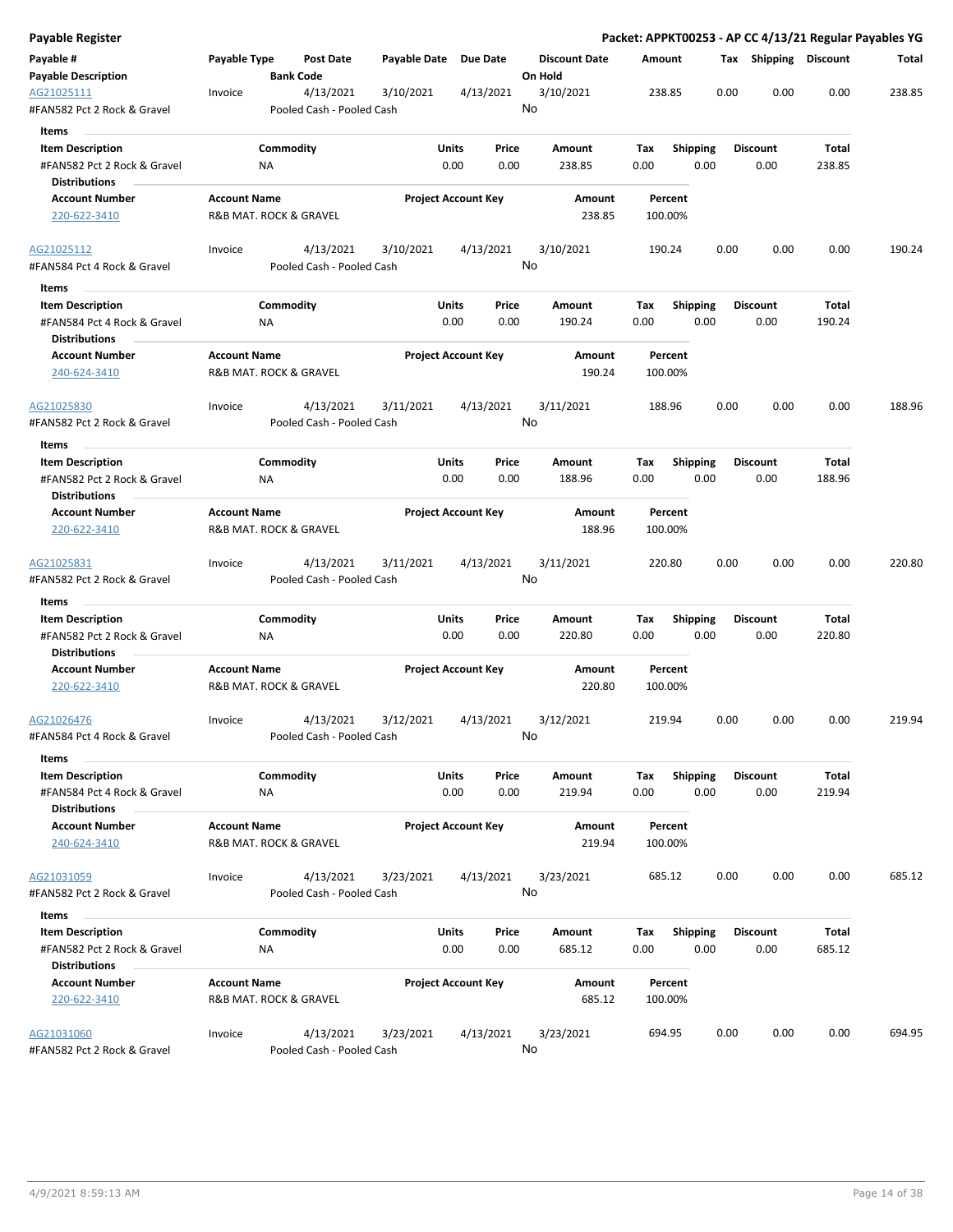| Payable #                   | Payable Type           | <b>Post Date</b>          | Payable Date Due Date |                            | <b>Discount Date</b> | Amount   |                 | Tax  | Shipping        | <b>Discount</b> | <b>Total</b> |
|-----------------------------|------------------------|---------------------------|-----------------------|----------------------------|----------------------|----------|-----------------|------|-----------------|-----------------|--------------|
| <b>Payable Description</b>  |                        | <b>Bank Code</b>          |                       |                            | On Hold              |          |                 |      |                 |                 |              |
| Items                       |                        |                           |                       |                            |                      |          |                 |      |                 |                 |              |
| <b>Item Description</b>     |                        | Commodity                 |                       | Price<br>Units             | Amount               | Tax      | <b>Shipping</b> |      | <b>Discount</b> | Total           |              |
| #FAN582 Pct 2 Rock & Gravel | ΝA                     |                           |                       | 0.00<br>0.00               | 694.95               | 0.00     | 0.00            |      | 0.00            | 694.95          |              |
| <b>Distributions</b>        |                        |                           |                       |                            |                      |          |                 |      |                 |                 |              |
| <b>Account Number</b>       | <b>Account Name</b>    |                           |                       | <b>Project Account Key</b> | Amount               | Percent  |                 |      |                 |                 |              |
| 220-622-3410                | R&B MAT. ROCK & GRAVEL |                           |                       |                            | 694.95               | 100.00%  |                 |      |                 |                 |              |
|                             |                        |                           |                       |                            |                      |          |                 |      |                 |                 |              |
| AG21031061                  | Invoice                | 4/13/2021                 | 3/23/2021             | 4/13/2021                  | 3/23/2021            | 1,684.08 |                 | 0.00 | 0.00            | 0.00            | 1,684.08     |
| #FAN584 Pct 4 Rock & Gravel |                        | Pooled Cash - Pooled Cash |                       |                            | No                   |          |                 |      |                 |                 |              |
| Items                       |                        |                           |                       |                            |                      |          |                 |      |                 |                 |              |
| <b>Item Description</b>     |                        | Commodity                 |                       | Units<br>Price             | Amount               | Tax      | Shipping        |      | <b>Discount</b> | Total           |              |
| #FAN584 Pct 4 Rock & Gravel | NA                     |                           |                       | 0.00<br>0.00               | 1,684.08             | 0.00     | 0.00            |      | 0.00            | 1,684.08        |              |
| <b>Distributions</b>        |                        |                           |                       |                            |                      |          |                 |      |                 |                 |              |
| <b>Account Number</b>       | <b>Account Name</b>    |                           |                       | <b>Project Account Key</b> | Amount               | Percent  |                 |      |                 |                 |              |
| 240-624-3410                | R&B MAT. ROCK & GRAVEL |                           |                       |                            | 1,684.08             | 100.00%  |                 |      |                 |                 |              |
|                             |                        |                           |                       |                            |                      |          |                 |      |                 |                 |              |
| AG21031062                  | Invoice                | 4/13/2021                 | 3/23/2021             | 4/13/2021                  | 3/23/2021            | 1,055.36 |                 | 0.00 | 0.00            | 0.00            | 1,055.36     |
| #FAN584 Pct 4 Rock & Gravel |                        | Pooled Cash - Pooled Cash |                       |                            | No                   |          |                 |      |                 |                 |              |
| Items                       |                        |                           |                       |                            |                      |          |                 |      |                 |                 |              |
| <b>Item Description</b>     |                        | Commodity                 |                       | Units<br>Price             | Amount               | Tax      | <b>Shipping</b> |      | <b>Discount</b> | Total           |              |
| #FAN584 Pct 4 Rock & Gravel | ΝA                     |                           |                       | 0.00<br>0.00               | 1,055.36             | 0.00     | 0.00            |      | 0.00            | 1,055.36        |              |
| <b>Distributions</b>        |                        |                           |                       |                            |                      |          |                 |      |                 |                 |              |
| <b>Account Number</b>       | <b>Account Name</b>    |                           |                       | <b>Project Account Key</b> | Amount               | Percent  |                 |      |                 |                 |              |
| 240-624-3410                | R&B MAT. ROCK & GRAVEL |                           |                       |                            | 1,055.36             | 100.00%  |                 |      |                 |                 |              |
|                             |                        |                           |                       |                            |                      |          |                 |      |                 |                 |              |
| AG21031701                  | Invoice                | 4/13/2021                 | 3/24/2021             | 4/13/2021                  | 3/24/2021            | 700.97   |                 | 0.00 | 0.00            | 0.00            | 700.97       |
| #FAN582 Pct 2 Rock & Gravel |                        | Pooled Cash - Pooled Cash |                       |                            | No                   |          |                 |      |                 |                 |              |
| Items                       |                        |                           |                       |                            |                      |          |                 |      |                 |                 |              |
| <b>Item Description</b>     |                        | Commodity                 |                       | Units<br>Price             | Amount               | Tax      | <b>Shipping</b> |      | <b>Discount</b> | <b>Total</b>    |              |
| #FAN582 Pct 2 Rock & Gravel | NA                     |                           |                       | 0.00<br>0.00               | 700.97               | 0.00     | 0.00            |      | 0.00            | 700.97          |              |
| <b>Distributions</b>        |                        |                           |                       |                            |                      |          |                 |      |                 |                 |              |
| <b>Account Number</b>       | <b>Account Name</b>    |                           |                       | <b>Project Account Key</b> | Amount               | Percent  |                 |      |                 |                 |              |
| 220-622-3410                | R&B MAT. ROCK & GRAVEL |                           |                       |                            | 700.97               | 100.00%  |                 |      |                 |                 |              |
|                             |                        |                           |                       |                            |                      |          |                 |      |                 |                 |              |
| AG21031702                  | Invoice                | 4/13/2021                 | 3/24/2021             | 4/13/2021                  | 3/24/2021            | 699.25   |                 | 0.00 | 0.00            | 0.00            | 699.25       |
| #FAN582 Pct 2 Rock & Gravel |                        | Pooled Cash - Pooled Cash |                       |                            | No                   |          |                 |      |                 |                 |              |
| Items                       |                        |                           |                       |                            |                      |          |                 |      |                 |                 |              |
| <b>Item Description</b>     |                        | Commodity                 |                       | Units<br>Price             | Amount               | Тах      | <b>Shipping</b> |      | <b>Discount</b> | <b>Total</b>    |              |
| #FAN582 Pct 2 Rock & Gravel | ΝA                     |                           |                       | 0.00<br>0.00               | 699.25               | 0.00     | 0.00            |      | 0.00            | 699.25          |              |
| <b>Distributions</b>        |                        |                           |                       |                            |                      |          |                 |      |                 |                 |              |
| <b>Account Number</b>       | <b>Account Name</b>    |                           |                       | <b>Project Account Key</b> | Amount               | Percent  |                 |      |                 |                 |              |
| 220-622-3410                | R&B MAT. ROCK & GRAVEL |                           |                       |                            | 699.25               | 100.00%  |                 |      |                 |                 |              |
|                             |                        |                           |                       |                            |                      |          |                 |      |                 |                 |              |
| AG21031703                  | Invoice                | 4/13/2021                 | 3/24/2021             | 4/13/2021                  | 3/24/2021            | 204.56   |                 | 0.00 | 0.00            | 0.00            | 204.56       |
| #FAN584 Pct 4 Rock & Gravel |                        | Pooled Cash - Pooled Cash |                       |                            | No                   |          |                 |      |                 |                 |              |
| Items                       |                        |                           |                       |                            |                      |          |                 |      |                 |                 |              |
| <b>Item Description</b>     |                        | Commodity                 |                       | Units<br>Price             | Amount               | Tax      | <b>Shipping</b> |      | <b>Discount</b> | Total           |              |
| #FAN584 Pct 4 Rock & Gravel | ΝA                     |                           |                       | 0.00<br>0.00               | 204.56               | 0.00     | 0.00            |      | 0.00            | 204.56          |              |
| <b>Distributions</b>        |                        |                           |                       |                            |                      |          |                 |      |                 |                 |              |
| <b>Account Number</b>       | <b>Account Name</b>    |                           |                       | <b>Project Account Key</b> | Amount               | Percent  |                 |      |                 |                 |              |
| 240-624-3410                | R&B MAT. ROCK & GRAVEL |                           |                       |                            | 204.56               | 100.00%  |                 |      |                 |                 |              |
|                             |                        |                           |                       |                            |                      |          |                 |      |                 |                 |              |
| AG21032354                  | Invoice                | 4/13/2021                 | 3/25/2021             | 4/13/2021                  | 3/25/2021            | 234.36   |                 | 0.00 | 0.00            | 0.00            | 234.36       |
| #FAN582 Pct 2 Rock & Gravel |                        | Pooled Cash - Pooled Cash |                       |                            | No                   |          |                 |      |                 |                 |              |
| <b>Items</b>                |                        |                           |                       |                            |                      |          |                 |      |                 |                 |              |
| <b>Item Description</b>     |                        | Commodity                 |                       | Units<br>Price             | Amount               | Tax      | <b>Shipping</b> |      | <b>Discount</b> | Total           |              |
| #FAN582 Pct 2 Rock & Gravel | NA                     |                           |                       | 0.00<br>0.00               | 234.36               | 0.00     | 0.00            |      | 0.00            | 234.36          |              |
| <b>Distributions</b>        |                        |                           |                       |                            |                      |          |                 |      |                 |                 |              |
| <b>Account Number</b>       | <b>Account Name</b>    |                           |                       | <b>Project Account Key</b> | Amount               | Percent  |                 |      |                 |                 |              |
| 220-622-3410                | R&B MAT. ROCK & GRAVEL |                           |                       |                            | 234.36               | 100.00%  |                 |      |                 |                 |              |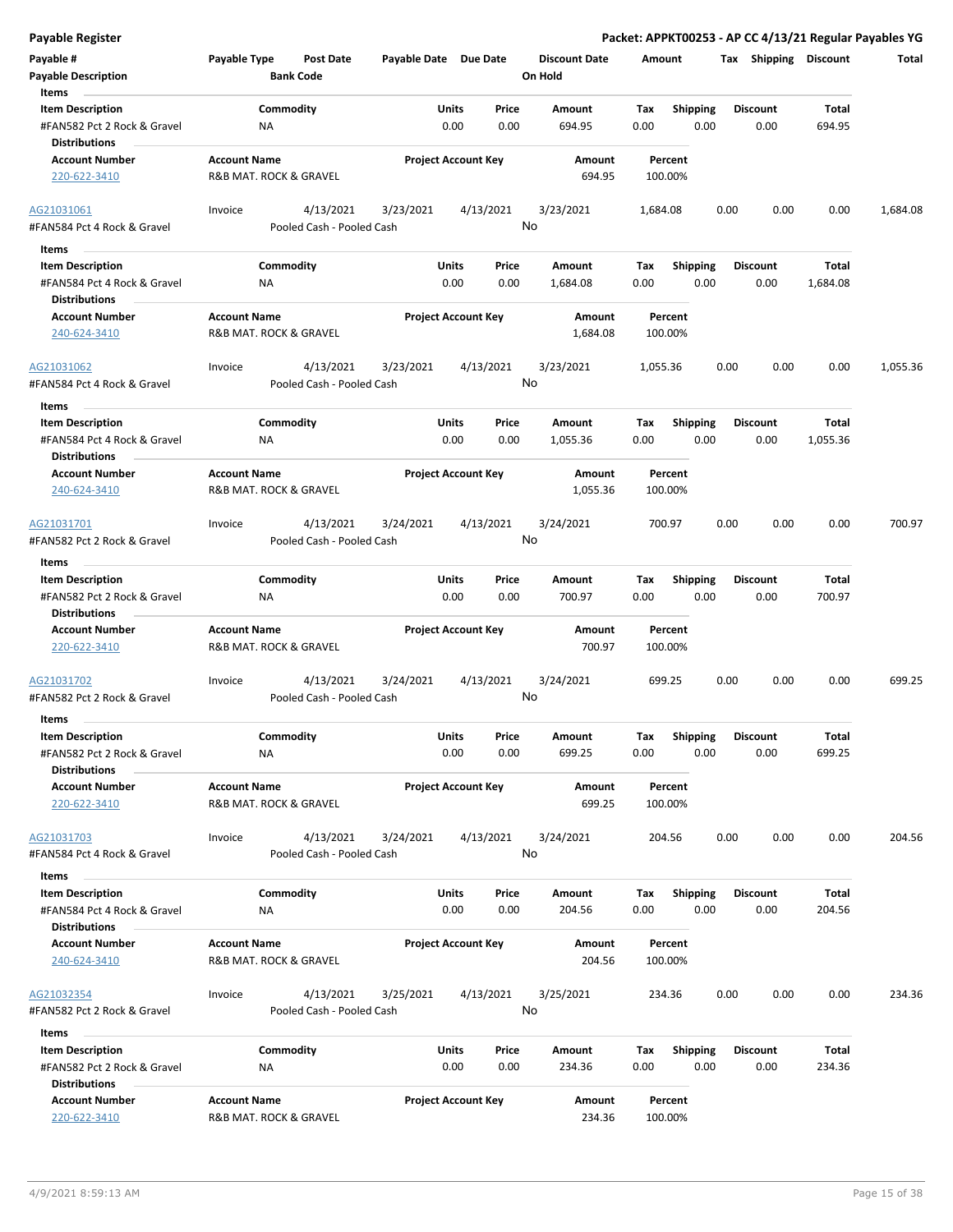| Payable Register                                    |                                               |                  |                                        |                       |                            |           |                         |             |                    |      |      |                       |          | Packet: APPKT00253 - AP CC 4/13/21 Regular Payables YG |
|-----------------------------------------------------|-----------------------------------------------|------------------|----------------------------------------|-----------------------|----------------------------|-----------|-------------------------|-------------|--------------------|------|------|-----------------------|----------|--------------------------------------------------------|
| Payable #                                           | Payable Type                                  |                  | <b>Post Date</b>                       | Payable Date Due Date |                            |           | <b>Discount Date</b>    |             | Amount             |      |      | Tax Shipping Discount |          | Total                                                  |
| <b>Payable Description</b>                          |                                               | <b>Bank Code</b> |                                        |                       |                            |           | On Hold                 |             |                    |      |      |                       |          |                                                        |
| AG21032355<br>#FAN582 Pct 2 Rock & Gravel           | Invoice                                       |                  | 4/13/2021<br>Pooled Cash - Pooled Cash | 3/25/2021             |                            | 4/13/2021 | 3/25/2021<br>No         |             | 716.54             |      | 0.00 | 0.00                  | 0.00     | 716.54                                                 |
| Items                                               |                                               |                  |                                        |                       |                            |           |                         |             |                    |      |      |                       |          |                                                        |
| <b>Item Description</b>                             |                                               | Commodity        |                                        |                       | Units                      | Price     | Amount                  | Tax         | <b>Shipping</b>    |      |      | <b>Discount</b>       | Total    |                                                        |
| #FAN582 Pct 2 Rock & Gravel                         |                                               | ΝA               |                                        |                       | 0.00                       | 0.00      | 716.54                  | 0.00        |                    | 0.00 |      | 0.00                  | 716.54   |                                                        |
| <b>Distributions</b>                                |                                               |                  |                                        |                       |                            |           |                         |             |                    |      |      |                       |          |                                                        |
| <b>Account Number</b>                               | <b>Account Name</b>                           |                  |                                        |                       | <b>Project Account Key</b> |           | Amount                  |             | Percent            |      |      |                       |          |                                                        |
| 220-622-3410                                        | R&B MAT. ROCK & GRAVEL                        |                  |                                        |                       |                            |           | 716.54                  |             | 100.00%            |      |      |                       |          |                                                        |
| AG21032356                                          | Invoice                                       |                  | 4/13/2021                              | 3/25/2021             |                            | 4/13/2021 | 3/25/2021               |             | 190.16             |      | 0.00 | 0.00                  | 0.00     | 190.16                                                 |
| #FAN584 Pct 4 Rock & Gravel<br>Items                |                                               |                  | Pooled Cash - Pooled Cash              |                       |                            |           | No                      |             |                    |      |      |                       |          |                                                        |
| <b>Item Description</b>                             |                                               | Commodity        |                                        |                       | Units                      | Price     | Amount                  | Tax         | <b>Shipping</b>    |      |      | <b>Discount</b>       | Total    |                                                        |
| #FAN584 Pct 4 Rock & Gravel                         |                                               | NA               |                                        |                       | 0.00                       | 0.00      | 190.16                  | 0.00        |                    | 0.00 |      | 0.00                  | 190.16   |                                                        |
| <b>Distributions</b>                                |                                               |                  |                                        |                       |                            |           |                         |             |                    |      |      |                       |          |                                                        |
| <b>Account Number</b><br>240-624-3410               | <b>Account Name</b><br>R&B MAT. ROCK & GRAVEL |                  |                                        |                       | <b>Project Account Key</b> |           | <b>Amount</b><br>190.16 |             | Percent<br>100.00% |      |      |                       |          |                                                        |
| AG21033041                                          | Invoice                                       |                  | 4/13/2021                              | 3/26/2021             |                            | 4/13/2021 | 3/26/2021               | 1,050.00    |                    |      | 0.00 | 0.00                  | 0.00     | 1,050.00                                               |
| #FAN584 Pct 4 Rock & Gravel                         |                                               |                  | Pooled Cash - Pooled Cash              |                       |                            |           | No                      |             |                    |      |      |                       |          |                                                        |
|                                                     |                                               |                  |                                        |                       |                            |           |                         |             |                    |      |      |                       |          |                                                        |
| Items                                               |                                               |                  |                                        |                       |                            |           |                         |             |                    |      |      |                       |          |                                                        |
| <b>Item Description</b>                             |                                               | Commodity        |                                        |                       | Units                      | Price     | <b>Amount</b>           | Tax         | <b>Shipping</b>    | 0.00 |      | <b>Discount</b>       | Total    |                                                        |
| #FAN584 Pct 4 Rock & Gravel<br><b>Distributions</b> |                                               | ΝA               |                                        |                       | 0.00                       | 0.00      | 1,050.00                | 0.00        |                    |      |      | 0.00                  | 1,050.00 |                                                        |
| <b>Account Number</b>                               | <b>Account Name</b>                           |                  |                                        |                       | <b>Project Account Key</b> |           | Amount                  |             | Percent            |      |      |                       |          |                                                        |
| 240-624-3410                                        | R&B MAT. ROCK & GRAVEL                        |                  |                                        |                       |                            |           | 1,050.00                |             | 100.00%            |      |      |                       |          |                                                        |
| AG21033042<br>#FAN584 Pct 4 Rock & Gravel           | Invoice                                       |                  | 4/13/2021<br>Pooled Cash - Pooled Cash | 3/26/2021             |                            | 4/13/2021 | 3/26/2021<br>No         |             | 195.44             |      | 0.00 | 0.00                  | 0.00     | 195.44                                                 |
| Items                                               |                                               |                  |                                        |                       |                            |           |                         |             |                    |      |      |                       |          |                                                        |
| <b>Item Description</b>                             |                                               | Commodity        |                                        |                       | Units                      | Price     | Amount                  | Tax         | Shipping           |      |      | <b>Discount</b>       | Total    |                                                        |
| #FAN584 Pct 4 Rock & Gravel                         |                                               | ΝA               |                                        |                       | 0.00                       | 0.00      | 195.44                  | 0.00        |                    | 0.00 |      | 0.00                  | 195.44   |                                                        |
| <b>Distributions</b>                                |                                               |                  |                                        |                       |                            |           |                         |             |                    |      |      |                       |          |                                                        |
| <b>Account Number</b>                               | <b>Account Name</b>                           |                  |                                        |                       | <b>Project Account Key</b> |           | Amount                  |             | Percent            |      |      |                       |          |                                                        |
| 240-624-3410                                        | R&B MAT. ROCK & GRAVEL                        |                  |                                        |                       |                            |           | 195.44                  |             | 100.00%            |      |      |                       |          |                                                        |
| AG21033892                                          | Invoice                                       |                  | 4/13/2021                              | 3/29/2021             |                            | 4/13/2021 | 3/29/2021               |             | 686.65             |      | 0.00 | 0.00                  | 0.00     | 686.65                                                 |
| #FAN582 Pct 2 Rock & Gravel                         |                                               |                  | Pooled Cash - Pooled Cash              |                       |                            |           | No                      |             |                    |      |      |                       |          |                                                        |
| Items<br><b>Item Description</b>                    |                                               | Commodity        |                                        |                       | Units                      | Price     |                         |             | Shipping           |      |      | <b>Discount</b>       | Total    |                                                        |
| #FAN582 Pct 2 Rock & Gravel                         |                                               | NA               |                                        |                       | 0.00                       | 0.00      | Amount<br>686.65        | Tax<br>0.00 |                    | 0.00 |      | 0.00                  | 686.65   |                                                        |
| <b>Distributions</b>                                |                                               |                  |                                        |                       |                            |           |                         |             |                    |      |      |                       |          |                                                        |
| <b>Account Number</b>                               | <b>Account Name</b>                           |                  |                                        |                       | <b>Project Account Key</b> |           | Amount                  |             | Percent            |      |      |                       |          |                                                        |
| 220-622-3410                                        | R&B MAT. ROCK & GRAVEL                        |                  |                                        |                       |                            |           | 686.65                  |             | 100.00%            |      |      |                       |          |                                                        |
| AG21033893                                          | Invoice                                       |                  | 4/13/2021                              | 3/29/2021             |                            | 4/13/2021 | 3/29/2021               |             | 696.39             |      | 0.00 | 0.00                  | 0.00     | 696.39                                                 |
| #FAN582 Pct 2 Rock & Gravel                         |                                               |                  | Pooled Cash - Pooled Cash              |                       |                            |           | No                      |             |                    |      |      |                       |          |                                                        |
| Items                                               |                                               |                  |                                        |                       |                            |           |                         |             |                    |      |      |                       |          |                                                        |
| <b>Item Description</b>                             |                                               | Commodity        |                                        |                       | Units                      | Price     | Amount                  | Tax         | <b>Shipping</b>    |      |      | <b>Discount</b>       | Total    |                                                        |
| #FAN582 Pct 2 Rock & Gravel                         |                                               | ΝA               |                                        |                       | 0.00                       | 0.00      | 696.39                  | 0.00        |                    | 0.00 |      | 0.00                  | 696.39   |                                                        |
| <b>Distributions</b>                                |                                               |                  |                                        |                       |                            |           |                         |             |                    |      |      |                       |          |                                                        |
| <b>Account Number</b>                               | <b>Account Name</b>                           |                  |                                        |                       | <b>Project Account Key</b> |           | Amount                  |             | Percent            |      |      |                       |          |                                                        |
| 220-622-3410                                        | R&B MAT. ROCK & GRAVEL                        |                  |                                        |                       |                            |           | 696.39                  |             | 100.00%            |      |      |                       |          |                                                        |
| AG21033894                                          | Invoice                                       |                  | 4/13/2021                              | 3/29/2021             |                            | 4/13/2021 | 3/29/2021               |             | 199.28             |      | 0.00 | 0.00                  | 0.00     | 199.28                                                 |
| #FAN584 Pct 4 Rock & Gravel                         |                                               |                  | Pooled Cash - Pooled Cash              |                       |                            |           | No                      |             |                    |      |      |                       |          |                                                        |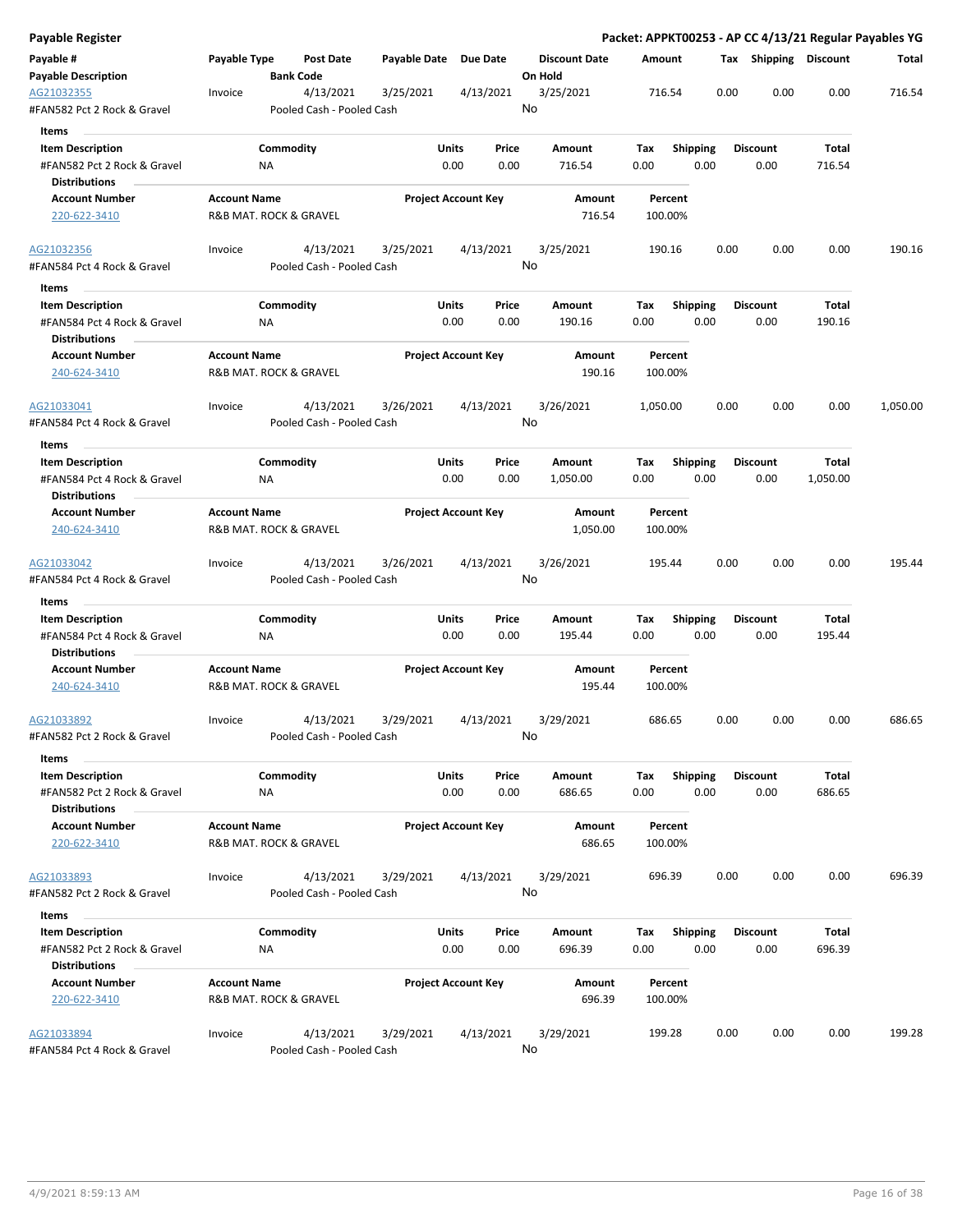| Payable #                                                               | Payable Type                   | <b>Post Date</b>          | Payable Date Due Date |                            |           | <b>Discount Date</b> | Amount   |                 |      | Tax Shipping Discount |                      | Total    |
|-------------------------------------------------------------------------|--------------------------------|---------------------------|-----------------------|----------------------------|-----------|----------------------|----------|-----------------|------|-----------------------|----------------------|----------|
| <b>Payable Description</b>                                              |                                | <b>Bank Code</b>          |                       |                            |           | On Hold              |          |                 |      |                       |                      |          |
| Items                                                                   |                                |                           |                       |                            |           |                      |          |                 |      |                       |                      |          |
| <b>Item Description</b>                                                 |                                | Commodity                 |                       | Units                      | Price     | Amount               | Tax      | <b>Shipping</b> |      | <b>Discount</b>       | Total                |          |
| #FAN584 Pct 4 Rock & Gravel<br><b>Distributions</b>                     | ΝA                             |                           |                       | 0.00                       | 0.00      | 199.28               | 0.00     | 0.00            |      | 0.00                  | 199.28               |          |
| <b>Account Number</b>                                                   | <b>Account Name</b>            |                           |                       | <b>Project Account Key</b> |           | Amount               | Percent  |                 |      |                       |                      |          |
| 240-624-3410                                                            | R&B MAT. ROCK & GRAVEL         |                           |                       |                            |           | 199.28               | 100.00%  |                 |      |                       |                      |          |
| AG21034595                                                              | Invoice                        | 4/13/2021                 | 3/30/2021             |                            | 4/13/2021 | 3/30/2021            | 679.86   |                 | 0.00 | 0.00                  | 0.00                 | 679.86   |
| #FAN582 Pct 2 Rock & Gravel                                             |                                | Pooled Cash - Pooled Cash |                       |                            |           | No                   |          |                 |      |                       |                      |          |
| Items                                                                   |                                |                           |                       |                            |           |                      |          |                 |      |                       |                      |          |
| <b>Item Description</b>                                                 |                                | Commodity                 |                       | Units                      | Price     | Amount               | Tax      | <b>Shipping</b> |      | <b>Discount</b>       | Total                |          |
| #FAN582 Pct 2 Rock & Gravel                                             | NA                             |                           |                       | 0.00                       | 0.00      | 679.86               | 0.00     | 0.00            |      | 0.00                  | 679.86               |          |
| Distributions                                                           |                                |                           |                       |                            |           |                      |          |                 |      |                       |                      |          |
| <b>Account Number</b>                                                   | <b>Account Name</b>            |                           |                       | <b>Project Account Key</b> |           | Amount               | Percent  |                 |      |                       |                      |          |
| 220-622-3410                                                            | R&B MAT. ROCK & GRAVEL         |                           |                       |                            |           | 679.86               | 100.00%  |                 |      |                       |                      |          |
| AG21035281                                                              | Invoice                        | 4/13/2021                 | 3/31/2021             |                            | 4/13/2021 | 3/31/2021            | 676.43   |                 | 0.00 | 0.00                  | 0.00                 | 676.43   |
| #FAN582 Pct 2 Rock & Gravel                                             |                                | Pooled Cash - Pooled Cash |                       |                            |           | No                   |          |                 |      |                       |                      |          |
| Items                                                                   |                                |                           |                       |                            |           |                      |          |                 |      |                       |                      |          |
| <b>Item Description</b>                                                 |                                | Commodity                 |                       | Units                      | Price     | Amount               | Tax      | <b>Shipping</b> |      | <b>Discount</b>       | <b>Total</b>         |          |
| #FAN582 Pct 2 Rock & Gravel                                             | ΝA                             |                           |                       | 0.00                       | 0.00      | 676.43               | 0.00     | 0.00            |      | 0.00                  | 676.43               |          |
| <b>Distributions</b>                                                    |                                |                           |                       |                            |           |                      |          |                 |      |                       |                      |          |
| <b>Account Number</b>                                                   | <b>Account Name</b>            |                           |                       | <b>Project Account Key</b> |           | Amount               | Percent  |                 |      |                       |                      |          |
| 220-622-3410                                                            | R&B MAT. ROCK & GRAVEL         |                           |                       |                            |           | 676.43               | 100.00%  |                 |      |                       |                      |          |
| <b>Vendor:</b> VEN02315 - Fannin County Adult Probation                 |                                |                           |                       |                            |           |                      |          |                 |      |                       | <b>Vendor Total:</b> | 3,840.00 |
| <b>INV0001646</b>                                                       | Invoice                        | 4/13/2021                 | 4/6/2021              |                            | 4/13/2021 | 4/6/2021             | 3,840.00 |                 | 0.00 | 0.00                  | 0.00                 | 3,840.00 |
| April 2021 Bond supervision support                                     |                                | Pooled Cash - Pooled Cash |                       |                            |           | No                   |          |                 |      |                       |                      |          |
| Items                                                                   |                                |                           |                       |                            |           |                      |          |                 |      |                       |                      |          |
| <b>Item Description</b>                                                 |                                | Commodity                 |                       | Units                      | Price     | Amount               | Tax      | Shipping        |      | <b>Discount</b>       | Total                |          |
| April 2021 Bond supervision support<br><b>Distributions</b>             | NA                             |                           |                       | 0.00                       | 0.00      | 3,840.00             | 0.00     | 0.00            |      | 0.00                  | 3,840.00             |          |
| Account Number                                                          | <b>Account Name</b>            |                           |                       | <b>Project Account Key</b> |           | Amount               | Percent  |                 |      |                       |                      |          |
| 100-573-4811                                                            | <b>FUNDING CSCD</b>            |                           |                       |                            |           | 3,840.00             | 100.00%  |                 |      |                       |                      |          |
| Vendor: 00335 - FANNIN COUNTY ELEC. CO-OP, INC                          |                                |                           |                       |                            |           |                      |          |                 |      |                       | <b>Vendor Total:</b> | 231.53   |
| INV0001683                                                              | Invoice                        | 4/13/2021                 | 4/8/2021              |                            | 4/13/2021 | 4/8/2021             | 231.53   |                 | 0.00 | 0.00                  | 0.00                 | 231.53   |
| Pct 3 electric 3/8-4/7/21                                               |                                | Pooled Cash - Pooled Cash |                       |                            |           | No                   |          |                 |      |                       |                      |          |
| Items                                                                   |                                |                           |                       |                            |           |                      |          |                 |      |                       |                      |          |
| <b>Item Description</b>                                                 |                                | Commodity                 |                       | <b>Units</b>               | Price     | Amount               | Tax      | <b>Shipping</b> |      | <b>Discount</b>       | Total                |          |
| Pct 3 electric 3/8-4/7/21<br><b>Distributions</b>                       | ΝA                             |                           |                       | 0.00                       | 0.00      | 231.53               | 0.00     | 0.00            |      | 0.00                  | 231.53               |          |
| <b>Account Number</b>                                                   | <b>Account Name</b>            |                           |                       | <b>Project Account Key</b> |           | Amount               | Percent  |                 |      |                       |                      |          |
| 230-623-4400                                                            | UTILITY ELECTRICITY            |                           |                       |                            |           | 231.53               | 100.00%  |                 |      |                       |                      |          |
| <b>Vendor: 00797 - FANNIN COUNTY TAX ASSESSOR-COL</b>                   |                                |                           |                       |                            |           |                      |          |                 |      |                       | <b>Vendor Total:</b> | 15.00    |
| <b>INV0001647</b>                                                       | Invoice                        | 4/13/2021                 | 4/7/2021              |                            | 4/13/2021 | 4/7/2021             | 7.50     |                 | 0.00 | 0.00                  | 0.00                 | 7.50     |
| Pct 2 2018 Chev 8733 Plate 1334580                                      |                                | Pooled Cash - Pooled Cash |                       |                            |           | No                   |          |                 |      |                       |                      |          |
| Items                                                                   |                                |                           |                       |                            |           |                      |          |                 |      |                       |                      |          |
| <b>Item Description</b>                                                 |                                | Commodity                 |                       | Units                      | Price     | Amount               | Tax      | <b>Shipping</b> |      | <b>Discount</b>       | Total                |          |
| Pct 2 2018 Chev 8733 Plate 1334580<br>Distributions                     | ΝA                             |                           |                       | 0.00                       | 0.00      | 7.50                 | 0.00     | 0.00            |      | 0.00                  | 7.50                 |          |
| <b>Account Number</b>                                                   | <b>Account Name</b>            |                           |                       | <b>Project Account Key</b> |           | Amount               | Percent  |                 |      |                       |                      |          |
| 220-622-4580                                                            | <b>R&amp;M MACHINERY PARTS</b> |                           |                       |                            |           | 7.50                 | 100.00%  |                 |      |                       |                      |          |
| <b>INV0001680</b>                                                       | Invoice                        | 4/13/2021                 | 4/8/2021              |                            | 4/13/2021 | 4/8/2021             | 7.50     |                 | 0.00 | 0.00                  | 0.00                 | 7.50     |
| Enviro Devel 2013 Ford 7763 regist Plate 1127 Pooled Cash - Pooled Cash |                                |                           |                       |                            |           | No                   |          |                 |      |                       |                      |          |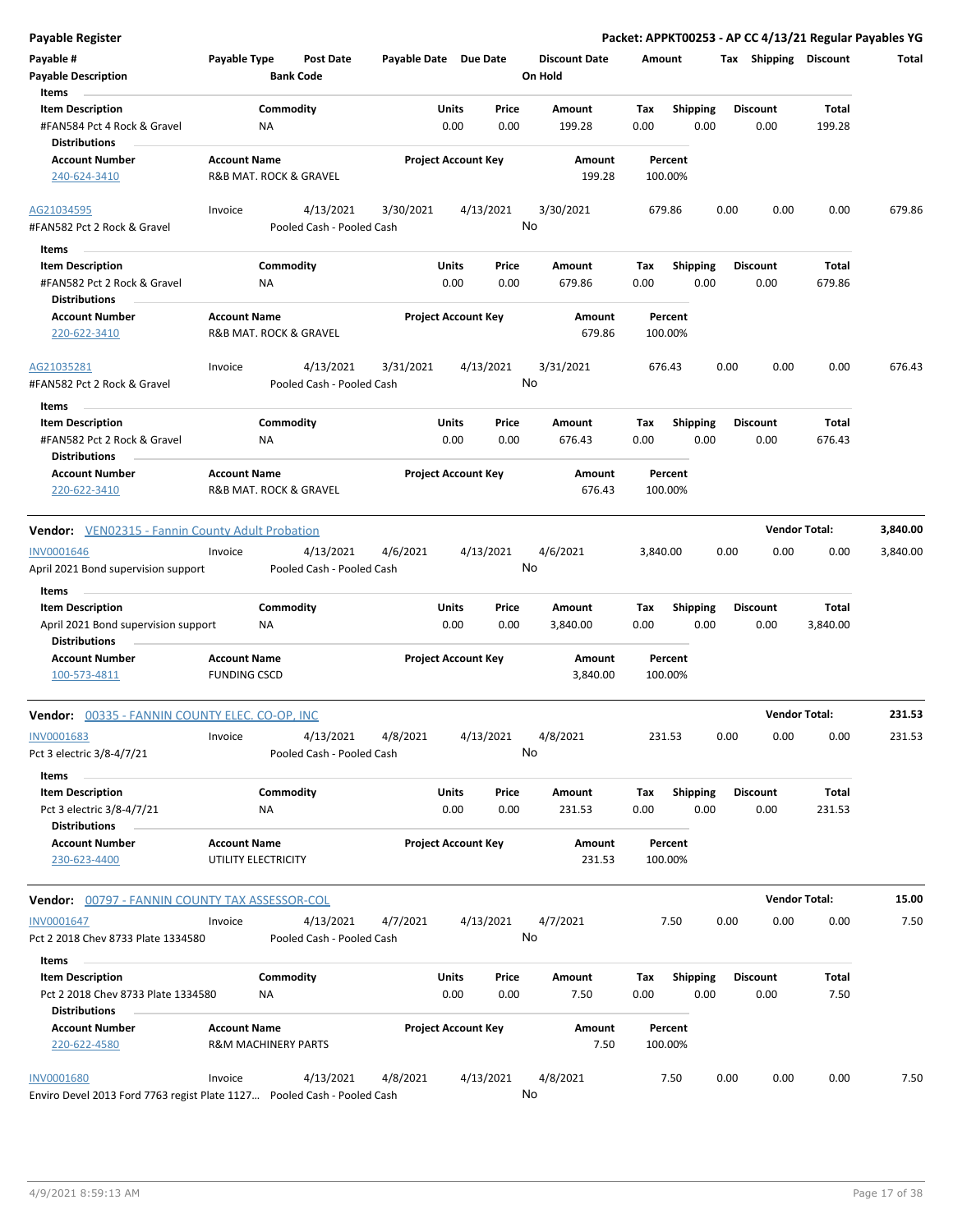|          | Packet: APPKT00253 - AP CC 4/13/21 Regular Payables YG |                         |      |                         |                    |             |                                 |                 |                            |                                        |                                                       | <b>Payable Register</b>                                                                |
|----------|--------------------------------------------------------|-------------------------|------|-------------------------|--------------------|-------------|---------------------------------|-----------------|----------------------------|----------------------------------------|-------------------------------------------------------|----------------------------------------------------------------------------------------|
| Total    |                                                        | Tax Shipping Discount   |      |                         | Amount             |             | <b>Discount Date</b><br>On Hold |                 | Payable Date Due Date      | <b>Post Date</b><br><b>Bank Code</b>   | Payable Type                                          | Payable #<br><b>Payable Description</b>                                                |
|          | Total                                                  | <b>Discount</b>         |      |                         |                    | Tax         | Amount                          | Price           | Units                      | Commodity                              |                                                       | Items<br><b>Item Description</b>                                                       |
|          | 7.50                                                   | 0.00                    |      | <b>Shipping</b><br>0.00 |                    | 0.00        | 7.50                            | 0.00            | 0.00                       |                                        | ΝA                                                    | Enviro Devel 2013 Ford 7763 regist Plate<br><b>Distributions</b>                       |
|          |                                                        |                         |      |                         | Percent            |             | Amount                          |                 | <b>Project Account Key</b> |                                        | <b>Account Name</b>                                   | <b>Account Number</b>                                                                  |
|          |                                                        |                         |      |                         | 100.00%            |             | 7.50                            |                 |                            |                                        | R&M AUTO                                              | 100-590-4540                                                                           |
| 2,350.00 |                                                        | <b>Vendor Total:</b>    |      |                         |                    |             |                                 |                 |                            |                                        |                                                       | Vendor: 00215 - FIRST UNITED METHODIST CHURCH                                          |
| 2,350.00 | 0.00                                                   | 0.00                    | 0.00 |                         | 2,350.00           |             | 4/7/2021                        | 4/13/2021<br>No | 4/7/2021                   | 4/13/2021<br>Pooled Cash - Pooled Cash | Invoice                                               | <b>INV0001650</b><br>4/15-5/14/21 office lease 200 W 8th                               |
|          |                                                        |                         |      |                         |                    |             |                                 |                 |                            |                                        |                                                       | Items                                                                                  |
|          | Total<br>2,350.00                                      | <b>Discount</b><br>0.00 |      | <b>Shipping</b><br>0.00 |                    | Tax<br>0.00 | Amount<br>2,350.00              | Price<br>0.00   | Units<br>0.00              | Commodity                              | ΝA                                                    | <b>Item Description</b><br>4/15-5/14/21 office lease 200 W 8th<br><b>Distributions</b> |
|          |                                                        |                         |      |                         | Percent<br>100.00% |             | Amount<br>2,350.00              |                 | <b>Project Account Key</b> |                                        | <b>Account Name</b><br>OFFICE SPACE LEASE             | <b>Account Number</b><br>100-518-4700                                                  |
| 1,401.10 |                                                        | <b>Vendor Total:</b>    |      |                         |                    |             |                                 |                 |                            |                                        |                                                       | <b>Vendor: 00195 - FIX &amp; FEED BONHAM/COMMERCE</b>                                  |
| 61.27    | 0.00                                                   | 0.00                    | 0.00 |                         | 61.27              |             | 3/2/2021                        | 4/13/2021<br>No | 3/2/2021                   | 4/13/2021<br>Pooled Cash - Pooled Cash | Invoice                                               | 2103-101264<br>Pct 3 R&M Parts/screwdrivers                                            |
|          |                                                        |                         |      |                         |                    |             |                                 |                 |                            |                                        |                                                       | Items                                                                                  |
|          | Total<br>8.29                                          | <b>Discount</b><br>0.00 |      | <b>Shipping</b><br>0.00 |                    | Tax<br>0.00 | Amount<br>8.29                  | Price<br>0.00   | Units<br>0.00              | Commodity                              | ΝA                                                    | <b>Item Description</b><br>Pct 3 R&M Parts/screwdrivers-bits<br><b>Distributions</b>   |
|          |                                                        |                         |      |                         | Percent<br>100.00% |             | Amount<br>8.29                  |                 | <b>Project Account Key</b> |                                        | <b>Account Name</b><br><b>SHOP SUPPLIES</b>           | <b>Account Number</b><br>230-623-3400                                                  |
|          |                                                        |                         |      |                         |                    |             |                                 |                 |                            |                                        |                                                       | Items                                                                                  |
|          | Total                                                  | <b>Discount</b>         |      | <b>Shipping</b>         |                    | Tax         | Amount                          | Price           | Units                      | Commodity                              |                                                       | <b>Item Description</b>                                                                |
|          | 52.98                                                  | 0.00                    |      | 0.00                    |                    | 0.00        | 52.98                           | 0.00            | 0.00                       |                                        | <b>NA</b>                                             | Pct 3 R&M Parts-2017 Chev 3/4ton<br><b>Distributions</b>                               |
|          |                                                        |                         |      |                         | Percent<br>100.00% |             | Amount<br>52.98                 |                 | <b>Project Account Key</b> |                                        | <b>Account Name</b><br><b>R&amp;M MACHINERY PARTS</b> | <b>Account Number</b><br>230-623-4580                                                  |
| 201.70   | 0.00                                                   | 0.00                    | 0.00 |                         | 201.70             |             | 3/8/2021                        | 4/13/2021<br>No | 3/8/2021                   | 4/13/2021<br>Pooled Cash - Pooled Cash | Invoice                                               | 2103-113911<br>Pct 2 lumber/sheetrock                                                  |
|          | Total                                                  | <b>Discount</b>         |      |                         |                    |             | Amount                          | Price           | Units                      | Commodity                              |                                                       | Items<br><b>Item Description</b>                                                       |
|          | 201.70                                                 | 0.00                    |      | Shipping<br>0.00        |                    | Tax<br>0.00 | 201.70                          | 0.00            | 0.00                       |                                        | NA                                                    | Pct 2 lumber/sheetrock<br><b>Distributions</b>                                         |
|          |                                                        |                         |      |                         | Percent<br>100.00% |             | Amount<br>201.70                |                 | <b>Project Account Key</b> |                                        | <b>Account Name</b><br><b>R&amp;M BUILDING</b>        | <b>Account Number</b><br>220-622-4500                                                  |
| 24.99    | 0.00                                                   | 0.00                    | 0.00 |                         | 24.99              |             | 3/9/2021                        | 4/13/2021<br>No | 3/9/2021                   | 4/13/2021<br>Pooled Cash - Pooled Cash | Invoice                                               | 2103-116494<br>Pct 2 lockset                                                           |
|          |                                                        |                         |      |                         |                    |             |                                 |                 |                            |                                        |                                                       | Items                                                                                  |
|          | Total                                                  | <b>Discount</b>         |      | <b>Shipping</b>         |                    | Tax         | Amount                          | Price           | Units                      | Commodity                              |                                                       | <b>Item Description</b><br>Pct 2 lockset                                               |
|          | 24.99                                                  | 0.00                    |      | 0.00                    |                    | 0.00        | 24.99                           | 24.99           | 1.00                       |                                        | Goods                                                 | <b>Distributions</b>                                                                   |
|          |                                                        |                         |      |                         | Percent            |             | Amount                          |                 | <b>Project Account Key</b> |                                        | <b>Account Name</b>                                   | <b>Account Number</b>                                                                  |
|          |                                                        |                         |      |                         | 100.00%            |             | 24.99                           |                 |                            |                                        | R&M BUILDING                                          | 220-622-4500                                                                           |
| 81.84    | 0.00                                                   | 0.00                    | 0.00 |                         | 81.84              |             | 3/10/2021                       | 4/13/2021       | 3/10/2021                  | 4/13/2021                              | Invoice                                               | 2103-118426                                                                            |
|          |                                                        |                         |      |                         |                    |             |                                 | No              |                            | Pooled Cash - Pooled Cash              |                                                       | S jail floor supplies                                                                  |
|          |                                                        |                         |      |                         |                    |             |                                 |                 |                            |                                        |                                                       | Items                                                                                  |
|          | Total<br>81.84                                         | <b>Discount</b><br>0.00 |      | Shipping<br>0.00        |                    | Tax<br>0.00 | Amount<br>81.84                 | Price<br>0.00   | Units<br>0.00              | Commodity                              | NA                                                    | <b>Item Description</b><br>S jail floor supplies                                       |
|          |                                                        |                         |      |                         | Percent<br>100.00% |             | Amount<br>81.84                 |                 | <b>Project Account Key</b> |                                        | <b>Account Name</b><br>R&M BUILDING                   | <b>Distributions</b><br><b>Account Number</b><br>100-565-4500                          |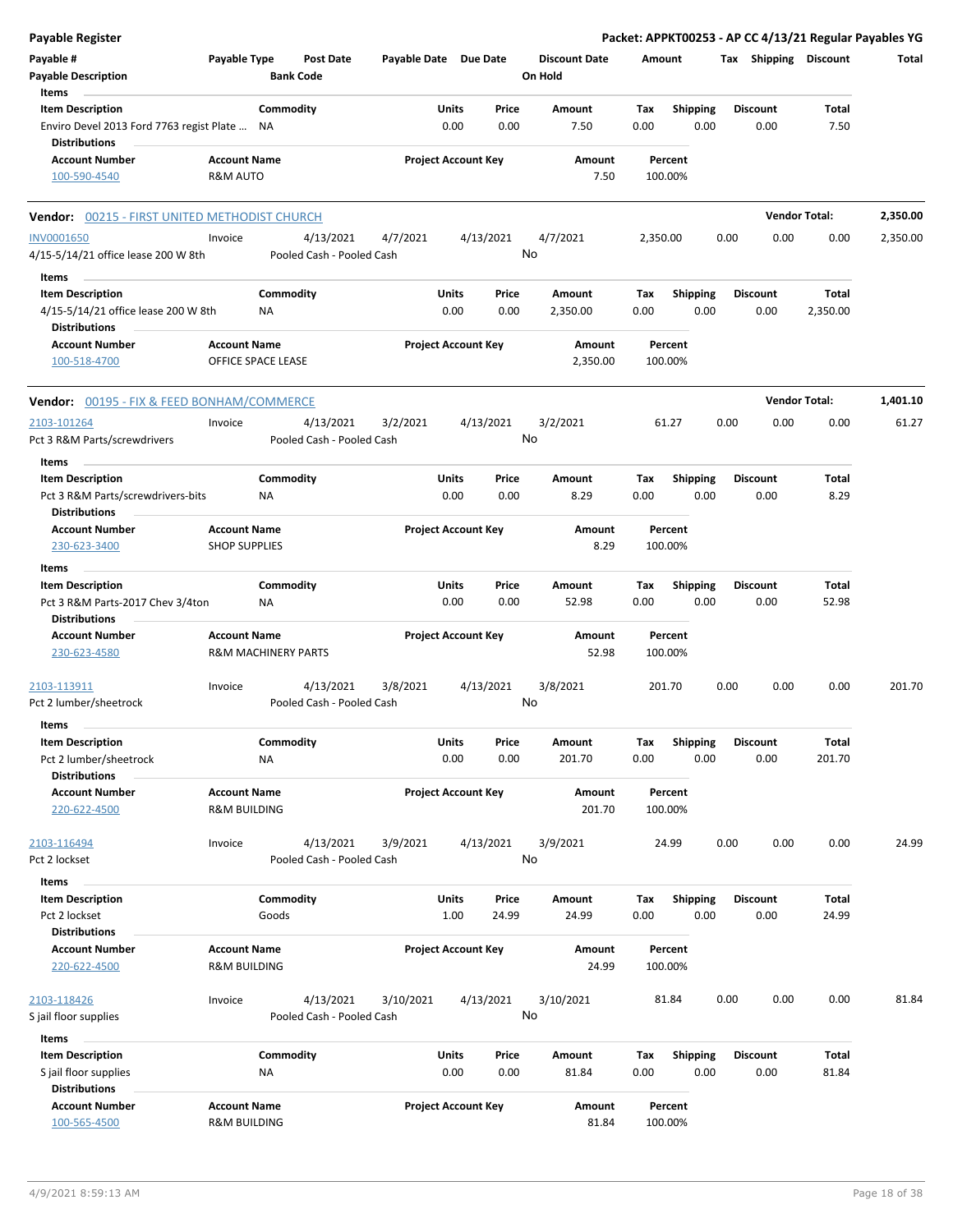| Payable Register                            |                                             |                                        |              |                            |                                 |                    |                 | Packet: APPKT00253 - AP CC 4/13/21 Regular Payables YG |        |        |
|---------------------------------------------|---------------------------------------------|----------------------------------------|--------------|----------------------------|---------------------------------|--------------------|-----------------|--------------------------------------------------------|--------|--------|
| Payable #<br><b>Payable Description</b>     | Payable Type                                | <b>Post Date</b><br><b>Bank Code</b>   | Payable Date | Due Date                   | <b>Discount Date</b><br>On Hold | Amount             |                 | Tax Shipping Discount                                  |        | Total  |
| 2103-132701<br>S Annex toilet repair kit    | Invoice                                     | 4/13/2021<br>Pooled Cash - Pooled Cash | 3/16/2021    | 4/13/2021                  | 3/16/2021<br>No                 | 16.99              |                 | 0.00<br>0.00                                           | 0.00   | 16.99  |
| <b>Items</b>                                |                                             |                                        |              |                            |                                 |                    |                 |                                                        |        |        |
| <b>Item Description</b>                     |                                             | Commodity                              | Units        | Price                      | Amount                          | Tax                | <b>Shipping</b> | <b>Discount</b>                                        | Total  |        |
| S Annex toilet repair kit                   |                                             | Goods                                  |              | 1.00<br>16.99              | 16.99                           | 0.00               | 0.00            | 0.00                                                   | 16.99  |        |
| <b>Distributions</b>                        |                                             |                                        |              |                            |                                 |                    |                 |                                                        |        |        |
| <b>Account Number</b>                       | <b>Account Name</b>                         |                                        |              | <b>Project Account Key</b> | Amount                          | Percent            |                 |                                                        |        |        |
| 100-513-4500                                | <b>R&amp;M BUILDING</b>                     |                                        |              |                            | 16.99                           | 100.00%            |                 |                                                        |        |        |
| 2103-133591                                 | Invoice                                     | 4/13/2021                              | 3/17/2021    | 4/13/2021                  | 3/17/2021                       | 122.46             |                 | 0.00<br>0.00                                           | 0.00   | 122.46 |
| Pct 3 shop supplies                         |                                             | Pooled Cash - Pooled Cash              |              |                            | No                              |                    |                 |                                                        |        |        |
| Items<br><b>Item Description</b>            |                                             | Commodity                              | Units        | Price                      | Amount                          | Tax                | <b>Shipping</b> | <b>Discount</b>                                        | Total  |        |
| Pct 3 shop supplies<br><b>Distributions</b> | NA                                          |                                        |              | 0.00<br>0.00               | 122.46                          | 0.00               | 0.00            | 0.00                                                   | 122.46 |        |
| <b>Account Number</b><br>230-623-3400       | <b>Account Name</b><br><b>SHOP SUPPLIES</b> |                                        |              | <b>Project Account Key</b> | Amount<br>122.46                | Percent<br>100.00% |                 |                                                        |        |        |
| 2103-133605                                 | Invoice                                     | 4/13/2021                              | 3/17/2021    | 4/13/2021                  | 3/17/2021                       | 23.98              |                 | 0.00<br>0.00                                           | 0.00   | 23.98  |
| SA jail-carpet knife                        |                                             | Pooled Cash - Pooled Cash              |              |                            | No                              |                    |                 |                                                        |        |        |
| Items                                       |                                             |                                        |              |                            |                                 |                    |                 |                                                        |        |        |
| <b>Item Description</b>                     |                                             | Commodity                              | Units        | Price                      | Amount                          | Tax                | Shipping        | <b>Discount</b>                                        | Total  |        |
| SA jail-carpet knife                        | ΝA                                          |                                        |              | 0.00<br>0.00               | 23.98                           | 0.00               | 0.00            | 0.00                                                   | 23.98  |        |
| <b>Distributions</b>                        |                                             |                                        |              |                            |                                 |                    |                 |                                                        |        |        |
| <b>Account Number</b>                       | <b>Account Name</b>                         |                                        |              | <b>Project Account Key</b> | Amount                          | Percent            |                 |                                                        |        |        |
| 100-565-4500                                | <b>R&amp;M BUILDING</b>                     |                                        |              |                            | 23.98                           | 100.00%            |                 |                                                        |        |        |
| 2103-133626                                 | Invoice                                     | 4/13/2021                              | 3/17/2021    | 4/13/2021                  | 3/17/2021                       | 54.65              |                 | 0.00<br>0.00                                           | 0.00   | 54.65  |
| Pct 3 shop supplies                         |                                             | Pooled Cash - Pooled Cash              |              |                            | No                              |                    |                 |                                                        |        |        |
| Items                                       |                                             |                                        |              |                            |                                 |                    |                 |                                                        |        |        |
| <b>Item Description</b>                     |                                             | Commodity                              | Units        | Price                      | Amount                          | Tax                | <b>Shipping</b> | <b>Discount</b>                                        | Total  |        |
| Pct 3 shop supplies<br><b>Distributions</b> | ΝA                                          |                                        |              | 0.00<br>0.00               | 54.65                           | 0.00               | 0.00            | 0.00                                                   | 54.65  |        |
| <b>Account Number</b>                       | <b>Account Name</b>                         |                                        |              | <b>Project Account Key</b> | Amount                          | Percent            |                 |                                                        |        |        |
| 230-623-3400                                | <b>SHOP SUPPLIES</b>                        |                                        |              |                            | 54.65                           | 100.00%            |                 |                                                        |        |        |
| 2103-134236                                 | Invoice                                     | 4/13/2021                              | 3/17/2021    | 4/13/2021                  | 3/17/2021                       | 60.96              |                 | 0.00<br>0.00                                           | 0.00   | 60.96  |
| Pct 3 shop supplies                         |                                             | Pooled Cash - Pooled Cash              |              |                            | No                              |                    |                 |                                                        |        |        |
| Items                                       |                                             |                                        |              |                            |                                 |                    |                 |                                                        |        |        |
| <b>Item Description</b>                     |                                             | Commodity                              | Units        | Price                      | Amount                          | Tax                | Shipping        | <b>Discount</b>                                        | Total  |        |
| Pct 3 shop supplies                         | <b>NA</b>                                   |                                        |              | 0.00<br>0.00               | 60.96                           | 0.00               | 0.00            | 0.00                                                   | 60.96  |        |
| <b>Distributions</b>                        |                                             |                                        |              |                            |                                 |                    |                 |                                                        |        |        |
| <b>Account Number</b>                       | <b>Account Name</b>                         |                                        |              | <b>Project Account Key</b> | Amount                          | Percent            |                 |                                                        |        |        |
| 230-623-3400                                | <b>SHOP SUPPLIES</b>                        |                                        |              |                            | 60.96                           | 100.00%            |                 |                                                        |        |        |
| 2103-135100                                 | Invoice                                     | 4/13/2021                              | 3/17/2021    | 4/13/2021                  | 3/17/2021                       | 59.98              |                 | 0.00<br>0.00                                           | 0.00   | 59.98  |
| SA jail- adhesive cove base                 |                                             | Pooled Cash - Pooled Cash              |              |                            | No                              |                    |                 |                                                        |        |        |
| Items                                       |                                             |                                        |              |                            |                                 |                    |                 |                                                        |        |        |
| <b>Item Description</b>                     |                                             | Commodity                              | Units        | Price                      | Amount                          | Tax                | <b>Shipping</b> | <b>Discount</b>                                        | Total  |        |
| SA jail- adhesive cove base                 |                                             | Goods                                  |              | 2.00<br>29.99              | 59.98                           | 0.00               | 0.00            | 0.00                                                   | 59.98  |        |
| <b>Distributions</b>                        |                                             |                                        |              |                            |                                 |                    |                 |                                                        |        |        |
| <b>Account Number</b>                       | <b>Account Name</b>                         |                                        |              | <b>Project Account Key</b> | Amount                          | Percent            |                 |                                                        |        |        |
| 100-565-4500                                | <b>R&amp;M BUILDING</b>                     |                                        |              |                            | 59.98                           | 100.00%            |                 |                                                        |        |        |
|                                             |                                             |                                        |              |                            |                                 |                    |                 |                                                        |        |        |
| 2103-135711<br>Pct 3 shop supply            | Invoice                                     | 4/13/2021<br>Pooled Cash - Pooled Cash | 3/18/2021    | 4/13/2021                  | 3/18/2021<br>No                 | 68.97              |                 | 0.00<br>0.00                                           | 0.00   | 68.97  |
|                                             |                                             |                                        |              |                            |                                 |                    |                 |                                                        |        |        |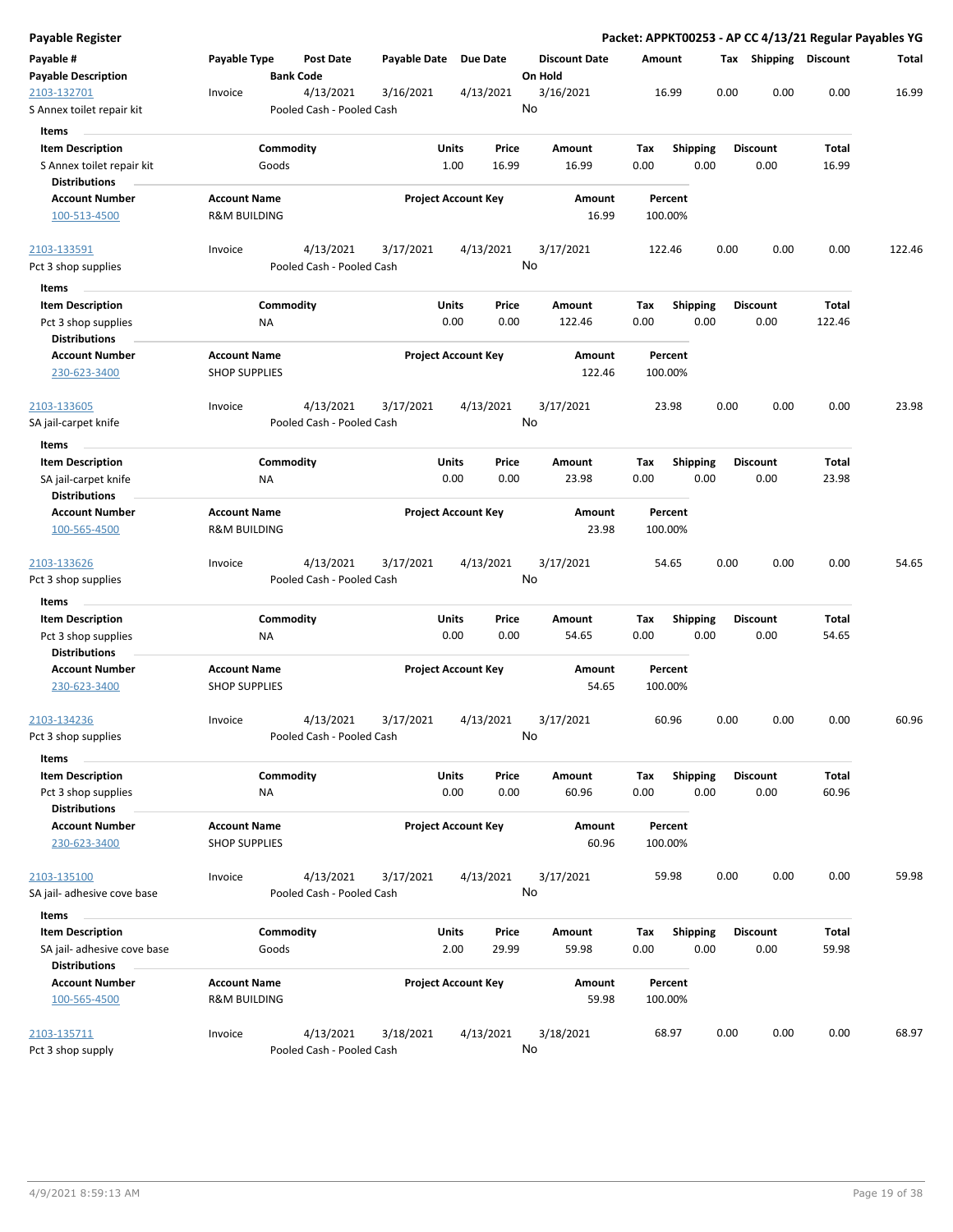| <b>Payable Register</b>                                                                                    |                                                       |                                        |                       |                            |               |                                 |                    |                         |      |                         |                 | Packet: APPKT00253 - AP CC 4/13/21 Regular Payables YG |
|------------------------------------------------------------------------------------------------------------|-------------------------------------------------------|----------------------------------------|-----------------------|----------------------------|---------------|---------------------------------|--------------------|-------------------------|------|-------------------------|-----------------|--------------------------------------------------------|
| Payable #<br><b>Payable Description</b>                                                                    | Payable Type                                          | <b>Post Date</b><br><b>Bank Code</b>   | Payable Date Due Date |                            |               | <b>Discount Date</b><br>On Hold | Amount             |                         |      | Tax Shipping Discount   |                 | Total                                                  |
| Items                                                                                                      |                                                       |                                        |                       |                            |               |                                 |                    |                         |      |                         |                 |                                                        |
| <b>Item Description</b><br>Pct 3 shop supply                                                               | Commodity<br>ΝA                                       |                                        |                       | <b>Units</b><br>0.00       | Price<br>0.00 | Amount<br>68.97                 | Tax<br>0.00        | <b>Shipping</b><br>0.00 |      | <b>Discount</b><br>0.00 | Total<br>68.97  |                                                        |
| <b>Distributions</b><br><b>Account Number</b>                                                              | <b>Account Name</b>                                   |                                        |                       |                            |               |                                 |                    |                         |      |                         |                 |                                                        |
| 230-623-3400                                                                                               | <b>SHOP SUPPLIES</b>                                  |                                        |                       | <b>Project Account Key</b> |               | Amount<br>68.97                 | Percent<br>100.00% |                         |      |                         |                 |                                                        |
| 2103-136211                                                                                                | Invoice                                               | 4/13/2021                              | 3/18/2021             | 4/13/2021                  |               | 3/18/2021                       | 8.99               |                         | 0.00 | 0.00                    | 0.00            | 8.99                                                   |
| SA jail-patch concrete                                                                                     |                                                       | Pooled Cash - Pooled Cash              |                       |                            |               | No                              |                    |                         |      |                         |                 |                                                        |
| Items                                                                                                      |                                                       |                                        |                       |                            |               |                                 |                    |                         |      |                         |                 |                                                        |
| <b>Item Description</b>                                                                                    | Commodity                                             |                                        |                       | Units                      | Price         | Amount                          | Tax                | <b>Shipping</b>         |      | <b>Discount</b>         | Total           |                                                        |
| SA jail-patch concrete<br><b>Distributions</b>                                                             | Goods                                                 |                                        |                       | 1.00                       | 8.99          | 8.99                            | 0.00               | 0.00                    |      | 0.00                    | 8.99            |                                                        |
| <b>Account Number</b><br>100-565-4500                                                                      | <b>Account Name</b><br><b>R&amp;M BUILDING</b>        |                                        |                       | <b>Project Account Key</b> |               | Amount<br>8.99                  | Percent<br>100.00% |                         |      |                         |                 |                                                        |
| 2103-137853<br>Pct 3 shop supply- drill/driver compact kit/scr Pooled Cash - Pooled Cash                   | Invoice                                               | 4/13/2021                              | 3/19/2021             | 4/13/2021                  |               | 3/19/2021<br>No                 | 220.97             |                         | 0.00 | 0.00                    | 0.00            | 220.97                                                 |
|                                                                                                            |                                                       |                                        |                       |                            |               |                                 |                    |                         |      |                         |                 |                                                        |
| Items<br><b>Item Description</b><br>Pct 3 shop supply- drill/driver compact kit NA<br><b>Distributions</b> | Commodity                                             |                                        |                       | Units<br>0.00              | Price<br>0.00 | Amount<br>220.97                | Tax<br>0.00        | <b>Shipping</b><br>0.00 |      | <b>Discount</b><br>0.00 | Total<br>220.97 |                                                        |
| <b>Account Number</b>                                                                                      | <b>Account Name</b>                                   |                                        |                       | <b>Project Account Key</b> |               | Amount                          | Percent            |                         |      |                         |                 |                                                        |
| 230-623-3400                                                                                               | <b>SHOP SUPPLIES</b>                                  |                                        |                       |                            |               | 220.97                          | 100.00%            |                         |      |                         |                 |                                                        |
| 2103-138657                                                                                                | Invoice                                               | 4/13/2021                              | 3/19/2021             | 4/13/2021                  |               | 3/19/2021                       | 34.94              |                         | 0.00 | 0.00                    | 0.00            | 34.94                                                  |
| Pct 3 utility knife/blades                                                                                 |                                                       | Pooled Cash - Pooled Cash              |                       |                            |               | No                              |                    |                         |      |                         |                 |                                                        |
| Items                                                                                                      |                                                       |                                        |                       |                            |               |                                 |                    |                         |      |                         |                 |                                                        |
| <b>Item Description</b>                                                                                    | Commodity                                             |                                        |                       | Units                      | Price         | Amount                          | Tax                | <b>Shipping</b>         |      | <b>Discount</b>         | Total           |                                                        |
| Pct 3 utility knife/blades<br><b>Distributions</b>                                                         | ΝA                                                    |                                        |                       | 0.00                       | 0.00          | 34.94                           | 0.00               | 0.00                    |      | 0.00                    | 34.94           |                                                        |
| <b>Account Number</b><br>230-623-3400                                                                      | <b>Account Name</b><br><b>SHOP SUPPLIES</b>           |                                        |                       | <b>Project Account Key</b> |               | Amount<br>34.94                 | Percent<br>100.00% |                         |      |                         |                 |                                                        |
| 2103-145470                                                                                                | Invoice                                               | 4/13/2021                              | 3/22/2021             | 4/13/2021                  |               | 3/22/2021                       | 35.96              |                         | 0.00 | 0.00                    | 0.00            | 35.96                                                  |
| SA jail - ashesive flooring latex                                                                          |                                                       | Pooled Cash - Pooled Cash              |                       |                            |               | No                              |                    |                         |      |                         |                 |                                                        |
| Items                                                                                                      |                                                       |                                        |                       |                            |               |                                 |                    |                         |      |                         |                 |                                                        |
| <b>Item Description</b>                                                                                    | Commodity                                             |                                        |                       | Units                      | Price         | Amount                          | Tax                | Shipping                |      | <b>Discount</b>         | Total           |                                                        |
| SA jail - ashesive flooring latex<br><b>Distributions</b>                                                  | Goods                                                 |                                        |                       | 4.00                       | 8.99          | 35.96                           | 0.00               | 0.00                    |      | 0.00                    | 35.96           |                                                        |
| <b>Account Number</b><br>100-565-4500                                                                      | <b>Account Name</b><br><b>R&amp;M BUILDING</b>        |                                        |                       | <b>Project Account Key</b> |               | Amount<br>35.96                 | Percent<br>100.00% |                         |      |                         |                 |                                                        |
| 2103-145476<br>SA jail-chip brush                                                                          | Invoice                                               | 4/13/2021<br>Pooled Cash - Pooled Cash | 3/22/2021             | 4/13/2021                  |               | 3/22/2021<br>No                 | 6.45               |                         | 0.00 | 0.00                    | 0.00            | 6.45                                                   |
| Items                                                                                                      |                                                       |                                        |                       |                            |               |                                 |                    |                         |      |                         |                 |                                                        |
| <b>Item Description</b>                                                                                    | Commodity                                             |                                        |                       | Units                      | Price         | Amount                          | Tax                | <b>Shipping</b>         |      | <b>Discount</b>         | Total           |                                                        |
| SA jail-chip brush<br><b>Distributions</b>                                                                 | Goods                                                 |                                        |                       | 5.00                       | 1.29          | 6.45                            | 0.00               | 0.00                    |      | 0.00                    | 6.45            |                                                        |
| <b>Account Number</b><br>100-565-4500                                                                      | <b>Account Name</b><br><b>R&amp;M BUILDING</b>        |                                        |                       | <b>Project Account Key</b> |               | Amount<br>6.45                  | Percent<br>100.00% |                         |      |                         |                 |                                                        |
| 2103-149879<br>Pct 4 #501 parts                                                                            | Invoice                                               | 4/13/2021<br>Pooled Cash - Pooled Cash | 3/24/2021             | 4/13/2021                  |               | 3/24/2021<br>No                 | 14.37              |                         | 0.00 | 0.00                    | 0.00            | 14.37                                                  |
| Items                                                                                                      |                                                       |                                        |                       |                            |               |                                 |                    |                         |      |                         |                 |                                                        |
| <b>Item Description</b>                                                                                    | Commodity                                             |                                        |                       | Units                      | Price         | Amount                          | Tax                | <b>Shipping</b>         |      | <b>Discount</b>         | Total           |                                                        |
| Pct 4 #501 parts<br><b>Distributions</b>                                                                   | ΝA                                                    |                                        |                       | 0.00                       | 0.00          | 14.37                           | 0.00               | 0.00                    |      | 0.00                    | 14.37           |                                                        |
| <b>Account Number</b><br>240-624-4580                                                                      | <b>Account Name</b><br><b>R&amp;M MACHINERY PARTS</b> |                                        |                       | <b>Project Account Key</b> |               | Amount<br>14.37                 | Percent<br>100.00% |                         |      |                         |                 |                                                        |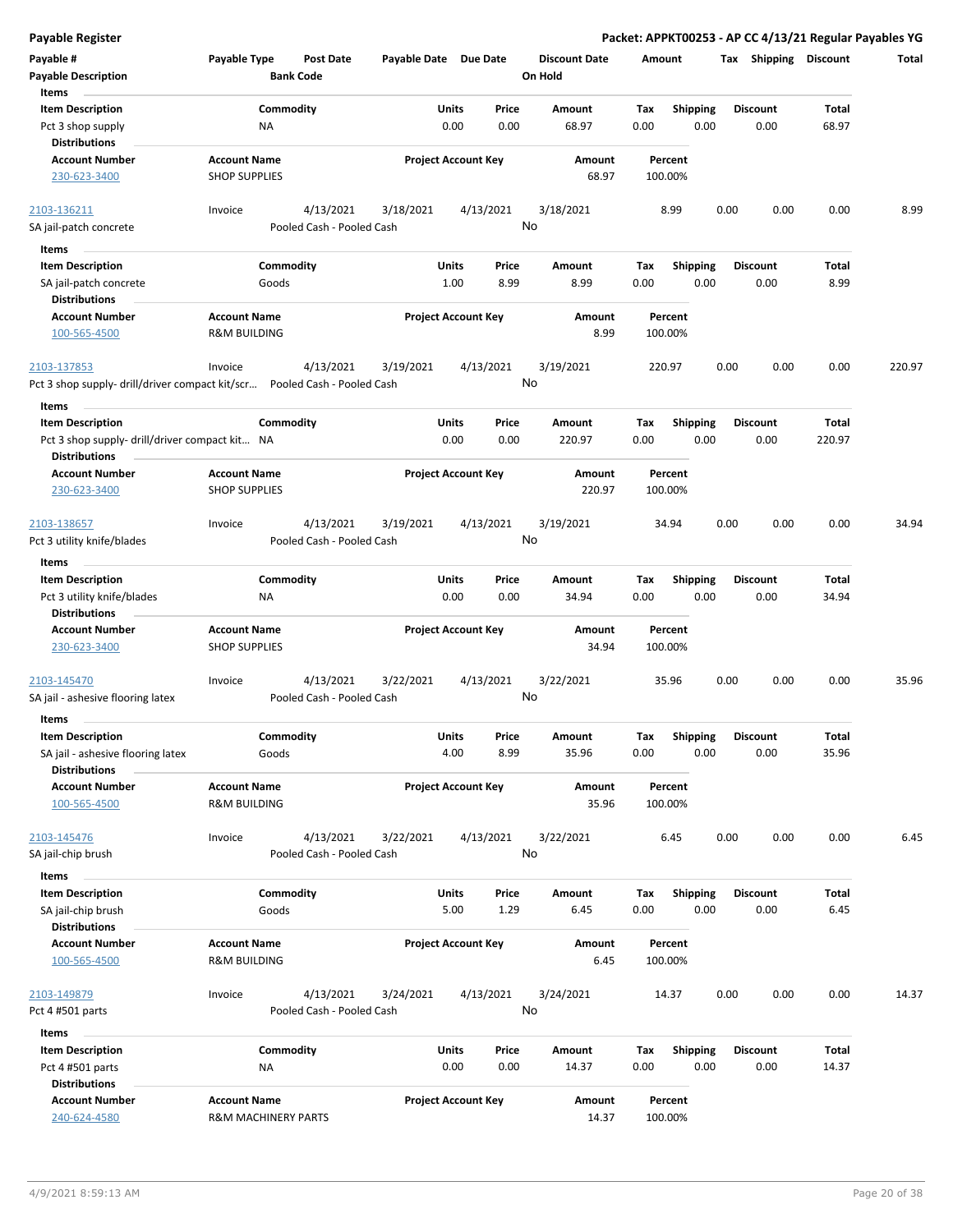| <b>Payable Register</b>                                                 |                               |                           |                       |                                |                      | Packet: APPKT00253 - AP CC 4/13/21 Regular Payables YG |      |                       |                        |              |
|-------------------------------------------------------------------------|-------------------------------|---------------------------|-----------------------|--------------------------------|----------------------|--------------------------------------------------------|------|-----------------------|------------------------|--------------|
| Payable #                                                               | Payable Type                  | <b>Post Date</b>          | Payable Date Due Date |                                | <b>Discount Date</b> | Amount                                                 |      | Tax Shipping Discount |                        | <b>Total</b> |
| <b>Payable Description</b>                                              |                               | <b>Bank Code</b>          |                       |                                | On Hold              |                                                        |      |                       |                        |              |
| 2103-155501                                                             | Invoice                       | 4/13/2021                 | 3/26/2021             | 4/13/2021                      | 3/26/2021            | 19.77                                                  | 0.00 | 0.00                  | 0.00                   | 19.77        |
| CH padlock/chain                                                        |                               | Pooled Cash - Pooled Cash |                       |                                | No                   |                                                        |      |                       |                        |              |
| Items                                                                   |                               |                           |                       |                                |                      |                                                        |      |                       |                        |              |
| <b>Item Description</b>                                                 | Commodity                     |                           |                       | Units<br>Price                 | Amount               | <b>Shipping</b><br>Tax                                 |      | <b>Discount</b>       | Total                  |              |
| CH padlock/chain                                                        | NA                            |                           |                       | 0.00<br>0.00                   | 19.77                | 0.00                                                   | 0.00 | 0.00                  | 19.77                  |              |
| <b>Distributions</b>                                                    |                               |                           |                       |                                |                      |                                                        |      |                       |                        |              |
| <b>Account Number</b>                                                   | <b>Account Name</b>           |                           |                       | <b>Project Account Key</b>     | Amount               | Percent                                                |      |                       |                        |              |
| 690-669-1650                                                            | <b>CONSTRUCTION</b>           |                           |                       |                                | 19.77                | 100.00%                                                |      |                       |                        |              |
| 2103-162488                                                             | Invoice                       | 4/13/2021                 | 3/29/2021             | 4/13/2021                      | 3/29/2021            | 281.86                                                 | 0.00 | 0.00                  | 0.00                   | 281.86       |
| Pct 2 sakrete/cable/ties                                                |                               | Pooled Cash - Pooled Cash |                       |                                | No                   |                                                        |      |                       |                        |              |
| Items                                                                   |                               |                           |                       |                                |                      |                                                        |      |                       |                        |              |
| <b>Item Description</b>                                                 | Commodity                     |                           |                       | Units<br>Price                 | Amount               | Tax<br><b>Shipping</b>                                 |      | <b>Discount</b>       | Total                  |              |
| Pct 2 sakrete/cable/ties                                                | NA                            |                           |                       | 0.00<br>0.00                   | 281.86               | 0.00                                                   | 0.00 | 0.00                  | 281.86                 |              |
| <b>Distributions</b>                                                    |                               |                           |                       |                                |                      |                                                        |      |                       |                        |              |
| <b>Account Number</b>                                                   | <b>Account Name</b>           |                           |                       | <b>Project Account Key</b>     | Amount               | Percent                                                |      |                       |                        |              |
| 220-622-3430                                                            | R&B MAT. HARDWARE & LUMBER    |                           |                       |                                | 281.86               | 100.00%                                                |      |                       |                        |              |
| <b>Vendor: 00236 - FUNCTION 4, LLC</b>                                  |                               |                           |                       |                                |                      |                                                        |      |                       | <b>Vendor Total:</b>   | 125.06       |
| <b>INV852651</b>                                                        | Invoice                       | 4/13/2021                 | 4/7/2021              | 4/13/2021                      | 4/7/2021             | 125.06                                                 | 0.00 | 0.00                  | 0.00                   | 125.06       |
| Copies 3/4-4/3/21                                                       |                               | Pooled Cash - Pooled Cash |                       |                                | No                   |                                                        |      |                       |                        |              |
| Items                                                                   |                               |                           |                       |                                |                      |                                                        |      |                       |                        |              |
| <b>Item Description</b>                                                 | Commodity                     |                           |                       | Units<br>Price                 | Amount               | Shipping<br>Tax                                        |      | Discount              | Total                  |              |
| Copies 3/4-4/3/21                                                       | NA                            |                           |                       | 0.00<br>0.00                   | 125.06               | 0.00                                                   | 0.00 | 0.00                  | 125.06                 |              |
| <b>Distributions</b>                                                    |                               |                           |                       |                                |                      |                                                        |      |                       |                        |              |
| <b>Account Number</b>                                                   | <b>Account Name</b>           |                           |                       | <b>Project Account Key</b>     | Amount               | Percent                                                |      |                       |                        |              |
| 100-665-3150                                                            | <b>COPIER RENTAL</b>          |                           |                       |                                | 13.48                | 10.78%                                                 |      |                       |                        |              |
| 100-499-3150                                                            | <b>COPIER EXPENSE</b>         |                           |                       |                                | 5.12                 | 4.09%                                                  |      |                       |                        |              |
| 100-510-3150                                                            | <b>COPIER RENTAL</b>          |                           |                       |                                | 86.05                | 68.81%                                                 |      |                       |                        |              |
| 100-513-3150                                                            | <b>COPIER RENTAL</b>          |                           |                       |                                | 1.78                 | 1.42%                                                  |      |                       |                        |              |
| 100-590-3150                                                            | <b>COPIER RENTAL</b>          |                           |                       |                                | 2.19                 | 1.75%                                                  |      |                       |                        |              |
| 100-575-3150                                                            | <b>COPIER RENTAL</b>          |                           |                       |                                | 2.48                 | 1.98%                                                  |      |                       |                        |              |
| 100-475-3150                                                            | <b>COPIER EXPENSE</b>         |                           |                       |                                | 5.36                 | 4.29%                                                  |      |                       |                        |              |
| 100-410-3150                                                            | <b>COPIER RENTAL</b>          |                           |                       |                                | 8.60                 | 6.88%                                                  |      |                       |                        |              |
| Vendor: 00183 - GOHEEN & O'TOOLE                                        |                               |                           |                       |                                |                      |                                                        |      |                       | <b>Vendor Total:</b>   | 816.00       |
| 987                                                                     | Invoice                       | 4/13/2021                 | 3/24/2021             | 4/13/2021                      | 3/24/2021            | 816.00                                                 | 0.00 | 0.00                  | 0.00                   | 816.00       |
| CR-20-27830 Williams Dst Ct                                             |                               | Pooled Cash - Pooled Cash |                       |                                | No                   |                                                        |      |                       |                        |              |
| Items                                                                   |                               |                           |                       |                                |                      |                                                        |      |                       |                        |              |
| <b>Item Description</b>                                                 | Commodity                     |                           |                       | Units<br>Price                 | Amount               | Tax<br><b>Shipping</b>                                 |      | Discount              | Total                  |              |
| CR-20-27830 Williams Dst Ct                                             | ΝA                            |                           |                       | 0.00<br>0.00                   | 816.00               | 0.00                                                   | 0.00 | 0.00                  | 816.00                 |              |
| <b>Distributions</b>                                                    |                               |                           |                       |                                |                      |                                                        |      |                       |                        |              |
| <b>Account Number</b>                                                   | <b>Account Name</b>           |                           |                       | <b>Project Account Key</b>     | Amount               | Percent                                                |      |                       |                        |              |
| 100-435-4370                                                            | <b>ATTORNEY FEES</b>          |                           |                       |                                | 816.00               | 100.00%                                                |      |                       |                        |              |
| <b>Vendor:</b> VEN02205 - Hazelton, Shane                               |                               |                           |                       |                                |                      |                                                        |      |                       | <b>Vendor Total:</b>   | 572.96       |
| <b>INV0001682</b>                                                       | Invoice                       | 4/13/2021                 | 4/8/2021              | 4/13/2021                      | 4/8/2021             | 572.96                                                 | 0.00 | 0.00                  | 0.00                   | 572.96       |
| 4/19-23/21 Galveston training - miles/meals                             |                               | Pooled Cash - Pooled Cash |                       |                                | No                   |                                                        |      |                       |                        |              |
| Items                                                                   |                               |                           |                       |                                |                      |                                                        |      |                       |                        |              |
| <b>Item Description</b><br>4/19-23/21 Galveston training - miles/mea NA | Commodity                     |                           |                       | Units<br>Price<br>0.00<br>0.00 | Amount<br>572.96     | Tax<br><b>Shipping</b><br>0.00                         | 0.00 | Discount<br>0.00      | <b>Total</b><br>572.96 |              |
| <b>Distributions</b><br><b>Account Number</b>                           | <b>Account Name</b>           |                           |                       | <b>Project Account Key</b>     | Amount               | Percent                                                |      |                       |                        |              |
| 100-475-4270                                                            | OUT OF COUNTY TRAVEL/TRAINING |                           |                       |                                | 572.96               | 100.00%                                                |      |                       |                        |              |
| <b>Vendor: 00126 - HERRINGTON PLUMBING</b>                              |                               |                           |                       |                                |                      |                                                        |      |                       | <b>Vendor Total:</b>   | 275.00       |
| <b>INV0001643</b>                                                       | Invoice                       | 4/13/2021                 | 3/24/2021             | 4/13/2021                      | 3/24/2021            | 100.00                                                 | 0.00 | 0.00                  | 0.00                   | 100.00       |
| S Annex toilet repair                                                   |                               | Pooled Cash - Pooled Cash |                       |                                | No                   |                                                        |      |                       |                        |              |
|                                                                         |                               |                           |                       |                                |                      |                                                        |      |                       |                        |              |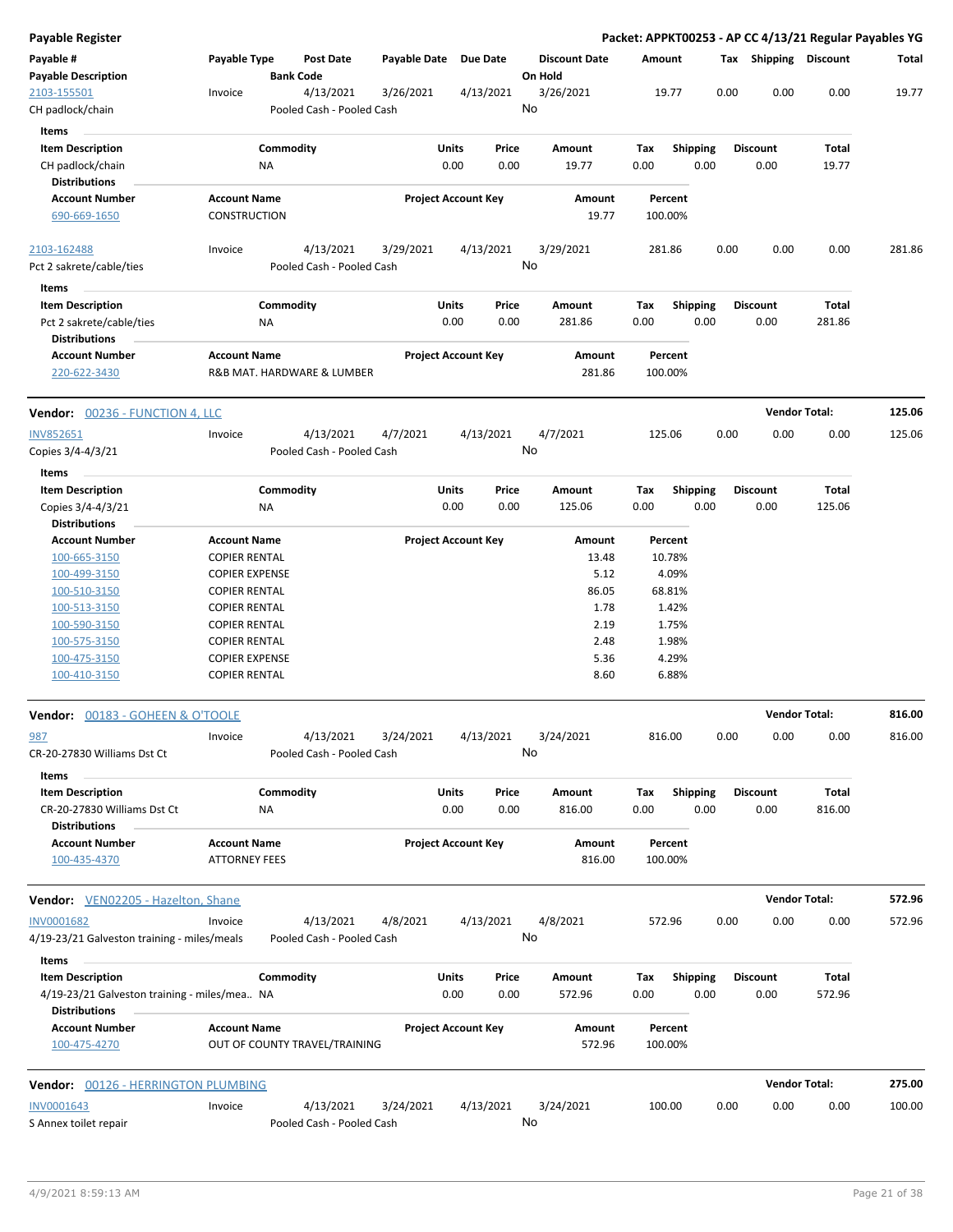| <b>Payable Register</b>                                                           |                                                       |                                        |                            |                            |                 |                                 |                    |                         |                         |      | Packet: APPKT00253 - AP CC 4/13/21 Regular Payables YG |          |
|-----------------------------------------------------------------------------------|-------------------------------------------------------|----------------------------------------|----------------------------|----------------------------|-----------------|---------------------------------|--------------------|-------------------------|-------------------------|------|--------------------------------------------------------|----------|
| Payable #<br><b>Payable Description</b>                                           | Payable Type                                          | <b>Post Date</b><br><b>Bank Code</b>   | Payable Date Due Date      |                            |                 | <b>Discount Date</b><br>On Hold | Amount             |                         | Tax Shipping Discount   |      |                                                        | Total    |
| Items<br><b>Item Description</b><br>S Annex toilet repair                         | Commodity<br>NA                                       |                                        |                            | Units<br>0.00              | Price<br>0.00   | Amount<br>100.00                | Tax<br>0.00        | Shipping<br>0.00        | <b>Discount</b><br>0.00 |      | Total<br>100.00                                        |          |
| <b>Distributions</b><br><b>Account Number</b><br>100-513-4500                     | <b>Account Name</b><br><b>R&amp;M BUILDING</b>        |                                        |                            | <b>Project Account Key</b> |                 | Amount<br>100.00                | Percent<br>100.00% |                         |                         |      |                                                        |          |
| <b>INV0001644</b>                                                                 | Invoice                                               | 4/13/2021                              | 3/24/2021                  | 4/13/2021                  |                 | 3/24/2021                       | 175.00             |                         | 0.00                    | 0.00 | 0.00                                                   | 175.00   |
| S Annex jail repair water leak                                                    |                                                       | Pooled Cash - Pooled Cash              |                            |                            | No              |                                 |                    |                         |                         |      |                                                        |          |
| Items                                                                             |                                                       |                                        |                            |                            |                 |                                 |                    |                         |                         |      |                                                        |          |
| <b>Item Description</b><br>S Annex jail repair water leak<br><b>Distributions</b> | Commodity<br>ΝA                                       |                                        |                            | Units<br>0.00              | Price<br>0.00   | Amount<br>175.00                | Tax<br>0.00        | <b>Shipping</b><br>0.00 | <b>Discount</b><br>0.00 |      | Total<br>175.00                                        |          |
| <b>Account Number</b><br>100-565-4500                                             | <b>Account Name</b><br><b>R&amp;M BUILDING</b>        |                                        |                            | <b>Project Account Key</b> |                 | Amount<br>175.00                | Percent<br>100.00% |                         |                         |      |                                                        |          |
| Vendor: 00796 - INDIGENT HEALTHCARE SOLUTIONS, LTD                                |                                                       |                                        |                            |                            |                 |                                 |                    |                         |                         |      | <b>Vendor Total:</b>                                   | 1,059.00 |
| 71527<br>May 2021 software support                                                | Invoice                                               | 4/13/2021<br>Pooled Cash - Pooled Cash | 4/1/2021                   | 4/13/2021                  | No              | 4/1/2021                        | 1,059.00           |                         | 0.00                    | 0.00 | 0.00                                                   | 1,059.00 |
| Items                                                                             |                                                       |                                        |                            |                            |                 |                                 |                    |                         |                         |      |                                                        |          |
| <b>Item Description</b><br>May 2021 software support                              | Commodity<br>ΝA                                       |                                        |                            | Units<br>0.00              | Price<br>0.00   | Amount<br>1,059.00              | Tax<br>0.00        | <b>Shipping</b><br>0.00 | <b>Discount</b><br>0.00 |      | Total<br>1,059.00                                      |          |
| <b>Distributions</b>                                                              |                                                       |                                        |                            |                            |                 |                                 |                    |                         |                         |      |                                                        |          |
| <b>Account Number</b><br>100-645-4530                                             | <b>Account Name</b><br><b>COMPUTER SOFTWARE</b>       |                                        | <b>Project Account Key</b> |                            |                 | Amount<br>1,059.00              | Percent<br>100.00% |                         |                         |      |                                                        |          |
| <b>Vendor: 00832 - INTERSTATE BATTERIES OF TEXOMA</b>                             |                                                       |                                        |                            |                            |                 |                                 |                    |                         |                         |      | <b>Vendor Total:</b>                                   | 452.85   |
| 21439770<br>Pct 1 battery 31P-MHD                                                 | Invoice                                               | 4/13/2021<br>Pooled Cash - Pooled Cash | 3/1/2021                   | 4/13/2021                  | No              | 3/1/2021                        | 119.95             |                         | 0.00                    | 3.00 | 0.00                                                   | 122.95   |
| Items                                                                             |                                                       |                                        |                            |                            |                 |                                 |                    |                         |                         |      |                                                        |          |
| <b>Item Description</b><br>Pct 1 battery 31P-MHD                                  | Commodity<br>Goods                                    |                                        |                            | Units<br>1.00              | Price<br>119.95 | Amount<br>119.95                | Tax<br>0.00        | <b>Shipping</b><br>3.00 | <b>Discount</b><br>0.00 |      | Total<br>122.95                                        |          |
| <b>Distributions</b><br><b>Account Number</b><br>210-621-4580                     | <b>Account Name</b><br><b>R&amp;M MACHINERY PARTS</b> |                                        |                            | <b>Project Account Key</b> |                 | Amount<br>122.95                | Percent<br>100.00% |                         |                         |      |                                                        |          |
| 21440020<br>Pct 1 batteries                                                       | Invoice                                               | 4/13/2021<br>Pooled Cash - Pooled Cash | 3/16/2021                  | 4/13/2021                  | No              | 3/16/2021                       | 323.90             |                         | 0.00                    | 6.00 | 0.00                                                   | 329.90   |
| Items                                                                             |                                                       |                                        |                            |                            |                 |                                 |                    |                         |                         |      |                                                        |          |
| <b>Item Description</b><br>Pct 1 batteries-4DLT-VHD<br><b>Distributions</b>       | Commodity<br>Goods                                    |                                        |                            | <b>Units</b><br>1.00       | Price<br>146.95 | Amount<br>146.95                | Tax<br>0.00        | Shipping<br>0.00        | <b>Discount</b><br>0.00 |      | Total<br>146.95                                        |          |
| <b>Account Number</b><br>210-621-4580                                             | <b>Account Name</b><br><b>R&amp;M MACHINERY PARTS</b> |                                        |                            | <b>Project Account Key</b> |                 | Amount<br>146.95                | Percent<br>100.00% |                         |                         |      |                                                        |          |
| Items                                                                             |                                                       |                                        |                            |                            |                 |                                 |                    |                         |                         |      |                                                        |          |
| <b>Item Description</b><br>Pct 1 batteries-4D-XHD<br><b>Distributions</b>         | Commodity<br>Goods                                    |                                        |                            | <b>Units</b><br>1.00       | Price<br>176.95 | Amount<br>176.95                | Tax<br>0.00        | <b>Shipping</b><br>6.00 | <b>Discount</b><br>0.00 |      | Total<br>182.95                                        |          |
| <b>Account Number</b><br>210-621-4580                                             | <b>Account Name</b><br><b>R&amp;M MACHINERY PARTS</b> |                                        |                            | <b>Project Account Key</b> |                 | Amount<br>182.95                | Percent<br>100.00% |                         |                         |      |                                                        |          |
| <b>Vendor:</b> 00397 - JESSICA MCDONALD & ASSOC.                                  |                                                       |                                        |                            |                            |                 |                                 |                    |                         |                         |      | <b>Vendor Total:</b>                                   | 2,830.00 |
| <b>INV0001667</b><br>FA-20-44899 JC Dst Ct                                        | Invoice                                               | 4/13/2021<br>Pooled Cash - Pooled Cash | 3/12/2021                  | 4/13/2021                  | No              | 3/12/2021                       | 690.00             |                         | 0.00                    | 0.00 | 0.00                                                   | 690.00   |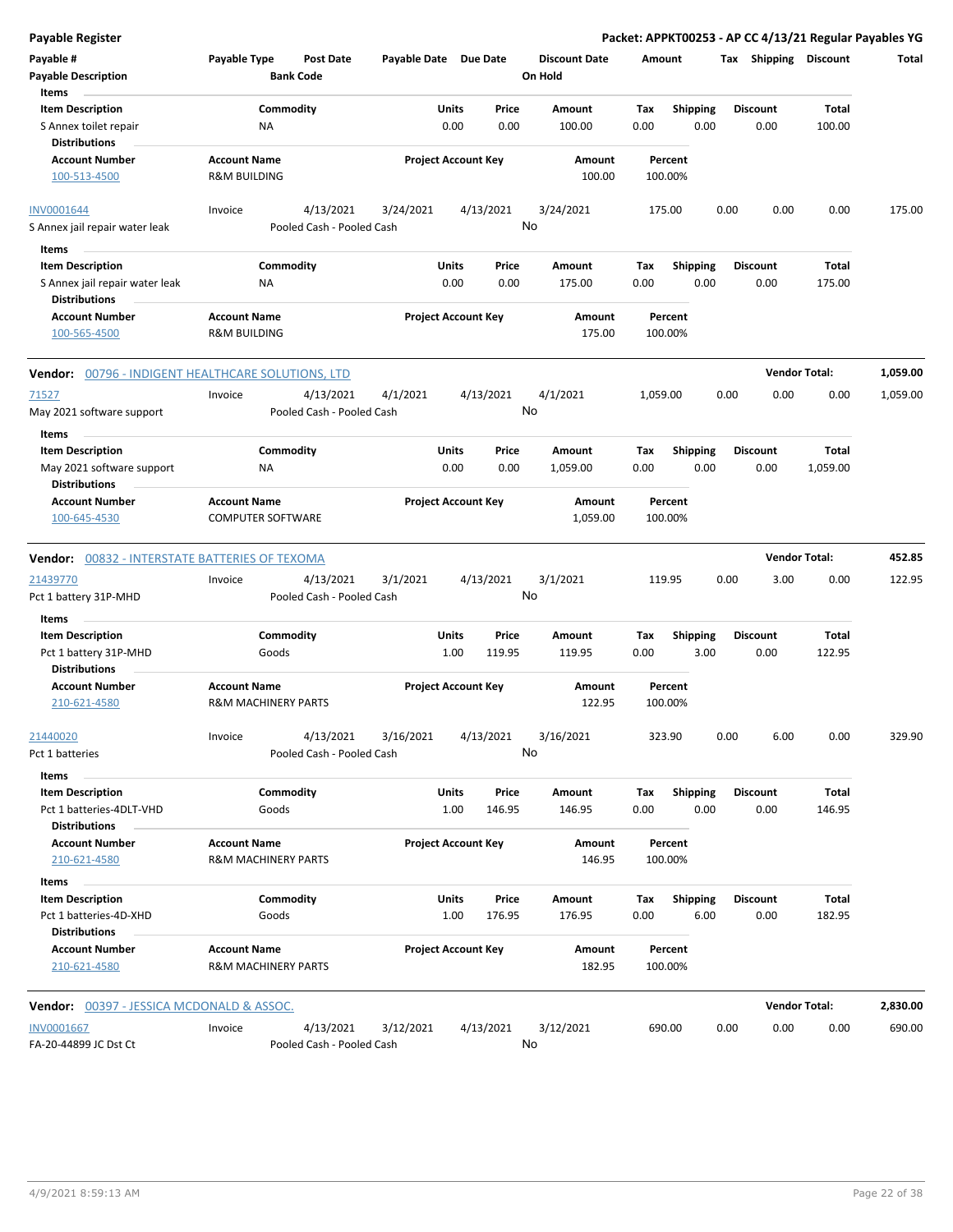| <b>Payable Register</b>                                                   |                                               |                                 |                                        |                       |               |                            |                      |             |                         |      |                         |                      | Packet: APPKT00253 - AP CC 4/13/21 Regular Payables YG |
|---------------------------------------------------------------------------|-----------------------------------------------|---------------------------------|----------------------------------------|-----------------------|---------------|----------------------------|----------------------|-------------|-------------------------|------|-------------------------|----------------------|--------------------------------------------------------|
| Payable #                                                                 | Payable Type                                  |                                 | Post Date                              | Payable Date Due Date |               |                            | <b>Discount Date</b> | Amount      |                         |      | Tax Shipping Discount   |                      | Total                                                  |
| <b>Payable Description</b>                                                |                                               | <b>Bank Code</b>                |                                        |                       |               |                            | On Hold              |             |                         |      |                         |                      |                                                        |
| Items                                                                     |                                               |                                 |                                        |                       |               |                            |                      |             |                         |      |                         |                      |                                                        |
| <b>Item Description</b>                                                   |                                               | Commodity                       |                                        |                       | Units         | Price                      | <b>Amount</b>        | Tax         | <b>Shipping</b>         |      | <b>Discount</b>         | Total                |                                                        |
| FA-20-44899 JC Dst Ct<br><b>Distributions</b>                             |                                               | ΝA                              |                                        |                       | 0.00          | 0.00                       | 690.00               | 0.00        | 0.00                    |      | 0.00                    | 690.00               |                                                        |
| <b>Account Number</b>                                                     | <b>Account Name</b>                           |                                 |                                        |                       |               | <b>Project Account Key</b> | Amount               |             | Percent                 |      |                         |                      |                                                        |
| 100-435-4360                                                              |                                               | ATTORNEY FEES- CPS CASES        |                                        |                       |               |                            | 690.00               |             | 100.00%                 |      |                         |                      |                                                        |
| <b>INV0001668</b>                                                         | Invoice                                       |                                 | 4/13/2021                              | 3/30/2021             |               | 4/13/2021                  | 3/30/2021            | 1,080.00    |                         | 0.00 | 0.00                    | 0.00                 | 1,080.00                                               |
| FA-20-44865 Grissom/Perdue Dst Ct<br>Items<br>$\sim$                      |                                               |                                 | Pooled Cash - Pooled Cash              |                       |               |                            | No                   |             |                         |      |                         |                      |                                                        |
| <b>Item Description</b>                                                   |                                               | Commodity                       |                                        |                       | Units         | Price                      | Amount               | Tax         | <b>Shipping</b>         |      | <b>Discount</b>         | Total                |                                                        |
| FA-20-44865 Grissom/Perdue Dst Ct                                         |                                               | ΝA                              |                                        |                       | 0.00          | 0.00                       | 1,080.00             | 0.00        | 0.00                    |      | 0.00                    | 1,080.00             |                                                        |
| <b>Distributions</b>                                                      |                                               |                                 |                                        |                       |               |                            |                      |             |                         |      |                         |                      |                                                        |
| <b>Account Number</b>                                                     | <b>Account Name</b>                           |                                 |                                        |                       |               | <b>Project Account Key</b> | Amount               |             | Percent                 |      |                         |                      |                                                        |
| 100-435-4360                                                              |                                               | <b>ATTORNEY FEES- CPS CASES</b> |                                        |                       |               |                            | 1,080.00             |             | 100.00%                 |      |                         |                      |                                                        |
| <b>INV0001669</b>                                                         | Invoice                                       |                                 | 4/13/2021                              | 3/31/2021             |               | 4/13/2021                  | 3/31/2021            |             | 600.00                  | 0.00 | 0.00                    | 0.00                 | 600.00                                                 |
| FA-21-45188 PP Dst Ct                                                     |                                               |                                 | Pooled Cash - Pooled Cash              |                       |               |                            | No                   |             |                         |      |                         |                      |                                                        |
| Items                                                                     |                                               |                                 |                                        |                       |               |                            |                      |             |                         |      |                         |                      |                                                        |
| <b>Item Description</b>                                                   |                                               | Commodity                       |                                        |                       | Units         | Price                      | Amount               | Tax         | <b>Shipping</b>         |      | <b>Discount</b>         | Total                |                                                        |
| FA-21-45188 PP Dst Ct                                                     |                                               | ΝA                              |                                        |                       | 0.00          | 0.00                       | 600.00               | 0.00        | 0.00                    |      | 0.00                    | 600.00               |                                                        |
| <b>Distributions</b>                                                      |                                               |                                 |                                        |                       |               |                            |                      |             |                         |      |                         |                      |                                                        |
| <b>Account Number</b>                                                     | <b>Account Name</b>                           |                                 |                                        |                       |               | <b>Project Account Key</b> | Amount               |             | Percent                 |      |                         |                      |                                                        |
| 100-435-4360                                                              |                                               | ATTORNEY FEES- CPS CASES        |                                        |                       |               |                            | 600.00               |             | 100.00%                 |      |                         |                      |                                                        |
| INV0001670                                                                | Invoice                                       |                                 | 4/13/2021                              | 4/1/2021              |               | 4/13/2021                  | 4/1/2021             |             | 460.00                  | 0.00 | 0.00                    | 0.00                 | 460.00                                                 |
| FA-21-45211 Patton Dst Ct                                                 |                                               |                                 | Pooled Cash - Pooled Cash              |                       |               |                            | No                   |             |                         |      |                         |                      |                                                        |
| Items                                                                     |                                               |                                 |                                        |                       |               |                            |                      |             |                         |      |                         |                      |                                                        |
| <b>Item Description</b>                                                   |                                               | Commodity                       |                                        |                       | <b>Units</b>  | Price                      | Amount               | Tax         | <b>Shipping</b>         |      | <b>Discount</b>         | Total                |                                                        |
| FA-21-45211 Patton Dst Ct<br><b>Distributions</b>                         |                                               | NA.                             |                                        |                       | 0.00          | 0.00                       | 460.00               | 0.00        | 0.00                    |      | 0.00                    | 460.00               |                                                        |
| <b>Account Number</b>                                                     | <b>Account Name</b>                           |                                 |                                        |                       |               | <b>Project Account Key</b> | Amount               |             | Percent                 |      |                         |                      |                                                        |
| 100-435-4360                                                              |                                               | ATTORNEY FEES- CPS CASES        |                                        |                       |               |                            | 460.00               |             | 100.00%                 |      |                         |                      |                                                        |
| <b>Vendor:</b> 00649 - LAW OFFICE OF MYLES PORTER, P.C.                   |                                               |                                 |                                        |                       |               |                            |                      |             |                         |      |                         | <b>Vendor Total:</b> | 300.00                                                 |
| <b>INV0001678</b>                                                         | Invoice                                       |                                 | 4/13/2021                              | 2/25/2021             |               | 4/13/2021                  | 2/25/2021            |             | 300.00                  | 0.00 | 0.00                    | 0.00                 | 300.00                                                 |
| 50409 Neely Co Ct@Law<br>Items                                            |                                               |                                 | Pooled Cash - Pooled Cash              |                       |               |                            | <b>No</b>            |             |                         |      |                         |                      |                                                        |
| <b>Item Description</b>                                                   |                                               | Commodity                       |                                        |                       | Units         | Price                      | Amount               | Тах         | Shipping                |      | <b>Discount</b>         | <b>Total</b>         |                                                        |
| 50409 Neely Co Ct@Law<br><b>Distributions</b>                             |                                               | NA.                             |                                        |                       | 0.00          | 0.00                       | 300.00               | 0.00        | 0.00                    |      | 0.00                    | 300.00               |                                                        |
| <b>Account Number</b>                                                     | <b>Account Name</b>                           |                                 |                                        |                       |               | <b>Project Account Key</b> | Amount               |             | Percent                 |      |                         |                      |                                                        |
| 100-410-4240                                                              |                                               | <b>INDIGENT ATTORNEY FEES</b>   |                                        |                       |               |                            | 300.00               |             | 100.00%                 |      |                         |                      |                                                        |
| Vendor: 00273 - LEXISNEXIS RISK DATA MANAGEMENT INC                       |                                               |                                 |                                        |                       |               |                            |                      |             |                         |      |                         | <b>Vendor Total:</b> | 50.00                                                  |
| 1394504-20210331                                                          | Invoice                                       |                                 | 4/13/2021                              | 3/31/2021             |               | 4/13/2021                  | 3/31/2021            |             | 50.00                   | 0.00 | 0.00                    | 0.00                 | 50.00                                                  |
| #1394504 Const #1 March 2021 online research    Pooled Cash - Pooled Cash |                                               |                                 |                                        |                       |               | No                         |                      |             |                         |      |                         |                      |                                                        |
| Items                                                                     |                                               |                                 |                                        |                       |               |                            |                      |             |                         |      |                         |                      |                                                        |
| <b>Item Description</b><br>#1394504 Const #1 March 2021 online res NA     |                                               | Commodity                       |                                        |                       | Units<br>0.00 | Price<br>0.00              | Amount<br>50.00      | Тах<br>0.00 | <b>Shipping</b><br>0.00 |      | <b>Discount</b><br>0.00 | Total<br>50.00       |                                                        |
| <b>Distributions</b>                                                      |                                               |                                 |                                        |                       |               |                            |                      |             |                         |      |                         |                      |                                                        |
| <b>Account Number</b><br>100-551-5910                                     | <b>Account Name</b><br><b>ONLINE RESEARCH</b> |                                 |                                        |                       |               | <b>Project Account Key</b> | Amount<br>50.00      |             | Percent<br>100.00%      |      |                         |                      |                                                        |
| Vendor: 00031 - LEXISNEXIS                                                |                                               |                                 |                                        |                       |               |                            |                      |             |                         |      |                         | <b>Vendor Total:</b> | 384.00                                                 |
|                                                                           |                                               |                                 |                                        |                       |               |                            |                      |             |                         |      |                         |                      |                                                        |
| 3093158101<br>March 2021 DA online research                               | Invoice                                       |                                 | 4/13/2021<br>Pooled Cash - Pooled Cash | 3/31/2021             |               | 4/13/2021                  | 3/31/2021<br>No      |             | 384.00                  | 0.00 | 0.00                    | 0.00                 | 384.00                                                 |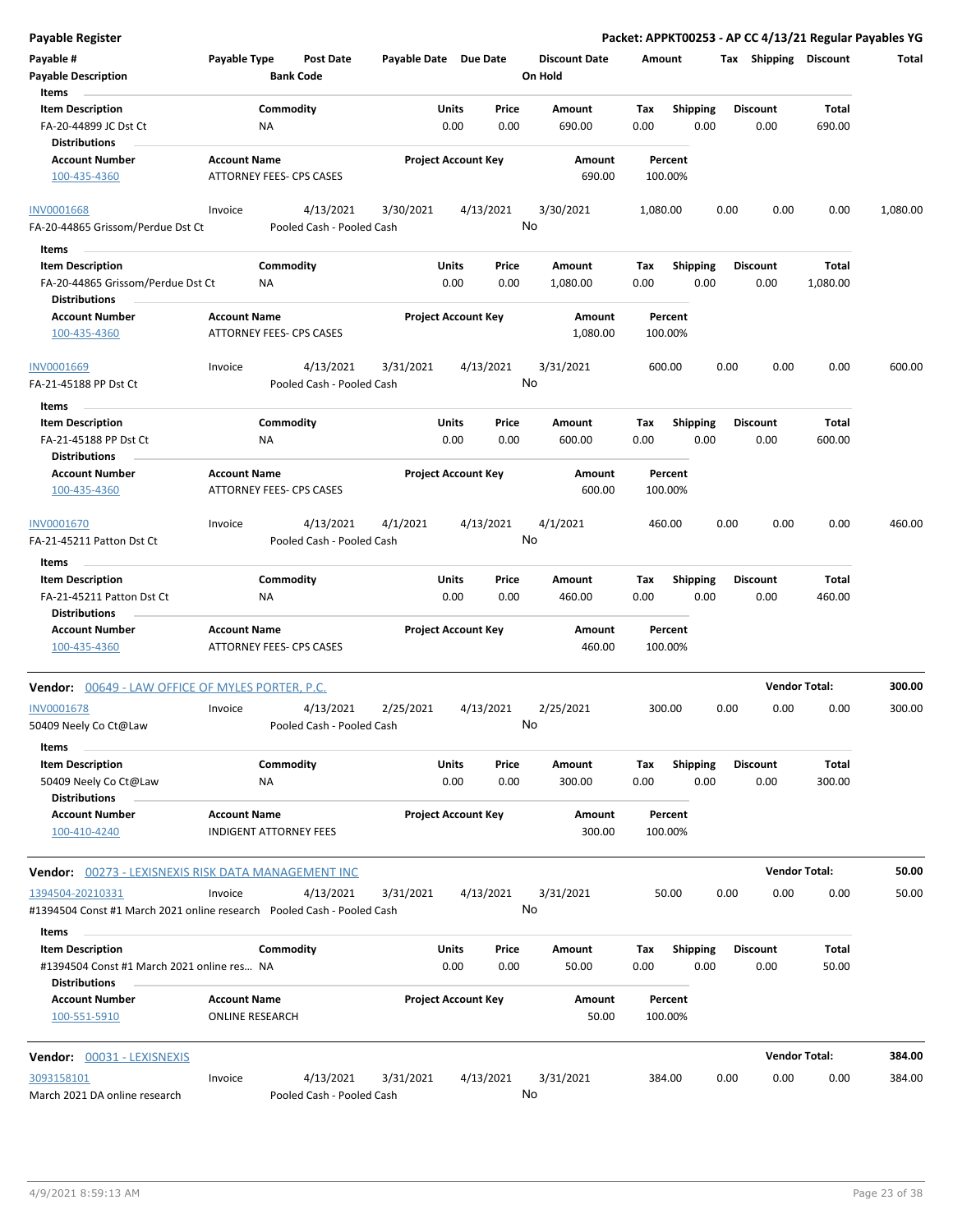| <b>Payable Register</b>                                                    |                                               |                                        |                       |                                |                                 |             |                         |      |                         |                      | Packet: APPKT00253 - AP CC 4/13/21 Regular Payables YG |
|----------------------------------------------------------------------------|-----------------------------------------------|----------------------------------------|-----------------------|--------------------------------|---------------------------------|-------------|-------------------------|------|-------------------------|----------------------|--------------------------------------------------------|
| Payable #<br><b>Payable Description</b>                                    | Payable Type                                  | <b>Post Date</b><br><b>Bank Code</b>   | Payable Date Due Date |                                | <b>Discount Date</b><br>On Hold | Amount      |                         |      | Tax Shipping Discount   |                      | Total                                                  |
| Items                                                                      |                                               |                                        |                       |                                |                                 |             |                         |      |                         |                      |                                                        |
| <b>Item Description</b>                                                    |                                               | Commodity                              |                       | Price<br>Units                 | Amount                          | Tax         | <b>Shipping</b>         |      | <b>Discount</b>         | Total                |                                                        |
| March 2021 DA online research<br><b>Distributions</b>                      |                                               | NA                                     |                       | 0.00<br>0.00                   | 384.00                          | 0.00        | 0.00                    |      | 0.00                    | 384.00               |                                                        |
| <b>Account Number</b><br>100-475-5910                                      | <b>Account Name</b><br><b>ONLINE RESEARCH</b> |                                        |                       | <b>Project Account Key</b>     | Amount<br>384.00                |             | Percent<br>100.00%      |      |                         |                      |                                                        |
| Vendor: 00111 - MCCRAW OIL CO.                                             |                                               |                                        |                       |                                |                                 |             |                         |      |                         | <b>Vendor Total:</b> | 40,110.82                                              |
| 417511<br>#23040034 Pct 3 gas/oil                                          | Invoice                                       | 4/13/2021<br>Pooled Cash - Pooled Cash | 3/15/2021             | 4/13/2021                      | 3/15/2021<br>No                 |             | 327.92                  | 0.00 | 0.00                    | 0.00                 | 327.92                                                 |
| Items                                                                      |                                               |                                        |                       |                                |                                 |             |                         |      |                         |                      |                                                        |
| <b>Item Description</b>                                                    |                                               | Commodity                              |                       | Units<br>Price                 | Amount                          | Tax         | <b>Shipping</b>         |      | <b>Discount</b>         | Total                |                                                        |
| #23040034 Pct 3 gas/oil<br><b>Distributions</b>                            |                                               | ΝA                                     |                       | 0.00<br>0.00                   | 327.92                          | 0.00        | 0.00                    |      | 0.00                    | 327.92               |                                                        |
| <b>Account Number</b><br>230-623-4570                                      | <b>Account Name</b>                           | R&M MACHINERY GAS & OIL                |                       | <b>Project Account Key</b>     | Amount<br>327.92                |             | Percent<br>100.00%      |      |                         |                      |                                                        |
| 417524<br>#23040034 Pct 3 gas/oil                                          | Invoice                                       | 4/13/2021<br>Pooled Cash - Pooled Cash | 3/15/2021             | 4/13/2021                      | 3/15/2021<br>No                 |             | 238.60                  | 0.00 | 0.00                    | 0.00                 | 238.60                                                 |
| Items                                                                      |                                               |                                        |                       |                                |                                 |             |                         |      |                         |                      |                                                        |
| <b>Item Description</b>                                                    |                                               | Commodity                              |                       | Units<br>Price                 | Amount                          | Tax         | <b>Shipping</b>         |      | <b>Discount</b>         | Total                |                                                        |
| #23040034 Pct 3 gas/oil<br><b>Distributions</b>                            |                                               | ΝA                                     |                       | 0.00<br>0.00                   | 238.60                          | 0.00        | 0.00                    |      | 0.00                    | 238.60               |                                                        |
| <b>Account Number</b><br>230-623-4570                                      | <b>Account Name</b>                           | R&M MACHINERY GAS & OIL                |                       | <b>Project Account Key</b>     | Amount<br>238.60                |             | Percent<br>100.00%      |      |                         |                      |                                                        |
|                                                                            |                                               |                                        |                       |                                |                                 |             |                         |      |                         |                      |                                                        |
| 418063<br>#23040034 Pct 3 gas/oil                                          | Invoice                                       | 4/13/2021<br>Pooled Cash - Pooled Cash | 3/16/2021             | 4/13/2021                      | 3/16/2021<br>No                 | 3,766.55    |                         | 0.00 | 0.00                    | 0.00                 | 3,766.55                                               |
| Items                                                                      |                                               |                                        |                       |                                |                                 |             |                         |      |                         |                      |                                                        |
| <b>Item Description</b>                                                    |                                               | Commodity                              |                       | Units<br>Price                 | Amount                          | Tax         | <b>Shipping</b>         |      | <b>Discount</b>         | Total                |                                                        |
| #23040034 Pct 3 gas/oil<br><b>Distributions</b>                            |                                               | ΝA                                     |                       | 0.00<br>0.00                   | 3,766.55                        | 0.00        | 0.00                    |      | 0.00                    | 3,766.55             |                                                        |
| <b>Account Number</b><br>230-623-4570                                      | <b>Account Name</b>                           | R&M MACHINERY GAS & OIL                |                       | <b>Project Account Key</b>     | Amount<br>3,766.55              |             | Percent<br>100.00%      |      |                         |                      |                                                        |
| 420420<br>#23040036 Pct 4 gas/oil                                          | Invoice                                       | 4/13/2021<br>Pooled Cash - Pooled Cash | 3/29/2021             | 4/13/2021                      | 3/29/2021<br>No.                | 2,997.50    |                         | 0.00 | 0.00                    | 0.00                 | 2,997.50                                               |
| Items                                                                      |                                               |                                        |                       |                                |                                 |             |                         |      |                         |                      |                                                        |
| <b>Item Description</b><br>#23040036 Pct 4 gas/oil<br><b>Distributions</b> |                                               | Commodity<br>NA                        |                       | Units<br>Price<br>0.00<br>0.00 | Amount<br>2,997.50              | Tax<br>0.00 | <b>Shipping</b><br>0.00 |      | <b>Discount</b><br>0.00 | Total<br>2,997.50    |                                                        |
| <b>Account Number</b><br>240-624-4570                                      | <b>Account Name</b>                           | R&M MACHINERY GAS & OIL                |                       | <b>Project Account Key</b>     | Amount<br>2,997.50              |             | Percent<br>100.00%      |      |                         |                      |                                                        |
| P39142<br>#23040045 Sheriff auto gas                                       | Invoice                                       | 4/13/2021<br>Pooled Cash - Pooled Cash | 3/4/2021              | 4/13/2021                      | 3/4/2021<br>No                  | 1,498.27    |                         | 0.00 | 0.00                    | 0.00                 | 1,498.27                                               |
|                                                                            |                                               |                                        |                       |                                |                                 |             |                         |      |                         |                      |                                                        |
| Items<br><b>Item Description</b>                                           |                                               | Commodity                              |                       | Units<br>Price                 | Amount                          | Tax         | <b>Shipping</b>         |      | <b>Discount</b>         | Total                |                                                        |
| #23040045 Sheriff auto gas<br><b>Distributions</b>                         |                                               | NA                                     |                       | 0.00<br>0.00                   | 1,498.27                        | 0.00        | 0.00                    |      | 0.00                    | 1,498.27             |                                                        |
| <b>Account Number</b>                                                      | <b>Account Name</b>                           |                                        |                       | <b>Project Account Key</b>     | Amount                          |             | Percent                 |      |                         |                      |                                                        |
| 100-560-3300                                                               |                                               | AUTO EXPENSE GAS & OIL                 |                       |                                | 1,498.27                        |             | 100.00%                 |      |                         |                      |                                                        |
| P39155R-1                                                                  | Invoice                                       | 4/13/2021                              | 3/16/2021             | 4/13/2021                      | 3/16/2021                       | 4,424.59    |                         | 0.00 | 0.00                    | 0.00                 | 4,424.59                                               |
| #23040023 Pct 1 Gas/oil                                                    |                                               | Pooled Cash - Pooled Cash              |                       |                                | No                              |             |                         |      |                         |                      |                                                        |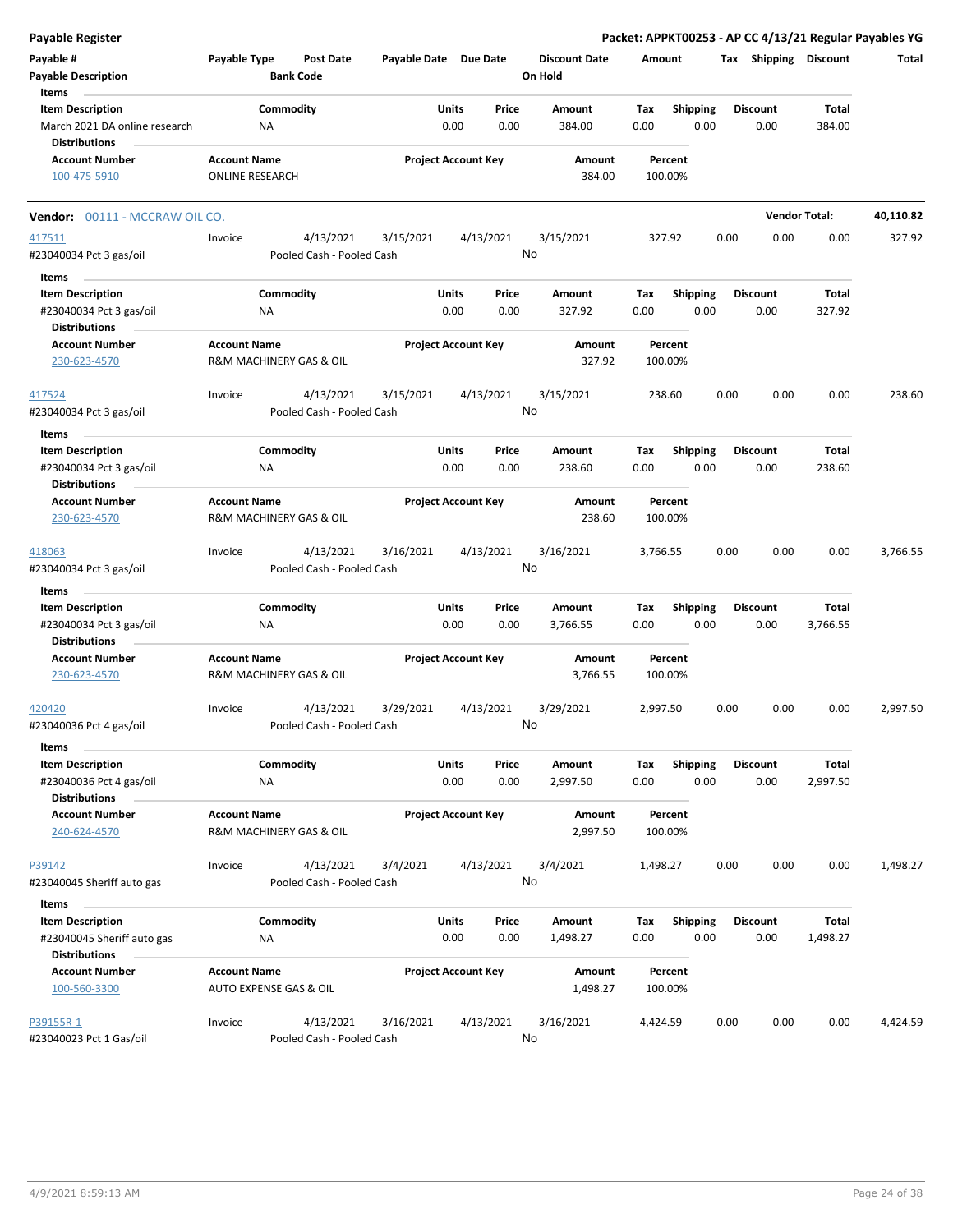| <b>Payable Register</b>                                                                |                                                          |                                        |                            |                            |               |                                 |             |                         |      |                         |                          | Packet: APPKT00253 - AP CC 4/13/21 Regular Payables YG |
|----------------------------------------------------------------------------------------|----------------------------------------------------------|----------------------------------------|----------------------------|----------------------------|---------------|---------------------------------|-------------|-------------------------|------|-------------------------|--------------------------|--------------------------------------------------------|
| Payable #<br><b>Payable Description</b>                                                | <b>Payable Type</b>                                      | <b>Post Date</b><br><b>Bank Code</b>   | Payable Date Due Date      |                            |               | <b>Discount Date</b><br>On Hold | Amount      |                         |      | Tax Shipping Discount   |                          | Total                                                  |
| Items<br><b>Item Description</b><br>#23040023 Pct 1 Gas/oil                            | ΝA                                                       | Commodity                              |                            | <b>Units</b><br>0.00       | Price<br>0.00 | Amount<br>4,424.59              | Tax<br>0.00 | <b>Shipping</b><br>0.00 |      | <b>Discount</b><br>0.00 | <b>Total</b><br>4,424.59 |                                                        |
| <b>Distributions</b><br><b>Account Number</b><br>210-621-4570                          | <b>Account Name</b><br>R&M MACHINERY GAS & OIL           |                                        |                            | <b>Project Account Key</b> |               | Amount<br>4,424.59              |             | Percent<br>100.00%      |      |                         |                          |                                                        |
| P39173<br>#23040045 Sheriff auto gas                                                   | Invoice                                                  | 4/13/2021<br>Pooled Cash - Pooled Cash | 3/11/2021                  |                            | 4/13/2021     | 3/11/2021<br>No                 | 1,796.20    |                         | 0.00 | 0.00                    | 0.00                     | 1,796.20                                               |
| Items<br><b>Item Description</b><br>#23040045 Sheriff auto gas<br><b>Distributions</b> | ΝA                                                       | Commodity                              |                            | Units<br>0.00              | Price<br>0.00 | Amount<br>1,796.20              | Tax<br>0.00 | <b>Shipping</b><br>0.00 |      | <b>Discount</b><br>0.00 | Total<br>1,796.20        |                                                        |
| <b>Account Number</b><br>100-560-3300                                                  | <b>Account Name</b><br><b>AUTO EXPENSE GAS &amp; OIL</b> |                                        | <b>Project Account Key</b> |                            |               | Amount<br>1,796.20              |             | Percent<br>100.00%      |      |                         |                          |                                                        |
| P39189R<br>#23040036 Pct 4 gas/oil                                                     | Invoice                                                  | 4/13/2021<br>Pooled Cash - Pooled Cash | 3/15/2021                  |                            | 4/13/2021     | 3/15/2021<br>No                 | 3,484.07    |                         | 0.00 | 0.00                    | 0.00                     | 3,484.07                                               |
| Items<br><b>Item Description</b><br>#23040036 Pct 4 gas/oil<br><b>Distributions</b>    | <b>NA</b>                                                | Commodity                              |                            | Units<br>0.00              | Price<br>0.00 | Amount<br>3,484.07              | Tax<br>0.00 | <b>Shipping</b><br>0.00 |      | <b>Discount</b><br>0.00 | Total<br>3,484.07        |                                                        |
| <b>Account Number</b><br>240-624-4570                                                  | <b>Account Name</b><br>R&M MACHINERY GAS & OIL           |                                        | <b>Project Account Key</b> |                            |               | Amount<br>3,484.07              |             | Percent<br>100.00%      |      |                         |                          |                                                        |
| P39221<br>#23040034 Pct 3 gas/oi                                                       | Invoice                                                  | 4/13/2021<br>Pooled Cash - Pooled Cash | 3/5/2021                   |                            | 4/13/2021     | 3/5/2021<br>No                  | 6,874.83    |                         | 0.00 | 0.00                    | 0.00                     | 6,874.83                                               |
| Items                                                                                  |                                                          |                                        |                            |                            |               |                                 |             |                         |      |                         |                          |                                                        |
| <b>Item Description</b><br>#23040034 Pct 3 gas/oi<br><b>Distributions</b>              | ΝA                                                       | Commodity                              |                            | Units<br>0.00              | Price<br>0.00 | Amount<br>6,874.83              | Tax<br>0.00 | <b>Shipping</b><br>0.00 |      | <b>Discount</b><br>0.00 | Total<br>6,874.83        |                                                        |
| <b>Account Number</b><br>230-623-4570                                                  | <b>Account Name</b><br>R&M MACHINERY GAS & OIL           |                                        | <b>Project Account Key</b> |                            |               | Amount<br>6,874.83              |             | Percent<br>100.00%      |      |                         |                          |                                                        |
| P39533-1<br>#23040034 Pct 3 gas/oil                                                    | Invoice                                                  | 4/13/2021<br>Pooled Cash - Pooled Cash | 3/16/2021                  |                            | 4/13/2021     | 3/16/2021<br>No                 | 6,080.96    |                         | 0.00 | 0.00                    | 0.00                     | 6,080.96                                               |
| Items<br><b>Item Description</b><br>#23040034 Pct 3 gas/oil                            | ΝA                                                       | Commodity                              |                            | Units<br>0.00              | Price<br>0.00 | Amount<br>6,080.96              | Tax<br>0.00 | Shipping<br>0.00        |      | <b>Discount</b><br>0.00 | <b>Total</b><br>6,080.96 |                                                        |
| <b>Distributions</b><br><b>Account Number</b><br>230-623-4570                          | <b>Account Name</b><br>R&M MACHINERY GAS & OIL           |                                        | <b>Project Account Key</b> |                            |               | Amount<br>6,080.96              |             | Percent<br>100.00%      |      |                         |                          |                                                        |
| P39544<br>#23040045 Sheriff auto gas                                                   | Invoice                                                  | 4/13/2021<br>Pooled Cash - Pooled Cash | 3/18/2021                  |                            | 4/13/2021     | 3/18/2021<br>No                 | 1,718.32    |                         | 0.00 | 0.00                    | 0.00                     | 1,718.32                                               |
| Items<br><b>Item Description</b><br>#23040045 Sheriff auto gas                         | ΝA                                                       | Commodity                              |                            | Units<br>0.00              | Price<br>0.00 | Amount<br>1,718.32              | Тах<br>0.00 | <b>Shipping</b><br>0.00 |      | <b>Discount</b><br>0.00 | <b>Total</b><br>1,718.32 |                                                        |
| <b>Distributions</b><br><b>Account Number</b><br>100-560-3300                          | <b>Account Name</b><br>AUTO EXPENSE GAS & OIL            |                                        |                            | <b>Project Account Key</b> |               | Amount<br>1,718.32              |             | Percent<br>100.00%      |      |                         |                          |                                                        |
| P39762<br>#23040025 Pct 2 gas/oil                                                      | Invoice                                                  | 4/13/2021<br>Pooled Cash - Pooled Cash | 3/17/2021                  |                            | 4/13/2021     | 3/17/2021<br>No                 | 5,606.78    |                         | 0.00 | 0.00                    | 0.00                     | 5,606.78                                               |
| Items                                                                                  |                                                          |                                        |                            |                            |               |                                 |             |                         |      |                         |                          |                                                        |
| <b>Item Description</b><br>#23040025 Pct 2 gas/oil<br><b>Distributions</b>             | ΝA                                                       | Commodity                              |                            | Units<br>0.00              | Price<br>0.00 | Amount<br>5,606.78              | Tax<br>0.00 | <b>Shipping</b><br>0.00 |      | <b>Discount</b><br>0.00 | Total<br>5,606.78        |                                                        |
| <b>Account Number</b><br>220-622-4570                                                  | <b>Account Name</b><br>R&M MACHINERY GAS & OIL           |                                        |                            | <b>Project Account Key</b> |               | Amount<br>5,606.78              |             | Percent<br>100.00%      |      |                         |                          |                                                        |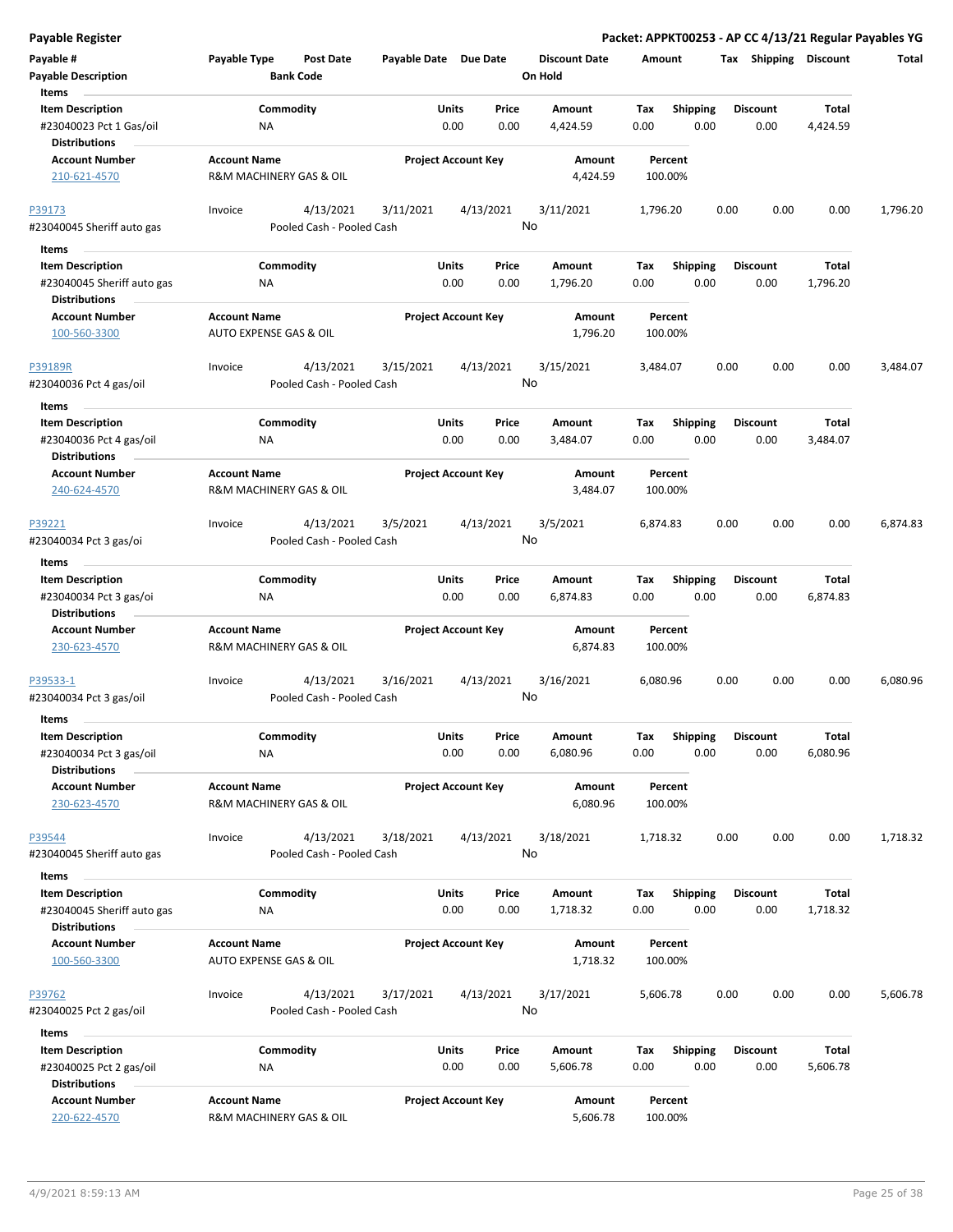| <b>Payable Register</b>                                                   |                     |                                      |                       |                                  |                                 |             |                         |      |                         | Packet: APPKT00253 - AP CC 4/13/21 Regular Payables YG |          |
|---------------------------------------------------------------------------|---------------------|--------------------------------------|-----------------------|----------------------------------|---------------------------------|-------------|-------------------------|------|-------------------------|--------------------------------------------------------|----------|
| Payable #<br><b>Payable Description</b>                                   | Payable Type        | <b>Post Date</b><br><b>Bank Code</b> | Payable Date Due Date |                                  | <b>Discount Date</b><br>On Hold |             | Amount                  |      | Tax Shipping Discount   |                                                        | Total    |
| P39779                                                                    | Invoice             | 4/13/2021                            | 3/25/2021             | 4/13/2021                        | 3/25/2021<br>No                 | 1,296.23    |                         | 0.00 | 0.00                    | 0.00                                                   | 1,296.23 |
| #23040045 Sheriff auto gas                                                |                     | Pooled Cash - Pooled Cash            |                       |                                  |                                 |             |                         |      |                         |                                                        |          |
| Items                                                                     |                     |                                      |                       |                                  |                                 |             |                         |      |                         |                                                        |          |
| <b>Item Description</b><br>#23040045 Sheriff auto gas                     |                     | Commodity<br>ΝA                      |                       | Units<br>Price<br>0.00<br>0.00   | Amount<br>1,296.23              | Tax<br>0.00 | <b>Shipping</b><br>0.00 |      | <b>Discount</b><br>0.00 | Total<br>1,296.23                                      |          |
| <b>Distributions</b>                                                      |                     |                                      |                       |                                  |                                 |             |                         |      |                         |                                                        |          |
| <b>Account Number</b><br>100-560-3300                                     | <b>Account Name</b> | <b>AUTO EXPENSE GAS &amp; OIL</b>    |                       | <b>Project Account Key</b>       | Amount<br>1,296.23              |             | Percent<br>100.00%      |      |                         |                                                        |          |
| <b>Vendor: 00106 - NAPA AUTO PARTS PARIS</b>                              |                     |                                      |                       |                                  |                                 |             |                         |      |                         | <b>Vendor Total:</b>                                   | 139.96   |
| 17934                                                                     | Invoice             | 4/13/2021                            | 3/29/2021             | 4/13/2021                        | 3/29/2021                       |             | 125.97                  | 0.00 | 0.00                    | 0.00                                                   | 125.97   |
| Pct 3 R&M Parts #335 - switch                                             |                     | Pooled Cash - Pooled Cash            |                       |                                  | No                              |             |                         |      |                         |                                                        |          |
| Items                                                                     |                     |                                      |                       |                                  |                                 |             |                         |      |                         |                                                        |          |
| <b>Item Description</b><br>Pct 3 R&M Parts #335 - switch<br>Distributions |                     | Commodity<br>Goods                   |                       | Units<br>Price<br>125.97<br>1.00 | Amount<br>125.97                | Tax<br>0.00 | <b>Shipping</b><br>0.00 |      | <b>Discount</b><br>0.00 | Total<br>125.97                                        |          |
| <b>Account Number</b><br>230-623-4580                                     | <b>Account Name</b> | <b>R&amp;M MACHINERY PARTS</b>       |                       | <b>Project Account Key</b>       | Amount<br>125.97                |             | Percent<br>100.00%      |      |                         |                                                        |          |
| 18381                                                                     | Invoice             | 4/13/2021                            | 4/1/2021              | 4/13/2021                        | 4/1/2021                        |             | 13.99                   | 0.00 | 0.00                    | 0.00                                                   | 13.99    |
| Pct 3 #335 starter keys                                                   |                     | Pooled Cash - Pooled Cash            |                       |                                  | No                              |             |                         |      |                         |                                                        |          |
| Items                                                                     |                     |                                      |                       |                                  |                                 |             |                         |      |                         |                                                        |          |
| <b>Item Description</b>                                                   |                     | Commodity                            |                       | Units<br>Price                   | Amount                          | Tax         | <b>Shipping</b>         |      | <b>Discount</b>         | Total                                                  |          |
| Pct 3 #335 starter keys                                                   |                     | NA                                   |                       | 0.00<br>0.00                     | 13.99                           | 0.00        | 0.00                    |      | 0.00                    | 13.99                                                  |          |
| <b>Distributions</b>                                                      |                     |                                      |                       |                                  |                                 |             |                         |      |                         |                                                        |          |
| <b>Account Number</b>                                                     | <b>Account Name</b> |                                      |                       | <b>Project Account Key</b>       | Amount                          |             | Percent                 |      |                         |                                                        |          |
| 230-623-4580                                                              |                     | <b>R&amp;M MACHINERY PARTS</b>       |                       |                                  | 13.99                           |             | 100.00%                 |      |                         |                                                        |          |
| <b>Vendor: 00420 - NOBLE RESOURCES PEST CONTROL</b>                       |                     |                                      |                       |                                  |                                 |             |                         |      |                         | <b>Vendor Total:</b>                                   | 57.00    |
| 328550                                                                    | Invoice             | 4/13/2021                            | 4/1/2021              | 4/13/2021                        | 4/1/2021                        |             | 57.00                   | 0.00 | 0.00                    | 0.00                                                   | 57.00    |
| Agrilife 2505 N Center pest control                                       |                     | Pooled Cash - Pooled Cash            |                       |                                  | No                              |             |                         |      |                         |                                                        |          |
| Items                                                                     |                     |                                      |                       |                                  |                                 |             |                         |      |                         |                                                        |          |
| <b>Item Description</b>                                                   |                     | Commodity                            |                       | Units<br>Price                   | Amount                          | Tax         | <b>Shipping</b>         |      | <b>Discount</b>         | Total                                                  |          |
| Agrilife 2505 N Center pest control<br><b>Distributions</b>               |                     | ΝA                                   |                       | 0.00<br>0.00                     | 57.00                           | 0.00        | 0.00                    |      | 0.00                    | 57.00                                                  |          |
| Account Number                                                            | <b>Account Name</b> |                                      |                       | <b>Project Account Key</b>       | Amount                          |             | Percent                 |      |                         |                                                        |          |
| 100-516-4501                                                              | PEST CONTROL        |                                      |                       |                                  | 57.00                           |             | 100.00%                 |      |                         |                                                        |          |
| Vendor: 00440 - O'REILLY AUTOMOTIVE, INC.                                 |                     |                                      |                       |                                  |                                 |             |                         |      |                         | <b>Vendor Total:</b>                                   | 479.79   |
| 0361-347846                                                               | Invoice             | 4/13/2021                            | 3/3/2021              | 4/13/2021                        | 3/3/2021                        |             | 18.60                   | 0.00 | 0.00                    | 0.00                                                   | 18.60    |
| #260555 Sheriff - mini bulb                                               |                     | Pooled Cash - Pooled Cash            |                       |                                  | No                              |             |                         |      |                         |                                                        |          |
| Items                                                                     |                     |                                      |                       |                                  |                                 |             |                         |      |                         |                                                        |          |
| <b>Item Description</b>                                                   |                     | Commodity                            |                       | Units<br>Price                   | Amount                          | Tax         | <b>Shipping</b>         |      | <b>Discount</b>         | Total                                                  |          |
| #260555 Sheriff - mini bulb                                               |                     | Goods                                |                       | 3.00<br>6.20                     | 18.60                           | 0.00        | 0.00                    |      | 0.00                    | 18.60                                                  |          |
| <b>Distributions</b>                                                      |                     |                                      |                       |                                  |                                 |             |                         |      |                         |                                                        |          |
| <b>Account Number</b>                                                     | <b>Account Name</b> |                                      |                       | <b>Project Account Key</b>       | Amount                          |             | Percent                 |      |                         |                                                        |          |
| 100-560-4540                                                              |                     | R & M AUTOMOBILES                    |                       |                                  | 18.60                           |             | 100.00%                 |      |                         |                                                        |          |
| 0361-348069                                                               | Invoice             | 4/13/2021                            | 3/4/2021              | 4/13/2021                        | 3/4/2021                        |             | 6.80                    | 0.00 | 0.00                    | 0.00                                                   | 6.80     |
| #163525 Pct 4 outer nut                                                   |                     | Pooled Cash - Pooled Cash            |                       |                                  | No                              |             |                         |      |                         |                                                        |          |
| Items                                                                     |                     |                                      |                       |                                  |                                 |             |                         |      |                         |                                                        |          |
| <b>Item Description</b>                                                   |                     | Commodity                            |                       | Units<br>Price                   | Amount                          | Tax         | <b>Shipping</b>         |      | <b>Discount</b>         | Total                                                  |          |
| #163525 Pct 4 outer nut                                                   |                     | Goods                                |                       | 5.00<br>1.36                     | 6.80                            | 0.00        | 0.00                    |      | 0.00                    | 6.80                                                   |          |
| <b>Distributions</b>                                                      |                     |                                      |                       |                                  |                                 |             |                         |      |                         |                                                        |          |
| <b>Account Number</b><br>240-624-4580                                     | <b>Account Name</b> | <b>R&amp;M MACHINERY PARTS</b>       |                       | <b>Project Account Key</b>       | Amount<br>6.80                  |             | Percent<br>100.00%      |      |                         |                                                        |          |
| 0361-348298                                                               | Invoice             | 4/13/2021                            | 3/5/2021              | 4/13/2021                        | 3/5/2021                        |             | 11.99                   | 0.00 | 0.00                    | 0.00                                                   | 11.99    |
| #152888 Pct 1 fuel treatment                                              |                     | Pooled Cash - Pooled Cash            |                       |                                  | No                              |             |                         |      |                         |                                                        |          |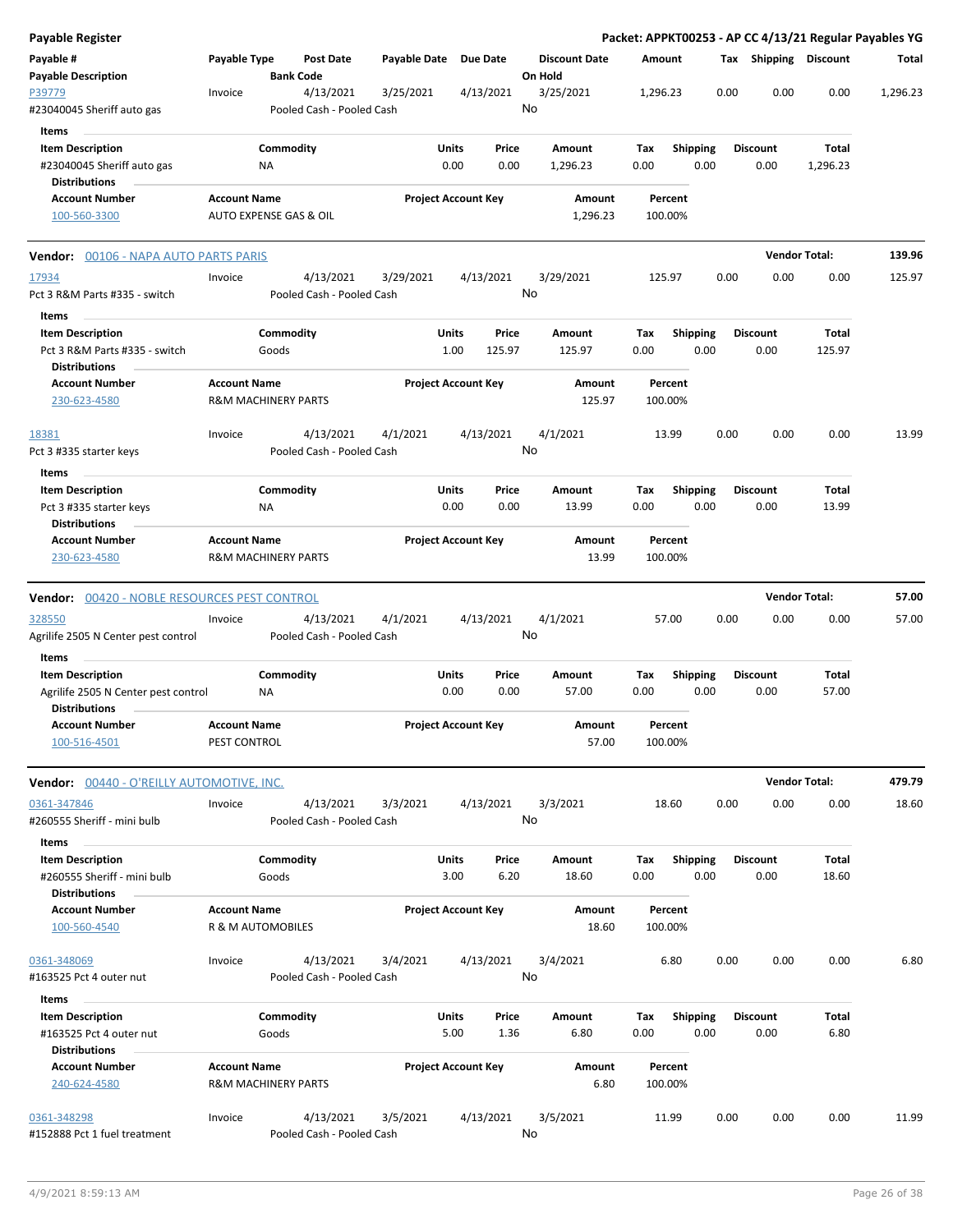| Payable #<br><b>Payable Description</b>              | Payable Type                                          |           | Post Date<br><b>Bank Code</b> | Payable Date Due Date |              |                            | <b>Discount Date</b><br>On Hold | Amount |                    |      | Tax Shipping Discount |              | Total  |
|------------------------------------------------------|-------------------------------------------------------|-----------|-------------------------------|-----------------------|--------------|----------------------------|---------------------------------|--------|--------------------|------|-----------------------|--------------|--------|
| Items                                                |                                                       |           |                               |                       |              |                            |                                 |        |                    |      |                       |              |        |
| <b>Item Description</b>                              |                                                       | Commodity |                               |                       | Units        | Price                      | Amount                          | Tax    | <b>Shipping</b>    |      | <b>Discount</b>       | Total        |        |
| #152888 Pct 1 fuel treatment<br><b>Distributions</b> |                                                       | Goods     |                               |                       | 1.00         | 11.99                      | 11.99                           | 0.00   | 0.00               |      | 0.00                  | 11.99        |        |
| <b>Account Number</b>                                | <b>Account Name</b>                                   |           |                               |                       |              | <b>Project Account Key</b> | Amount                          |        | Percent            |      |                       |              |        |
| 210-621-4580                                         | <b>R&amp;M MACHINERY PARTS</b>                        |           |                               |                       |              |                            | 11.99                           |        | 100.00%            |      |                       |              |        |
| 0361-348953                                          | Invoice                                               |           | 4/13/2021                     | 3/8/2021              |              | 4/13/2021                  | 3/8/2021<br>No                  |        | 22.99              | 0.00 | 0.00                  | 0.00         | 22.99  |
| #163525 Pct 4 Blue def                               |                                                       |           | Pooled Cash - Pooled Cash     |                       |              |                            |                                 |        |                    |      |                       |              |        |
| Items                                                |                                                       |           |                               |                       |              |                            |                                 |        |                    |      |                       |              |        |
| <b>Item Description</b>                              |                                                       | Commodity |                               |                       | Units        | Price                      | Amount                          | Tax    | <b>Shipping</b>    |      | <b>Discount</b>       | Total        |        |
| #163525 Pct 4 Blue def                               |                                                       | Goods     |                               |                       | 1.00         | 22.99                      | 22.99                           | 0.00   | 0.00               |      | 0.00                  | 22.99        |        |
| <b>Distributions</b>                                 |                                                       |           |                               |                       |              |                            |                                 |        |                    |      |                       |              |        |
| <b>Account Number</b>                                | <b>Account Name</b>                                   |           |                               |                       |              | <b>Project Account Key</b> | Amount                          |        | Percent            |      |                       |              |        |
| 240-624-4580                                         | <b>R&amp;M MACHINERY PARTS</b>                        |           |                               |                       |              |                            | 22.99                           |        | 100.00%            |      |                       |              |        |
| 0361-349172                                          | Invoice                                               |           | 4/13/2021                     | 3/9/2021              |              | 4/13/2021                  | 3/9/2021                        |        | 5.36               | 0.00 | 0.00                  | 0.00         | 5.36   |
| #152888 Pct 1 radiator cap                           |                                                       |           | Pooled Cash - Pooled Cash     |                       |              |                            | No                              |        |                    |      |                       |              |        |
| <b>Items</b>                                         |                                                       |           |                               |                       |              |                            |                                 |        |                    |      |                       |              |        |
| <b>Item Description</b>                              |                                                       | Commodity |                               |                       | Units        | Price                      | <b>Amount</b>                   | Tax    | <b>Shipping</b>    |      | <b>Discount</b>       | Total        |        |
| #152888 Pct 1 radiator cap                           |                                                       | Goods     |                               |                       | 1.00         | 5.36                       | 5.36                            | 0.00   | 0.00               |      | 0.00                  | 5.36         |        |
| <b>Distributions</b>                                 |                                                       |           |                               |                       |              |                            |                                 |        |                    |      |                       |              |        |
| <b>Account Number</b>                                | <b>Account Name</b>                                   |           |                               |                       |              | <b>Project Account Key</b> | Amount                          |        | Percent            |      |                       |              |        |
| 210-621-4580                                         | <b>R&amp;M MACHINERY PARTS</b>                        |           |                               |                       |              |                            | 5.36                            |        | 100.00%            |      |                       |              |        |
| 0361-350603                                          | Invoice                                               |           | 4/13/2021                     | 3/15/2021             |              | 4/13/2021                  | 3/15/2021                       |        | 78.58              | 0.00 | 0.00                  | 0.00         | 78.58  |
| #163525 Pct 4 belts                                  |                                                       |           | Pooled Cash - Pooled Cash     |                       |              |                            | No                              |        |                    |      |                       |              |        |
| Items                                                |                                                       |           |                               |                       |              |                            |                                 |        |                    |      |                       |              |        |
| <b>Item Description</b>                              |                                                       | Commodity |                               |                       | Units        | Price                      | Amount                          | Tax    | Shipping           |      | <b>Discount</b>       | Total        |        |
| #163525 Pct 4 belts                                  |                                                       | <b>NA</b> |                               |                       | 0.00         | 0.00                       | 78.58                           | 0.00   | 0.00               |      | 0.00                  | 78.58        |        |
| <b>Distributions</b>                                 |                                                       |           |                               |                       |              |                            |                                 |        |                    |      |                       |              |        |
| <b>Account Number</b>                                | <b>Account Name</b>                                   |           |                               |                       |              | <b>Project Account Key</b> | Amount                          |        | Percent            |      |                       |              |        |
| 240-624-4580                                         | R&M MACHINERY PARTS                                   |           |                               |                       |              |                            | 78.58                           |        | 100.00%            |      |                       |              |        |
|                                                      |                                                       |           |                               |                       |              |                            |                                 |        |                    |      |                       |              |        |
| 0361-351581                                          | Invoice                                               |           | 4/13/2021                     | 3/19/2021             |              | 4/13/2021                  | 3/19/2021                       |        | 155.79             | 0.00 | 0.00                  | 0.00         | 155.79 |
| #163525 Pct 4 battery                                |                                                       |           | Pooled Cash - Pooled Cash     |                       |              |                            | No                              |        |                    |      |                       |              |        |
| Items                                                |                                                       |           |                               |                       |              |                            |                                 |        |                    |      |                       |              |        |
| <b>Item Description</b>                              |                                                       | Commodity |                               |                       | <b>Units</b> | Price                      | Amount                          | Tax    | <b>Shipping</b>    |      | <b>Discount</b>       | <b>Total</b> |        |
| #163525 Pct 4 battery                                |                                                       | Goods     |                               |                       | 1.00         | 155.79                     | 155.79                          | 0.00   | 0.00               |      | 0.00                  | 155.79       |        |
| <b>Distributions</b>                                 |                                                       |           |                               |                       |              |                            |                                 |        |                    |      |                       |              |        |
| <b>Account Number</b><br>240-624-4580                | <b>Account Name</b><br><b>R&amp;M MACHINERY PARTS</b> |           |                               |                       |              | <b>Project Account Key</b> | Amount<br>155.79                |        | Percent<br>100.00% |      |                       |              |        |
| 0361-352478                                          | Invoice                                               |           | 4/13/2021                     | 3/23/2021             |              | 4/13/2021                  | 3/23/2021                       |        | 106.26             | 0.00 | 0.00                  | 0.00         | 106.26 |
| #163525 Pct 4 antifreeze/clamps/hose                 |                                                       |           | Pooled Cash - Pooled Cash     |                       |              |                            | No                              |        |                    |      |                       |              |        |
|                                                      |                                                       |           |                               |                       |              |                            |                                 |        |                    |      |                       |              |        |
| Items                                                |                                                       |           |                               |                       |              |                            |                                 |        |                    |      |                       |              |        |
| <b>Item Description</b>                              |                                                       | Commodity |                               |                       | Units        | Price                      | Amount                          | Тах    | Shipping           |      | <b>Discount</b>       | Total        |        |
| #163525 Pct 4 antifreeze/clamps/hose                 |                                                       | ΝA        |                               |                       | 0.00         | 0.00                       | 106.26                          | 0.00   | 0.00               |      | 0.00                  | 106.26       |        |
| <b>Distributions</b>                                 |                                                       |           |                               |                       |              |                            |                                 |        |                    |      |                       |              |        |
| <b>Account Number</b>                                | <b>Account Name</b>                                   |           |                               |                       |              | <b>Project Account Key</b> | Amount                          |        | Percent            |      |                       |              |        |
| 240-624-4580                                         | <b>R&amp;M MACHINERY PARTS</b>                        |           |                               |                       |              |                            | 106.26                          |        | 100.00%            |      |                       |              |        |
| 0361-352745                                          | Invoice                                               |           | 4/13/2021                     | 3/24/2021             |              | 4/13/2021                  | 3/24/2021                       |        | 5.99               | 0.00 | 0.00                  | 0.00         | 5.99   |
| #163525 Pct 4 wire connector                         |                                                       |           | Pooled Cash - Pooled Cash     |                       |              |                            | No                              |        |                    |      |                       |              |        |
| Items                                                |                                                       |           |                               |                       |              |                            |                                 |        |                    |      |                       |              |        |
| <b>Item Description</b>                              |                                                       | Commodity |                               |                       | Units        | Price                      | Amount                          | Tax    | Shipping           |      | <b>Discount</b>       | Total        |        |
|                                                      |                                                       |           |                               |                       | 1.00         |                            | 5.99                            | 0.00   | 0.00               |      | 0.00                  | 5.99         |        |
| #163525 Pct 4 wire connector<br><b>Distributions</b> |                                                       | Goods     |                               |                       |              | 5.99                       |                                 |        |                    |      |                       |              |        |
| <b>Account Number</b>                                | <b>Account Name</b>                                   |           |                               |                       |              | <b>Project Account Key</b> | Amount                          |        | Percent            |      |                       |              |        |
| 240-624-4580                                         | <b>R&amp;M MACHINERY PARTS</b>                        |           |                               |                       |              |                            | 5.99                            |        | 100.00%            |      |                       |              |        |
|                                                      |                                                       |           |                               |                       |              |                            |                                 |        |                    |      |                       |              |        |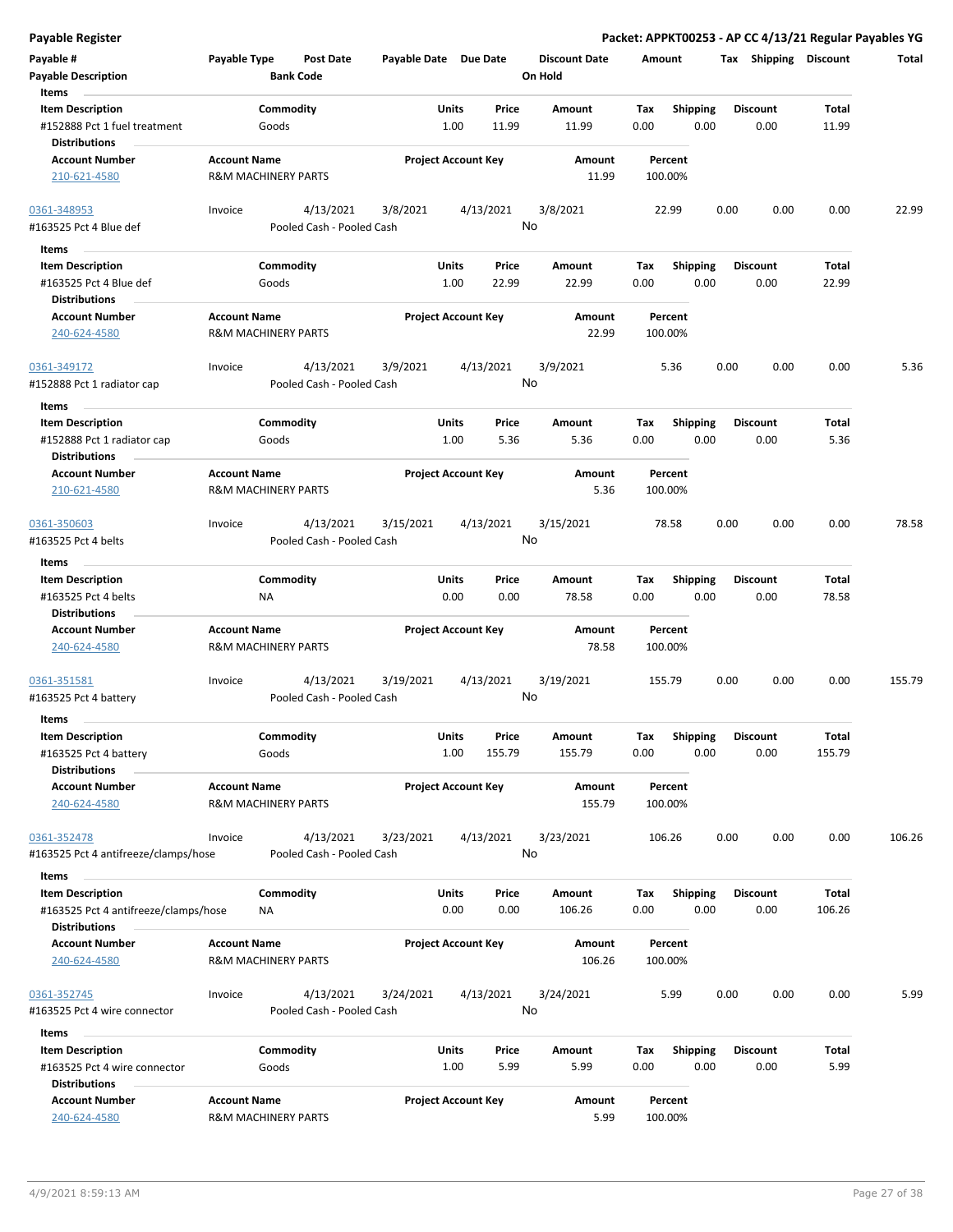| Payable Register                                                   |                                                       |                    |                                        |                            |               |                |                 |                      |             |                 |      |                         | Packet: APPKT00253 - AP CC 4/13/21 Regular Payables YG |          |
|--------------------------------------------------------------------|-------------------------------------------------------|--------------------|----------------------------------------|----------------------------|---------------|----------------|-----------------|----------------------|-------------|-----------------|------|-------------------------|--------------------------------------------------------|----------|
| Payable #<br><b>Payable Description</b>                            | Payable Type                                          |                    | Post Date<br><b>Bank Code</b>          | Payable Date Due Date      |               |                | On Hold         | <b>Discount Date</b> | Amount      |                 |      | Tax Shipping Discount   |                                                        | Total    |
| 0361-352999<br>#152888 Pct 1 power window switch                   | Invoice                                               |                    | 4/13/2021<br>Pooled Cash - Pooled Cash | 3/25/2021                  |               | 4/13/2021      | 3/25/2021<br>No |                      |             | 47.74           | 0.00 | 0.00                    | 0.00                                                   | 47.74    |
| Items                                                              |                                                       |                    |                                        |                            |               |                |                 |                      |             |                 |      |                         |                                                        |          |
| <b>Item Description</b><br>#152888 Pct 1 power window switch       |                                                       | Commodity<br>Goods |                                        |                            | Units<br>1.00 | Price<br>47.74 |                 | Amount<br>47.74      | Tax<br>0.00 | <b>Shipping</b> | 0.00 | <b>Discount</b><br>0.00 | Total<br>47.74                                         |          |
| <b>Distributions</b>                                               |                                                       |                    |                                        |                            |               |                |                 |                      |             |                 |      |                         |                                                        |          |
| <b>Account Number</b><br>210-621-4580                              | <b>Account Name</b><br><b>R&amp;M MACHINERY PARTS</b> |                    |                                        | <b>Project Account Key</b> |               |                |                 | Amount<br>47.74      | 100.00%     | Percent         |      |                         |                                                        |          |
| 0361-353007                                                        | Credit Memo                                           |                    | 4/13/2021                              | 3/25/2021                  |               | 3/25/2021      | 3/25/2021       |                      |             | -47.74          | 0.00 | 0.00                    | 0.00                                                   | $-47.74$ |
| #152888 Pct 1 power window switch                                  |                                                       |                    | Pooled Cash - Pooled Cash              |                            |               |                | No              |                      |             |                 |      |                         |                                                        |          |
| Items                                                              |                                                       |                    |                                        |                            |               |                |                 |                      |             |                 |      |                         |                                                        |          |
| <b>Item Description</b>                                            |                                                       | Commodity          |                                        |                            | Units         | Price          |                 | Amount               | Tax         | <b>Shipping</b> |      | <b>Discount</b>         | Total                                                  |          |
| #152888 Pct 1 power window switch<br><b>Distributions</b>          |                                                       | <b>NA</b>          |                                        |                            | 0.00          | 0.00           |                 | $-47.74$             | 0.00        |                 | 0.00 | 0.00                    | $-47.74$                                               |          |
| <b>Account Number</b><br>210-621-4580                              | <b>Account Name</b><br><b>R&amp;M MACHINERY PARTS</b> |                    |                                        | <b>Project Account Key</b> |               |                |                 | Amount<br>$-47.74$   | 100.00%     | Percent         |      |                         |                                                        |          |
| 0361-353027<br>#163525 Pct 4 oil filter                            | Invoice                                               |                    | 4/13/2021<br>Pooled Cash - Pooled Cash | 3/25/2021                  |               | 4/13/2021      | 3/25/2021<br>No |                      |             | 6.44            | 0.00 | 0.00                    | 0.00                                                   | 6.44     |
|                                                                    |                                                       |                    |                                        |                            |               |                |                 |                      |             |                 |      |                         |                                                        |          |
| Items                                                              |                                                       |                    |                                        |                            |               |                |                 |                      |             |                 |      |                         |                                                        |          |
| <b>Item Description</b><br>#163525 Pct 4 oil filter                |                                                       | Commodity<br>Goods |                                        |                            | Units<br>1.00 | Price<br>6.44  |                 | Amount<br>6.44       | Tax<br>0.00 | <b>Shipping</b> | 0.00 | <b>Discount</b><br>0.00 | Total<br>6.44                                          |          |
| <b>Distributions</b>                                               |                                                       |                    |                                        |                            |               |                |                 |                      |             |                 |      |                         |                                                        |          |
| <b>Account Number</b><br>240-624-4580                              | <b>Account Name</b><br><b>R&amp;M MACHINERY PARTS</b> |                    |                                        | <b>Project Account Key</b> |               |                |                 | Amount<br>6.44       | 100.00%     | Percent         |      |                         |                                                        |          |
| 0361-353214                                                        | Invoice                                               |                    | 4/13/2021                              | 3/26/2021                  |               | 4/13/2021      | 3/26/2021       |                      |             | 2.49            | 0.00 | 0.00                    | 0.00                                                   | 2.49     |
| #152888 Pct 1 brake cleaner<br>Items                               |                                                       |                    | Pooled Cash - Pooled Cash              |                            |               |                | No              |                      |             |                 |      |                         |                                                        |          |
| <b>Item Description</b>                                            |                                                       | Commodity          |                                        |                            | Units         | Price          |                 | Amount               | Tax         | Shipping        |      | <b>Discount</b>         | Total                                                  |          |
| #152888 Pct 1 brake cleaner<br><b>Distributions</b>                |                                                       | Goods              |                                        |                            | 1.00          | 2.49           |                 | 2.49                 | 0.00        |                 | 0.00 | 0.00                    | 2.49                                                   |          |
| <b>Account Number</b>                                              | <b>Account Name</b>                                   |                    |                                        | <b>Project Account Key</b> |               |                |                 | Amount               |             | Percent         |      |                         |                                                        |          |
| 210-621-3400                                                       | <b>SHOP SUPPLIES</b>                                  |                    |                                        |                            |               |                |                 | 2.49                 | 100.00%     |                 |      |                         |                                                        |          |
| 0361-353216                                                        | Invoice                                               |                    | 4/13/2021                              | 3/26/2021                  |               | 4/13/2021      | 3/26/2021       |                      |             | 43.23           | 0.00 | 0.00                    | 0.00                                                   | 43.23    |
| #163525 Pct 4 air/oil filters                                      |                                                       |                    | Pooled Cash - Pooled Cash              |                            |               |                | No              |                      |             |                 |      |                         |                                                        |          |
| Items<br><b>Item Description</b>                                   |                                                       | Commodity          |                                        |                            | Units         | Price          |                 | Amount               | Tax         | Shipping        |      | <b>Discount</b>         | Total                                                  |          |
| #163525 Pct 4 air/oil filters                                      |                                                       | <b>NA</b>          |                                        |                            | 0.00          | 0.00           |                 | 43.23                | 0.00        |                 | 0.00 | 0.00                    | 43.23                                                  |          |
| <b>Distributions</b>                                               |                                                       |                    |                                        |                            |               |                |                 |                      |             |                 |      |                         |                                                        |          |
| <b>Account Number</b><br>240-624-4580                              | <b>Account Name</b><br><b>R&amp;M MACHINERY PARTS</b> |                    |                                        | <b>Project Account Key</b> |               |                |                 | Amount<br>43.23      | 100.00%     | Percent         |      |                         |                                                        |          |
| 5900-169074                                                        | Invoice                                               |                    | 4/13/2021                              | 3/19/2021                  |               | 4/13/2021      | 3/19/2021       |                      |             | 15.27           | 0.00 | 0.00                    | 0.00                                                   | 15.27    |
| #163523 Pct 2 shop supply-brush/cleaner                            |                                                       |                    | Pooled Cash - Pooled Cash              |                            |               |                | No              |                      |             |                 |      |                         |                                                        |          |
| Items                                                              |                                                       |                    |                                        |                            |               |                |                 |                      |             |                 |      |                         |                                                        |          |
| <b>Item Description</b><br>#163523 Pct 2 shop supply-brush/cleaner |                                                       | Commodity<br>ΝA    |                                        |                            | Units<br>0.00 | Price<br>0.00  |                 | Amount<br>15.27      | Tax<br>0.00 | <b>Shipping</b> | 0.00 | <b>Discount</b><br>0.00 | Total<br>15.27                                         |          |
| <b>Distributions</b><br><b>Account Number</b><br>220-622-3400      | <b>Account Name</b><br><b>SHOP SUPPLIES</b>           |                    |                                        | <b>Project Account Key</b> |               |                |                 | Amount<br>15.27      | 100.00%     | Percent         |      |                         |                                                        |          |
| <b>Vendor:</b> 00693 - PARIS ALTERNATOR & STARTER SERV.            |                                                       |                    |                                        |                            |               |                |                 |                      |             |                 |      |                         | <b>Vendor Total:</b>                                   | 450.00   |
|                                                                    |                                                       |                    |                                        |                            |               |                |                 |                      |             |                 |      |                         |                                                        |          |
| 469557<br>Pct 3 #335 starter                                       | Invoice                                               |                    | 4/13/2021<br>Pooled Cash - Pooled Cash | 3/30/2021                  |               | 4/13/2021      | 3/30/2021<br>No |                      | 450.00      |                 | 0.00 | 0.00                    | 0.00                                                   | 450.00   |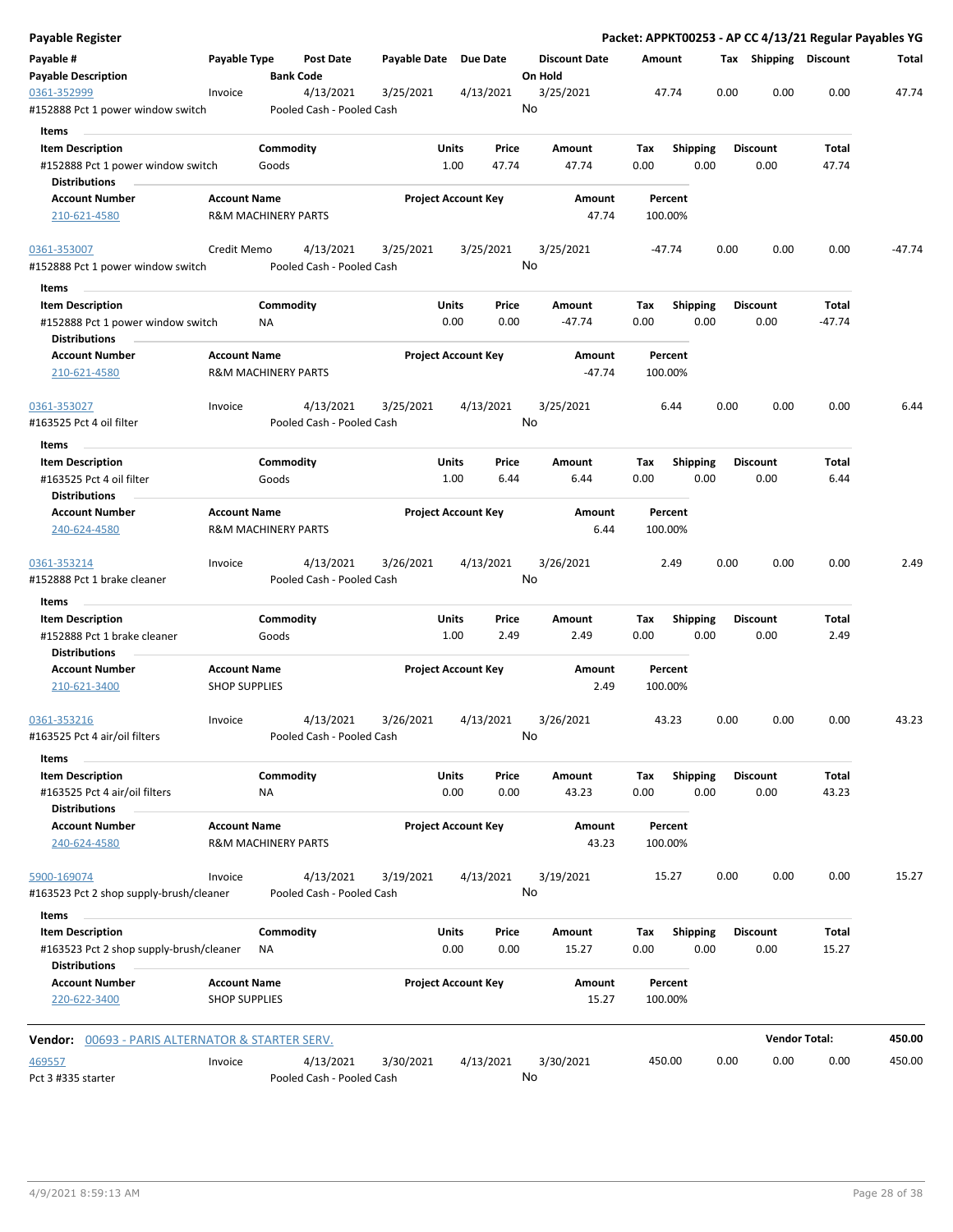| <b>Payable Register</b>                                         |                          |                                 |                               |           |       |                            |    |                      |          |                 |      |                       | Packet: APPKT00253 - AP CC 4/13/21 Regular Payables YG |          |
|-----------------------------------------------------------------|--------------------------|---------------------------------|-------------------------------|-----------|-------|----------------------------|----|----------------------|----------|-----------------|------|-----------------------|--------------------------------------------------------|----------|
| Payable #                                                       | Payable Type             |                                 | <b>Post Date</b>              |           |       | Payable Date Due Date      |    | <b>Discount Date</b> | Amount   |                 |      | Tax Shipping Discount |                                                        | Total    |
| <b>Payable Description</b>                                      |                          | <b>Bank Code</b>                |                               |           |       |                            |    | On Hold              |          |                 |      |                       |                                                        |          |
| Items                                                           |                          |                                 |                               |           |       |                            |    |                      |          |                 |      |                       |                                                        |          |
| <b>Item Description</b>                                         |                          | Commodity                       |                               |           | Units | Price                      |    | Amount               | Tax      | Shipping        |      | <b>Discount</b>       | Total                                                  |          |
| Pct 3 #335 starter                                              |                          | Goods                           |                               |           | 1.00  | 450.00                     |    | 450.00               | 0.00     | 0.00            |      | 0.00                  | 450.00                                                 |          |
| <b>Distributions</b>                                            |                          |                                 |                               |           |       |                            |    |                      |          |                 |      |                       |                                                        |          |
| <b>Account Number</b>                                           | <b>Account Name</b>      |                                 |                               |           |       | <b>Project Account Key</b> |    | Amount               |          | Percent         |      |                       |                                                        |          |
| 230-623-4580                                                    |                          | <b>R&amp;M MACHINERY PARTS</b>  |                               |           |       |                            |    | 450.00               |          | 100.00%         |      |                       |                                                        |          |
|                                                                 |                          |                                 |                               |           |       |                            |    |                      |          |                 |      |                       |                                                        |          |
| Vendor: 00589 - PERKINS, J. DANIEL                              |                          |                                 |                               |           |       |                            |    |                      |          |                 |      |                       | <b>Vendor Total:</b>                                   | 2,223.00 |
| INV0001671                                                      | Invoice                  |                                 | 4/13/2021                     | 3/25/2021 |       | 4/13/2021                  |    | 3/25/2021            | 1,125.00 |                 | 0.00 | 0.00                  | 0.00                                                   | 1,125.00 |
| FA-20-44820 VM/AM Dst Ct                                        |                          |                                 | Pooled Cash - Pooled Cash     |           |       |                            | No |                      |          |                 |      |                       |                                                        |          |
| Items                                                           |                          |                                 |                               |           |       |                            |    |                      |          |                 |      |                       |                                                        |          |
| <b>Item Description</b>                                         |                          | Commodity                       |                               |           | Units | Price                      |    | Amount               | Tax      | <b>Shipping</b> |      | <b>Discount</b>       | Total                                                  |          |
| FA-20-44820 VM/AM Dst Ct                                        |                          | ΝA                              |                               |           | 0.00  | 0.00                       |    | 1,125.00             | 0.00     | 0.00            |      | 0.00                  | 1,125.00                                               |          |
| <b>Distributions</b>                                            |                          |                                 |                               |           |       |                            |    |                      |          |                 |      |                       |                                                        |          |
|                                                                 |                          |                                 |                               |           |       | <b>Project Account Key</b> |    |                      |          | Percent         |      |                       |                                                        |          |
| <b>Account Number</b>                                           | <b>Account Name</b>      |                                 |                               |           |       |                            |    | Amount               |          |                 |      |                       |                                                        |          |
| 100-435-4360                                                    | ATTORNEY FEES- CPS CASES |                                 |                               |           |       |                            |    | 1,125.00             |          | 100.00%         |      |                       |                                                        |          |
| INV0001672                                                      | Invoice                  |                                 | 4/13/2021                     | 3/25/2021 |       | 4/13/2021                  |    | 3/25/2021            |          | 621.00          | 0.00 | 0.00                  | 0.00                                                   | 621.00   |
| FA-15-42456 AG/PNJ Dst Ct                                       |                          |                                 | Pooled Cash - Pooled Cash     |           |       |                            | No |                      |          |                 |      |                       |                                                        |          |
|                                                                 |                          |                                 |                               |           |       |                            |    |                      |          |                 |      |                       |                                                        |          |
| Items                                                           |                          |                                 |                               |           |       |                            |    |                      |          |                 |      |                       |                                                        |          |
| <b>Item Description</b>                                         |                          | Commodity                       |                               |           | Units | Price                      |    | Amount               | Tax      | <b>Shipping</b> |      | <b>Discount</b>       | Total                                                  |          |
| FA-15-42456 AG/PNJ Dst Ct                                       |                          | ΝA                              |                               |           | 0.00  | 0.00                       |    | 621.00               | 0.00     | 0.00            |      | 0.00                  | 621.00                                                 |          |
| <b>Distributions</b>                                            |                          |                                 |                               |           |       |                            |    |                      |          |                 |      |                       |                                                        |          |
| <b>Account Number</b>                                           | <b>Account Name</b>      |                                 |                               |           |       | <b>Project Account Key</b> |    | Amount               |          | Percent         |      |                       |                                                        |          |
| 100-435-4360                                                    |                          | <b>ATTORNEY FEES- CPS CASES</b> |                               |           |       |                            |    | 621.00               |          | 100.00%         |      |                       |                                                        |          |
| INV0001673                                                      | Invoice                  |                                 | 4/13/2021                     | 3/8/2021  |       | 4/13/2021                  |    | 3/8/2021             |          | 477.00          | 0.00 | 0.00                  | 0.00                                                   | 477.00   |
|                                                                 |                          |                                 | Pooled Cash - Pooled Cash     |           |       |                            | No |                      |          |                 |      |                       |                                                        |          |
| FA-20-44630 SAR Dst Ct                                          |                          |                                 |                               |           |       |                            |    |                      |          |                 |      |                       |                                                        |          |
| Items                                                           |                          |                                 |                               |           |       |                            |    |                      |          |                 |      |                       |                                                        |          |
| <b>Item Description</b>                                         |                          | Commodity                       |                               |           | Units | Price                      |    | Amount               | Tax      | <b>Shipping</b> |      | <b>Discount</b>       | Total                                                  |          |
| FA-20-44630 SAR Dst Ct                                          |                          | NA                              |                               |           | 0.00  | 0.00                       |    | 477.00               | 0.00     | 0.00            |      | 0.00                  | 477.00                                                 |          |
| <b>Distributions</b>                                            |                          |                                 |                               |           |       |                            |    |                      |          |                 |      |                       |                                                        |          |
| <b>Account Number</b>                                           | <b>Account Name</b>      |                                 |                               |           |       | <b>Project Account Key</b> |    | Amount               |          | Percent         |      |                       |                                                        |          |
| 100-435-4360                                                    |                          | ATTORNEY FEES- CPS CASES        |                               |           |       |                            |    | 477.00               |          | 100.00%         |      |                       |                                                        |          |
|                                                                 |                          |                                 |                               |           |       |                            |    |                      |          |                 |      |                       | <b>Vendor Total:</b>                                   | 1,495.00 |
| <b>Vendor:</b> VEN02319 - Professional Development Academy, LLC |                          |                                 |                               |           |       |                            |    |                      |          |                 |      |                       |                                                        |          |
| <b>INV-11955</b>                                                | Invoice                  |                                 | 4/13/2021                     | 3/31/2021 |       | 4/13/2021                  |    | 3/31/2021            | 1,495.00 |                 | 0.00 | 0.00                  | 0.00                                                   | 1,495.00 |
| NACo Academy tuition 4/26/21                                    |                          |                                 | Pooled Cash - Pooled Cash     |           |       |                            | No |                      |          |                 |      |                       |                                                        |          |
| Items                                                           |                          |                                 |                               |           |       |                            |    |                      |          |                 |      |                       |                                                        |          |
| <b>Item Description</b>                                         |                          | Commodity                       |                               |           | Units | Price                      |    | Amount               | Tax      | <b>Shipping</b> |      | <b>Discount</b>       | Total                                                  |          |
| NACo Academy tuition 4/26/21                                    |                          | ΝA                              |                               |           | 0.00  | 0.00                       |    | 1,495.00             | 0.00     | 0.00            |      | 0.00                  | 1,495.00                                               |          |
| <b>Distributions</b>                                            |                          |                                 |                               |           |       |                            |    |                      |          |                 |      |                       |                                                        |          |
| <b>Account Number</b>                                           | <b>Account Name</b>      |                                 |                               |           |       | <b>Project Account Key</b> |    | Amount               |          | Percent         |      |                       |                                                        |          |
| 310-560-4270                                                    |                          |                                 | OUT OF COUNTY TRAVEL/TRAINING |           |       |                            |    | 1,495.00             |          | 100.00%         |      |                       |                                                        |          |
|                                                                 |                          |                                 |                               |           |       |                            |    |                      |          |                 |      |                       |                                                        |          |
| Vendor: 00782 - QUADIENT LEASING USA, INC                       |                          |                                 |                               |           |       |                            |    |                      |          |                 |      |                       | <b>Vendor Total:</b>                                   | 243.01   |
| N8810064                                                        | Invoice                  |                                 | 4/13/2021                     | 4/2/2021  |       | 4/13/2021                  |    | 4/2/2021             |          | 165.26          | 0.00 | 0.00                  | 0.00                                                   | 165.26   |
|                                                                 |                          |                                 |                               |           |       |                            | No |                      |          |                 |      |                       |                                                        |          |
| Courthouse postage lease May 2021                               |                          |                                 | Pooled Cash - Pooled Cash     |           |       |                            |    |                      |          |                 |      |                       |                                                        |          |
| Items                                                           |                          |                                 |                               |           |       |                            |    |                      |          |                 |      |                       |                                                        |          |
| <b>Item Description</b>                                         |                          | Commodity                       |                               |           | Units | Price                      |    | Amount               | Tax      | <b>Shipping</b> |      | Discount              | Total                                                  |          |
| Courthouse postage lease May 2021                               |                          | ΝA                              |                               |           | 0.00  | 0.00                       |    | 165.26               | 0.00     | 0.00            |      | 0.00                  | 165.26                                                 |          |
| <b>Distributions</b>                                            |                          |                                 |                               |           |       |                            |    |                      |          |                 |      |                       |                                                        |          |
| <b>Account Number</b>                                           | <b>Account Name</b>      |                                 |                               |           |       | <b>Project Account Key</b> |    | Amount               |          | Percent         |      |                       |                                                        |          |
| 100-510-3110                                                    | POSTAGE                  |                                 |                               |           |       |                            |    | 165.26               |          | 100.00%         |      |                       |                                                        |          |
|                                                                 |                          |                                 |                               |           |       |                            |    |                      |          |                 |      |                       |                                                        |          |
| N8810065                                                        | Invoice                  |                                 | 4/13/2021                     | 4/2/2021  |       | 4/13/2021                  |    | 4/2/2021             |          | 77.75           | 0.00 | 0.00                  | 0.00                                                   | 77.75    |
| S Annex postage lease May 2021                                  |                          |                                 | Pooled Cash - Pooled Cash     |           |       |                            | No |                      |          |                 |      |                       |                                                        |          |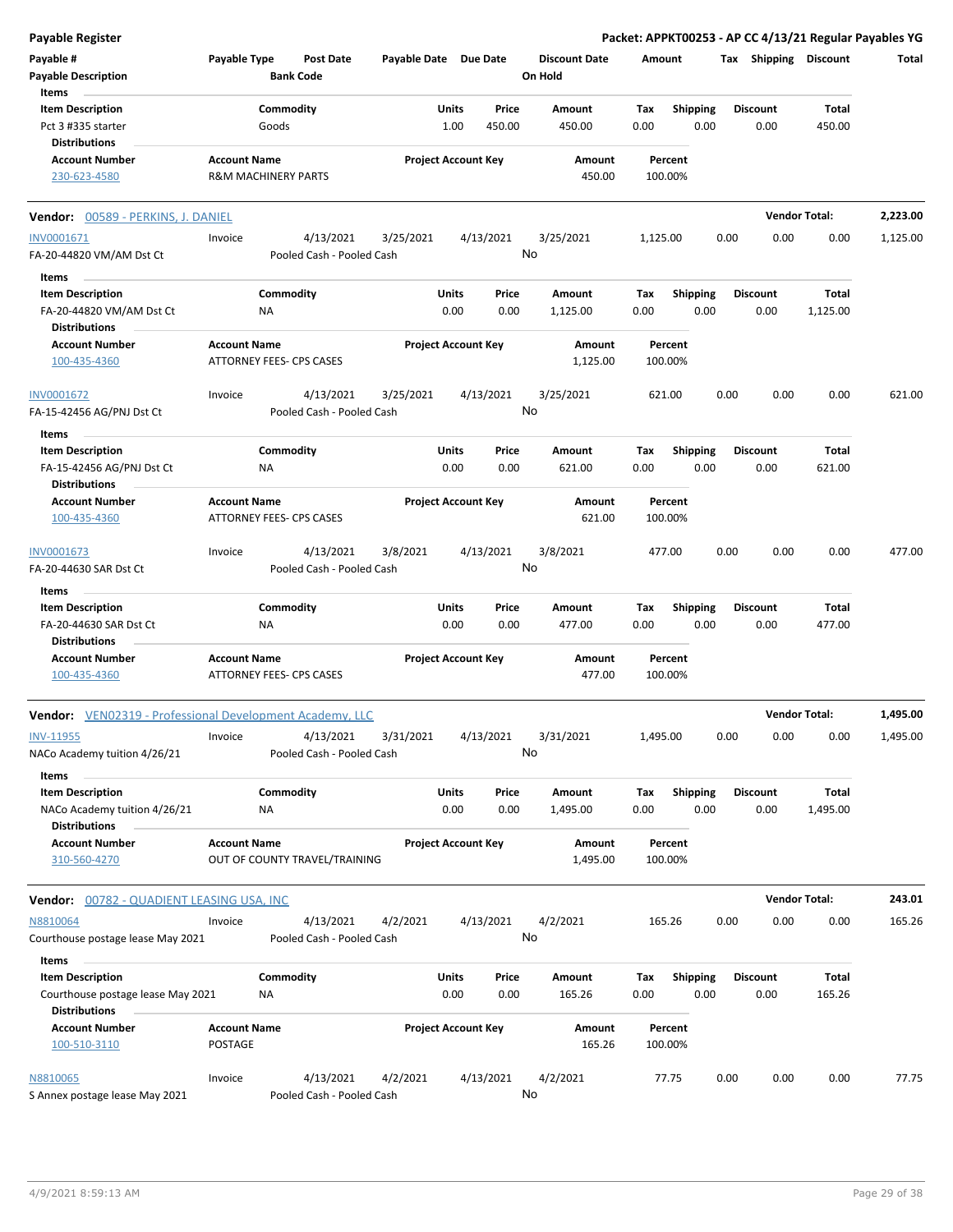| <b>Payable Register</b>                                                                           |                                                       |                    |                                        |                       |                            |                |                                 |             |                          |      |                         | Packet: APPKT00253 - AP CC 4/13/21 Regular Payables YG |          |
|---------------------------------------------------------------------------------------------------|-------------------------------------------------------|--------------------|----------------------------------------|-----------------------|----------------------------|----------------|---------------------------------|-------------|--------------------------|------|-------------------------|--------------------------------------------------------|----------|
| Payable #<br><b>Payable Description</b>                                                           | Payable Type                                          | <b>Bank Code</b>   | Post Date                              | Payable Date Due Date |                            |                | <b>Discount Date</b><br>On Hold |             | Amount                   |      | Tax Shipping Discount   |                                                        | Total    |
| Items<br><b>Item Description</b><br>S Annex postage lease May 2021<br><b>Distributions</b>        |                                                       | Commodity<br>ΝA    |                                        |                       | Units<br>0.00              | Price<br>0.00  | Amount<br>77.75                 | Tax<br>0.00 | Shipping<br>0.00         |      | <b>Discount</b><br>0.00 | Total<br>77.75                                         |          |
| <b>Account Number</b><br>100-513-3110                                                             | <b>Account Name</b><br><b>POSTAGE</b>                 |                    |                                        |                       | <b>Project Account Key</b> |                | Amount<br>77.75                 |             | Percent<br>100.00%       |      |                         |                                                        |          |
| Vendor: 00638 - R.K. HALL, LLC                                                                    |                                                       |                    |                                        |                       |                            |                |                                 |             |                          |      |                         | <b>Vendor Total:</b>                                   | 1,952.86 |
| 279934<br>#1476 Pct 1 oil sand                                                                    | Invoice                                               |                    | 4/13/2021<br>Pooled Cash - Pooled Cash | 3/19/2021             |                            | 4/13/2021      | 3/19/2021<br>No                 | 1,952.86    |                          | 0.00 | 0.00                    | 0.00                                                   | 1,952.86 |
| Items<br><b>Item Description</b><br>#1476 Pct 1 oil sand                                          |                                                       | Commodity<br>ΝA    |                                        |                       | Units<br>0.00              | Price<br>0.00  | Amount<br>1,952.86              | Tax<br>0.00 | <b>Shipping</b><br>0.00  |      | <b>Discount</b><br>0.00 | Total<br>1,952.86                                      |          |
| <b>Distributions</b><br><b>Account Number</b><br>210-621-3440                                     | <b>Account Name</b><br>R&B MAT. ASPHALT/RD OIL        |                    |                                        |                       | <b>Project Account Key</b> |                | Amount<br>1,952.86              |             | Percent<br>100.00%       |      |                         |                                                        |          |
| <b>Vendor: 00353 - RDO EQUIPMENT CO</b>                                                           |                                                       |                    |                                        |                       |                            |                |                                 |             |                          |      |                         | <b>Vendor Total:</b>                                   | 599.70   |
| P7527624<br>#7451001 Pct 2 tooth/fastener/lock                                                    | Invoice                                               |                    | 4/13/2021<br>Pooled Cash - Pooled Cash | 3/18/2021             |                            | 4/13/2021      | 3/18/2021<br>No                 |             | 358.80                   | 0.00 | 25.00                   | 0.00                                                   | 383.80   |
| Items<br><b>Item Description</b><br>#7451001 Pct 2 tooth/fastener/lock<br><b>Distributions</b>    |                                                       | Commodity<br>NA    |                                        |                       | Units<br>0.00              | Price<br>0.00  | Amount<br>358.80                | Tax<br>0.00 | <b>Shipping</b><br>25.00 |      | <b>Discount</b><br>0.00 | Total<br>383.80                                        |          |
| <b>Account Number</b><br>220-622-4580                                                             | <b>Account Name</b><br><b>R&amp;M MACHINERY PARTS</b> |                    |                                        |                       | <b>Project Account Key</b> |                | Amount<br>383.80                |             | Percent<br>100.00%       |      |                         |                                                        |          |
| P7528024<br>#7451001 Pct 2 tooth                                                                  | Invoice                                               |                    | 4/13/2021<br>Pooled Cash - Pooled Cash | 3/18/2021             |                            | 4/13/2021      | 3/18/2021<br>No                 |             | 215.90                   | 0.00 | 0.00                    | 0.00                                                   | 215.90   |
| Items<br><b>Item Description</b><br>#7451001 Pct 2 tooth<br><b>Distributions</b>                  |                                                       | Commodity<br>Goods |                                        |                       | Units<br>10.00             | Price<br>21.59 | Amount<br>215.90                | Tax<br>0.00 | <b>Shipping</b><br>0.00  |      | <b>Discount</b><br>0.00 | Total<br>215.90                                        |          |
| <b>Account Number</b><br>220-622-4580                                                             | <b>Account Name</b><br><b>R&amp;M MACHINERY PARTS</b> |                    |                                        |                       | <b>Project Account Key</b> |                | Amount<br>215.90                |             | Percent<br>100.00%       |      |                         |                                                        |          |
| <b>Vendor:</b> 00319 - RED RIVER TRUCK REPAIR                                                     |                                                       |                    |                                        |                       |                            |                |                                 |             |                          |      |                         | <b>Vendor Total:</b>                                   | 1,005.74 |
| 863272<br>Pct 1 1993 Pete #0563 5th wheel repair<br>Items                                         | Invoice                                               |                    | 4/13/2021<br>Pooled Cash - Pooled Cash | 3/31/2021             |                            | 4/13/2021      | 3/31/2021<br>No                 |             | 956.50                   | 0.00 | 0.00                    | 0.00                                                   | 956.50   |
| <b>Item Description</b><br>Pct 1 1993 Pete #0563 5th wheel repair<br><b>Distributions</b>         |                                                       | Commodity<br>ΝA    |                                        |                       | Units<br>0.00              | Price<br>0.00  | Amount<br>956.50                | Тах<br>0.00 | <b>Shipping</b><br>0.00  |      | <b>Discount</b><br>0.00 | Total<br>956.50                                        |          |
| <b>Account Number</b><br>210-621-4580                                                             | <b>Account Name</b><br><b>R&amp;M MACHINERY PARTS</b> |                    |                                        |                       | <b>Project Account Key</b> |                | Amount<br>956.50                |             | Percent<br>100.00%       |      |                         |                                                        |          |
| 863292<br>Pct 1 1993 Pete #0563 rubber cushions                                                   | Invoice                                               |                    | 4/13/2021<br>Pooled Cash - Pooled Cash | 4/1/2021              |                            | 4/13/2021      | 4/1/2021<br>No                  |             | 49.24                    | 0.00 | 0.00                    | 0.00                                                   | 49.24    |
| Items<br><b>Item Description</b><br>Pct 1 1993 Pete #0563 rubber cushions<br><b>Distributions</b> |                                                       | Commodity<br>Goods |                                        |                       | Units<br>2.00              | Price<br>24.62 | Amount<br>49.24                 | Tax<br>0.00 | <b>Shipping</b><br>0.00  |      | <b>Discount</b><br>0.00 | Total<br>49.24                                         |          |
| <b>Account Number</b><br>210-621-4580                                                             | <b>Account Name</b><br><b>R&amp;M MACHINERY PARTS</b> |                    |                                        |                       | <b>Project Account Key</b> |                | Amount<br>49.24                 |             | Percent<br>100.00%       |      |                         |                                                        |          |
| <b>Vendor: 00349 - SANITATION SOLUTIONS, INC.</b>                                                 |                                                       |                    |                                        |                       |                            |                |                                 |             |                          |      |                         | <b>Vendor Total:</b>                                   | 2,600.93 |
| 13X00194<br>#390171 Courthouse trash                                                              | Invoice                                               |                    | 4/13/2021<br>Pooled Cash - Pooled Cash | 3/31/2021             |                            | 4/13/2021      | 3/31/2021<br>No                 | 1,799.43    |                          | 0.00 | 0.00                    | 0.00                                                   | 1,799.43 |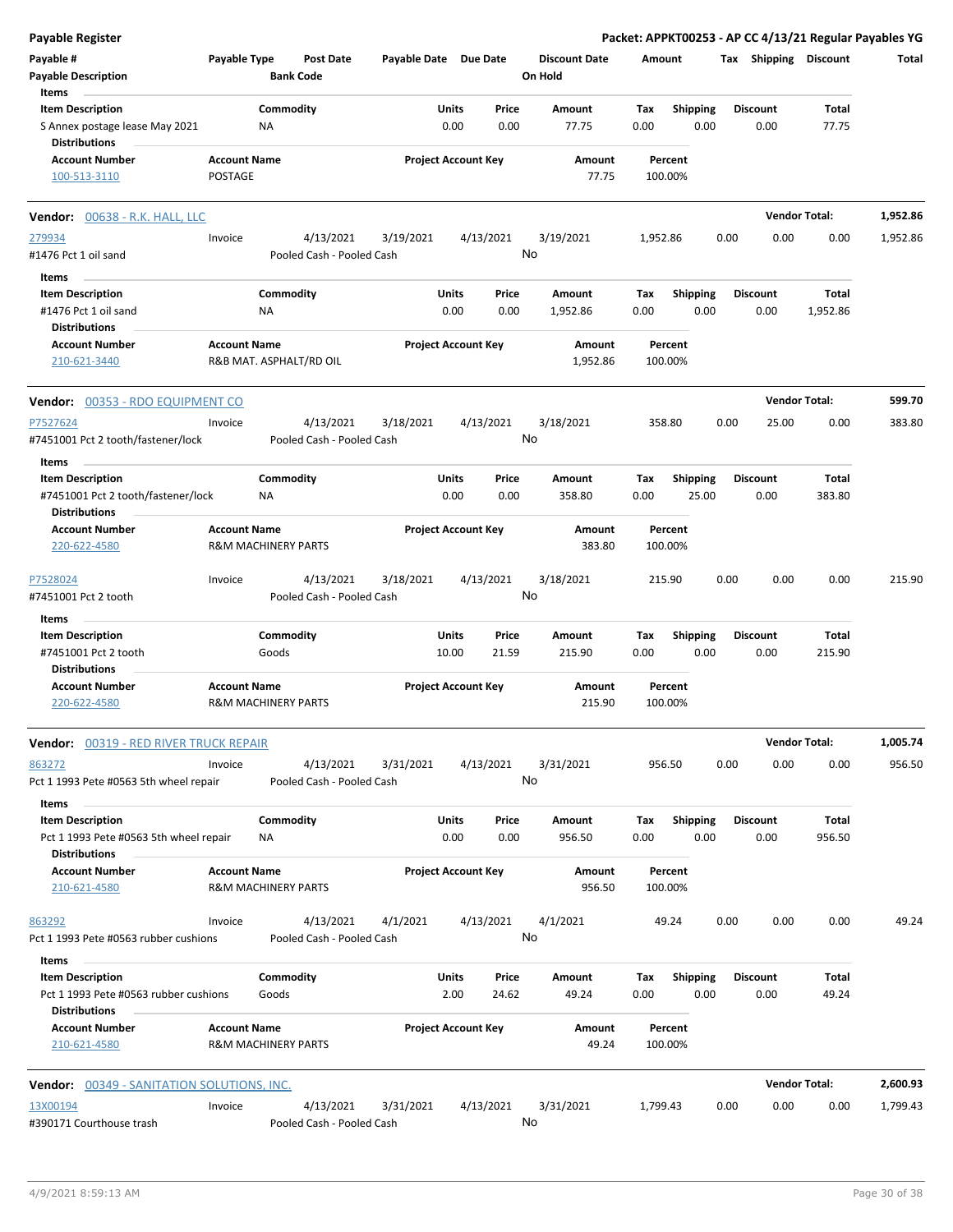| Payable #<br><b>Payable Description</b>                                                             | Payable Type                                |                 | <b>Post Date</b><br><b>Bank Code</b>   | Payable Date Due Date |                            |                 | <b>Discount Date</b><br>On Hold | Amount      |                         | Tax  | <b>Shipping</b>         | <b>Discount</b>   | Total  |
|-----------------------------------------------------------------------------------------------------|---------------------------------------------|-----------------|----------------------------------------|-----------------------|----------------------------|-----------------|---------------------------------|-------------|-------------------------|------|-------------------------|-------------------|--------|
| Items<br><b>Item Description</b><br>#390171 Courthouse trash                                        |                                             | Commodity<br>ΝA |                                        |                       | Units<br>0.00              | Price<br>0.00   | Amount<br>1,799.43              | Tax<br>0.00 | <b>Shipping</b><br>0.00 |      | <b>Discount</b><br>0.00 | Total<br>1,799.43 |        |
| <b>Distributions</b><br><b>Account Number</b><br>690-669-4430                                       | <b>Account Name</b><br><b>TRASH PICK UP</b> |                 |                                        |                       | <b>Project Account Key</b> |                 | Amount<br>1,799.43              |             | Percent<br>100.00%      |      |                         |                   |        |
| 13X00195<br>#116485 Pct 4 trash                                                                     | Invoice                                     |                 | 4/13/2021<br>Pooled Cash - Pooled Cash | 3/31/2021             |                            | 4/13/2021<br>No | 3/31/2021                       |             | 801.50                  | 0.00 | 0.00                    | 0.00              | 801.50 |
| Items                                                                                               |                                             |                 |                                        |                       |                            |                 |                                 |             |                         |      |                         |                   |        |
| <b>Item Description</b><br>#116485 Pct 4 trash<br><b>Distributions</b>                              |                                             | Commodity<br>NA |                                        |                       | Units<br>0.00              | Price<br>0.00   | Amount<br>801.50                | Tax<br>0.00 | <b>Shipping</b><br>0.00 |      | <b>Discount</b><br>0.00 | Total<br>801.50   |        |
| <b>Account Number</b><br>240-624-4430                                                               | <b>Account Name</b><br><b>TRASH PICK-UP</b> |                 |                                        |                       | <b>Project Account Key</b> |                 | Amount<br>801.50                |             | Percent<br>100.00%      |      |                         |                   |        |
| Vendor: 00817 - SMITH, THOMAS SCOTT                                                                 |                                             |                 |                                        |                       |                            |                 |                                 |             |                         |      | <b>Vendor Total:</b>    |                   | 909.80 |
| INV0001651<br>CR-20-27634 Simpson Dst Ct                                                            | Invoice                                     |                 | 4/13/2021<br>Pooled Cash - Pooled Cash | 4/1/2021              |                            | 4/13/2021<br>No | 4/1/2021                        |             | 303.80                  | 0.00 | 0.00                    | 0.00              | 303.80 |
| Items<br><b>Item Description</b><br>CR-20-27634 Simpson Dst Ct                                      |                                             | Commodity<br>NA |                                        |                       | Units<br>0.00              | Price<br>0.00   | Amount<br>303.80                | Tax<br>0.00 | <b>Shipping</b><br>0.00 |      | <b>Discount</b><br>0.00 | Total<br>303.80   |        |
| <b>Distributions</b><br><b>Account Number</b><br>100-435-4370                                       | <b>Account Name</b><br><b>ATTORNEY FEES</b> |                 |                                        |                       | <b>Project Account Key</b> |                 | Amount<br>303.80                |             | Percent<br>100.00%      |      |                         |                   |        |
| INV0001652<br>CR-19-27059 Phillips Dst Ct                                                           | Invoice                                     |                 | 4/13/2021<br>Pooled Cash - Pooled Cash | 3/30/2021             |                            | 4/13/2021<br>No | 3/30/2021                       |             | 606.00                  | 0.00 | 0.00                    | 0.00              | 606.00 |
| Items<br><b>Item Description</b>                                                                    |                                             | Commodity       |                                        |                       | Units                      | Price           | Amount                          | Tax         | <b>Shipping</b>         |      | <b>Discount</b>         | Total             |        |
| CR-19-27059 Phillips Dst Ct<br><b>Distributions</b>                                                 |                                             | ΝA              |                                        |                       | 0.00                       | 0.00            | 606.00                          | 0.00        | 0.00                    |      | 0.00                    | 606.00            |        |
| <b>Account Number</b><br>100-435-4370                                                               | <b>Account Name</b><br><b>ATTORNEY FEES</b> |                 |                                        |                       | <b>Project Account Key</b> |                 | Amount<br>606.00                |             | Percent<br>100.00%      |      |                         |                   |        |
| Vendor: 00801 - SOLOMON, AMANDA                                                                     |                                             |                 |                                        |                       |                            |                 |                                 |             |                         |      | <b>Vendor Total:</b>    |                   | 750.50 |
| INV0001679<br>FA-20-44707 Powell/Reed Dst Ct                                                        | Invoice                                     |                 | 4/13/2021<br>Pooled Cash - Pooled Cash | 3/11/2021             |                            | 4/13/2021<br>No | 3/11/2021                       |             | 750.50                  | 0.00 | 0.00                    | 0.00              | 750.50 |
| Items                                                                                               |                                             | Commodity       |                                        |                       | Units                      |                 |                                 |             |                         |      | <b>Discount</b>         | Total             |        |
| <b>Item Description</b><br>FA-20-44707 Powell/Reed Dst Ct<br><b>Distributions</b>                   |                                             | <b>NA</b>       |                                        |                       | 0.00                       | Price<br>0.00   | Amount<br>750.50                | Tax<br>0.00 | Shipping<br>0.00        |      | 0.00                    | 750.50            |        |
| <b>Account Number</b><br>100-435-4360                                                               | <b>Account Name</b>                         |                 | ATTORNEY FEES- CPS CASES               |                       | <b>Project Account Key</b> |                 | Amount<br>750.50                |             | Percent<br>100.00%      |      |                         |                   |        |
| Vendor: 00364 - TDCAA                                                                               |                                             |                 |                                        |                       |                            |                 |                                 |             |                         |      | <b>Vendor Total:</b>    |                   | 390.00 |
| 182669<br>TDCAA membership dues exp 5/1/22                                                          | Invoice                                     |                 | 4/13/2021<br>Pooled Cash - Pooled Cash | 4/1/2021              |                            | 4/13/2021<br>No | 4/1/2021                        |             | 390.00                  | 0.00 | 0.00                    | 0.00              | 390.00 |
| Items<br><b>Item Description</b><br>TDCAA membership dues exp 5/1/22-#31 NA<br><b>Distributions</b> |                                             | Commodity       |                                        |                       | Units<br>0.00              | Price<br>0.00   | Amount<br>50.00                 | Tax<br>0.00 | <b>Shipping</b><br>0.00 |      | <b>Discount</b><br>0.00 | Total<br>50.00    |        |
| <b>Account Number</b><br>100-475-4810                                                               | <b>Account Name</b><br><b>DUES</b>          |                 |                                        |                       | <b>Project Account Key</b> |                 | Amount<br>50.00                 |             | Percent<br>100.00%      |      |                         |                   |        |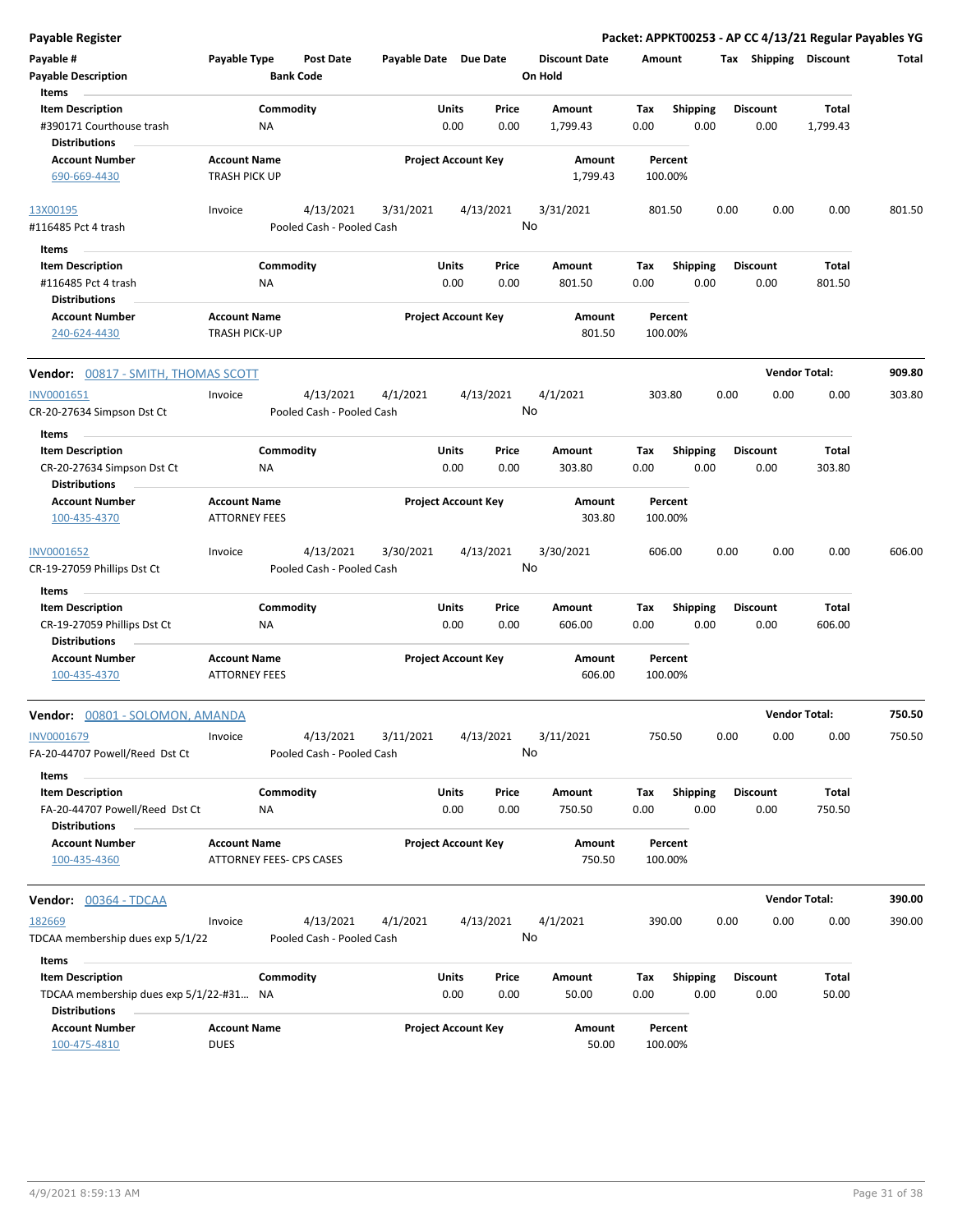| Payable #                                                                                                                                                     | Payable Type                       | <b>Post Date</b> | Payable Date Due Date                              |                            |       | <b>Discount Date</b> | Amount |                         | Tax Shipping    |                      | <b>Discount</b>      | Total  |
|---------------------------------------------------------------------------------------------------------------------------------------------------------------|------------------------------------|------------------|----------------------------------------------------|----------------------------|-------|----------------------|--------|-------------------------|-----------------|----------------------|----------------------|--------|
| <b>Payable Description</b>                                                                                                                                    |                                    | <b>Bank Code</b> |                                                    |                            |       | On Hold              |        |                         |                 |                      |                      |        |
| Items<br><b>Item Description</b>                                                                                                                              |                                    | Commodity        |                                                    | Units                      | Price | Amount               | Tax    |                         | <b>Discount</b> |                      | Total                |        |
| TDCAA membership dues exp 5/1/22-#34 NA                                                                                                                       |                                    |                  |                                                    | 0.00                       | 0.00  | 55.00                | 0.00   | <b>Shipping</b><br>0.00 |                 | 0.00                 | 55.00                |        |
| <b>Distributions</b>                                                                                                                                          |                                    |                  |                                                    |                            |       |                      |        |                         |                 |                      |                      |        |
| <b>Account Number</b>                                                                                                                                         | <b>Account Name</b>                |                  |                                                    | <b>Project Account Key</b> |       | Amount               |        | Percent                 |                 |                      |                      |        |
| 100-475-4810                                                                                                                                                  | <b>DUES</b>                        |                  |                                                    |                            |       | 55.00                |        | 100.00%                 |                 |                      |                      |        |
| Items                                                                                                                                                         |                                    |                  |                                                    |                            |       |                      |        |                         |                 |                      |                      |        |
| <b>Item Description</b>                                                                                                                                       |                                    | Commodity        |                                                    | Units                      | Price | Amount               | Tax    | <b>Shipping</b>         | <b>Discount</b> |                      | Total                |        |
| TDCAA membership dues exp 5/1/22-#10 NA                                                                                                                       |                                    |                  |                                                    | 0.00                       | 0.00  | 75.00                | 0.00   | 0.00                    |                 | 0.00                 | 75.00                |        |
| <b>Distributions</b>                                                                                                                                          |                                    |                  |                                                    |                            |       |                      |        |                         |                 |                      |                      |        |
| <b>Account Number</b>                                                                                                                                         | <b>Account Name</b>                |                  |                                                    | <b>Project Account Key</b> |       | Amount               |        | Percent                 |                 |                      |                      |        |
| 100-475-4810                                                                                                                                                  | <b>DUES</b>                        |                  |                                                    |                            |       | 75.00                |        | 100.00%                 |                 |                      |                      |        |
| Items                                                                                                                                                         |                                    |                  |                                                    |                            |       |                      |        |                         |                 |                      |                      |        |
| <b>Item Description</b>                                                                                                                                       |                                    | Commodity        |                                                    | <b>Units</b>               | Price | Amount               | Tax    | <b>Shipping</b>         | <b>Discount</b> |                      | Total                |        |
| TDCAA membership dues exp 5/1/22-#12 NA<br><b>Distributions</b>                                                                                               |                                    |                  |                                                    | 0.00                       | 0.00  | 60.00                | 0.00   | 0.00                    |                 | 0.00                 | 60.00                |        |
| <b>Account Number</b><br>100-475-4810                                                                                                                         | <b>Account Name</b><br><b>DUES</b> |                  |                                                    | <b>Project Account Key</b> |       | Amount<br>60.00      |        | Percent<br>100.00%      |                 |                      |                      |        |
| Items                                                                                                                                                         |                                    |                  |                                                    |                            |       |                      |        |                         |                 |                      |                      |        |
| <b>Item Description</b>                                                                                                                                       |                                    | Commodity        |                                                    | <b>Units</b>               | Price | Amount               | Tax    | <b>Shipping</b>         | <b>Discount</b> |                      | Total                |        |
| TDCAA membership dues exp 5/1/22-#32 NA<br><b>Distributions</b>                                                                                               |                                    |                  |                                                    | 0.00                       | 0.00  | 50.00                | 0.00   | 0.00                    |                 | 0.00                 | 50.00                |        |
| <b>Account Number</b>                                                                                                                                         | <b>Account Name</b>                |                  |                                                    | <b>Project Account Key</b> |       | Amount               |        | Percent                 |                 |                      |                      |        |
| 100-475-4810                                                                                                                                                  | <b>DUES</b>                        |                  |                                                    |                            |       | 50.00                |        | 100.00%                 |                 |                      |                      |        |
| Items                                                                                                                                                         |                                    |                  |                                                    |                            |       |                      |        |                         |                 |                      |                      |        |
| <b>Item Description</b>                                                                                                                                       |                                    | Commodity        |                                                    | Units                      | Price | Amount               | Tax    | <b>Shipping</b>         | <b>Discount</b> |                      | Total                |        |
| TDCAA membership dues exp 5/1/22-#20 NA<br><b>Distributions</b>                                                                                               |                                    |                  |                                                    | 0.00                       | 0.00  | 50.00                | 0.00   | 0.00                    |                 | 0.00                 | 50.00                |        |
| <b>Account Number</b>                                                                                                                                         | <b>Account Name</b>                |                  |                                                    | <b>Project Account Key</b> |       | Amount               |        | Percent                 |                 |                      |                      |        |
| 100-475-4810                                                                                                                                                  | <b>DUES</b>                        |                  |                                                    |                            |       | 50.00                |        | 100.00%                 |                 |                      |                      |        |
| Items                                                                                                                                                         |                                    |                  |                                                    |                            |       |                      |        |                         |                 |                      |                      |        |
| <b>Item Description</b>                                                                                                                                       |                                    | Commodity        |                                                    | Units                      | Price | Amount               | Tax    | <b>Shipping</b>         | <b>Discount</b> |                      | Total                |        |
| TDCAA membership dues exp 5/1/22-#44 NA<br><b>Distributions</b>                                                                                               |                                    |                  |                                                    | 0.00                       | 0.00  | 50.00                | 0.00   | 0.00                    |                 | 0.00                 | 50.00                |        |
| <b>Account Number</b><br>100-475-4810                                                                                                                         | <b>Account Name</b><br><b>DUES</b> |                  |                                                    | <b>Project Account Key</b> |       | Amount<br>50.00      |        | Percent<br>100.00%      |                 |                      |                      |        |
| Vendor: 00202 - TEXAS ASSOCIATION OF COUNTIES                                                                                                                 |                                    |                  |                                                    |                            |       |                      |        |                         |                 | <b>Vendor Total:</b> |                      | 60.00  |
| 67491<br>#239396 JPCA 2021 dues-K Karl                                                                                                                        | Invoice                            |                  | 4/13/2021<br>4/6/2021<br>Pooled Cash - Pooled Cash | 4/6/2021                   | No    | 4/6/2021             |        | 60.00                   | 0.00            | 0.00                 | 0.00                 | 60.00  |
| Items                                                                                                                                                         |                                    |                  |                                                    |                            |       |                      |        |                         |                 |                      |                      |        |
| <b>Item Description</b>                                                                                                                                       |                                    | Commodity        |                                                    | Units                      | Price | Amount               | Tax    | <b>Shipping</b>         | <b>Discount</b> |                      | Total                |        |
| #239396 JPCA 2021 dues-K Karl<br><b>Distributions</b>                                                                                                         |                                    | ΝA               |                                                    | 0.00                       | 0.00  | 60.00                | 0.00   | 0.00                    |                 | 0.00                 | 60.00                |        |
| <b>Account Number</b>                                                                                                                                         | <b>Account Name</b>                |                  |                                                    | <b>Project Account Key</b> |       | Amount               |        | Percent                 |                 |                      |                      |        |
| 100-457-4810                                                                                                                                                  | <b>DUES</b>                        |                  |                                                    |                            |       | 60.00                |        | 100.00%                 |                 |                      |                      |        |
|                                                                                                                                                               |                                    |                  |                                                    |                            |       |                      |        |                         |                 |                      |                      |        |
|                                                                                                                                                               |                                    |                  |                                                    |                            |       |                      |        |                         |                 |                      | <b>Vendor Total:</b> | 254.08 |
|                                                                                                                                                               | Invoice                            |                  | 4/13/2021<br>4/5/2021                              | 4/13/2021                  |       | 4/5/2021             | 254.08 |                         | 0.00            | 0.00                 | 0.00                 |        |
|                                                                                                                                                               |                                    |                  | Pooled Cash - Pooled Cash                          |                            | No    |                      |        |                         |                 |                      |                      |        |
| Items                                                                                                                                                         |                                    |                  |                                                    |                            |       |                      |        |                         |                 |                      |                      | 254.08 |
| <b>Item Description</b>                                                                                                                                       |                                    | Commodity        |                                                    | Units                      | Price | Amount               | Tax    | Shipping                | <b>Discount</b> |                      | Total                |        |
| <b>Vendor:</b> 00265 - TEXHOMA LIMESTONE, INC.<br>8347<br>Pct 4 Rock & Gravel hauling 3/29-4/2/21<br>Pct 4 Rock & Gravel hauling 3/29-4/2/21<br>Distributions |                                    | ΝA               |                                                    | 0.00                       | 0.00  | 254.08               | 0.00   | 0.00                    |                 | 0.00                 | 254.08               |        |

**Vendor:** 00627 - THE FANNIN COUNTY LEADER **Vendor Total: 312.34**

 $\overline{\phantom{a}}$ 

 $\frac{1}{2}$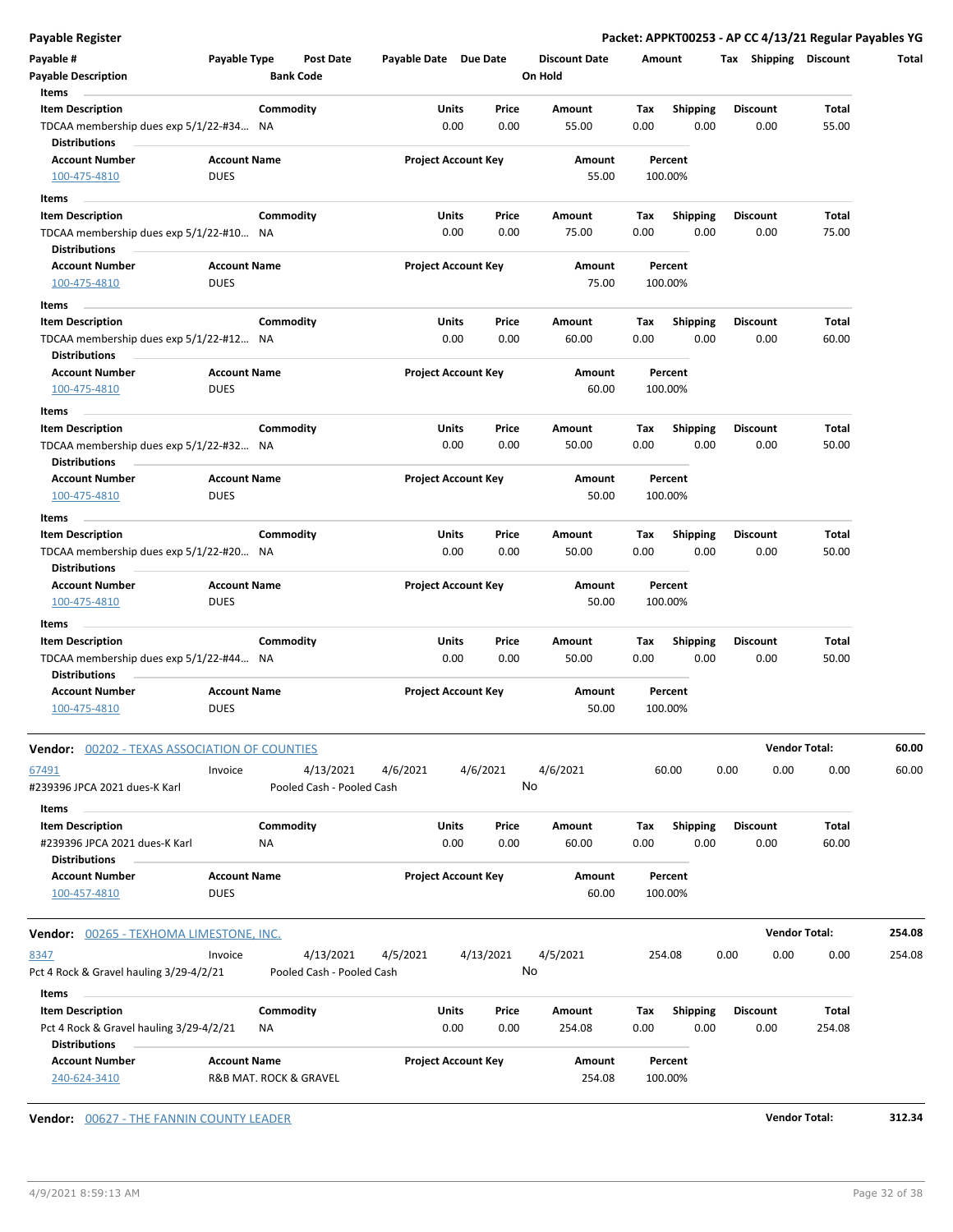| <b>Payable Register</b>                                   |                                                       |                    |                                      |                       |                            |                 |    |                                 |                    |                         |      |                         | Packet: APPKT00253 - AP CC 4/13/21 Regular Payables YG |        |
|-----------------------------------------------------------|-------------------------------------------------------|--------------------|--------------------------------------|-----------------------|----------------------------|-----------------|----|---------------------------------|--------------------|-------------------------|------|-------------------------|--------------------------------------------------------|--------|
| Payable #<br><b>Payable Description</b>                   | Payable Type                                          |                    | <b>Post Date</b><br><b>Bank Code</b> | Payable Date Due Date |                            |                 |    | <b>Discount Date</b><br>On Hold | Amount             |                         |      | Tax Shipping Discount   |                                                        | Total  |
| INV0001649                                                | Invoice                                               |                    | 4/13/2021                            | 3/31/2021             |                            | 4/13/2021       |    | 3/31/2021                       | 312.34             |                         | 0.00 | 0.00                    | 0.00                                                   | 312.34 |
| March 2021 Notices/employment                             |                                                       |                    | Pooled Cash - Pooled Cash            |                       |                            |                 | No |                                 |                    |                         |      |                         |                                                        |        |
| Items                                                     |                                                       |                    |                                      |                       |                            |                 |    |                                 |                    |                         |      |                         |                                                        |        |
| <b>Item Description</b>                                   |                                                       | Commodity          |                                      |                       | Units                      | Price           |    | Amount                          | Tax                | Shipping                |      | <b>Discount</b>         | Total                                                  |        |
| March 2021 Notices/employment                             |                                                       | ΝA                 |                                      |                       | 0.00                       | 0.00            |    | 312.34                          | 0.00               | 0.00                    |      | 0.00                    | 312.34                                                 |        |
| <b>Distributions</b>                                      |                                                       |                    |                                      |                       |                            |                 |    |                                 |                    |                         |      |                         |                                                        |        |
| <b>Account Number</b>                                     | <b>Account Name</b>                                   |                    |                                      |                       | <b>Project Account Key</b> |                 |    | Amount                          | Percent            |                         |      |                         |                                                        |        |
| 100-409-4300                                              | <b>BIDS &amp; NOTICES</b>                             |                    |                                      |                       |                            |                 |    | 251.80                          | 80.62%             |                         |      |                         |                                                        |        |
| 100-404-4300                                              | <b>BIDS AND NOTICES</b>                               |                    |                                      |                       |                            |                 |    | 60.54                           | 19.38%             |                         |      |                         |                                                        |        |
| <b>Vendor: 00245 - THE WAREHOUSE</b>                      |                                                       |                    |                                      |                       |                            |                 |    |                                 |                    |                         |      |                         | <b>Vendor Total:</b>                                   | 42.48  |
| <b>INV0001666</b>                                         | Invoice                                               |                    | 4/13/2021                            | 4/1/2021              |                            | 4/13/2021       |    | 4/1/2021                        | 42.48              |                         | 0.00 | 0.00                    | 0.00                                                   | 42.48  |
| #4540 Sheriff postage                                     |                                                       |                    | Pooled Cash - Pooled Cash            |                       |                            |                 | No |                                 |                    |                         |      |                         |                                                        |        |
| Items                                                     |                                                       |                    |                                      |                       |                            |                 |    |                                 |                    |                         |      |                         |                                                        |        |
| <b>Item Description</b><br>#4540 Sheriff postage          |                                                       | Commodity<br>ΝA    |                                      |                       | Units<br>0.00              | Price<br>0.00   |    | Amount<br>42.48                 | Tax<br>0.00        | <b>Shipping</b><br>0.00 |      | <b>Discount</b><br>0.00 | Total<br>42.48                                         |        |
| <b>Distributions</b>                                      |                                                       |                    |                                      |                       |                            |                 |    |                                 |                    |                         |      |                         |                                                        |        |
| <b>Account Number</b><br>100-560-3110                     | <b>Account Name</b><br><b>POSTAGE</b>                 |                    |                                      |                       | <b>Project Account Key</b> |                 |    | Amount<br>42.48                 | Percent<br>100.00% |                         |      |                         |                                                        |        |
| <b>Vendor:</b> 00180 - THOMSON REUTERS - WEST PAYMENT CTR |                                                       |                    |                                      |                       |                            |                 |    |                                 |                    |                         |      |                         | <b>Vendor Total:</b>                                   | 372.37 |
| 844149125                                                 | Invoice                                               |                    | 4/13/2021                            | 4/1/2021              |                            | 4/13/2021       |    | 4/1/2021                        | 372.37             |                         | 0.00 | 0.00                    | 0.00                                                   | 372.37 |
| March 2021 DA online research                             |                                                       |                    | Pooled Cash - Pooled Cash            |                       |                            |                 | No |                                 |                    |                         |      |                         |                                                        |        |
| Items                                                     |                                                       |                    |                                      |                       |                            |                 |    |                                 |                    |                         |      |                         |                                                        |        |
| <b>Item Description</b>                                   |                                                       | Commodity          |                                      |                       | Units                      | Price           |    | Amount                          | Tax                | <b>Shipping</b>         |      | <b>Discount</b>         | Total                                                  |        |
| March 2021 DA online research                             |                                                       | NA                 |                                      |                       | 0.00                       | 0.00            |    | 372.37                          | 0.00               | 0.00                    |      | 0.00                    | 372.37                                                 |        |
| <b>Distributions</b>                                      |                                                       |                    |                                      |                       |                            |                 |    |                                 |                    |                         |      |                         |                                                        |        |
| <b>Account Number</b>                                     | <b>Account Name</b>                                   |                    |                                      |                       | <b>Project Account Key</b> |                 |    | Amount                          | Percent            |                         |      |                         |                                                        |        |
| 100-475-5910                                              | <b>ONLINE RESEARCH</b>                                |                    |                                      |                       |                            |                 |    | 372.37                          | 100.00%            |                         |      |                         |                                                        |        |
| <b>Vendor: 00456 - TOPLINE HYDRAULICS INC</b>             |                                                       |                    |                                      |                       |                            |                 |    |                                 |                    |                         |      |                         | <b>Vendor Total:</b>                                   | 297.76 |
| 8101                                                      | Invoice                                               |                    | 4/13/2021                            | 3/17/2021             |                            | 4/13/2021       |    | 3/17/2021                       | 176.79             |                         | 0.00 | 0.00                    | 0.00                                                   | 176.79 |
| Pct 4 cyllinder                                           |                                                       |                    | Pooled Cash - Pooled Cash            |                       |                            |                 | No |                                 |                    |                         |      |                         |                                                        |        |
| Items                                                     |                                                       |                    |                                      |                       |                            |                 |    |                                 |                    |                         |      |                         |                                                        |        |
| <b>Item Description</b><br>Pct 4 cyllinder                |                                                       | Commodity<br>Goods |                                      |                       | Units<br>1.00              | Price<br>176.79 |    | Amount<br>176.79                | Tax<br>0.00        | <b>Shipping</b><br>0.00 |      | <b>Discount</b><br>0.00 | Total<br>176.79                                        |        |
| <b>Distributions</b>                                      |                                                       |                    |                                      |                       |                            |                 |    |                                 |                    |                         |      |                         |                                                        |        |
| <b>Account Number</b><br>240-624-4580                     | <b>Account Name</b><br><b>R&amp;M MACHINERY PARTS</b> |                    |                                      |                       | <b>Project Account Key</b> |                 |    | Amount<br>176.79                | Percent<br>100.00% |                         |      |                         |                                                        |        |
| 8154                                                      | Invoice                                               |                    | 4/13/2021                            | 3/22/2021             |                            | 4/13/2021       |    | 3/22/2021                       | 120.97             |                         | 0.00 | 0.00                    | 0.00                                                   | 120.97 |
| Pct 4 hydraulic hose                                      |                                                       |                    | Pooled Cash - Pooled Cash            |                       |                            |                 | No |                                 |                    |                         |      |                         |                                                        |        |
| Items                                                     |                                                       | Commodity          |                                      |                       |                            |                 |    |                                 |                    |                         |      | <b>Discount</b>         |                                                        |        |
| <b>Item Description</b><br>Pct 4 hydraulic hose           |                                                       | Goods              |                                      |                       | Units<br>1.00              | Price<br>120.97 |    | Amount<br>120.97                | Tax<br>0.00        | <b>Shipping</b><br>0.00 |      | 0.00                    | Total<br>120.97                                        |        |
| <b>Distributions</b>                                      |                                                       |                    |                                      |                       |                            |                 |    |                                 |                    |                         |      |                         |                                                        |        |
| <b>Account Number</b>                                     | <b>Account Name</b>                                   |                    |                                      |                       | <b>Project Account Key</b> |                 |    | Amount                          | Percent            |                         |      |                         |                                                        |        |
| 240-624-4580                                              | <b>R&amp;M MACHINERY PARTS</b>                        |                    |                                      |                       |                            |                 |    | 120.97                          | 100.00%            |                         |      |                         |                                                        |        |
| Vendor: 00498 - TOWN OF WINDOM                            |                                                       |                    |                                      |                       |                            |                 |    |                                 |                    |                         |      |                         | <b>Vendor Total:</b>                                   | 41.50  |
| <b>INV0001664</b>                                         | Invoice                                               |                    | 4/13/2021                            | 3/31/2021             |                            | 4/13/2021       |    | 3/31/2021                       | 41.50              |                         | 0.00 | 0.00                    | 0.00                                                   | 41.50  |
| #2 Windom water/sewer 2/23-3/15/21                        |                                                       |                    | Pooled Cash - Pooled Cash            |                       |                            |                 | No |                                 |                    |                         |      |                         |                                                        |        |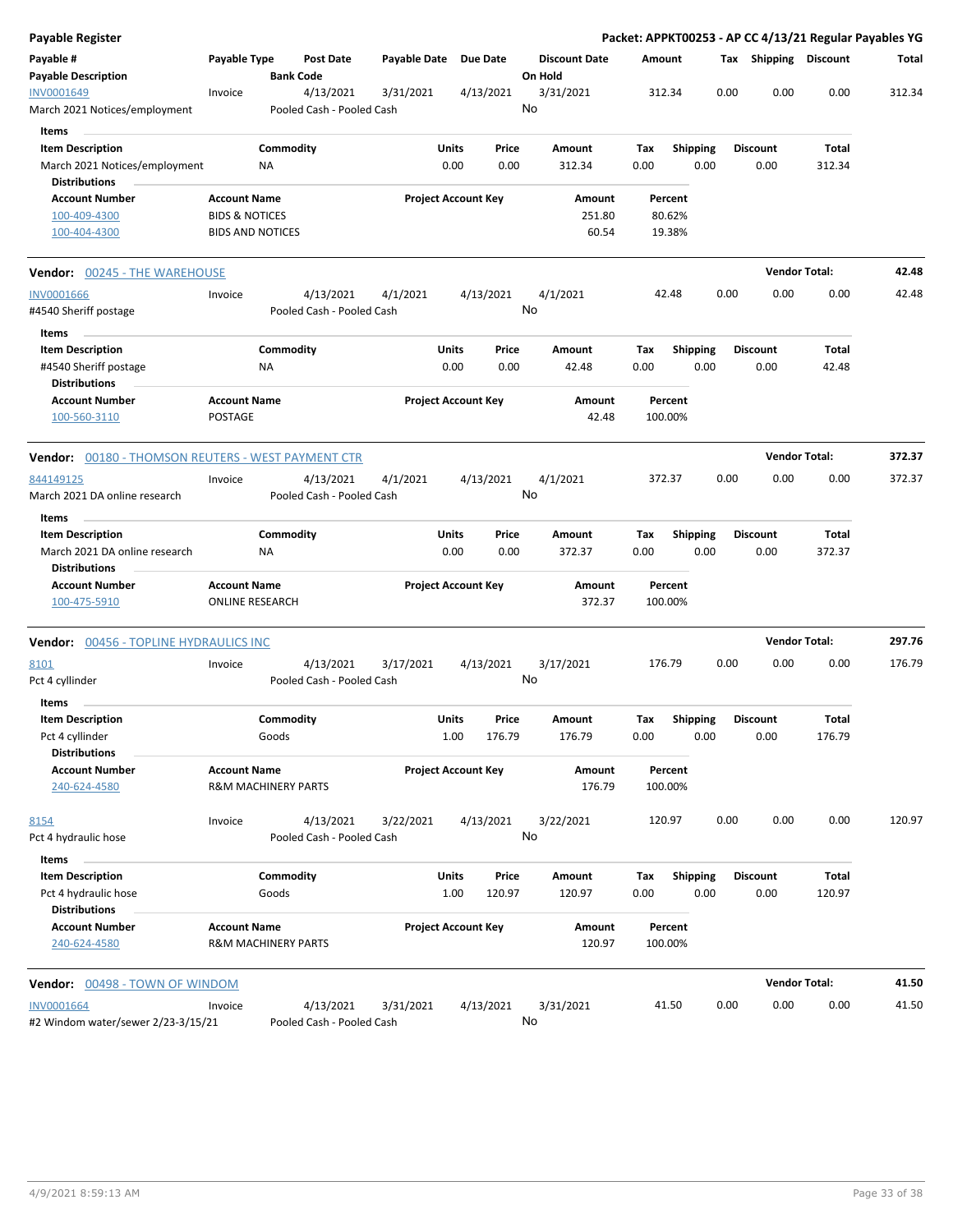| <b>Payable Register</b>                                     |                                                 |                  |                                        |                       |                            |                 |                                 |            |                    |      |                       |                      | Packet: APPKT00253 - AP CC 4/13/21 Regular Payables YG |
|-------------------------------------------------------------|-------------------------------------------------|------------------|----------------------------------------|-----------------------|----------------------------|-----------------|---------------------------------|------------|--------------------|------|-----------------------|----------------------|--------------------------------------------------------|
| Payable #<br><b>Payable Description</b>                     | Payable Type                                    | <b>Bank Code</b> | <b>Post Date</b>                       | Payable Date Due Date |                            |                 | <b>Discount Date</b><br>On Hold | Amount     |                    |      | Tax Shipping Discount |                      | Total                                                  |
| Items                                                       |                                                 |                  |                                        |                       |                            |                 |                                 |            |                    |      |                       |                      |                                                        |
| <b>Item Description</b>                                     |                                                 | Commodity        |                                        |                       | Units                      | Price           | Amount                          | Tax        | <b>Shipping</b>    |      | <b>Discount</b>       | Total                |                                                        |
| #2 Windom water/sewer 2/23-3/15/21<br><b>Distributions</b>  |                                                 | ΝA               |                                        |                       | 0.00                       | 0.00            | 41.50                           | 0.00       | 0.00               |      | 0.00                  | 41.50                |                                                        |
| <b>Account Number</b><br>100-515-4420                       | <b>Account Name</b><br>UTILITIES WATER          |                  |                                        |                       | <b>Project Account Key</b> |                 | Amount<br>41.50                 |            | Percent<br>100.00% |      |                       |                      |                                                        |
| Vendor: 00310 - TYLER TECHNOLOGIES, INC.                    |                                                 |                  |                                        |                       |                            |                 |                                 |            |                    |      |                       | <b>Vendor Total:</b> | 150.00                                                 |
| 020-128586                                                  | Invoice                                         |                  | 4/13/2021                              | 3/31/2021             |                            | 4/13/2021       | 3/31/2021                       |            | 150.00             | 0.00 | 0.00                  | 0.00                 | 150.00                                                 |
| eSignatures-setup/config/consulting                         |                                                 |                  | Pooled Cash - Pooled Cash              |                       |                            | No              |                                 |            |                    |      |                       |                      |                                                        |
| Items                                                       |                                                 |                  |                                        |                       |                            |                 |                                 |            |                    |      |                       |                      |                                                        |
| <b>Item Description</b>                                     |                                                 | Commodity        |                                        |                       | Units                      | Price           | Amount                          | Tax        | Shipping           |      | <b>Discount</b>       | Total                |                                                        |
| eSignatures-setup/config/consulting<br><b>Distributions</b> |                                                 | <b>NA</b>        |                                        |                       | 0.00                       | 0.00            | 150.00                          | 0.00       | 0.00               |      | 0.00                  | 150.00               |                                                        |
| <b>Account Number</b><br>100-510-4530                       | <b>Account Name</b><br><b>COMPUTER SOFTWARE</b> |                  |                                        |                       | <b>Project Account Key</b> |                 | Amount<br>150.00                |            | Percent<br>100.00% |      |                       |                      |                                                        |
| <b>Vendor: 00539 - U.S. BANK CORPORATE TRUST</b>            |                                                 |                  |                                        |                       |                            |                 |                                 |            |                    |      |                       | <b>Vendor Total:</b> | 163,317.80                                             |
| <b>FAN210303FCMJ</b>                                        | Invoice                                         |                  | 4/13/2021                              | 4/1/2021              |                            | 4/13/2021       | 4/1/2021                        | 42.532.50  |                    | 0.00 | 0.00                  | 0.00                 | 42,532.50                                              |
| March 2021 Main Jail housing                                |                                                 |                  | Pooled Cash - Pooled Cash              |                       |                            | No              |                                 |            |                    |      |                       |                      |                                                        |
| Items                                                       |                                                 |                  |                                        |                       |                            |                 |                                 |            |                    |      |                       |                      |                                                        |
| <b>Item Description</b>                                     |                                                 | Commodity        |                                        |                       | Units                      | Price           | Amount                          | Tax        | <b>Shipping</b>    |      | <b>Discount</b>       | Total                |                                                        |
| March 2021 Main Jail housing<br><b>Distributions</b>        |                                                 | ΝA               |                                        |                       | 0.00                       | 0.00            | 42,532.50                       | 0.00       | 0.00               |      | 0.00                  | 42,532.50            |                                                        |
| <b>Account Number</b>                                       | <b>Account Name</b>                             |                  |                                        |                       | <b>Project Account Key</b> |                 | Amount                          |            | Percent            |      |                       |                      |                                                        |
| 100-565-3800                                                | PRISONER HOUSING                                |                  |                                        |                       |                            |                 | 42,532.50                       |            | 100.00%            |      |                       |                      |                                                        |
| FAN210304FCSA                                               | Invoice                                         |                  | 4/13/2021                              | 4/1/2021              |                            | 4/13/2021       | 4/1/2021                        | 120,540.00 |                    | 0.00 | 0.00                  | 0.00                 | 120,540.00                                             |
| March 2021 S Annex housing                                  |                                                 |                  | Pooled Cash - Pooled Cash              |                       |                            |                 | No                              |            |                    |      |                       |                      |                                                        |
| Items                                                       |                                                 |                  |                                        |                       |                            |                 |                                 |            |                    |      |                       |                      |                                                        |
| <b>Item Description</b>                                     |                                                 | Commodity        |                                        |                       | Units                      | Price           | Amount                          | Tax        | <b>Shipping</b>    |      | <b>Discount</b>       | Total                |                                                        |
| March 2021 S Annex housing                                  |                                                 | <b>NA</b>        |                                        |                       | 0.00                       | 0.00            | 120,540.00                      | 0.00       | 0.00               |      | 0.00                  | 120,540.00           |                                                        |
| <b>Distributions</b>                                        |                                                 |                  |                                        |                       |                            |                 |                                 |            |                    |      |                       |                      |                                                        |
| <b>Account Number</b><br>100-565-3800                       | <b>Account Name</b><br>PRISONER HOUSING         |                  |                                        |                       | <b>Project Account Key</b> |                 | Amount<br>120,540.00            |            | Percent<br>100.00% |      |                       |                      |                                                        |
| <b>FAN210314FCMT</b>                                        | Invoice                                         |                  | 4/13/2021                              | 4/5/2021              |                            | 4/13/2021       | 4/5/2021                        |            | 72.80              | 0.00 | 0.00                  | 0.00                 | 72.80                                                  |
| March 2021 medical transport                                |                                                 |                  | Pooled Cash - Pooled Cash              |                       |                            | No              |                                 |            |                    |      |                       |                      |                                                        |
| Items                                                       |                                                 |                  |                                        |                       |                            |                 |                                 |            |                    |      |                       |                      |                                                        |
| <b>Item Description</b>                                     |                                                 | Commodity        |                                        |                       | Units                      | Price           | Amount                          | Tax        | <b>Shipping</b>    |      | <b>Discount</b>       | Total                |                                                        |
| March 2021 medical transport                                |                                                 | NA               |                                        |                       | 0.00                       | 0.00            | 72.80                           | 0.00       | 0.00               |      | 0.00                  | 72.80                |                                                        |
| <b>Distributions</b>                                        |                                                 |                  |                                        |                       |                            |                 |                                 |            |                    |      |                       |                      |                                                        |
| <b>Account Number</b><br>100-565-4000                       | <b>Account Name</b>                             |                  | PRISONER TRANSPORT/GUARD               |                       | <b>Project Account Key</b> |                 | Amount<br>72.80                 |            | Percent<br>100.00% |      |                       |                      |                                                        |
|                                                             |                                                 |                  |                                        |                       |                            |                 |                                 |            |                    |      |                       |                      |                                                        |
| <b>FAN210315FCGT</b><br>March 2021 Guard hours              | Invoice                                         |                  | 4/13/2021<br>Pooled Cash - Pooled Cash | 4/5/2021              |                            | 4/13/2021<br>No | 4/5/2021                        |            | 172.50             | 0.00 | 0.00                  | 0.00                 | 172.50                                                 |
| Items                                                       |                                                 |                  |                                        |                       |                            |                 |                                 |            |                    |      |                       |                      |                                                        |
| <b>Item Description</b>                                     |                                                 | Commodity        |                                        |                       | Units                      | Price           | Amount                          | Тах        | <b>Shipping</b>    |      | <b>Discount</b>       | <b>Total</b>         |                                                        |
| March 2021 Guard hours<br><b>Distributions</b>              |                                                 | ΝA               |                                        |                       | 0.00                       | 0.00            | 172.50                          | 0.00       | 0.00               |      | 0.00                  | 172.50               |                                                        |
| <b>Account Number</b><br>100-565-4000                       | <b>Account Name</b>                             |                  | PRISONER TRANSPORT/GUARD               |                       | <b>Project Account Key</b> |                 | Amount<br>172.50                |            | Percent<br>100.00% |      |                       |                      |                                                        |
| Vendor: 00699 - UNITED AG & TURF                            |                                                 |                  |                                        |                       |                            |                 |                                 |            |                    |      |                       | <b>Vendor Total:</b> | 177.68                                                 |
| 11387030                                                    | Invoice                                         |                  | 4/13/2021                              | 3/24/2021             |                            | 4/13/2021       | 3/24/2021                       |            | 177.68             | 0.00 | 0.00                  | 0.00                 | 177.68                                                 |
| #878973 Pct 4 fuel pump/filters                             |                                                 |                  | Pooled Cash - Pooled Cash              |                       |                            |                 | No                              |            |                    |      |                       |                      |                                                        |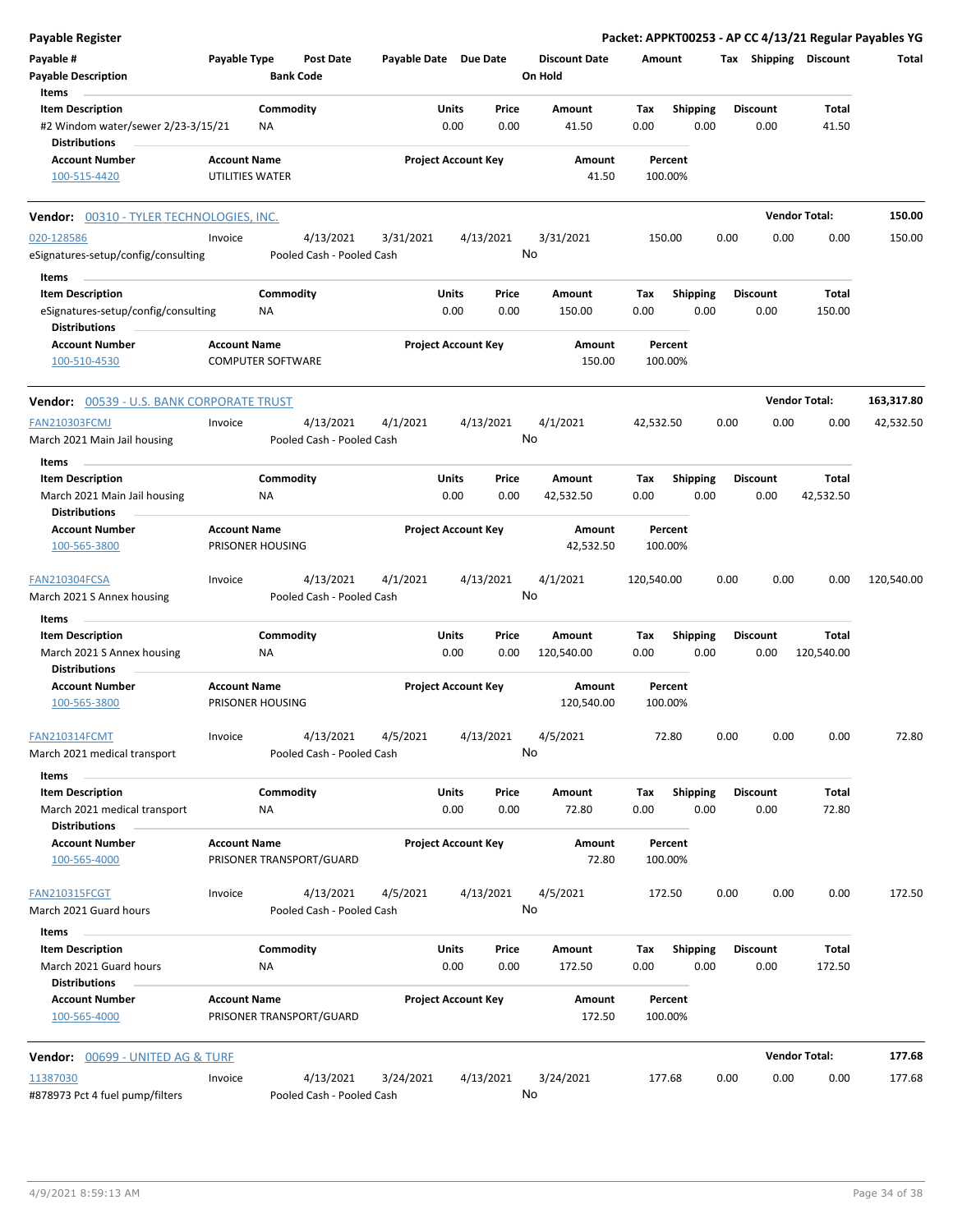| Payable Register                                        |                                |           |                                      |                       |              |                            |                                 |        |                    |      |                       | Packet: APPKT00253 - AP CC 4/13/21 Regular Payables YG |              |
|---------------------------------------------------------|--------------------------------|-----------|--------------------------------------|-----------------------|--------------|----------------------------|---------------------------------|--------|--------------------|------|-----------------------|--------------------------------------------------------|--------------|
| Payable #<br><b>Payable Description</b><br><b>Items</b> | Payable Type                   |           | <b>Post Date</b><br><b>Bank Code</b> | Payable Date Due Date |              |                            | <b>Discount Date</b><br>On Hold | Amount |                    |      | Tax Shipping Discount |                                                        | <b>Total</b> |
| <b>Item Description</b>                                 |                                | Commodity |                                      |                       | <b>Units</b> | Price                      | <b>Amount</b>                   | Tax    | <b>Shipping</b>    |      | <b>Discount</b>       | <b>Total</b>                                           |              |
| #878973 Pct 4 fuel pump/filters                         |                                | <b>NA</b> |                                      |                       | 0.00         | 0.00                       | 177.68                          | 0.00   | 0.00               |      | 0.00                  | 177.68                                                 |              |
| <b>Distributions</b>                                    |                                |           |                                      |                       |              |                            |                                 |        |                    |      |                       |                                                        |              |
| <b>Account Number</b>                                   | <b>Account Name</b>            |           |                                      |                       |              | <b>Project Account Key</b> | Amount                          |        | Percent            |      |                       |                                                        |              |
| 240-624-4580                                            | <b>R&amp;M MACHINERY PARTS</b> |           |                                      |                       |              |                            | 177.68                          |        | 100.00%            |      |                       |                                                        |              |
| Vendor: 00104 - WEX BANK                                |                                |           |                                      |                       |              |                            |                                 |        |                    |      | <b>Vendor Total:</b>  |                                                        | 632.66       |
| 70937627                                                | Invoice                        |           | 4/13/2021                            | 3/31/2021             |              | 4/13/2021                  | 3/31/2021                       |        | 632.66             | 0.00 | 0.00                  | 0.00                                                   | 632.66       |
| March 2021 transport gas                                |                                |           | Pooled Cash - Pooled Cash            |                       |              |                            | No                              |        |                    |      |                       |                                                        |              |
| <b>Items</b>                                            |                                |           |                                      |                       |              |                            |                                 |        |                    |      |                       |                                                        |              |
| <b>Item Description</b>                                 |                                | Commodity |                                      |                       | Units        | Price                      | <b>Amount</b>                   | Tax    | <b>Shipping</b>    |      | <b>Discount</b>       | <b>Total</b>                                           |              |
| March 2021 transport gas<br><b>Distributions</b>        |                                | <b>NA</b> |                                      |                       | 0.00         | 0.00                       | 632.66                          | 0.00   | 0.00               |      | 0.00                  | 632.66                                                 |              |
| <b>Account Number</b>                                   | <b>Account Name</b>            |           |                                      |                       |              | <b>Project Account Key</b> | Amount                          |        | Percent            |      |                       |                                                        |              |
| 100-560-4280                                            | <b>PRISONER TRANSPORT</b>      |           |                                      |                       |              |                            | 632.66                          |        | 100.00%            |      |                       |                                                        |              |
| <b>Vendor:</b> 00447 - WHITE SHED WATER SUPPLY CORP.    |                                |           |                                      |                       |              |                            |                                 |        |                    |      | <b>Vendor Total:</b>  |                                                        | 25.29        |
| INV0001681                                              | Invoice                        |           | 4/13/2021                            | 3/24/2021             |              | 4/13/2021                  | 3/24/2021                       |        | 25.29              | 0.00 | 0.00                  | 0.00                                                   | 25.29        |
| March 2021 Lake Fannin water                            |                                |           | Pooled Cash - Pooled Cash            |                       |              |                            | No                              |        |                    |      |                       |                                                        |              |
| Items                                                   |                                |           |                                      |                       |              |                            |                                 |        |                    |      |                       |                                                        |              |
| <b>Item Description</b>                                 |                                | Commodity |                                      |                       | <b>Units</b> | Price                      | Amount                          | Tax    | <b>Shipping</b>    |      | <b>Discount</b>       | <b>Total</b>                                           |              |
| March 2021 Lake Fannin water<br><b>Distributions</b>    |                                | <b>NA</b> |                                      |                       | 0.00         | 0.00                       | 25.29                           | 0.00   | 0.00               |      | 0.00                  | 25.29                                                  |              |
| <b>Account Number</b>                                   | <b>Account Name</b>            |           |                                      |                       |              | <b>Project Account Key</b> | Amount                          |        | Percent            |      |                       |                                                        |              |
| 850-520-4420                                            | UTILITIES WATER                |           |                                      |                       |              |                            | 25.29                           |        | 100.00%            |      |                       |                                                        |              |
| Vendor: VEN02317 - Woodson, David                       |                                |           |                                      |                       |              |                            |                                 |        |                    |      | <b>Vendor Total:</b>  |                                                        | 438.88       |
| <b>INV0001684</b>                                       | Invoice                        |           | 4/13/2021                            | 4/8/2021              |              | 4/13/2021                  | 4/8/2021                        |        | 438.88             | 0.00 | 0.00                  | 0.00                                                   | 438.88       |
| 4/19-22/21 training travel - miles/meals                |                                |           | Pooled Cash - Pooled Cash            |                       |              |                            | No                              |        |                    |      |                       |                                                        |              |
| Items                                                   |                                |           |                                      |                       |              |                            |                                 |        |                    |      |                       |                                                        |              |
| <b>Item Description</b>                                 |                                | Commodity |                                      |                       | <b>Units</b> | Price                      | Amount                          | Tax    | <b>Shipping</b>    |      | <b>Discount</b>       | Total                                                  |              |
| 4/19-22/21 training travel - miles/meals                |                                | <b>NA</b> |                                      |                       | 0.00         | 0.00                       | 438.88                          | 0.00   | 0.00               |      | 0.00                  | 438.88                                                 |              |
| <b>Distributions</b>                                    |                                |           |                                      |                       |              |                            |                                 |        |                    |      |                       |                                                        |              |
| <b>Account Number</b><br>100-497-4270                   | <b>Account Name</b>            |           | OUT OF COUNTY TRAVEL/TRAINING        |                       |              | <b>Project Account Key</b> | Amount<br>438.88                |        | Percent<br>100.00% |      |                       |                                                        |              |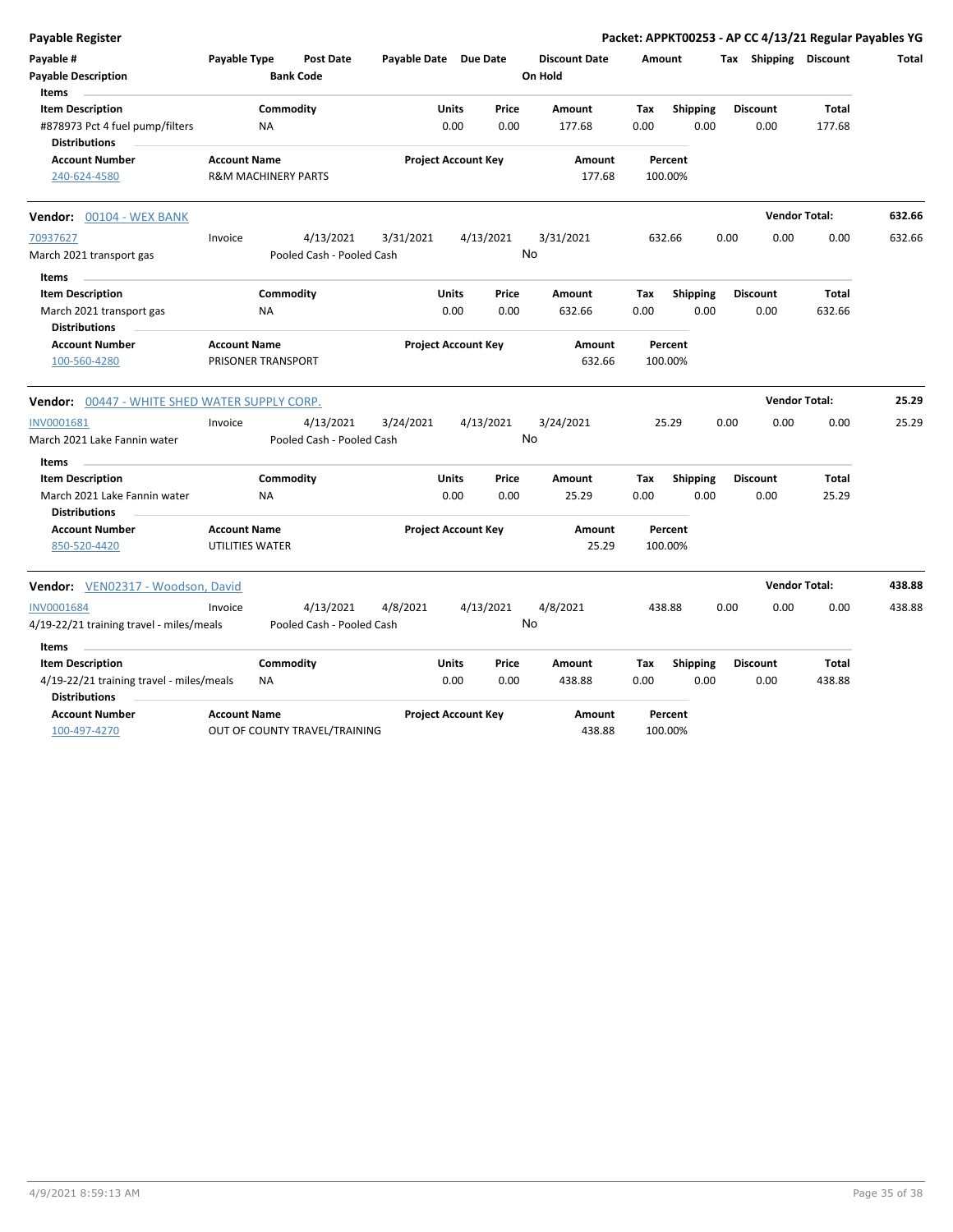## Payable Summary

| Type        | Count               | Gross      | Tax  | <b>Shipping</b> | <b>Discount</b> | Total      | <b>Manual Payment</b> | <b>Balance</b> |
|-------------|---------------------|------------|------|-----------------|-----------------|------------|-----------------------|----------------|
| Credit Memo |                     | $-51.60$   | 0.00 | 0.00            | 0.00            | $-51.60$   | 0.00                  | $-51.60$       |
| Invoice     | 204                 | 277,202.20 | 0.00 | 34.00           | 0.00            | 277,236.20 | 0.00                  | 277,236.20     |
|             | <b>Grand Total:</b> | 277,150.60 | 0.00 | 34.00           | 0.00            | 277,184.60 | 0.00                  | 277,184.60     |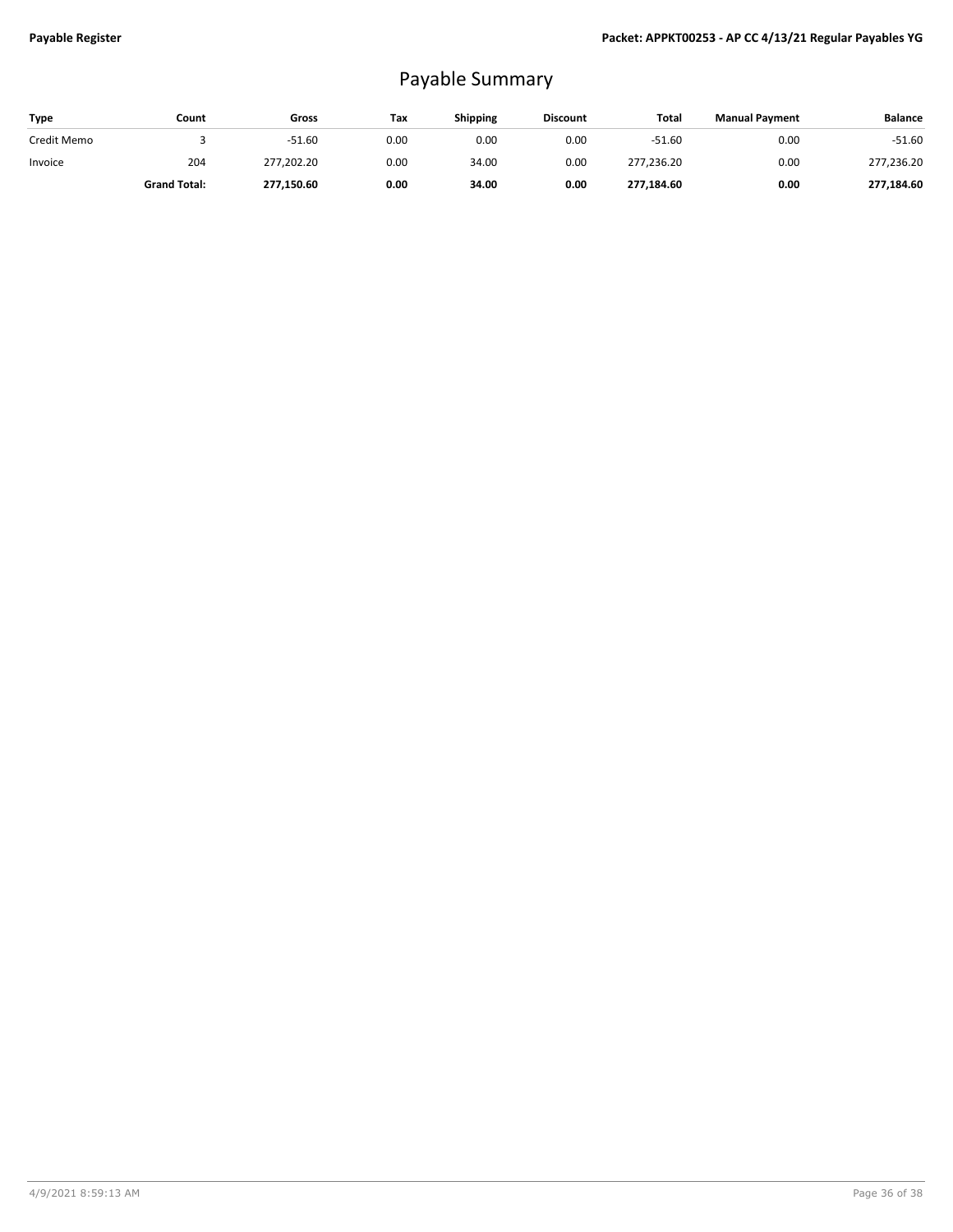## **Account Summary**

| Account             | Name                             |        | Amount     |
|---------------------|----------------------------------|--------|------------|
| 100-404-4300        | <b>BIDS AND NOTICES</b>          |        | 60.54      |
| 100-409-4040        | 911 EMERGENCY SERVICE            |        | 2,229.25   |
| 100-409-4300        | <b>BIDS &amp; NOTICES</b>        |        | 251.80     |
| 100-410-3150        | <b>COPIER RENTAL</b>             |        | 8.60       |
| 100-410-4240        | <b>INDIGENT ATTORNEY FEES</b>    |        | 300.00     |
| 100-425-4660        | <b>AUTOPSIES</b>                 |        | 1,081.25   |
| 100-435-4360        | ATTORNEY FEES- CPS CASES         |        | 7,971.50   |
| 100-435-4370        | <b>ATTORNEY FEES</b>             |        | 2,475.80   |
| 100-457-4810        | <b>DUES</b>                      |        | 60.00      |
| 100-475-3150        | <b>COPIER EXPENSE</b>            |        | 5.36       |
| 100-475-4270        | OUT OF COUNTY TRAVEL/TRAINING    |        | 572.96     |
| 100-475-4810        | <b>DUES</b>                      |        | 390.00     |
| 100-475-5910        | <b>ONLINE RESEARCH</b>           |        | 756.37     |
| 100-497-4270        | OUT OF COUNTY TRAVEL/TRAINING    |        | 438.88     |
| 100-499-3150        | <b>COPIER EXPENSE</b>            |        | 5.12       |
| 100-503-1070        | SALARY PART-TIME TECHNICIAN      |        | 900.00     |
| 100-510-3110        | <b>POSTAGE</b>                   |        | 165.26     |
| 100-510-3150        | <b>COPIER RENTAL</b>             |        | 86.05      |
| 100-510-4430        | <b>TRASH PICK-UP</b>             |        | 87.56      |
| 100-510-4530        | <b>COMPUTER SOFTWARE</b>         |        | 150.00     |
| 100-511-4420        | UTILITIES WATER                  |        | 57.58      |
| 100-511-4430        | <b>TRASH PICK-UP SERVICE</b>     |        | 43.78      |
| 100-512-4420        | UTILITIES WATER                  |        | 57.58      |
| 100-513-3110        | <b>POSTAGE</b>                   |        | 77.75      |
| 100-513-3150        | <b>COPIER RENTAL</b>             |        | 1.78       |
| 100-513-4420        | UTILITIES WATER                  |        | 156.51     |
| 100-513-4430        | <b>TRASH PICKUP SERVICE</b>      |        | 87.56      |
| 100-513-4500        | <b>R&amp;M BUILDING</b>          |        | 116.99     |
| 100-515-4420        | UTILITIES WATER                  |        | 41.50      |
| 100-516-4420        | UTILITIES WATER                  |        | 57.58      |
| 100-516-4501        | PEST CONTROL                     |        | 57.00      |
| 100-518-4420        | UTILITIES WATER                  |        | 198.07     |
| 100-518-4430        | <b>TRASH PICKUP SERVICE</b>      |        | 116.27     |
| 100-518-4700        | OFFICE SPACE LEASE               |        | 2,350.00   |
| 100-551-5910        | <b>ONLINE RESEARCH</b>           |        | 50.00      |
| 100-560-3110        | <b>POSTAGE</b>                   |        | 42.48      |
| 100-560-3300        | AUTO EXPENSE GAS & OIL           |        | 6,309.02   |
| 100-560-4280        | PRISONER TRANSPORT               |        | 632.66     |
| 100-560-4420        | <b>UTILITIES WATER</b>           |        | 135.33     |
| 100-560-4430        | <b>SHERIFF TRASH PICKUP</b>      |        | 120.84     |
| 100-560-4540        | R & M AUTOMOBILES                |        | 1,825.20   |
| 100-565-3800        | PRISONER HOUSING                 |        | 163,072.50 |
| 100-565-4000        | PRISONER TRANSPORT/GUARD         |        | 245.30     |
| 100-565-4500        | <b>R&amp;M BUILDING</b>          |        | 392.20     |
| 100-573-4530        | <b>COMPUTER SOFTWARE</b>         |        | 107.00     |
| <u>100-573-4811</u> | <b>FUNDING CSCD</b>              |        | 3,840.00   |
| <u>100-575-3150</u> | <b>COPIER RENTAL</b>             |        | 2.48       |
| 100-590-3150        | <b>COPIER RENTAL</b>             |        | 2.19       |
| 100-590-4540        | R&M AUTO                         |        | 14.50      |
| 100-640-4420        | UTILITIES WATER                  |        | 302.17     |
| 100-640-4430        | <b>TRASH PICK-UP</b>             |        | 43.78      |
| <u>100-645-4530</u> | <b>COMPUTER SOFTWARE</b>         |        | 1,059.00   |
| <u>100-665-3150</u> | <b>COPIER RENTAL</b>             |        | 13.48      |
| 100-665-4280        | IN/OUT CO.TRAVEL/TRAINING-F.C.S. |        | 219.52     |
|                     |                                  | Total: | 199,845.90 |
|                     |                                  |        |            |
|                     |                                  |        |            |
| Account             | Name                             |        | Amount     |

| <b>AUUUHIL</b>    |                            | AUTOMIT      |
|-------------------|----------------------------|--------------|
|                   |                            |              |
| 210-62<br>$-210o$ | <b>SHOP SUPPLIES</b><br>__ | $\Delta\ell$ |